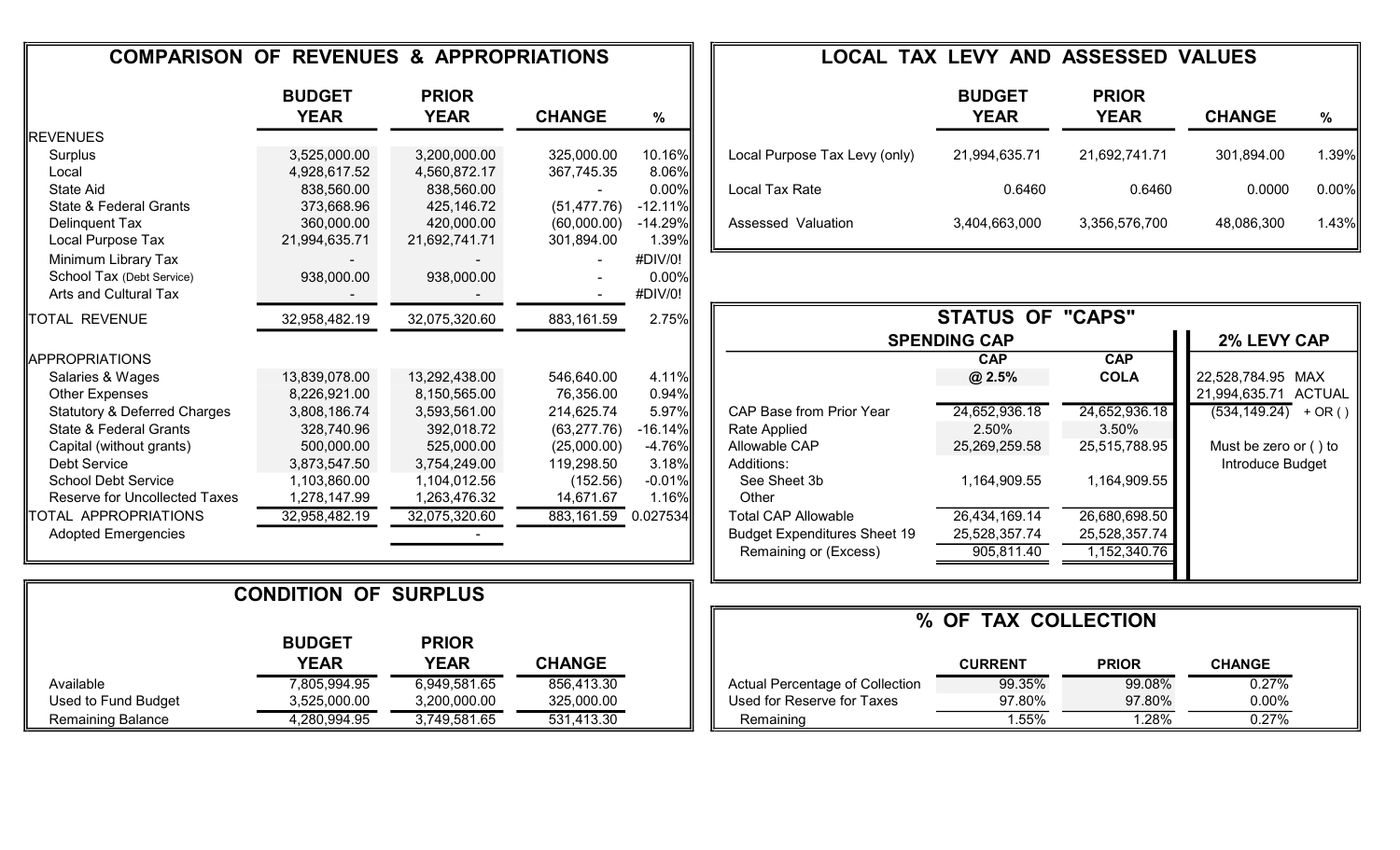# CITY OF BRIGANTINE

|                                |                          |       | <b>SUMMARY OF TAX RATES</b> |       |                |          |                        | LEVY CHANGE PER VARIOUS ASSESSED VALUES |              |                       |              |               |               |
|--------------------------------|--------------------------|-------|-----------------------------|-------|----------------|----------|------------------------|-----------------------------------------|--------------|-----------------------|--------------|---------------|---------------|
|                                | <b>Estimated</b><br>2022 |       | <b>Actual</b><br>2021       |       |                |          |                        | <b>Estimated</b><br>2022                |              | <b>Actual</b><br>2021 |              | Total         | Local         |
|                                | Levy Amount              | Rate  | Levy Amount                 | Rate  | Change         | %        | Property<br>Assessment | Total<br>Tax                            | Local<br>Tax | Total<br>Tax          | Local<br>Tax | Tax<br>Change | Tax<br>Change |
| COUNTY:                        |                          |       |                             |       |                |          |                        |                                         |              |                       |              |               |               |
| County Tax (General)           | 16,800,000.00            | 0.493 | 16,465,587.55               | 0.491 | 0.002          | 0.50%    | 100,000.00             | 1,706.41                                | 646.02       | 1,706.00              | 646.00       | 0.41          | 0.02          |
| County Library                 | 1,275,000.00             | 0.037 | 1,244,359.59                | 0.038 | (0.001)        | $-1.45%$ | 125,000.00             | 2,133.02                                | 807.52       | 2,132.50              | 807.50       | 0.52          | 0.02          |
| <b>County Health</b>           | 900,000.00               | 0.026 | 881,809.98                  | 0.027 | (0.001)        | $-2.10%$ | 150,000.00             | 2,559.62                                | 969.02       | 2,559.00              | 969.00       | 0.62          | 0.02          |
| <b>County Open Space</b>       | 190,000.00               | 0.006 | 174,040.79                  | 0.006 | (0.000)        | $-6.99%$ | 175,000.00             | 2,986.22                                | 1,130.53     | 2,985.50              | 1,130.50     | 0.72          | 0.03          |
| <b>Total All County Levies</b> | 19,165,000.00            | 0.563 | 18,765,797.91               | 0.562 | 0.001          | 0.16%    | 200,000.00             | 3,412.83                                | 1,292.03     | 3,412.00              | 1,292.00     | 0.83          | 0.03          |
|                                |                          |       |                             |       |                |          | 225,000.00             | 3,839.43                                | 1,453.53     | 3,838.50              | 1,453.50     | 0.93          | 0.03          |
| <b>SCHOOLS:</b>                |                          |       |                             |       |                |          | 250,000.00             | 4,266.03                                | 1,615.04     | 4,265.00              | 1,615.00     | 1.03          | 0.04          |
| <b>Local School</b>            | 16,000,000.00            | 0.470 | 15,838,114.00               | 0.471 | (0.001)        | $-0.22%$ | 275,000.00             | 4,692.64                                | 1,776.54     | 4,691.50              | 1,776.50     | 1.14          | 0.04          |
| <b>Regional School</b>         |                          |       |                             |       |                | #DIV/0!  | 300,000.00             | 5,119.24                                | 1,938.05     | 5,118.00              | 1,938.00     | 1.24          | 0.05          |
| Regional High School           |                          |       |                             |       |                | #DIV/0!  | 325,000.00             | 5,545.84                                | 2,099.55     | 5,544.50              | 2,099.50     | 1.34          | 0.05          |
|                                |                          |       |                             |       |                |          | 350.000.00             | 5,972.45                                | 2,261.05     | 5,971.00              | 2,261.00     | 1.45          | 0.05          |
| <b>Additional Local School</b> |                          |       |                             |       |                |          | 375,000.00             | 6,399.05                                | 2,422.56     | 6,397.50              | 2,422.50     | 1.55          | 0.06          |
| <b>School Debt Service</b>     | 938,000.00               | 0.028 | 938,000.00                  | 0.027 | 0.001          | 2.04%    | 400,000.00             | 6,825.65                                | 2,584.06     | 6,824.00              | 2,584.00     | 1.65          | 0.06          |
|                                |                          |       |                             |       |                |          | 425,000.00             | 7,252.26                                | 2,745.56     | 7,250.50              | 2,745.50     | 1.76          | 0.06          |
| SPECIAL DISTRICTS:             |                          |       |                             |       |                |          | 450,000.00             | 7,678.86                                | 2,907.07     | 7,677.00              | 2,907.00     | 1.86          | 0.07          |
| <b>Special District Tax</b>    |                          |       |                             |       | $\blacksquare$ | #DIV/0!  | 475,000.00             | 8,105.47                                | 3,068.57     | 8,103.50              | 3,068.50     | 1.97          | 0.07          |
|                                |                          |       |                             |       |                |          | 500,000.00             | 8,532.07                                | 3,230.08     | 8,530.00              | 3,230.00     | 2.07          | 0.08          |
| <b>LOCAL PURPOSE TAX</b>       | 21,994,635.71            | 0.646 | 21,692,741.71               | 0.646 | 0.000          | 0.00%    | 600,000.00             | 10,238.48                               | 3,876.09     | 10,236.00             | 3,876.00     | 2.48          | 0.09          |
| <b>Municipal Library</b>       |                          |       |                             |       |                | #DIV/0!  | 750,000.00             | 12,798.10                               | 4,845.11     | 12,795.00             | 4,845.00     | 3.10          | 0.11          |
| <b>Municipal Open Space</b>    |                          |       |                             |       |                | #DIV/0!  | 1,000,000.00           | 17,064.14                               | 6,460.15     | 17,060.00             | 6,460.00     | 4.14          | 0.15          |
| Arts and Cultural              |                          |       |                             |       |                | #DIV/0!  | 1,250,000.00           | 21,330.17                               | 8,075.19     | 21,325.00             | 8,075.00     | 5.17          | 0.19          |
| <b>TOTAL ALL LEVIES</b>        | 58,097,635.71            | 1.706 | 57,234,653.62               | 1.706 | 0.00041        | 0.000242 | 1,500,000.00           | 25,596.21                               | 9,690.23     | 25,590.00             | 9,690.00     | 6.21          | 0.23          |
|                                |                          |       |                             |       |                |          |                        |                                         |              |                       |              |               |               |
| NET VALUATION TAXABLE          | 3,404,663,000            |       | 3,356,576,700               |       |                |          |                        |                                         |              |                       |              |               |               |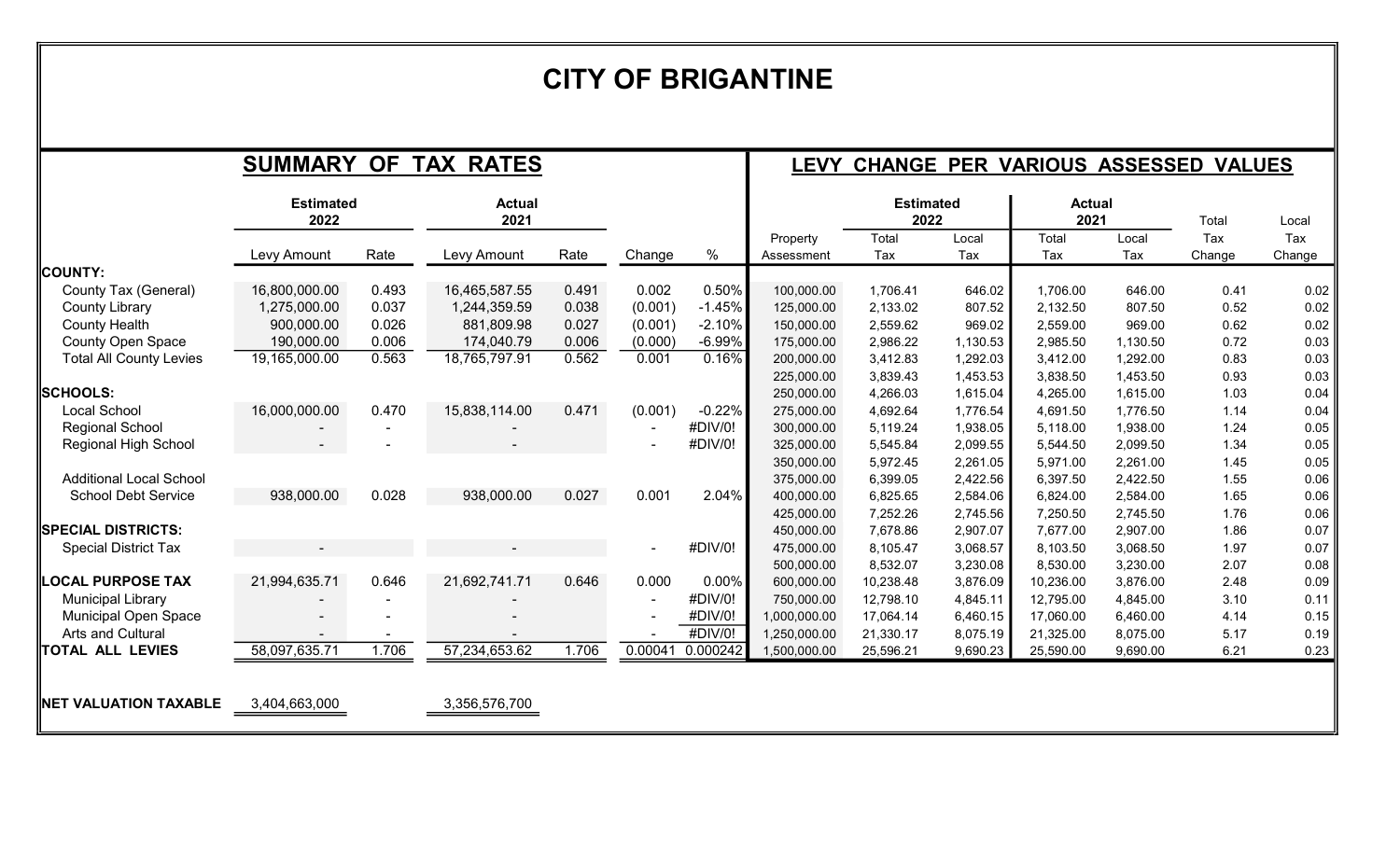#### COMPUTATION OF APPROPRIATION: RESERVE FOR UNCOLLECTED TAXES AND AMOUNT TO BE RAISED BY TAXATION IN 2022 MUNICIPAL BUDGET

| Total General Appropriations for 2022 Municipal Budget Statement Item<br>8(L) (Exclusive of Reserve for Uncollected Taxes)<br>31,680,334.20<br>XXXXXXXXXXX<br>Actual<br>15,838,114.00<br>2 Local District School Tax<br>Estimate<br>16,000,000.00<br>XXXXXXXXXXX<br>Actual<br>3 Regional School District Tax<br>Estimate<br>XXXXXXXXXXX<br>Actual<br>4 Regional High School Tax<br>Estimate<br>XXXXXXXXXXX<br>Actual<br>18,765,797.91<br>5 County Tax<br>Estimate<br>19,165,000.00<br>XXXXXXXXXXX<br>Actual<br>6 Special District Tax<br>Estimate<br>XXXXXXXXXXX<br>Actual<br>7 Municipal Open Space<br>Estimate<br>XXXXXXXXXXX<br>Actual<br>8 Municipal Arts and Culture<br>Estimate<br>XXXXXXXXXXX<br>9 Total General Appropriations & Other Taxes<br>66,845,334.20<br>10 Less: Total Anticipated Revenues from 2022 in<br>Municipal Budget (Item 5)<br>10,025,846.48<br>11 Cash Required from 2022 to Support Local<br>Municipal Budget and Other Taxes<br>56,819,487.72<br>97.80%<br>12 Amount of Item 11 divided by<br>equals Amount to be Raised by Taxation (Percentage used must not<br>exceed the applicable percentage shown by Item 13, Sheet 22)<br>58,097,635.71<br>Analysis of Item 12:<br>Local School District Tax (Line 2 Above)<br>16,000,000.00<br>Regional School District Tax (Line 3 Above)<br>Regional High School Tax (Line 4 Above)<br>County Tax (Line 5 Above)<br>19,165,000.00<br>Special District Tax (Line 6 Above)<br>Municipal Open Space Tax (Line 7 Above)<br>Municipal Arts and Culture Tax (Line 8 Above)<br>Tax in Local Municipal Budget<br>22,932,635.71<br>Total Amount (Line 12)<br>58,097,635.71<br>Appropriation: Reserve for Uncollected Taxes (Budget<br>Statement, Item 8(M) (Item 12, Less Item 11)<br>1,278,147.99<br>Computation of "Tax in Local Municipal Budget"<br>Item 1 - Total General Appropriations<br>31,680,334.20<br>Item 13 - Appropriation: Reserve for Uncollected Taxes<br>1,278,147.99<br>Subtotal<br>32,958,482.19<br>Less: Item 10 - Total Anticipated Revenues<br>10,025,846.48<br>Amount to Be Raised by Taxation in Municipal Budget<br>22,932,635.71 |  |  |  | <b>YEAR 2022</b> | <b>YEAR 2021</b> |
|------------------------------------------------------------------------------------------------------------------------------------------------------------------------------------------------------------------------------------------------------------------------------------------------------------------------------------------------------------------------------------------------------------------------------------------------------------------------------------------------------------------------------------------------------------------------------------------------------------------------------------------------------------------------------------------------------------------------------------------------------------------------------------------------------------------------------------------------------------------------------------------------------------------------------------------------------------------------------------------------------------------------------------------------------------------------------------------------------------------------------------------------------------------------------------------------------------------------------------------------------------------------------------------------------------------------------------------------------------------------------------------------------------------------------------------------------------------------------------------------------------------------------------------------------------------------------------------------------------------------------------------------------------------------------------------------------------------------------------------------------------------------------------------------------------------------------------------------------------------------------------------------------------------------------------------------------------------------------------------------------------------------------------------------------------------------------------------------------------------------------|--|--|--|------------------|------------------|
|                                                                                                                                                                                                                                                                                                                                                                                                                                                                                                                                                                                                                                                                                                                                                                                                                                                                                                                                                                                                                                                                                                                                                                                                                                                                                                                                                                                                                                                                                                                                                                                                                                                                                                                                                                                                                                                                                                                                                                                                                                                                                                                              |  |  |  |                  |                  |
|                                                                                                                                                                                                                                                                                                                                                                                                                                                                                                                                                                                                                                                                                                                                                                                                                                                                                                                                                                                                                                                                                                                                                                                                                                                                                                                                                                                                                                                                                                                                                                                                                                                                                                                                                                                                                                                                                                                                                                                                                                                                                                                              |  |  |  |                  |                  |
|                                                                                                                                                                                                                                                                                                                                                                                                                                                                                                                                                                                                                                                                                                                                                                                                                                                                                                                                                                                                                                                                                                                                                                                                                                                                                                                                                                                                                                                                                                                                                                                                                                                                                                                                                                                                                                                                                                                                                                                                                                                                                                                              |  |  |  |                  |                  |
|                                                                                                                                                                                                                                                                                                                                                                                                                                                                                                                                                                                                                                                                                                                                                                                                                                                                                                                                                                                                                                                                                                                                                                                                                                                                                                                                                                                                                                                                                                                                                                                                                                                                                                                                                                                                                                                                                                                                                                                                                                                                                                                              |  |  |  |                  |                  |
|                                                                                                                                                                                                                                                                                                                                                                                                                                                                                                                                                                                                                                                                                                                                                                                                                                                                                                                                                                                                                                                                                                                                                                                                                                                                                                                                                                                                                                                                                                                                                                                                                                                                                                                                                                                                                                                                                                                                                                                                                                                                                                                              |  |  |  |                  |                  |
|                                                                                                                                                                                                                                                                                                                                                                                                                                                                                                                                                                                                                                                                                                                                                                                                                                                                                                                                                                                                                                                                                                                                                                                                                                                                                                                                                                                                                                                                                                                                                                                                                                                                                                                                                                                                                                                                                                                                                                                                                                                                                                                              |  |  |  |                  |                  |
|                                                                                                                                                                                                                                                                                                                                                                                                                                                                                                                                                                                                                                                                                                                                                                                                                                                                                                                                                                                                                                                                                                                                                                                                                                                                                                                                                                                                                                                                                                                                                                                                                                                                                                                                                                                                                                                                                                                                                                                                                                                                                                                              |  |  |  |                  |                  |
|                                                                                                                                                                                                                                                                                                                                                                                                                                                                                                                                                                                                                                                                                                                                                                                                                                                                                                                                                                                                                                                                                                                                                                                                                                                                                                                                                                                                                                                                                                                                                                                                                                                                                                                                                                                                                                                                                                                                                                                                                                                                                                                              |  |  |  |                  |                  |
|                                                                                                                                                                                                                                                                                                                                                                                                                                                                                                                                                                                                                                                                                                                                                                                                                                                                                                                                                                                                                                                                                                                                                                                                                                                                                                                                                                                                                                                                                                                                                                                                                                                                                                                                                                                                                                                                                                                                                                                                                                                                                                                              |  |  |  |                  |                  |
|                                                                                                                                                                                                                                                                                                                                                                                                                                                                                                                                                                                                                                                                                                                                                                                                                                                                                                                                                                                                                                                                                                                                                                                                                                                                                                                                                                                                                                                                                                                                                                                                                                                                                                                                                                                                                                                                                                                                                                                                                                                                                                                              |  |  |  |                  |                  |
|                                                                                                                                                                                                                                                                                                                                                                                                                                                                                                                                                                                                                                                                                                                                                                                                                                                                                                                                                                                                                                                                                                                                                                                                                                                                                                                                                                                                                                                                                                                                                                                                                                                                                                                                                                                                                                                                                                                                                                                                                                                                                                                              |  |  |  |                  |                  |
|                                                                                                                                                                                                                                                                                                                                                                                                                                                                                                                                                                                                                                                                                                                                                                                                                                                                                                                                                                                                                                                                                                                                                                                                                                                                                                                                                                                                                                                                                                                                                                                                                                                                                                                                                                                                                                                                                                                                                                                                                                                                                                                              |  |  |  |                  |                  |
|                                                                                                                                                                                                                                                                                                                                                                                                                                                                                                                                                                                                                                                                                                                                                                                                                                                                                                                                                                                                                                                                                                                                                                                                                                                                                                                                                                                                                                                                                                                                                                                                                                                                                                                                                                                                                                                                                                                                                                                                                                                                                                                              |  |  |  |                  |                  |
|                                                                                                                                                                                                                                                                                                                                                                                                                                                                                                                                                                                                                                                                                                                                                                                                                                                                                                                                                                                                                                                                                                                                                                                                                                                                                                                                                                                                                                                                                                                                                                                                                                                                                                                                                                                                                                                                                                                                                                                                                                                                                                                              |  |  |  |                  |                  |
|                                                                                                                                                                                                                                                                                                                                                                                                                                                                                                                                                                                                                                                                                                                                                                                                                                                                                                                                                                                                                                                                                                                                                                                                                                                                                                                                                                                                                                                                                                                                                                                                                                                                                                                                                                                                                                                                                                                                                                                                                                                                                                                              |  |  |  |                  |                  |
|                                                                                                                                                                                                                                                                                                                                                                                                                                                                                                                                                                                                                                                                                                                                                                                                                                                                                                                                                                                                                                                                                                                                                                                                                                                                                                                                                                                                                                                                                                                                                                                                                                                                                                                                                                                                                                                                                                                                                                                                                                                                                                                              |  |  |  |                  |                  |
|                                                                                                                                                                                                                                                                                                                                                                                                                                                                                                                                                                                                                                                                                                                                                                                                                                                                                                                                                                                                                                                                                                                                                                                                                                                                                                                                                                                                                                                                                                                                                                                                                                                                                                                                                                                                                                                                                                                                                                                                                                                                                                                              |  |  |  |                  |                  |
|                                                                                                                                                                                                                                                                                                                                                                                                                                                                                                                                                                                                                                                                                                                                                                                                                                                                                                                                                                                                                                                                                                                                                                                                                                                                                                                                                                                                                                                                                                                                                                                                                                                                                                                                                                                                                                                                                                                                                                                                                                                                                                                              |  |  |  |                  |                  |
|                                                                                                                                                                                                                                                                                                                                                                                                                                                                                                                                                                                                                                                                                                                                                                                                                                                                                                                                                                                                                                                                                                                                                                                                                                                                                                                                                                                                                                                                                                                                                                                                                                                                                                                                                                                                                                                                                                                                                                                                                                                                                                                              |  |  |  |                  |                  |
|                                                                                                                                                                                                                                                                                                                                                                                                                                                                                                                                                                                                                                                                                                                                                                                                                                                                                                                                                                                                                                                                                                                                                                                                                                                                                                                                                                                                                                                                                                                                                                                                                                                                                                                                                                                                                                                                                                                                                                                                                                                                                                                              |  |  |  |                  |                  |
|                                                                                                                                                                                                                                                                                                                                                                                                                                                                                                                                                                                                                                                                                                                                                                                                                                                                                                                                                                                                                                                                                                                                                                                                                                                                                                                                                                                                                                                                                                                                                                                                                                                                                                                                                                                                                                                                                                                                                                                                                                                                                                                              |  |  |  |                  |                  |
|                                                                                                                                                                                                                                                                                                                                                                                                                                                                                                                                                                                                                                                                                                                                                                                                                                                                                                                                                                                                                                                                                                                                                                                                                                                                                                                                                                                                                                                                                                                                                                                                                                                                                                                                                                                                                                                                                                                                                                                                                                                                                                                              |  |  |  |                  |                  |
|                                                                                                                                                                                                                                                                                                                                                                                                                                                                                                                                                                                                                                                                                                                                                                                                                                                                                                                                                                                                                                                                                                                                                                                                                                                                                                                                                                                                                                                                                                                                                                                                                                                                                                                                                                                                                                                                                                                                                                                                                                                                                                                              |  |  |  |                  |                  |
|                                                                                                                                                                                                                                                                                                                                                                                                                                                                                                                                                                                                                                                                                                                                                                                                                                                                                                                                                                                                                                                                                                                                                                                                                                                                                                                                                                                                                                                                                                                                                                                                                                                                                                                                                                                                                                                                                                                                                                                                                                                                                                                              |  |  |  |                  |                  |
|                                                                                                                                                                                                                                                                                                                                                                                                                                                                                                                                                                                                                                                                                                                                                                                                                                                                                                                                                                                                                                                                                                                                                                                                                                                                                                                                                                                                                                                                                                                                                                                                                                                                                                                                                                                                                                                                                                                                                                                                                                                                                                                              |  |  |  |                  |                  |
|                                                                                                                                                                                                                                                                                                                                                                                                                                                                                                                                                                                                                                                                                                                                                                                                                                                                                                                                                                                                                                                                                                                                                                                                                                                                                                                                                                                                                                                                                                                                                                                                                                                                                                                                                                                                                                                                                                                                                                                                                                                                                                                              |  |  |  |                  |                  |
|                                                                                                                                                                                                                                                                                                                                                                                                                                                                                                                                                                                                                                                                                                                                                                                                                                                                                                                                                                                                                                                                                                                                                                                                                                                                                                                                                                                                                                                                                                                                                                                                                                                                                                                                                                                                                                                                                                                                                                                                                                                                                                                              |  |  |  |                  |                  |
|                                                                                                                                                                                                                                                                                                                                                                                                                                                                                                                                                                                                                                                                                                                                                                                                                                                                                                                                                                                                                                                                                                                                                                                                                                                                                                                                                                                                                                                                                                                                                                                                                                                                                                                                                                                                                                                                                                                                                                                                                                                                                                                              |  |  |  |                  |                  |
|                                                                                                                                                                                                                                                                                                                                                                                                                                                                                                                                                                                                                                                                                                                                                                                                                                                                                                                                                                                                                                                                                                                                                                                                                                                                                                                                                                                                                                                                                                                                                                                                                                                                                                                                                                                                                                                                                                                                                                                                                                                                                                                              |  |  |  |                  |                  |
|                                                                                                                                                                                                                                                                                                                                                                                                                                                                                                                                                                                                                                                                                                                                                                                                                                                                                                                                                                                                                                                                                                                                                                                                                                                                                                                                                                                                                                                                                                                                                                                                                                                                                                                                                                                                                                                                                                                                                                                                                                                                                                                              |  |  |  |                  |                  |
|                                                                                                                                                                                                                                                                                                                                                                                                                                                                                                                                                                                                                                                                                                                                                                                                                                                                                                                                                                                                                                                                                                                                                                                                                                                                                                                                                                                                                                                                                                                                                                                                                                                                                                                                                                                                                                                                                                                                                                                                                                                                                                                              |  |  |  |                  |                  |
|                                                                                                                                                                                                                                                                                                                                                                                                                                                                                                                                                                                                                                                                                                                                                                                                                                                                                                                                                                                                                                                                                                                                                                                                                                                                                                                                                                                                                                                                                                                                                                                                                                                                                                                                                                                                                                                                                                                                                                                                                                                                                                                              |  |  |  |                  |                  |
|                                                                                                                                                                                                                                                                                                                                                                                                                                                                                                                                                                                                                                                                                                                                                                                                                                                                                                                                                                                                                                                                                                                                                                                                                                                                                                                                                                                                                                                                                                                                                                                                                                                                                                                                                                                                                                                                                                                                                                                                                                                                                                                              |  |  |  |                  |                  |
|                                                                                                                                                                                                                                                                                                                                                                                                                                                                                                                                                                                                                                                                                                                                                                                                                                                                                                                                                                                                                                                                                                                                                                                                                                                                                                                                                                                                                                                                                                                                                                                                                                                                                                                                                                                                                                                                                                                                                                                                                                                                                                                              |  |  |  |                  |                  |
|                                                                                                                                                                                                                                                                                                                                                                                                                                                                                                                                                                                                                                                                                                                                                                                                                                                                                                                                                                                                                                                                                                                                                                                                                                                                                                                                                                                                                                                                                                                                                                                                                                                                                                                                                                                                                                                                                                                                                                                                                                                                                                                              |  |  |  |                  |                  |
|                                                                                                                                                                                                                                                                                                                                                                                                                                                                                                                                                                                                                                                                                                                                                                                                                                                                                                                                                                                                                                                                                                                                                                                                                                                                                                                                                                                                                                                                                                                                                                                                                                                                                                                                                                                                                                                                                                                                                                                                                                                                                                                              |  |  |  |                  |                  |
|                                                                                                                                                                                                                                                                                                                                                                                                                                                                                                                                                                                                                                                                                                                                                                                                                                                                                                                                                                                                                                                                                                                                                                                                                                                                                                                                                                                                                                                                                                                                                                                                                                                                                                                                                                                                                                                                                                                                                                                                                                                                                                                              |  |  |  |                  |                  |
|                                                                                                                                                                                                                                                                                                                                                                                                                                                                                                                                                                                                                                                                                                                                                                                                                                                                                                                                                                                                                                                                                                                                                                                                                                                                                                                                                                                                                                                                                                                                                                                                                                                                                                                                                                                                                                                                                                                                                                                                                                                                                                                              |  |  |  |                  |                  |
|                                                                                                                                                                                                                                                                                                                                                                                                                                                                                                                                                                                                                                                                                                                                                                                                                                                                                                                                                                                                                                                                                                                                                                                                                                                                                                                                                                                                                                                                                                                                                                                                                                                                                                                                                                                                                                                                                                                                                                                                                                                                                                                              |  |  |  |                  |                  |
|                                                                                                                                                                                                                                                                                                                                                                                                                                                                                                                                                                                                                                                                                                                                                                                                                                                                                                                                                                                                                                                                                                                                                                                                                                                                                                                                                                                                                                                                                                                                                                                                                                                                                                                                                                                                                                                                                                                                                                                                                                                                                                                              |  |  |  |                  |                  |
|                                                                                                                                                                                                                                                                                                                                                                                                                                                                                                                                                                                                                                                                                                                                                                                                                                                                                                                                                                                                                                                                                                                                                                                                                                                                                                                                                                                                                                                                                                                                                                                                                                                                                                                                                                                                                                                                                                                                                                                                                                                                                                                              |  |  |  |                  |                  |
|                                                                                                                                                                                                                                                                                                                                                                                                                                                                                                                                                                                                                                                                                                                                                                                                                                                                                                                                                                                                                                                                                                                                                                                                                                                                                                                                                                                                                                                                                                                                                                                                                                                                                                                                                                                                                                                                                                                                                                                                                                                                                                                              |  |  |  |                  |                  |

| Local Tax for Municipal Purpose              | 21,994,635.71 |
|----------------------------------------------|---------------|
| <b>Addition to Local District School Tax</b> | 938,000.00    |
| <b>Minimum Library Tax</b>                   |               |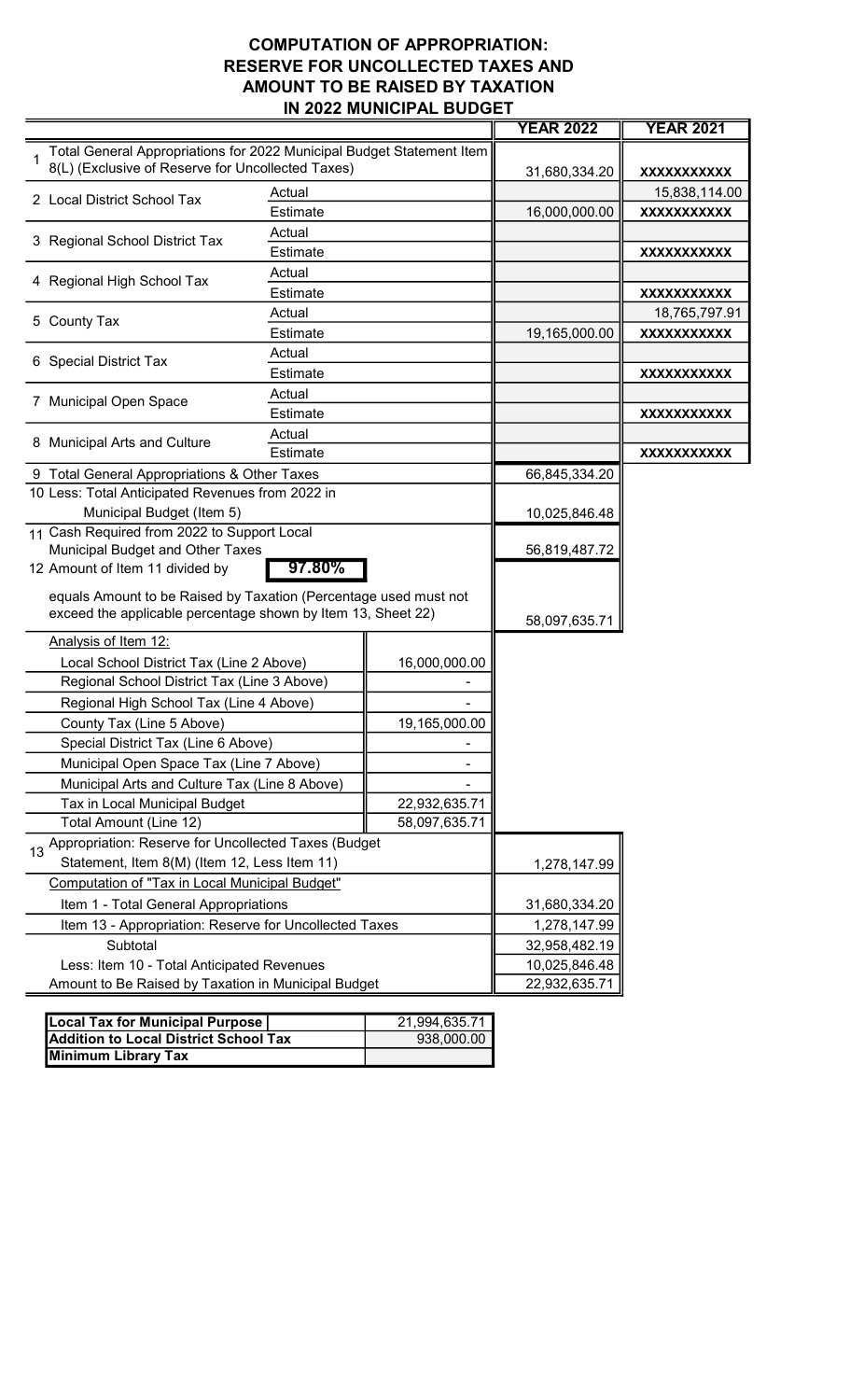# 2022 MUNICIPAL DATA SHEET

(MUST ACCOMPANY 2022 BUDGET)

#### **CAP**

|                     | <b>Governing Body Members</b>     |                                          |                                                                                             |
|---------------------|-----------------------------------|------------------------------------------|---------------------------------------------------------------------------------------------|
| <b>Term Expires</b> | Name                              | December 31, 2022<br><b>Term Expires</b> | Vince Sera<br><b>Mayor's Name</b>                                                           |
| 12/31/2022          | Michael Riordan, Council At Large |                                          |                                                                                             |
| 12/31/2022          | Cornealius Kane, Council At Large |                                          | <b>Municipal Officials</b>                                                                  |
| 12/31/2024          | Karen Bew, Council Ward 1         | 8/3/2005<br>Date of Orig. Appt.          |                                                                                             |
| 12/31/2024          | Paul Lettieri, Council Ward 2     | 1194<br>Cert. No.                        | Lynn Sweeney<br><b>Municipal Clerk</b>                                                      |
| 12/31/2024          | Dennis Haney, Council Ward 3      | T-8097<br>Cert. No.                      | Dana Wineland<br><b>Tax Collector</b>                                                       |
| 12/31/2024          | Richard DeLucry, Council Ward 4   | N-0702<br>Cert. No.                      | Roxanne B Tosto<br><b>Chief Financial Officer</b>                                           |
|                     |                                   | 393                                      | Leon P. Costello                                                                            |
|                     |                                   | Lic. No.                                 | <b>Registered Municipal Accountant</b><br><b>Alfred Scerni</b><br><b>Municipal Attorney</b> |
|                     |                                   |                                          | James Bennett - City Manager                                                                |

1417 W. Brigantine Avenue Brigantine, New Jersey 08203

Fax #: 609-266-3823

Sheet A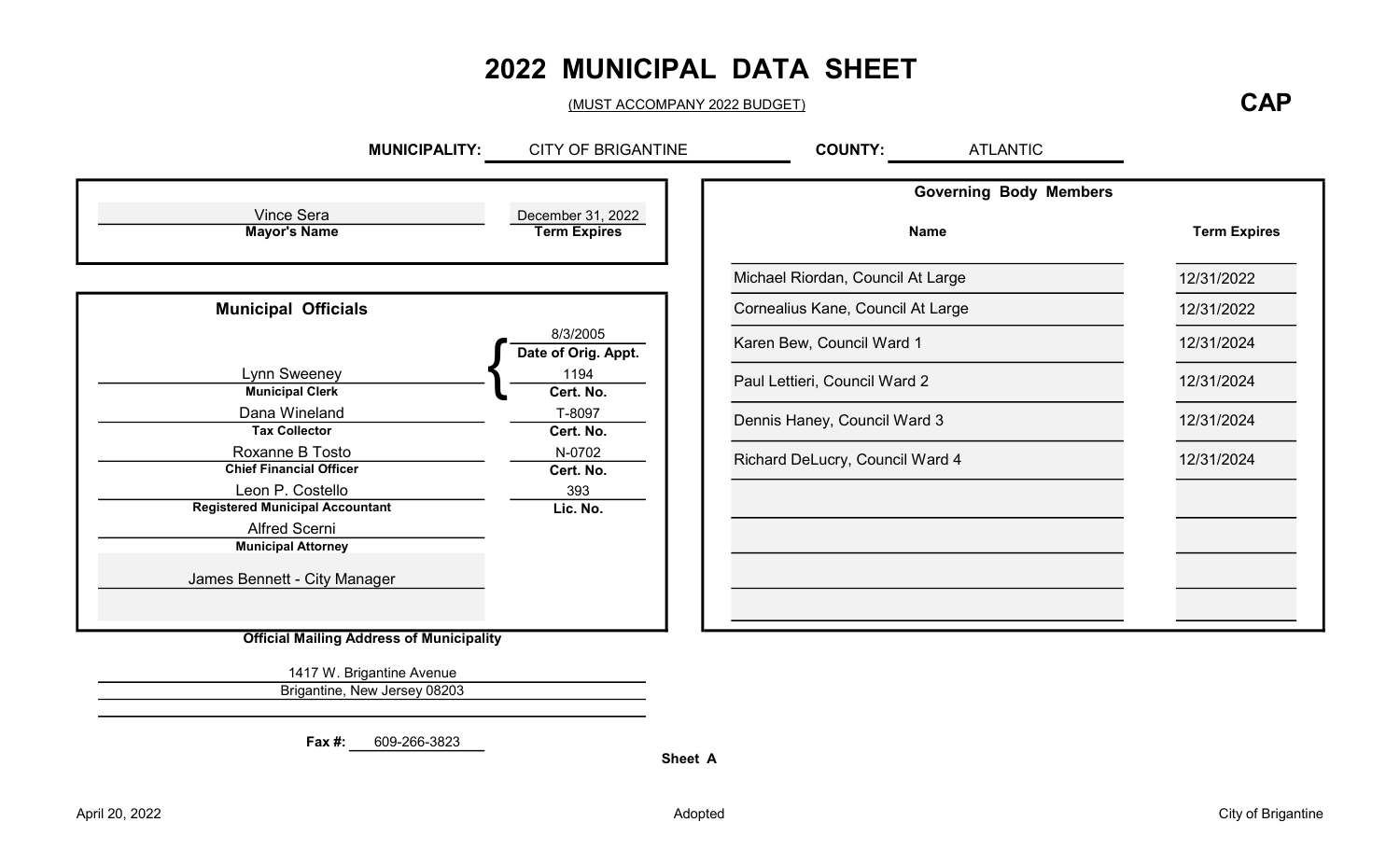| 2022<br><b>MUNICIPAL BUDGET</b>                                                                                                                                                                                                                                                                                                                                                                                                                                                                                                                                                                                                               |                                                                                                                                                                                                                                        |                                                                                                                |                          |                                                                        |                                                                          |                                                                                                                                                                                                                                                                                                                                                                                                                                                                                                                                                |  |  |  |
|-----------------------------------------------------------------------------------------------------------------------------------------------------------------------------------------------------------------------------------------------------------------------------------------------------------------------------------------------------------------------------------------------------------------------------------------------------------------------------------------------------------------------------------------------------------------------------------------------------------------------------------------------|----------------------------------------------------------------------------------------------------------------------------------------------------------------------------------------------------------------------------------------|----------------------------------------------------------------------------------------------------------------|--------------------------|------------------------------------------------------------------------|--------------------------------------------------------------------------|------------------------------------------------------------------------------------------------------------------------------------------------------------------------------------------------------------------------------------------------------------------------------------------------------------------------------------------------------------------------------------------------------------------------------------------------------------------------------------------------------------------------------------------------|--|--|--|
| Municipal Budget of the                                                                                                                                                                                                                                                                                                                                                                                                                                                                                                                                                                                                                       | <b>CITY</b>                                                                                                                                                                                                                            | of                                                                                                             | <b>BRIGANTINE</b>        | , County of                                                            | <b>ATLANTIC</b>                                                          | for the Fiscal Year 2022.                                                                                                                                                                                                                                                                                                                                                                                                                                                                                                                      |  |  |  |
| hereof is a true copy of the Budget and Capital Budget approved by resolution of the Governing Body on the<br>day of<br>16<br>and that public advertisement will be made in accordance with the provisions of N.J.S.A. 40A:4-6 and<br>N.J.A.C. 5:30-4.4(d).<br>a part is an exact copy of the original on file with the Clerk of the Governing Body, that all<br>additions are correct, all statements contained herein are in proof, and the total of anticipated<br>revenues equals the total of appropriations.<br>Certified by me, this<br>lcostello@ford-scott.com<br>Registered Municipal Accountant<br>Ocean City, NJ 08226<br>Address | It is hereby certified that the Budget and Capital Budget annexed hereto and hereby made a part<br>March<br>Certified by me, this 16<br>It is hereby certified that the approved Budget annexed hereto and hereby made<br>16<br>day of | , 2022<br>day of<br>March<br>1535 Haven Avenue<br><b>Address</b><br>609-399-6333 ex 225<br><b>Phone Number</b> | ,2022<br>March<br>. 2022 | Local Budget Law, N.J.S.A. 40A:4-1 et seq.<br>Certified by me, this 16 | day of<br>rtosto@brigantinebeachnj.com<br><b>Chief Financial Officer</b> | Lsweeney@brigantinebeachnj.com<br><b>Clerk</b><br>Brigantine, New Jersey 08203<br>Address<br>Address<br>609-266-7600<br><b>Phone Number</b><br>It is hereby certified that the approved Budget annexed hereto and hereby made<br>a part is an exact copy of the original on file with the Clerk of the Governing Body, that all<br>additions are correct, all statements contained herein are in proof, the total of anticipated<br>revenues equals the total of appropriations and the budget is in full compliance with the<br>March<br>2022 |  |  |  |
|                                                                                                                                                                                                                                                                                                                                                                                                                                                                                                                                                                                                                                               |                                                                                                                                                                                                                                        |                                                                                                                | DO NOT USE THESE SPACES  |                                                                        |                                                                          |                                                                                                                                                                                                                                                                                                                                                                                                                                                                                                                                                |  |  |  |
| It is hereby certified that the amounts to be raised by taxation for local purposes has been<br>compared with the approved Budget previously certified by me and any changes required as a<br>condition to such approval have been made. The adopted budget is certified with respect to the<br>foregoing only.                                                                                                                                                                                                                                                                                                                               | CERTIFICATION OF ADOPTED BUDGET<br>(Do not advertise this Certification form)<br><b>STATE OF NEW JERSEY</b><br><b>Department of Community Affairs</b><br>Director of the Division of Local Government Services                         |                                                                                                                |                          |                                                                        |                                                                          |                                                                                                                                                                                                                                                                                                                                                                                                                                                                                                                                                |  |  |  |
| , 2022<br>Dated:                                                                                                                                                                                                                                                                                                                                                                                                                                                                                                                                                                                                                              | By:                                                                                                                                                                                                                                    |                                                                                                                | Sheet 1                  |                                                                        |                                                                          |                                                                                                                                                                                                                                                                                                                                                                                                                                                                                                                                                |  |  |  |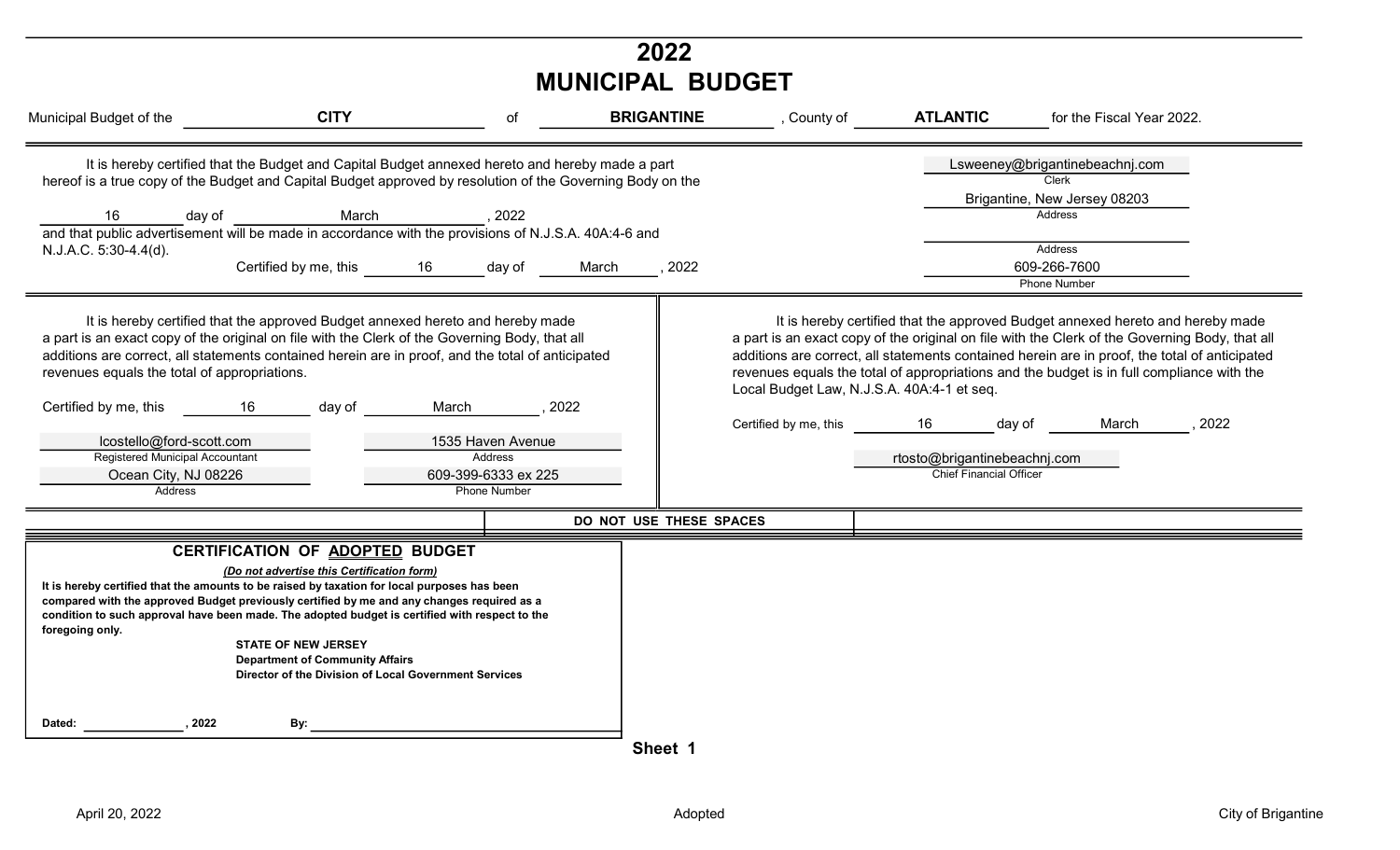#### MUNICIPAL BUDGET NOTICE

| Municipal Budget of the                                                       | <b>CITY</b> |                                                                                                                                       |                            |              |                  | for the Fiscal Year 2022                                           |
|-------------------------------------------------------------------------------|-------------|---------------------------------------------------------------------------------------------------------------------------------------|----------------------------|--------------|------------------|--------------------------------------------------------------------|
|                                                                               |             | Be it Resolved, that the following statements of revenues and appropriations shall constitute the Municipal Budget for the year 2022; |                            |              |                  |                                                                    |
| Be it Further Resolved, that said Budget be published in the                  |             |                                                                                                                                       | <b>Atlantic City Press</b> |              |                  |                                                                    |
|                                                                               |             |                                                                                                                                       |                            |              |                  |                                                                    |
| The Governing Body of the CITY                                                |             | of<br><b>BRIGANTINE</b>                                                                                                               |                            |              |                  | does hereby approve the following as the Budget for the year 2022: |
| <b>RECORDED VOTE</b><br>(Insert Last Name)                                    |             | <b>Bew</b><br>Lettieri<br><b>Delucry</b>                                                                                              |                            |              | <b>Abstained</b> |                                                                    |
|                                                                               | <b>Ayes</b> | Kane<br>Riordan<br><b>Sera</b>                                                                                                        | <b>Nays</b>                |              | <b>Absent</b>    | <b>Haney</b>                                                       |
| Notice is hereby given that the Budget and Tax Resolution was approved by the |             |                                                                                                                                       | <b>COUNCIL MEMBERS</b>     | of the       |                  | <b>CITY</b>                                                        |
|                                                                               |             | BRIGANTINE _______________, County of _______ATLANTIC _____, on ______March _________________, 2022.                                  |                            |              |                  |                                                                    |
|                                                                               |             | A Hearing on the Budget and Tax Resolution will be held at 1417 W. Brigantine Avenue , on                                             |                            | <b>April</b> | 20               | ,2022 at                                                           |

Sheet 2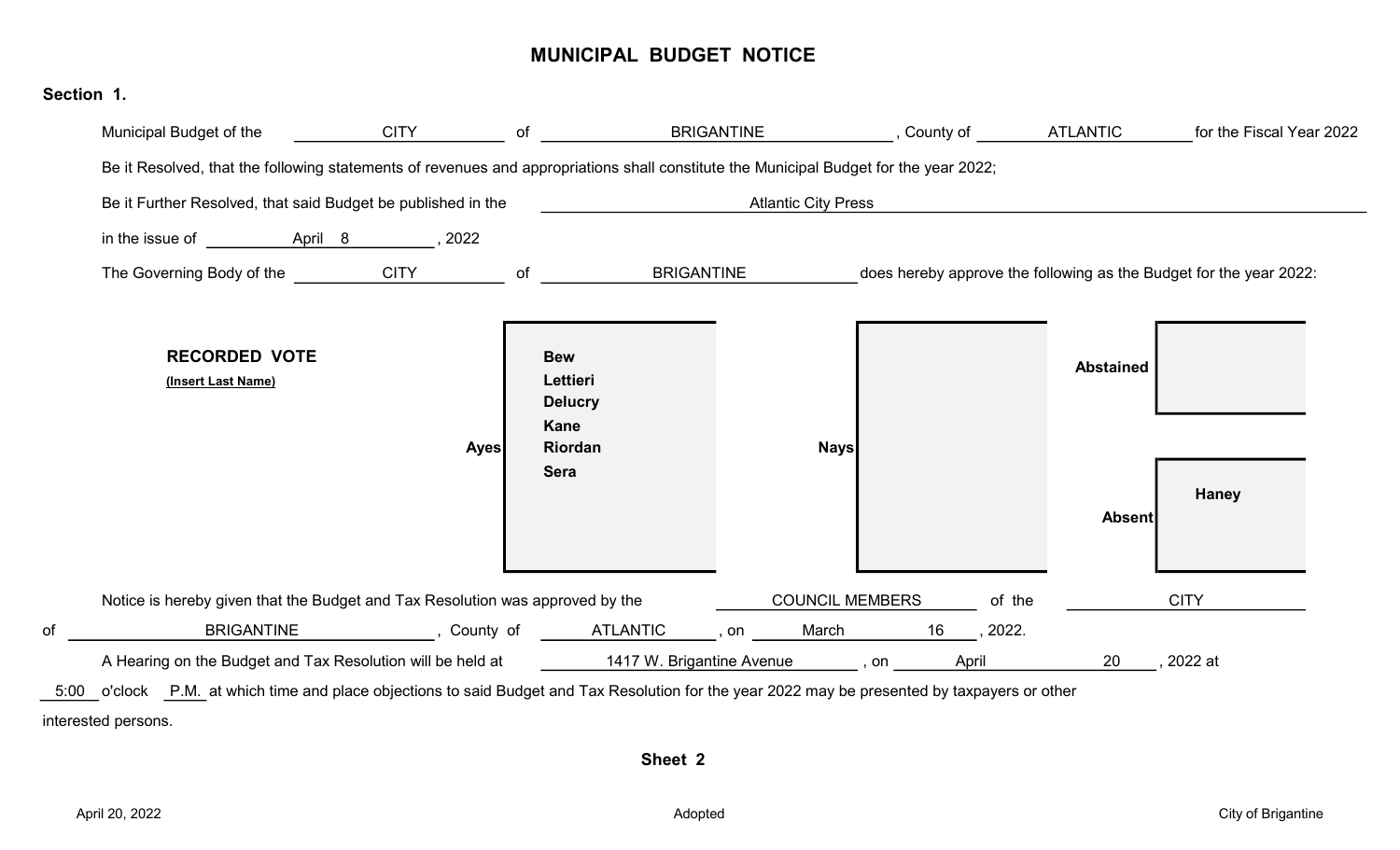#### EXPLANATORY STATEMENT

#### SUMMARY OF CURRENT FUND SECTION OF APPROVED BUDGET

|                                                                                                                                                            |        |                                             | <b>YEAR 2022</b>    |
|------------------------------------------------------------------------------------------------------------------------------------------------------------|--------|---------------------------------------------|---------------------|
| General Appropriations For: (Reference to item and sheet number should be omitted in advertised budget)                                                    |        |                                             | <b>XXXXXXXXXXXX</b> |
| 1. Appropriations within "CAPS" -                                                                                                                          |        |                                             | <b>XXXXXXXXXXXX</b> |
| (a) Municipal Purposes {(Item H-1, Sheet 19)(N.J.S.A. 40A:4-45.2)}                                                                                         |        |                                             | 25,528,357.74       |
| 2. Appropriations excluded from "CAPS" -                                                                                                                   |        |                                             | XXXXXXXXXXX         |
| (a) Municipal Purposes {(Item H-2, Sheet 28)(N.J.S.A. 40A:4-53.3 as amended)}                                                                              |        |                                             | 5,048,116.46        |
| (b) Local District School Purposes in Municipal Budget (Item K, Sheet 29)                                                                                  |        |                                             | 1,103,860.00        |
| Total General Appropriations excluded from "CAPS" (Item O, Sheet 29)                                                                                       |        |                                             | 6,151,976.46        |
| 3. Reserve for Uncollected Taxes (Item M, Sheet 29) Based on Estimated                                                                                     | 97.80% | <b>Percent of Tax Collections</b>           | 1,278,147.99        |
|                                                                                                                                                            |        | <b>Building Aid Allowance</b><br>$2022 - $$ |                     |
| 4. Total General Appropriations (Item 9, Sheet 29)                                                                                                         |        | for Schools-State Aid<br>$2021 - $$         | 32,958,482.19       |
| 5. Less: Anticipated Revenues Other Than Current Property Tax (Item 5, Sheet 11) (i.e. Surplus, Miscellaneous Revenues and Receipts from Delinquent Taxes) |        |                                             | 10,025,846.48       |
| 6. Difference: Amount to be Raised by Taxes for Support of Municipal Budget (as follows)                                                                   |        |                                             | XXXXXXXXXXX         |
| (a) Local Tax for Municipal Purposes Including Reserve for Uncollected Taxes (Item 6(a), Sheet 11)                                                         |        |                                             | 21,994,635.71       |
| (b) Addition to Local District School Tax (Item 6(b), Sheet 11)                                                                                            |        |                                             | 938,000.00          |
| (c) Minimum Library Tax                                                                                                                                    |        |                                             |                     |
|                                                                                                                                                            |        |                                             |                     |
|                                                                                                                                                            |        |                                             |                     |
|                                                                                                                                                            |        |                                             |                     |
|                                                                                                                                                            |        |                                             |                     |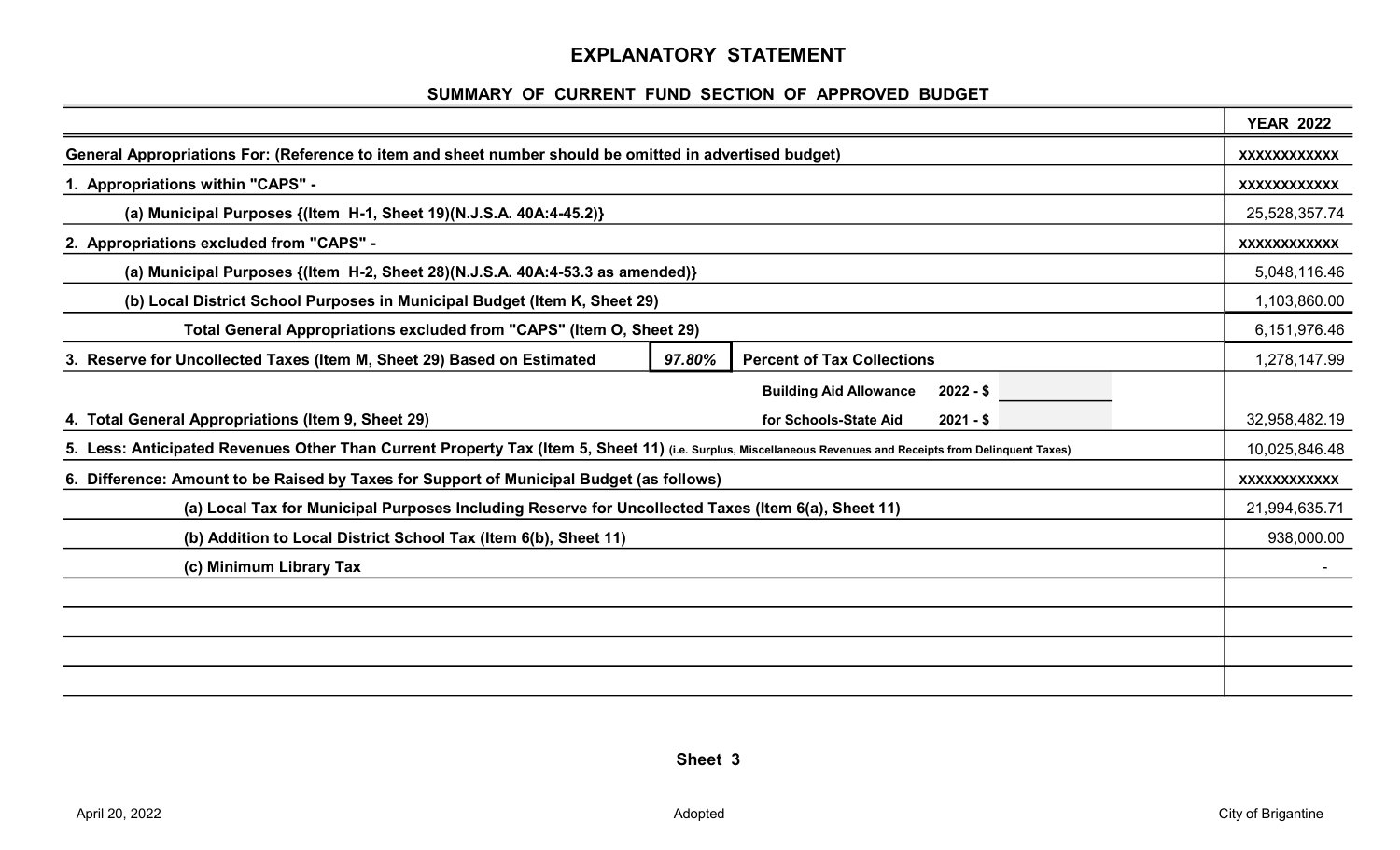#### EXPLANATORY STATEMENT - (Continued)

#### SUMMARY OF 2021 APPROPRIATIONS EXPENDED AND CANCELED

|                                                                               | General       | <b>Water &amp; Sewer</b> |                |                          |                          |                          |                |
|-------------------------------------------------------------------------------|---------------|--------------------------|----------------|--------------------------|--------------------------|--------------------------|----------------|
|                                                                               | <b>Budget</b> | <b>Utility</b>           | <b>Utility</b> | <b>Utility</b>           | <b>Utility</b>           | <b>Utility</b>           | <b>Utility</b> |
| <b>Budget Appropriations - Adopted Budget</b>                                 | 31,937,879.06 | 6,458,355.00             |                | $\sim$                   |                          |                          |                |
| Budget Appropriations Added by N.J.S.A. 40A:4-87                              | 137,441.54    |                          |                |                          |                          |                          |                |
| <b>Emergency Appropriations</b>                                               |               |                          |                | $\overline{\phantom{a}}$ |                          |                          |                |
| <b>Total Appropriations</b>                                                   | 32,075,320.60 | 6,458,355.00             |                | $\overline{\phantom{a}}$ |                          |                          |                |
| Expenditures:<br>Paid or Charged (Including Reserve for<br>Uncollected Taxes) | 30,419,002.01 | 6,170,346.58             |                | $\overline{\phantom{a}}$ |                          |                          |                |
| Reserved                                                                      | 1,416,317.01  | 287,007.65               |                | $\sim$                   | ۰.                       | $\blacksquare$           |                |
| <b>Unexpended Balances Canceled</b>                                           | 240,001.58    | 1,000.77                 |                | $\overline{\phantom{a}}$ |                          | $\overline{\phantom{0}}$ |                |
| <b>Total Expenditures and Unexpended</b><br><b>Balances Canceled</b>          | 32,075,320.60 | 6,458,355.00             |                | $\sim$                   | $\overline{\phantom{a}}$ | $\sim$                   |                |
| Overexpenditures *                                                            |               | $\overline{\phantom{a}}$ |                | $\sim$                   |                          | $\blacksquare$           |                |

Sheet 3a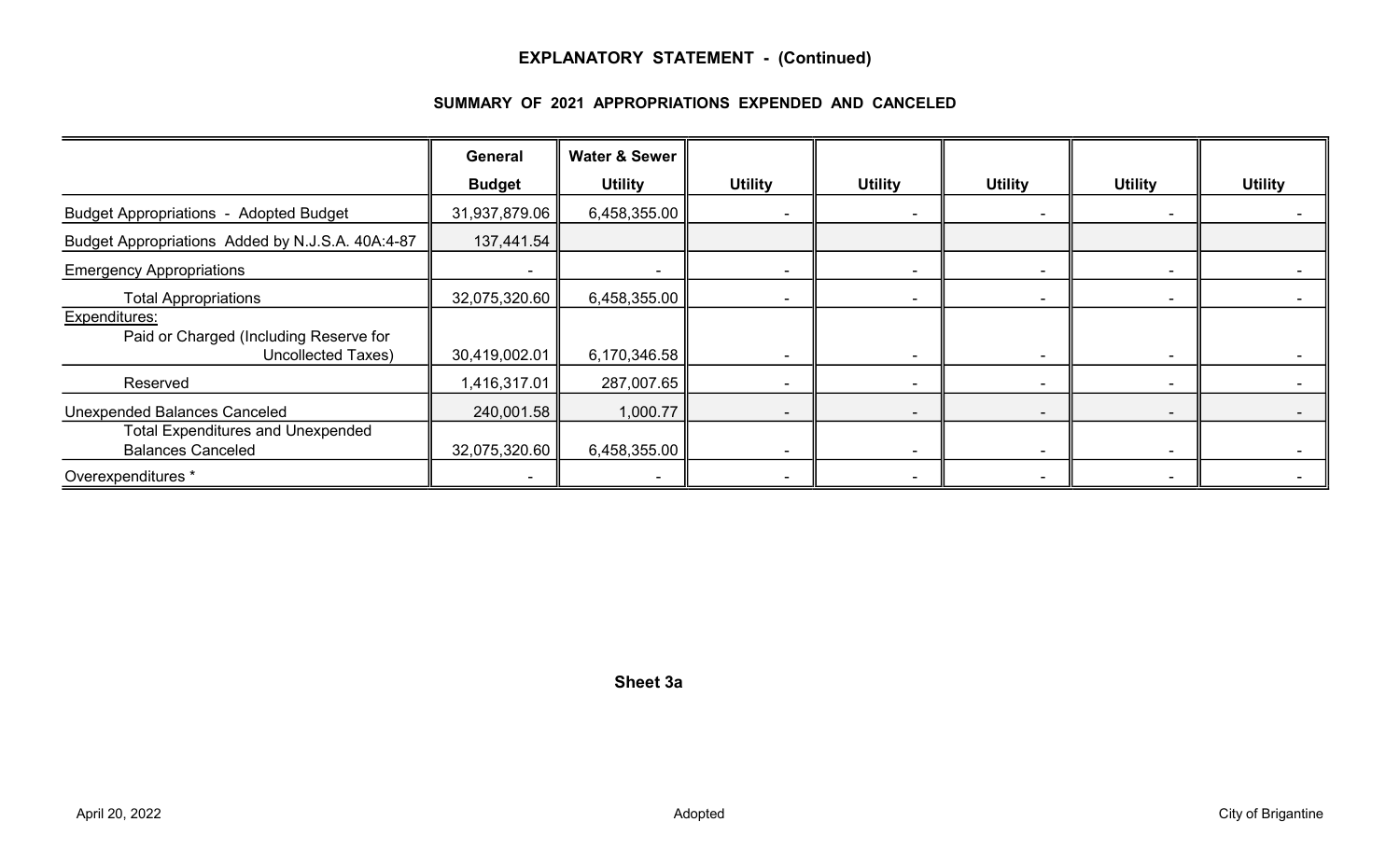|                                                                                                                                                                                                                                                             | EXPLANATORY STATEMENT - (Continued)        |                                                                                                             |                                        |
|-------------------------------------------------------------------------------------------------------------------------------------------------------------------------------------------------------------------------------------------------------------|--------------------------------------------|-------------------------------------------------------------------------------------------------------------|----------------------------------------|
|                                                                                                                                                                                                                                                             | <b>BUDGET MESSAGE</b>                      |                                                                                                             |                                        |
| <b>CAP CALCULATION</b>                                                                                                                                                                                                                                      |                                            | <b>CAP CALCULATION</b>                                                                                      |                                        |
| Total General Appropriations for 2021<br>Cap Base Adjustment:<br>Subtotal                                                                                                                                                                                   | 31,937,879.06<br>31,937,879.06             | Allowable Operating Appropriations before<br>Additional Exceptions per (N.J.S.A. 40A:4-45.3)                | 25,269,259.58                          |
| <b>Exceptions Less:</b><br><b>Total Other Operations</b><br><b>Total Uniform Construction Code</b><br><b>Total Interlocal Service Agreement</b><br><b>Total Additional Appropriations</b><br><b>Total Capital Improvements</b><br><b>Total Debt Service</b> | 500.00<br>340,000.00<br>525,000.00         | Additions:<br>New Construction (Assessor Certification)<br>2020 Cap Bank Utilized<br>2021 Cap Bank Utilized | 296,053.40<br>268,140.02<br>600,716.13 |
| Transferred to Board of Education<br>Type I School Debt<br>Total Public & Private Programs<br>Judgements                                                                                                                                                    | 3,754,249.00<br>1,104,012.56<br>297,705.00 | <b>Total Additions</b><br>2.5%<br>Maximum Appropriations within "CAPS" Sheet 19 @                           | 1,164,909.55<br>26,434,169.14          |
| <b>Total Deferred Charges</b><br><b>Cash Deficit</b><br><b>Reserve for Uncollected Taxes</b><br><b>Total Exceptions</b>                                                                                                                                     | 1,263,476.32<br>7,284,942.88               | Additional Increase to COLA rate.<br>3.5%<br>1.0%<br>Amount of Increase allowable.                          | 246,529.36                             |
| Amount on Which CAP is Applied<br>2.5% CAP                                                                                                                                                                                                                  | 24,652,936.18<br>616,323.40                | Maximum Appropriations within "CAPS" Sheet 19 @<br>3.5%                                                     | 26,680,698.50                          |
| Allowable Operating Appropriations before<br>Additional Exceptions per (N.J.S.A. 40A:4-45.3)                                                                                                                                                                | 25,269,259.58                              | <b>Total General Appropriations for Municipal Purposes</b><br>(Sheet 19, H-1)                               | 25,528,357.74                          |
|                                                                                                                                                                                                                                                             |                                            | Over or (Under) Appropriations Cap                                                                          | (1, 152, 340.76)                       |

NOTE:

Sheet 3b

MANDATORY MINIMUM BUDGET MESSAGE MUST INCLUDE A SUMMARY OF:

1. HOW THE "CAP" WAS CALCULATED. (Explain in words what the "CAPS" mean and show the figures.)

2. A SUMMARY BY FUNCTION OF THE APPROPRIATIONS THAT ARE SPREAD AMONG MORE THAN ONE OFFICIAL LINE ITEM (e.g. if Police S & W appears in the regular section and also under "Operation Excluded from "CAPS" section, combine the figures for purposes of citizen understanding.)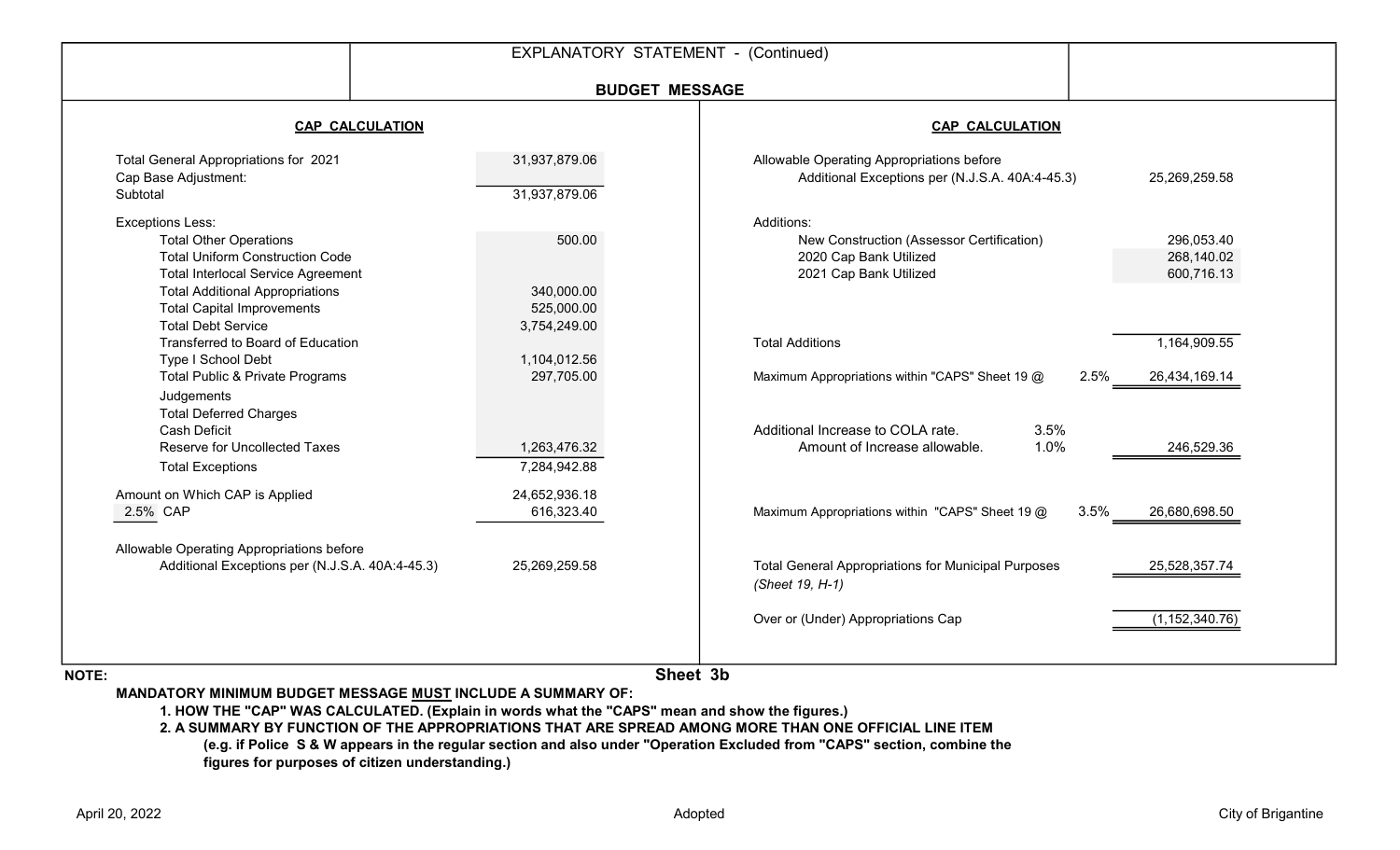|                                                                                                                                                       | EXPLANATORY STATEMENT - (Continued)           |                       |  |
|-------------------------------------------------------------------------------------------------------------------------------------------------------|-----------------------------------------------|-----------------------|--|
|                                                                                                                                                       |                                               | <b>BUDGET MESSAGE</b> |  |
|                                                                                                                                                       | <b>RECAP OF GROUP INSURANCE APPROPRIATION</b> |                       |  |
| Following is a recap of the Municipality's Employee Group Insurance                                                                                   |                                               |                       |  |
| Estimated Group Insurance Costs - 2022                                                                                                                | \$2,690,000.00                                |                       |  |
| Estimated Amounts to be Contributed by Employees:                                                                                                     |                                               |                       |  |
| Contribution from all eligible emp.                                                                                                                   | 675,000.00                                    |                       |  |
|                                                                                                                                                       | 2,015,000.00                                  |                       |  |
| Budgeted Group Insurance - Inside CAP<br><b>Budgeted Group Insurance - Utilities</b><br><b>Budgeted Group Insurance - Outside CAP</b><br><b>TOTAL</b> | 1,800,000.00<br>215,000.00<br>2,015,000.00    |                       |  |
| Instead of receiving Health Benefits,<br>have elected an opt-out for 2022. This opt-out amount<br>is budgeted separately.                             | 47 employees                                  |                       |  |
| <b>Health Benefits Waiver</b><br>Salaries and Wages                                                                                                   | 235,000.00<br>- \$                            |                       |  |

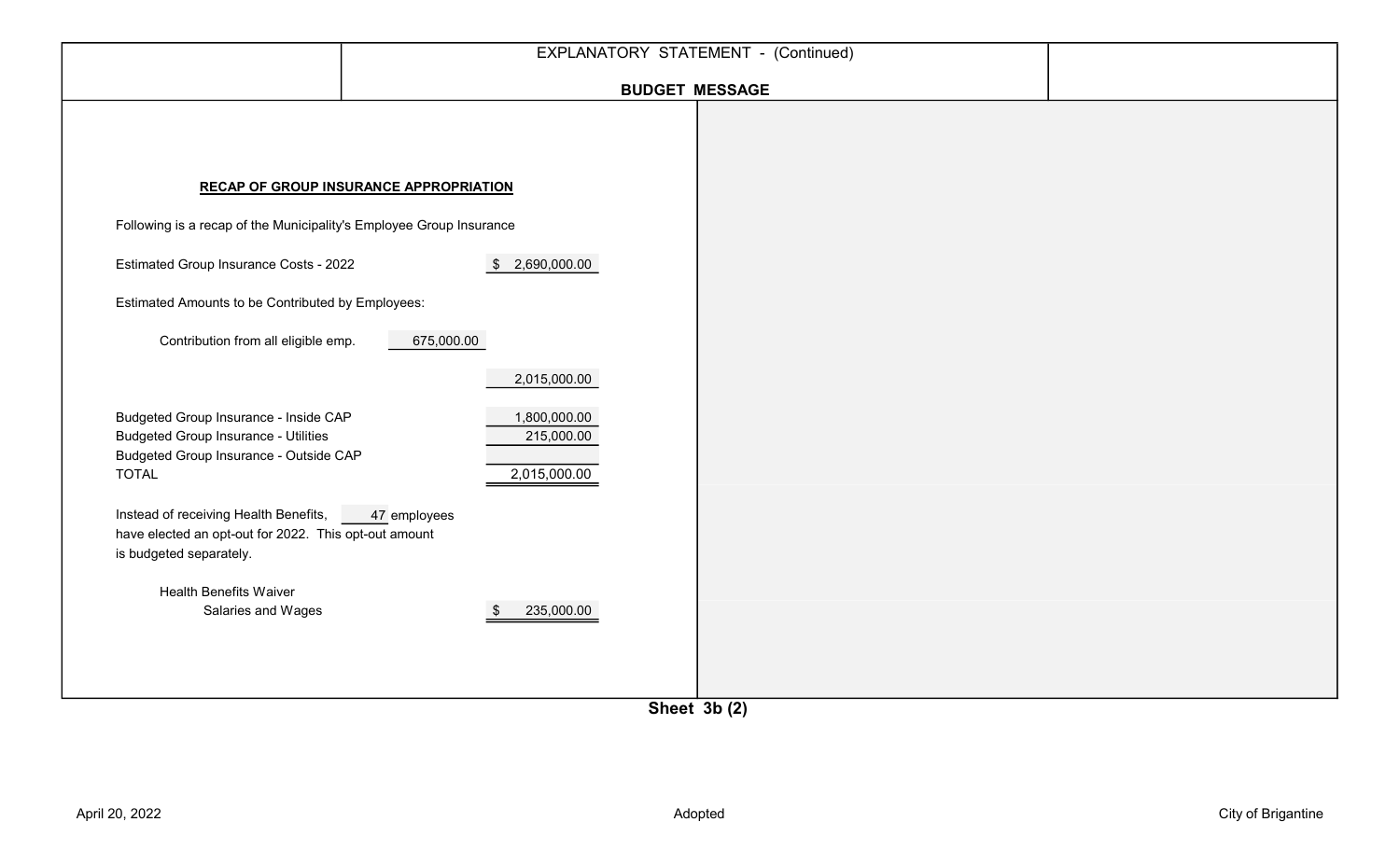|                                                                                                                                                                                                                                                                                                                                                |                                                                       |                                | EXPLANATORY STATEMENT - (Continued)                                                                                                                                                                                                                                 |                         |                                             |  |  |
|------------------------------------------------------------------------------------------------------------------------------------------------------------------------------------------------------------------------------------------------------------------------------------------------------------------------------------------------|-----------------------------------------------------------------------|--------------------------------|---------------------------------------------------------------------------------------------------------------------------------------------------------------------------------------------------------------------------------------------------------------------|-------------------------|---------------------------------------------|--|--|
|                                                                                                                                                                                                                                                                                                                                                |                                                                       | <b>BUDGET MESSAGE</b>          |                                                                                                                                                                                                                                                                     |                         |                                             |  |  |
|                                                                                                                                                                                                                                                                                                                                                | NEW JERSEY 2010 LOCAL UNIT LEVY CAP LAW                               |                                |                                                                                                                                                                                                                                                                     |                         |                                             |  |  |
|                                                                                                                                                                                                                                                                                                                                                |                                                                       |                                | ADJUSTED TAX LEVY PRIOR TO EXCLUSIONS<br>Exclusions:<br>Allowable Shared Service Agreements Increase<br>Allowable Health Insurance Costs Increase<br>Allowable Pension Obligations Increases<br>Allowable LOSAP Increase<br>Allowable Capital Improvements Increase | 78,835.00<br>148,000.00 | 22,126,596.54                               |  |  |
| P.L. 2007, c. 62, was amended by P.L. 2008 c. 6 and P.L. 2010 c. 44 (S-29 R1).<br>The last amendment reduces the 4% to 2% and modifies some of the exceptions and<br>exclusions. It also removes the LFB waiver. The voter referendum now requires a vote in<br>excess of only 50% which is reduced from the original 60% in P.L. 2007, c. 62. |                                                                       |                                | Allowable Debt Service and Capital Leases Inc.<br>Recycling Tax appropriation<br>Deferred Charge to Future Taxation Unfunded<br><b>Current Year Deferred Charges: Emergencies</b>                                                                                   | 119,300.00              |                                             |  |  |
|                                                                                                                                                                                                                                                                                                                                                | SUMMARY LEVY CAP CALCULATION                                          |                                | <b>Add Total Exclusions</b><br>Less Cancelled or Unexpended Waivers<br>Less Cancelled or Unexpended Exclusions<br><b>ADJUSTED TAX LEVY</b>                                                                                                                          |                         | 346,135.00<br>240,000.00<br>22, 232, 731.54 |  |  |
| <b>LEVY CAP CALCULATION</b>                                                                                                                                                                                                                                                                                                                    |                                                                       |                                | Additions:<br>New Ratables - Increase for new construction                                                                                                                                                                                                          | 45,828,700              |                                             |  |  |
| Prior Year Amount to be Raised by Taxation<br>Less:<br>Less: Prior Year Deferred Charges: Emergencies<br>Less: Prior Year Recycling Tax                                                                                                                                                                                                        | Less: Prior Year Deferred Charges to Future Taxation Unfunded         | 21,692,741.71                  | Prior Year's Local Purpose Tax Rate (per \$100)<br>New Ratable Adjustment to Levy<br>Amounts approved by Referendum<br>Levy CAP Bank Applied                                                                                                                        | 0.646                   | 296,053.40                                  |  |  |
| Less:<br>Less:                                                                                                                                                                                                                                                                                                                                 |                                                                       |                                | MAXIMUM ALLOWABLE AMOUNT TO BE RAISED BY TAXATION                                                                                                                                                                                                                   |                         | 22,528,784.95                               |  |  |
| Plus 2% CAP Increase                                                                                                                                                                                                                                                                                                                           | Net Prior Year Tax Levy for Municipal Purpose Tax for CAP Calculation | 21,692,741.71<br>433,854.83    | AMOUNT TO BE RAISED BY TAXATION FOR MUNICIPAL PURPOSES                                                                                                                                                                                                              |                         | 21,994,635.71                               |  |  |
| <b>ADJUSTED TAX LEVY</b><br>Plus: Assumption of Service/Function<br>ADJUSTED TAX LEVY PRIOR TO EXCLUSIONS                                                                                                                                                                                                                                      |                                                                       | 22,126,596.54<br>22,126,596.54 | OVER OR (UNDER) 2% LEVY CAP<br>(must be equal or under for Introduction)                                                                                                                                                                                            |                         | (534, 149.24)                               |  |  |

Sheet 3 - Levy CAP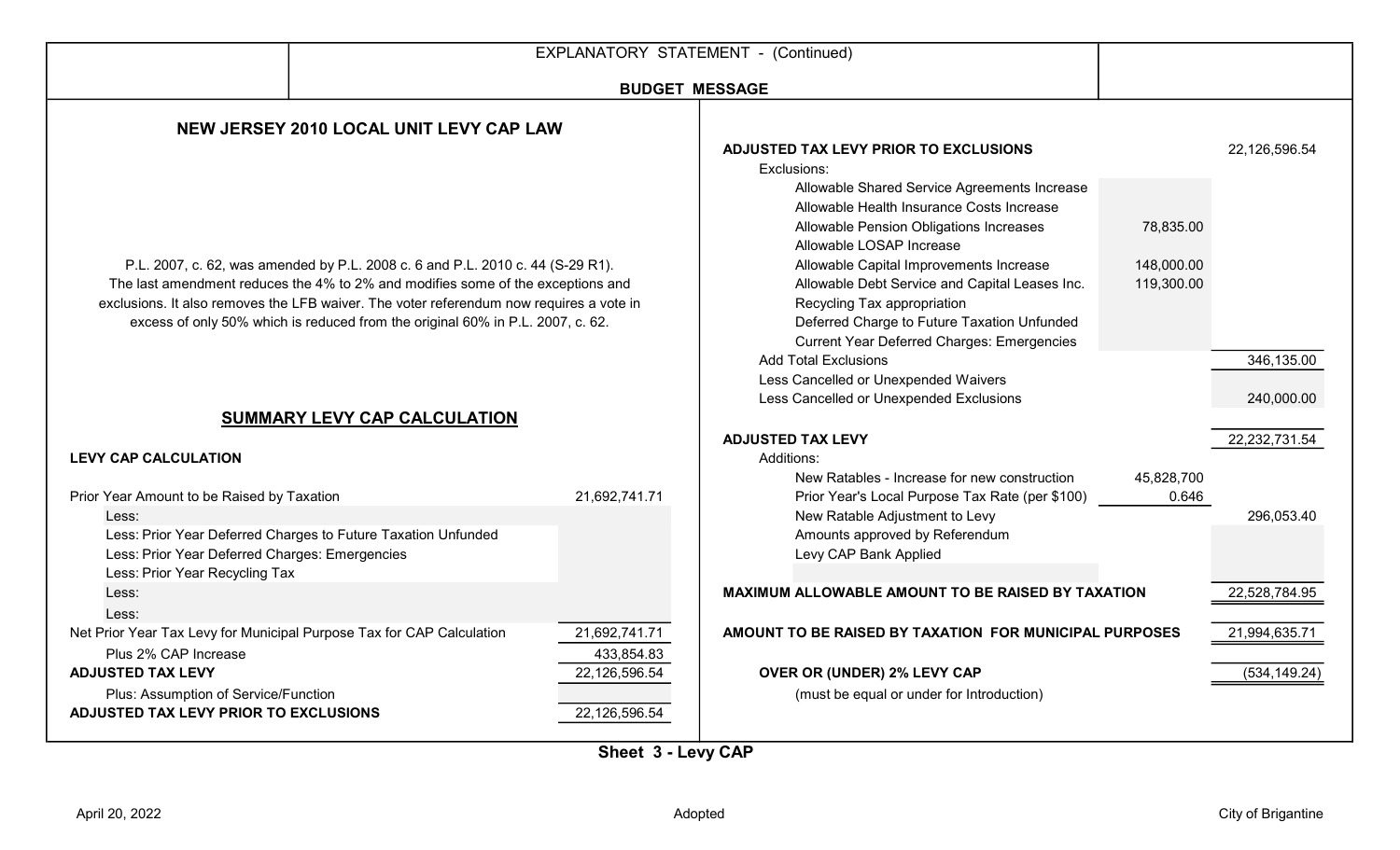|                                                                                                                                                                                                                                          | EXPLANATORY STATEMENT - (Continued)            |  |  |
|------------------------------------------------------------------------------------------------------------------------------------------------------------------------------------------------------------------------------------------|------------------------------------------------|--|--|
|                                                                                                                                                                                                                                          |                                                |  |  |
|                                                                                                                                                                                                                                          | <b>BUDGET MESSAGE</b>                          |  |  |
| "2010" LEVY CAP BANKS:                                                                                                                                                                                                                   |                                                |  |  |
| 2019<br>Maximum Allowable Amount to be Raised by Taxation<br>Amount to be Raised by Taxation for Municipal Purpose<br>Available for Banking (CY 2022)<br>Amount Used in CY 2022<br><b>Balance to Expire</b>                              | 1,485,902<br>1,485,902                         |  |  |
| 2020<br>Maximum Allowable Amount to be Raised by Taxation<br>Amount to be Raised by Taxation for Municipal Purpose<br>Available for Banking (CY 2022 - CY 2023)<br>Amount Used in CY 2022<br>Balance to Carry Forward (CY 2023)          | 1,220,282<br>1,220,282                         |  |  |
| 2021<br>Maximum Allowable Amount to be Raised by Taxation<br>Amount to be Raised by Taxation for Municipal Purpose<br>Available for Banking (CY 2022 - CY 2024)<br>Amount Used in CY 2022<br>Balance to Carry Forward (CY 2023 - CY2024) | 22,679,733<br>21,692,742<br>986,991<br>986,991 |  |  |
| 2022<br>Maximum Allowable Amount to be Raised by Taxation<br>Amount to be Raised by Taxation for Municipal Purpose<br>Available for Banking (CY 2023 - CY 2025)                                                                          | 22,528,785<br>21,994,636<br>534,149            |  |  |
| <b>Total Levy CAP Bank</b>                                                                                                                                                                                                               | 2,741,422                                      |  |  |

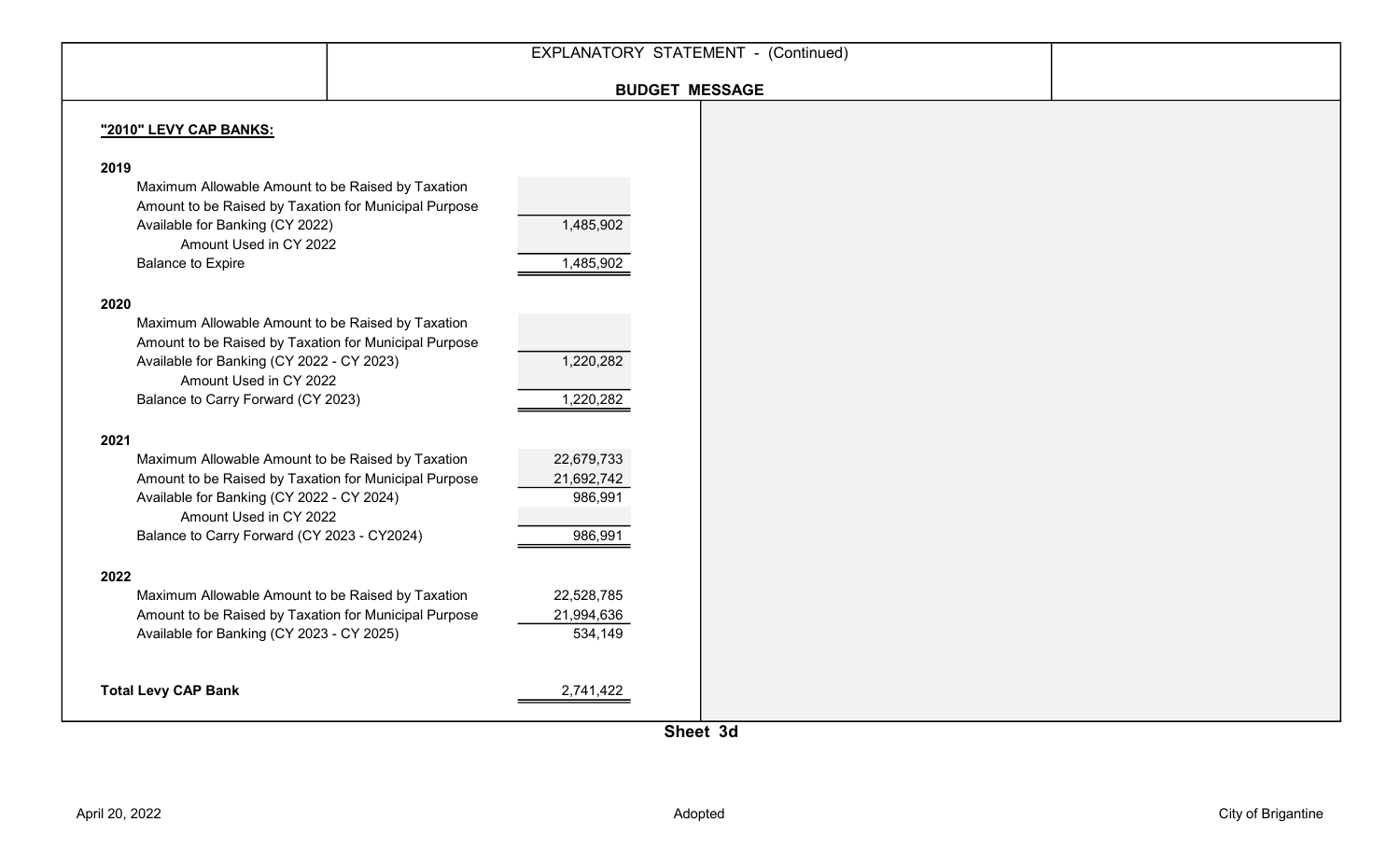### CURRENT FUND - ANTICIPATED REVENUES

|                                                                                            |                | <b>Anticipated</b> |                    | <b>Realized in</b> |  |
|--------------------------------------------------------------------------------------------|----------------|--------------------|--------------------|--------------------|--|
| <b>GENERAL REVENUES</b>                                                                    | <b>FCOA</b>    | 2022               | 2021               | Cash in 2021       |  |
| 1. Surplus Anticipated                                                                     | 08-101         | 3,525,000.00       | 3,200,000.00       | 3,200,000.00       |  |
| 2. Surplus Anticipated with Prior Written Consent of Director of Local Government Services | 08-102         |                    |                    |                    |  |
| <b>Total Surplus Anticipated</b>                                                           | 08-100         | 3,525,000.00       | 3,200,000.00       | 3,200,000.00       |  |
| <b>Miscellaneous Revenues - Section A: Local Revenues</b><br>3.                            | <b>XXXXXXX</b> | <b>XXXXXXXXXXX</b> | XXXXXXXXXX         | <b>XXXXXXXXXXX</b> |  |
| Licenses:                                                                                  | <b>XXXXXXX</b> | <b>XXXXXXXXXXX</b> | XXXXXXXXXX         | <b>XXXXXXXXXX</b>  |  |
| <b>Alcoholic Beverages</b>                                                                 | 08-103         | 12,000.00          | 12,000.00          | 12,125.00          |  |
| Other                                                                                      | 08-104         | 13,000.00          | 12,000.00          | 16,957.00          |  |
| <b>Fees and Permits</b>                                                                    | 08-105         | 120,000.00         | 100,000.00         | 124,372.35         |  |
| Fines and Costs:                                                                           | <b>XXXXXXX</b> | <b>XXXXXXXXXXX</b> | <b>XXXXXXXXXXX</b> | XXXXXXXXXX         |  |
| <b>Municipal Court</b>                                                                     | 08-110         | 140,000.00         | 121,000.00         | 149,489.13         |  |
| Other                                                                                      | 08-109         |                    |                    |                    |  |
| <b>Interest and Costs on Taxes</b>                                                         | 08-112         | 120,000.00         | 140,000.00         | 126,539.94         |  |
| Interest and Costs on Assessments                                                          | 08-115         |                    |                    |                    |  |
| <b>Parking Meters</b>                                                                      | 08-111         |                    |                    |                    |  |
| Interest on Investments and Deposits                                                       | 08-113         | 15,000.00          | 15,000.00          | 17,286.44          |  |
| <b>Anticipated Utility Operating Surplus</b>                                               | 08-114         |                    |                    |                    |  |
|                                                                                            |                |                    |                    |                    |  |
|                                                                                            |                |                    |                    |                    |  |
|                                                                                            |                |                    |                    |                    |  |
|                                                                                            |                |                    |                    |                    |  |
|                                                                                            |                |                    |                    |                    |  |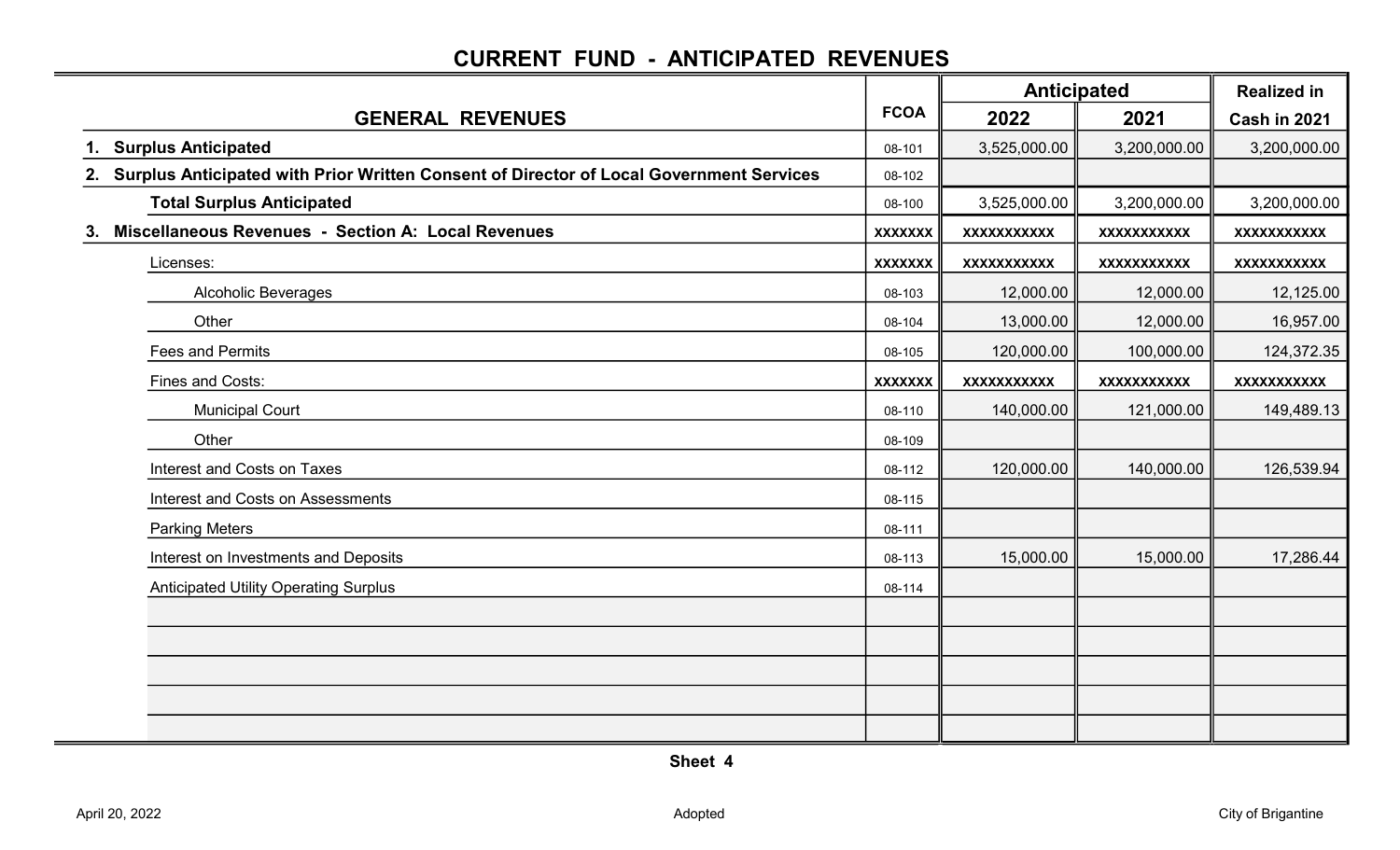|                                                                   |             | <b>Anticipated</b> |            | <b>Realized in</b><br>Cash in 2021 |
|-------------------------------------------------------------------|-------------|--------------------|------------|------------------------------------|
| <b>GENERAL REVENUES</b>                                           | <b>FCOA</b> | 2022               | 2021       |                                    |
| 3. Miscellaneous Revenues - Section A: Local Revenues (continued) |             |                    |            |                                    |
|                                                                   |             |                    |            |                                    |
| <b>Beach Fees</b>                                                 |             | 900,000.00         | 900,000.00 | 956,395.00                         |
| <b>Beach Vehicle Permits</b>                                      |             | 960,000.00         | 785,000.00 | 1,066,450.00                       |
| <b>Cable Franchise Fee</b>                                        |             | 79,810.52          | 73,000.00  | 73,527.89                          |
| <b>Emergency Medical Services</b>                                 |             | 288,407.00         | 280,000.00 | 300,149.90                         |
| <b>Leased City Property</b>                                       |             | 271,000.00         | 245,000.00 | 279,915.71                         |
| <b>County Share of Library Costs</b>                              |             | 50,000.00          | 50,000.00  | 50,000.00                          |
|                                                                   |             |                    |            |                                    |
|                                                                   |             |                    |            |                                    |
|                                                                   |             |                    |            |                                    |
|                                                                   |             |                    |            |                                    |
|                                                                   |             |                    |            |                                    |
|                                                                   |             |                    |            |                                    |
|                                                                   |             |                    |            |                                    |
|                                                                   |             |                    |            |                                    |
|                                                                   |             |                    |            |                                    |
|                                                                   |             |                    |            |                                    |
|                                                                   |             |                    |            |                                    |
|                                                                   |             |                    |            |                                    |
|                                                                   |             |                    |            |                                    |
|                                                                   |             |                    |            |                                    |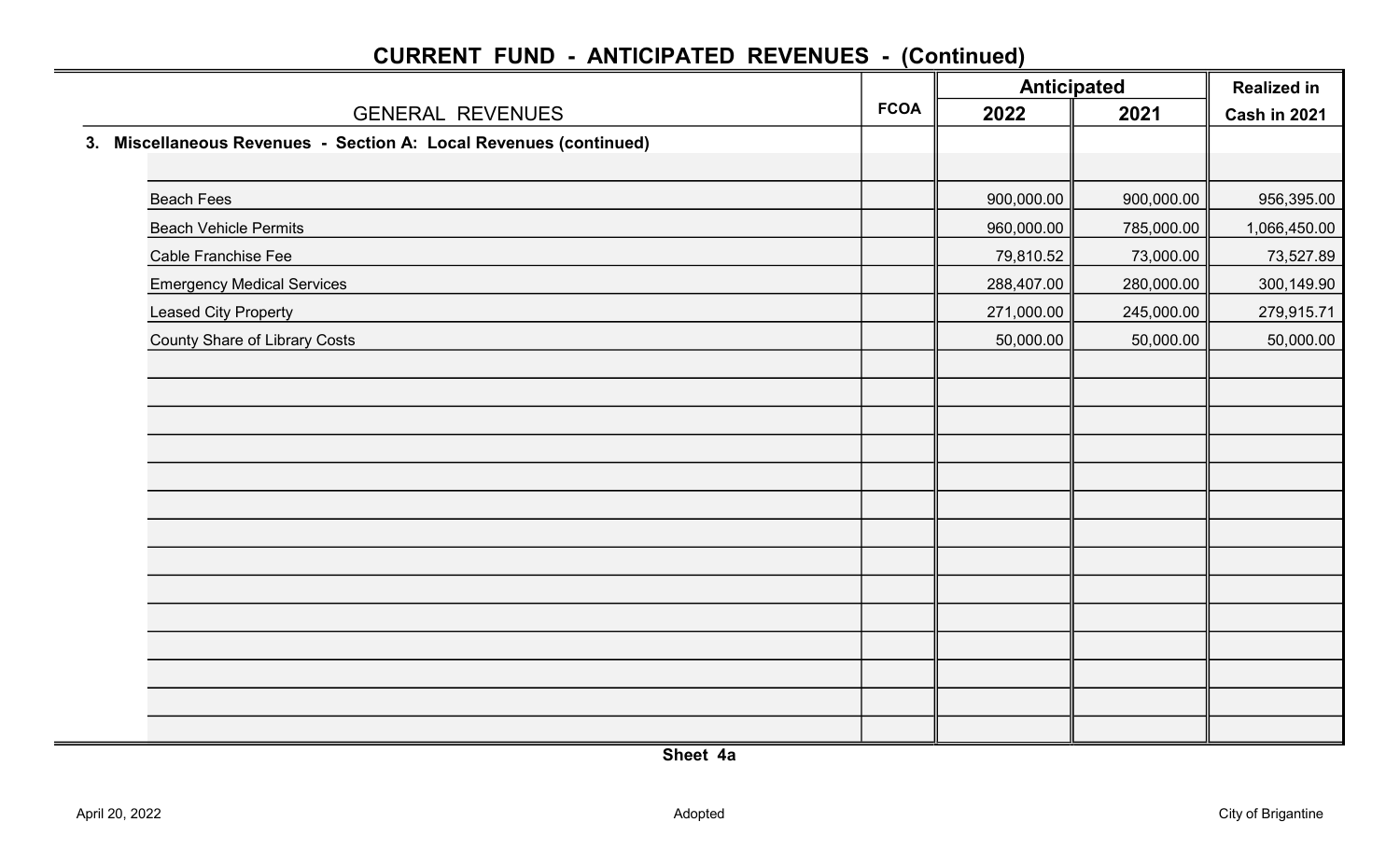|                                                                   |             | <b>Anticipated</b> |      | <b>Realized in</b> |
|-------------------------------------------------------------------|-------------|--------------------|------|--------------------|
| <b>GENERAL REVENUES</b>                                           | <b>FCOA</b> | 2022               | 2021 | Cash in 2021       |
| 3. Miscellaneous Revenues - Section A: Local Revenues (continued) |             |                    |      |                    |
|                                                                   |             |                    |      |                    |
|                                                                   |             |                    |      |                    |
|                                                                   |             |                    |      |                    |
|                                                                   |             |                    |      |                    |
|                                                                   |             |                    |      |                    |
|                                                                   |             |                    |      |                    |
|                                                                   |             |                    |      |                    |
|                                                                   |             |                    |      |                    |
|                                                                   |             |                    |      |                    |
|                                                                   |             |                    |      |                    |
|                                                                   |             |                    |      |                    |
|                                                                   |             |                    |      |                    |
|                                                                   |             |                    |      |                    |
|                                                                   |             |                    |      |                    |
|                                                                   |             |                    |      |                    |
|                                                                   |             |                    |      |                    |
|                                                                   |             |                    |      |                    |
|                                                                   |             |                    |      |                    |
|                                                                   |             |                    |      |                    |
|                                                                   |             |                    |      |                    |
|                                                                   |             |                    |      |                    |
|                                                                   |             |                    |      |                    |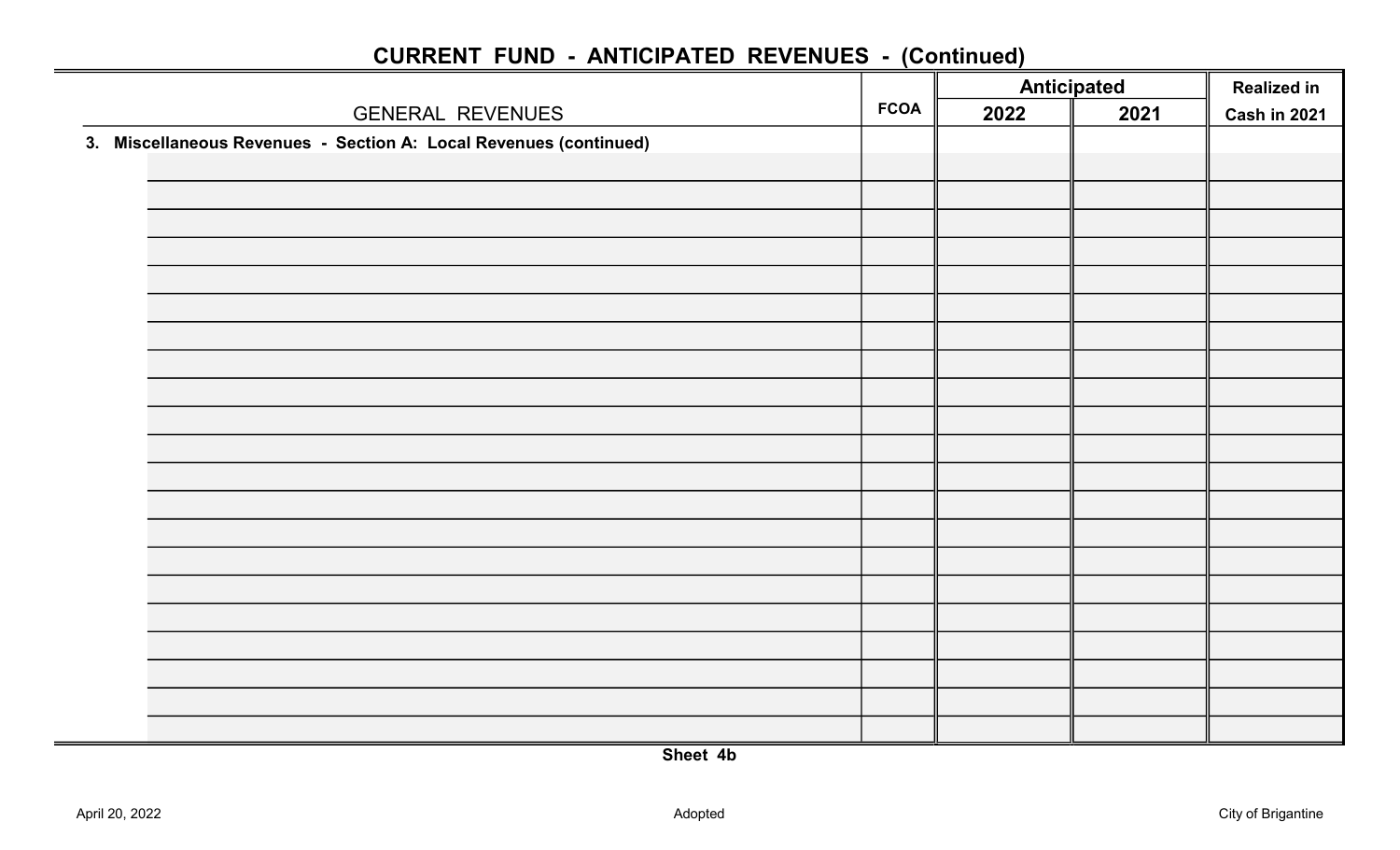|             | <b>Anticipated</b> |              | <b>Realized in</b> |
|-------------|--------------------|--------------|--------------------|
| <b>FCOA</b> | 2022               | 2021         | Cash in 2021       |
|             |                    |              |                    |
|             |                    |              |                    |
|             |                    |              |                    |
|             |                    |              |                    |
|             |                    |              |                    |
|             |                    |              |                    |
|             |                    |              |                    |
|             |                    |              |                    |
|             |                    |              |                    |
|             |                    |              |                    |
|             |                    |              |                    |
|             |                    |              |                    |
|             |                    |              |                    |
|             |                    |              |                    |
|             |                    |              |                    |
|             |                    |              |                    |
|             |                    |              |                    |
|             |                    |              |                    |
|             |                    |              |                    |
|             |                    |              |                    |
|             |                    |              |                    |
| 08-001      |                    | 2,733,000.00 | 3,173,208.36       |
|             |                    |              | 2,969,217.52       |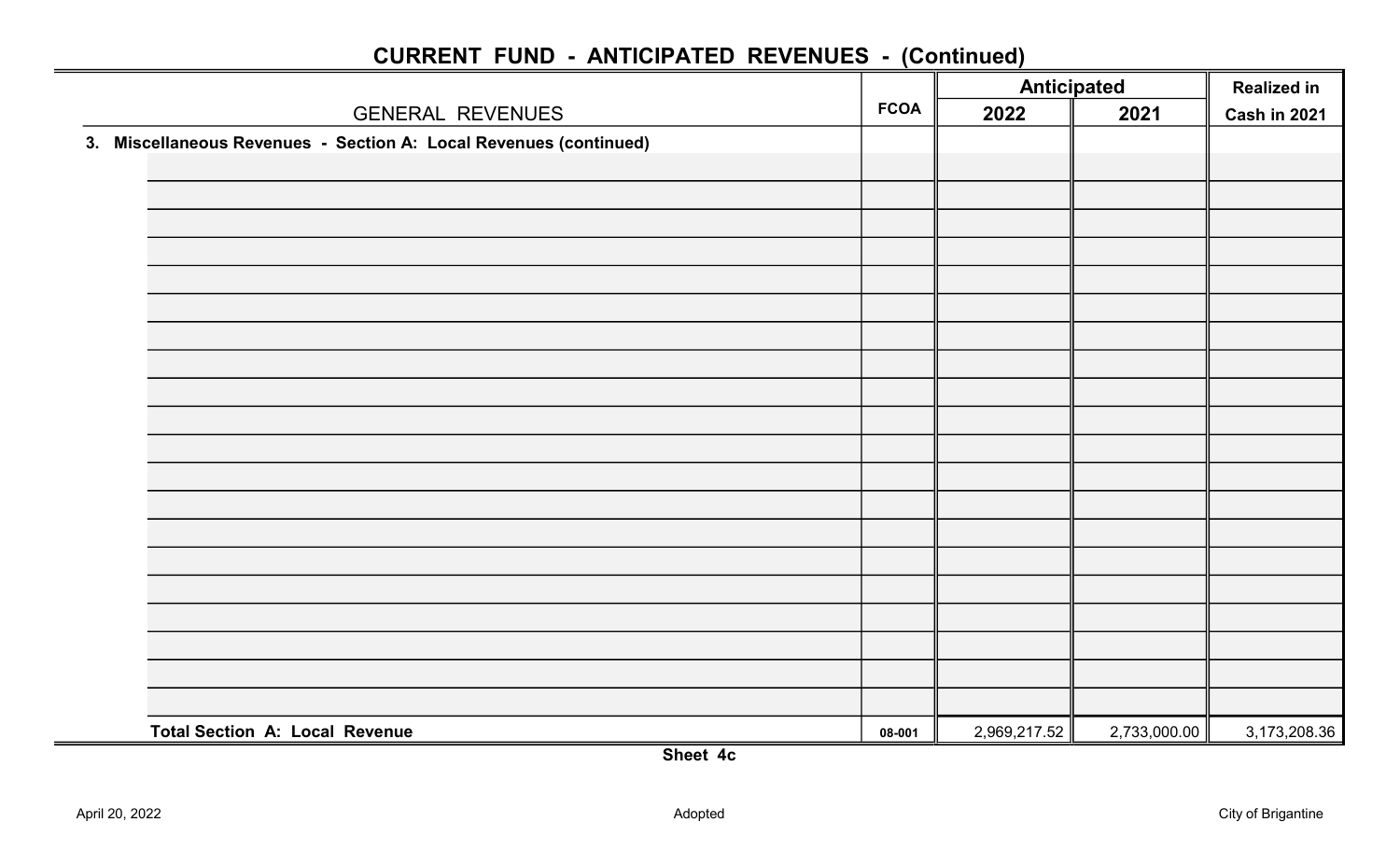|                                                                                    |             |            | <b>Anticipated</b> |              |
|------------------------------------------------------------------------------------|-------------|------------|--------------------|--------------|
| <b>GENERAL REVENUES</b>                                                            | <b>FCOA</b> | 2022       | 2021               | Cash in 2021 |
| 3. Miscellaneous Revenues - Section B: State Aid Without Offsetting Appropriations |             |            |                    |              |
|                                                                                    |             |            |                    |              |
|                                                                                    |             |            |                    |              |
| <b>Transitional Aid</b>                                                            | 09-212      |            |                    |              |
| Consolidated Municipal Property Tax Relief Aid                                     | 09-200      | 15,570.00  | 15,570.00          | 23,977.00    |
| Energy Receipts Tax (P.L. 1997, Chapters 162 & 167)                                | 09-202      | 657,130.00 | 657,130.00         | 657,130.00   |
| <b>Type I School Debt Service</b>                                                  | 09-213      | 165,860.00 | 165,860.00         | 165,860.00   |
|                                                                                    |             |            |                    |              |
|                                                                                    |             |            |                    |              |
|                                                                                    |             |            |                    |              |
|                                                                                    |             |            |                    |              |
|                                                                                    |             |            |                    |              |
|                                                                                    |             |            |                    |              |
|                                                                                    |             |            |                    |              |
|                                                                                    |             |            |                    |              |
|                                                                                    |             |            |                    |              |
|                                                                                    |             |            |                    |              |
|                                                                                    |             |            |                    |              |
|                                                                                    |             |            |                    |              |
|                                                                                    |             |            |                    |              |
|                                                                                    |             |            |                    |              |
| Total Section B: State Aid Without Offsetting Appropriations                       | 09-001      | 838,560.00 | 838,560.00         | 846,967.00   |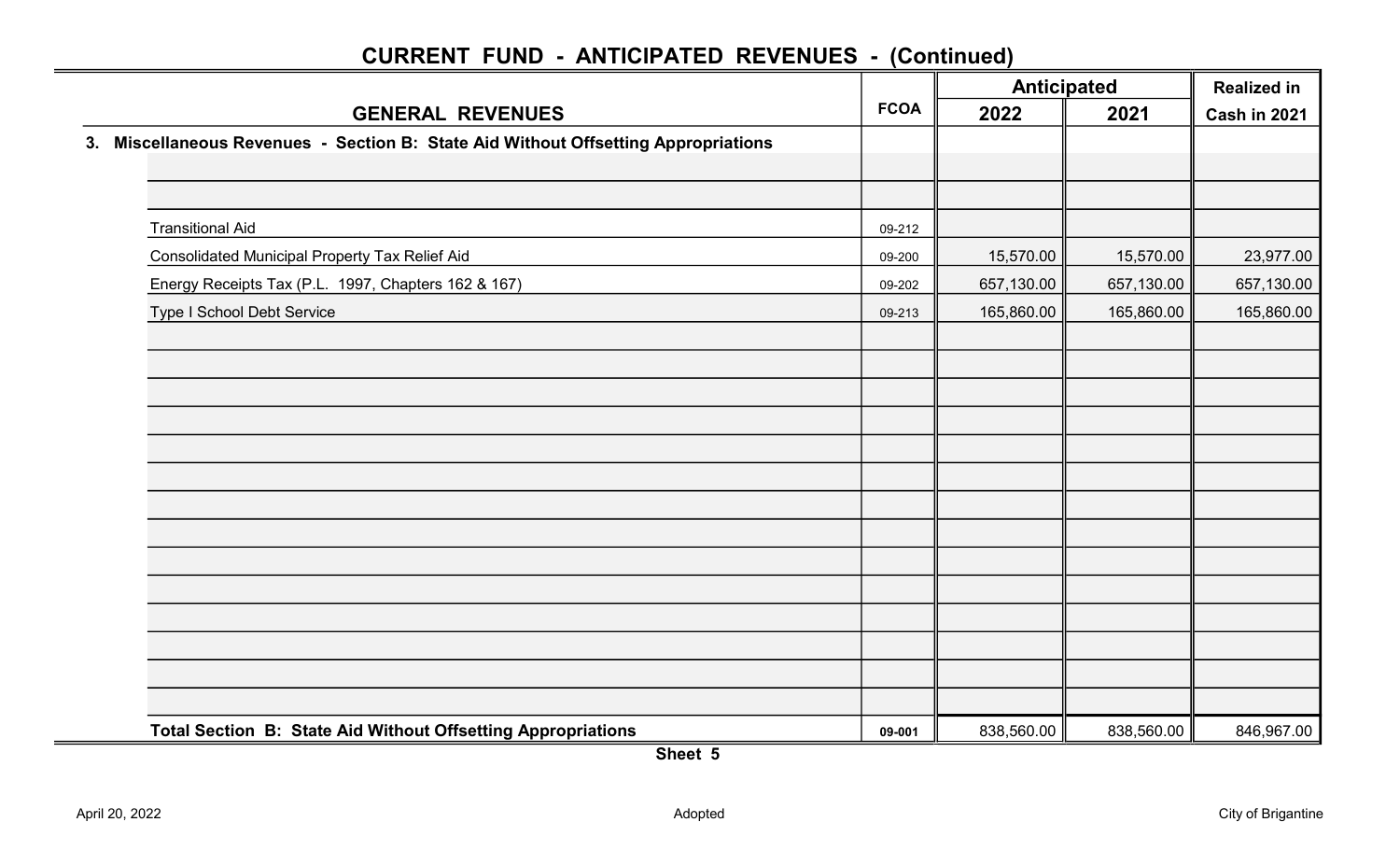|                                                                                                                                            |                          | <b>Anticipated</b> |                    | <b>Realized in</b> |
|--------------------------------------------------------------------------------------------------------------------------------------------|--------------------------|--------------------|--------------------|--------------------|
| <b>GENERAL REVENUES</b>                                                                                                                    | <b>FCOA</b>              | 2022               | 2021               | Cash in 2021       |
| 3. Miscellaneous Revenues - Section C: Dedicated Uniform Construction Code Fees                                                            |                          |                    |                    |                    |
| Offset with Appropriations (N.J.S.A. 40A:4-36 and N.J.A.C. 5:23-4.17)                                                                      |                          |                    |                    |                    |
|                                                                                                                                            | <b>XXXXXXX</b>           | XXXXXXXXXXX        | <b>XXXXXXXXXXX</b> | XXXXXXXXXXX        |
| <b>Uniform Construction Code Fees</b>                                                                                                      | 08-160                   | 685,000.00         | 485,000.00         | 717,076.00         |
|                                                                                                                                            |                          |                    |                    |                    |
|                                                                                                                                            |                          |                    |                    |                    |
|                                                                                                                                            |                          |                    |                    |                    |
|                                                                                                                                            |                          |                    |                    |                    |
| Special Item of General Revenue Anticipated with Prior Written                                                                             |                          |                    |                    |                    |
| <b>Consent of Director of Local Government Services:</b><br>Additional Dedicated Uniform Construction Code Fees Offset with Appropriations | <b>XXXXXXX</b>           | XXXXXXXXXXX        | <b>XXXXXXXXXXX</b> | XXXXXXXXXXX        |
| (N.J.S.A. 40A:4-45.3h and N.J.A.C. 5:23-4.17)<br><b>Uniform Construction Code Fees</b>                                                     | <b>XXXXXXX</b><br>08-160 | XXXXXXXXXXX        | <b>XXXXXXXXXXX</b> | <b>XXXXXXXXXXX</b> |
|                                                                                                                                            |                          |                    |                    |                    |
|                                                                                                                                            |                          |                    |                    |                    |
|                                                                                                                                            |                          |                    |                    |                    |
|                                                                                                                                            |                          |                    |                    |                    |
|                                                                                                                                            |                          |                    |                    |                    |
|                                                                                                                                            |                          |                    |                    |                    |
| Total Section C: Dedicated Uniform Construction Code Fees Offset with Appropriations                                                       | 08-002                   | 685,000.00         | 485,000.00         | 717,076.00         |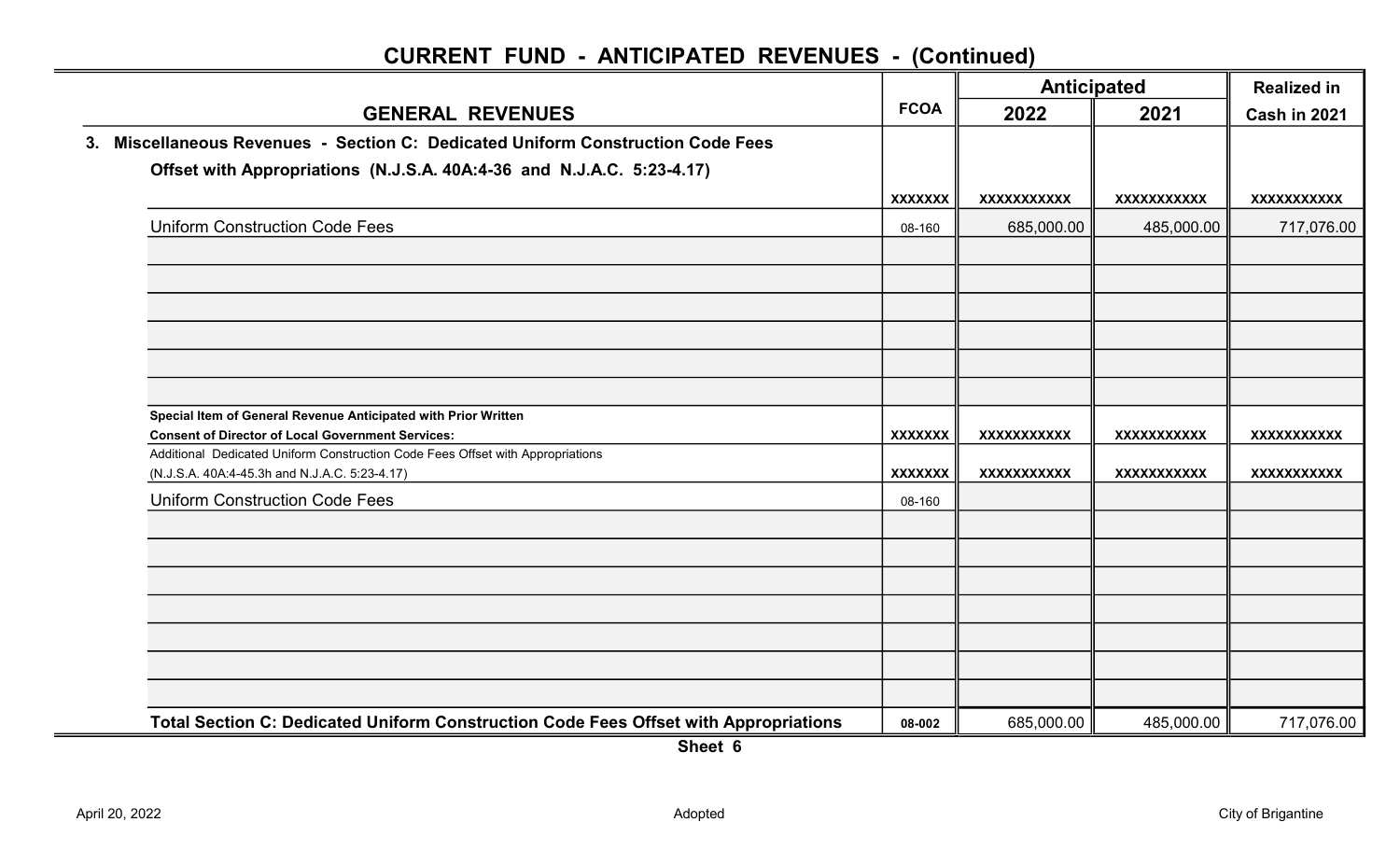|                                                                                     |                | <b>Anticipated</b><br><b>FCOA</b> |            | <b>Realized in</b>  |
|-------------------------------------------------------------------------------------|----------------|-----------------------------------|------------|---------------------|
| <b>GENERAL REVENUES</b>                                                             |                | 2022                              | 2021       | <b>Cash in 2021</b> |
| 3. Miscellaneous Revenues - Section D: Special Items of General Revenue Anticipated |                |                                   |            |                     |
| With Prior Written Consent of the Director of Local Government Services             |                |                                   |            |                     |
| <b>Shared Service Agreements Offset With Appropriations:</b>                        | <b>XXXXXXX</b> | XXXXXXXXXX                        | XXXXXXXXXX | <b>XXXXXXXXXXX</b>  |
|                                                                                     |                |                                   |            |                     |
|                                                                                     |                |                                   |            |                     |
|                                                                                     |                |                                   |            |                     |
|                                                                                     |                |                                   |            |                     |
|                                                                                     |                |                                   |            |                     |
|                                                                                     |                |                                   |            |                     |
|                                                                                     |                |                                   |            |                     |
|                                                                                     |                |                                   |            |                     |
|                                                                                     |                |                                   |            |                     |
|                                                                                     |                |                                   |            |                     |
|                                                                                     |                |                                   |            |                     |
|                                                                                     |                |                                   |            |                     |
|                                                                                     |                |                                   |            |                     |
|                                                                                     |                |                                   |            |                     |
|                                                                                     |                |                                   |            |                     |
|                                                                                     |                |                                   |            |                     |
|                                                                                     |                |                                   |            |                     |
|                                                                                     |                |                                   |            |                     |
|                                                                                     |                |                                   |            |                     |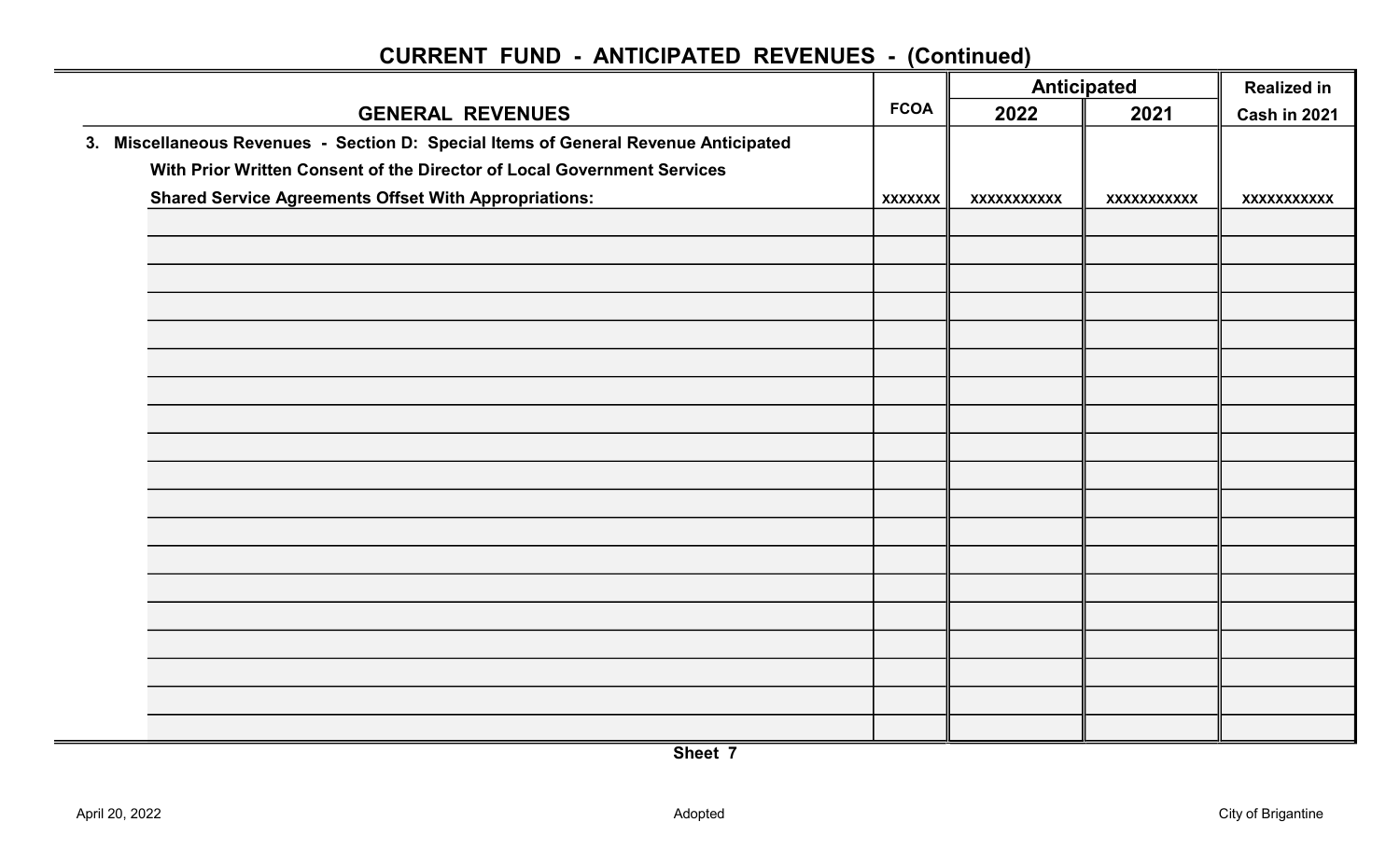|                                                                                     |                | <b>Anticipated</b><br><b>FCOA</b> |            | <b>Realized in</b>  |
|-------------------------------------------------------------------------------------|----------------|-----------------------------------|------------|---------------------|
| <b>GENERAL REVENUES</b>                                                             |                | 2022                              | 2021       | <b>Cash in 2021</b> |
| 3. Miscellaneous Revenues - Section D: Special Items of General Revenue Anticipated |                |                                   |            |                     |
| With Prior Written Consent of the Director of Local Government Services             |                |                                   |            |                     |
| <b>Shared Service Agreements Offset With Appropriations:</b>                        | <b>XXXXXXX</b> | XXXXXXXXXX                        | XXXXXXXXXX | <b>XXXXXXXXXXX</b>  |
|                                                                                     |                |                                   |            |                     |
|                                                                                     |                |                                   |            |                     |
|                                                                                     |                |                                   |            |                     |
|                                                                                     |                |                                   |            |                     |
|                                                                                     |                |                                   |            |                     |
|                                                                                     |                |                                   |            |                     |
|                                                                                     |                |                                   |            |                     |
|                                                                                     |                |                                   |            |                     |
|                                                                                     |                |                                   |            |                     |
|                                                                                     |                |                                   |            |                     |
|                                                                                     |                |                                   |            |                     |
|                                                                                     |                |                                   |            |                     |
|                                                                                     |                |                                   |            |                     |
|                                                                                     |                |                                   |            |                     |
|                                                                                     |                |                                   |            |                     |
|                                                                                     |                |                                   |            |                     |
|                                                                                     |                |                                   |            |                     |
|                                                                                     |                |                                   |            |                     |
|                                                                                     |                |                                   |            |                     |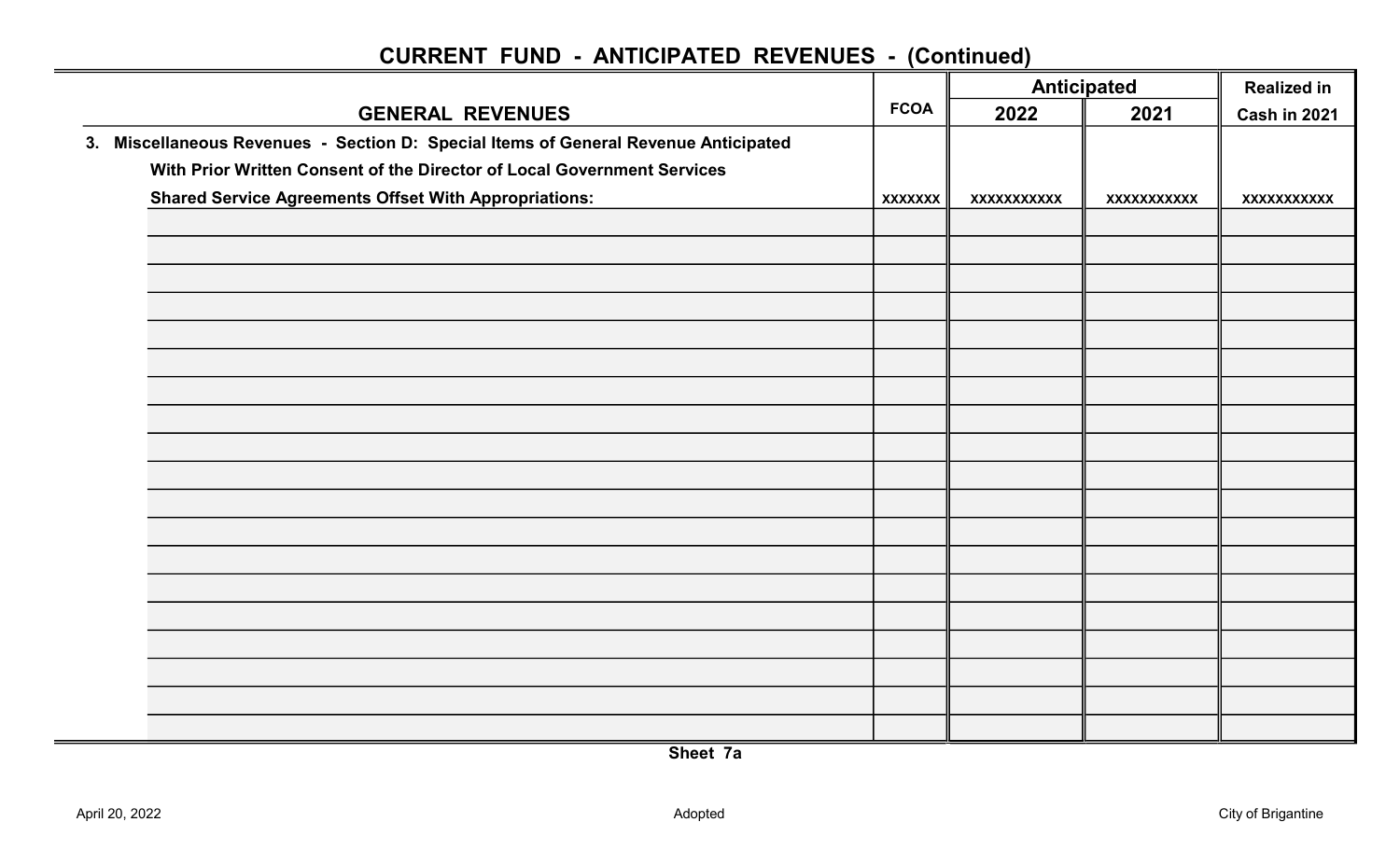|                                                                                     |                | <b>Anticipated</b> |                    | <b>Realized in</b>  |
|-------------------------------------------------------------------------------------|----------------|--------------------|--------------------|---------------------|
| <b>GENERAL REVENUES</b>                                                             | <b>FCOA</b>    | 2022               | 2021               | <b>Cash in 2021</b> |
| 3. Miscellaneous Revenues - Section D: Special Items of General Revenue Anticipated |                |                    |                    |                     |
| With Prior Written Consent of the Director of Local Government Services             |                |                    |                    |                     |
| <b>Shared Service Agreements Offset With Appropriations:</b>                        | <b>XXXXXXX</b> | XXXXXXXXXXX        | <b>XXXXXXXXXXX</b> | XXXXXXXXXX          |
|                                                                                     |                |                    |                    |                     |
|                                                                                     |                |                    |                    |                     |
|                                                                                     |                |                    |                    |                     |
|                                                                                     |                |                    |                    |                     |
|                                                                                     |                |                    |                    |                     |
|                                                                                     |                |                    |                    |                     |
|                                                                                     |                |                    |                    |                     |
|                                                                                     |                |                    |                    |                     |
|                                                                                     |                |                    |                    |                     |
|                                                                                     |                |                    |                    |                     |
|                                                                                     |                |                    |                    |                     |
|                                                                                     |                |                    |                    |                     |
|                                                                                     |                |                    |                    |                     |
|                                                                                     |                |                    |                    |                     |
|                                                                                     |                |                    |                    |                     |
|                                                                                     |                |                    |                    |                     |
|                                                                                     |                |                    |                    |                     |
|                                                                                     |                |                    |                    |                     |
| Total Section D: Shared Service Agreements Offset With Appropriations               | 11-001         | $\sim$             | $\sim$             | $\sim$              |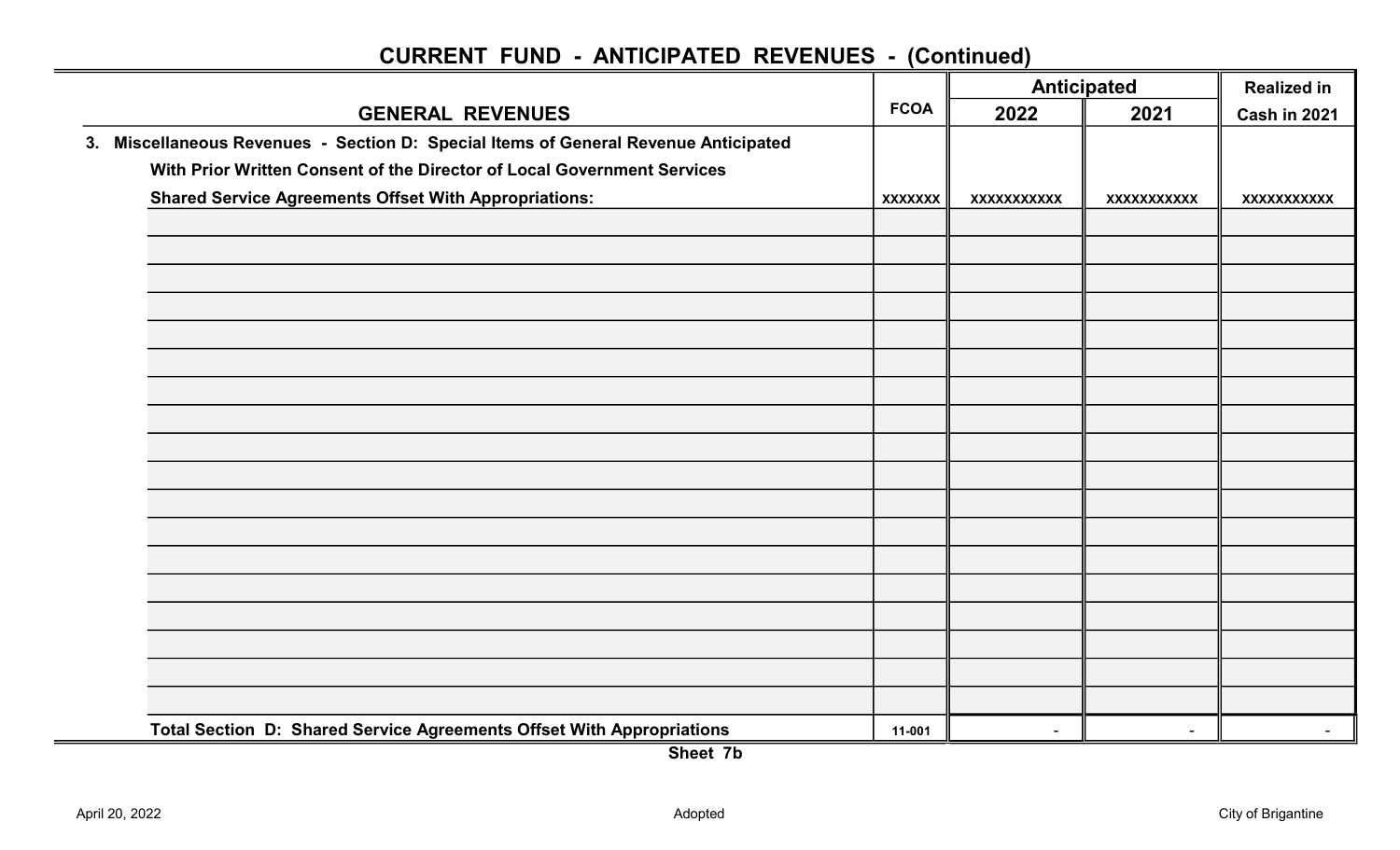| <b>GENERAL REVENUES</b>                                                             |                | <b>Anticipated</b> |                    | <b>Realized in</b> |  |
|-------------------------------------------------------------------------------------|----------------|--------------------|--------------------|--------------------|--|
|                                                                                     |                | 2022               | 2021               | Cash in 2021       |  |
| 3. Miscellaneous Revenues - Section E: Special Items of General Revenue Anticipated |                |                    |                    |                    |  |
| With Prior Written Consent of the Director of Local Government Services -           |                |                    |                    |                    |  |
| Additional Revenues Offset with Appropriations (N.J.S.A. 40A:4-45.3h):              | <b>XXXXXXX</b> | XXXXXXXXXXX        | <b>XXXXXXXXXXX</b> | <b>XXXXXXXXXXX</b> |  |
|                                                                                     |                |                    |                    |                    |  |
| Fire Prevention Inspection Fees                                                     |                | 300,400.00         | 340,000.00         | 345,967.36         |  |
|                                                                                     |                |                    |                    |                    |  |
|                                                                                     |                |                    |                    |                    |  |
|                                                                                     |                |                    |                    |                    |  |
|                                                                                     |                |                    |                    |                    |  |
|                                                                                     |                |                    |                    |                    |  |
|                                                                                     |                |                    |                    |                    |  |
|                                                                                     |                |                    |                    |                    |  |
|                                                                                     |                |                    |                    |                    |  |
|                                                                                     |                |                    |                    |                    |  |
|                                                                                     |                |                    |                    |                    |  |
|                                                                                     |                |                    |                    |                    |  |
|                                                                                     |                |                    |                    |                    |  |
|                                                                                     |                |                    |                    |                    |  |
|                                                                                     |                |                    |                    |                    |  |
|                                                                                     |                |                    |                    |                    |  |
| Total Section E: Special Item of General Revenue Anticipated with Prior Written     | <b>XXXXXXX</b> | <b>XXXXXXXXXXX</b> | <b>XXXXXXXXXXX</b> | <b>XXXXXXXXXXX</b> |  |
| <b>Consent of Director of Local Government Services - Additional Revenues</b>       | 08-003         | 300,400.00         | 340,000.00         | 345,967.36         |  |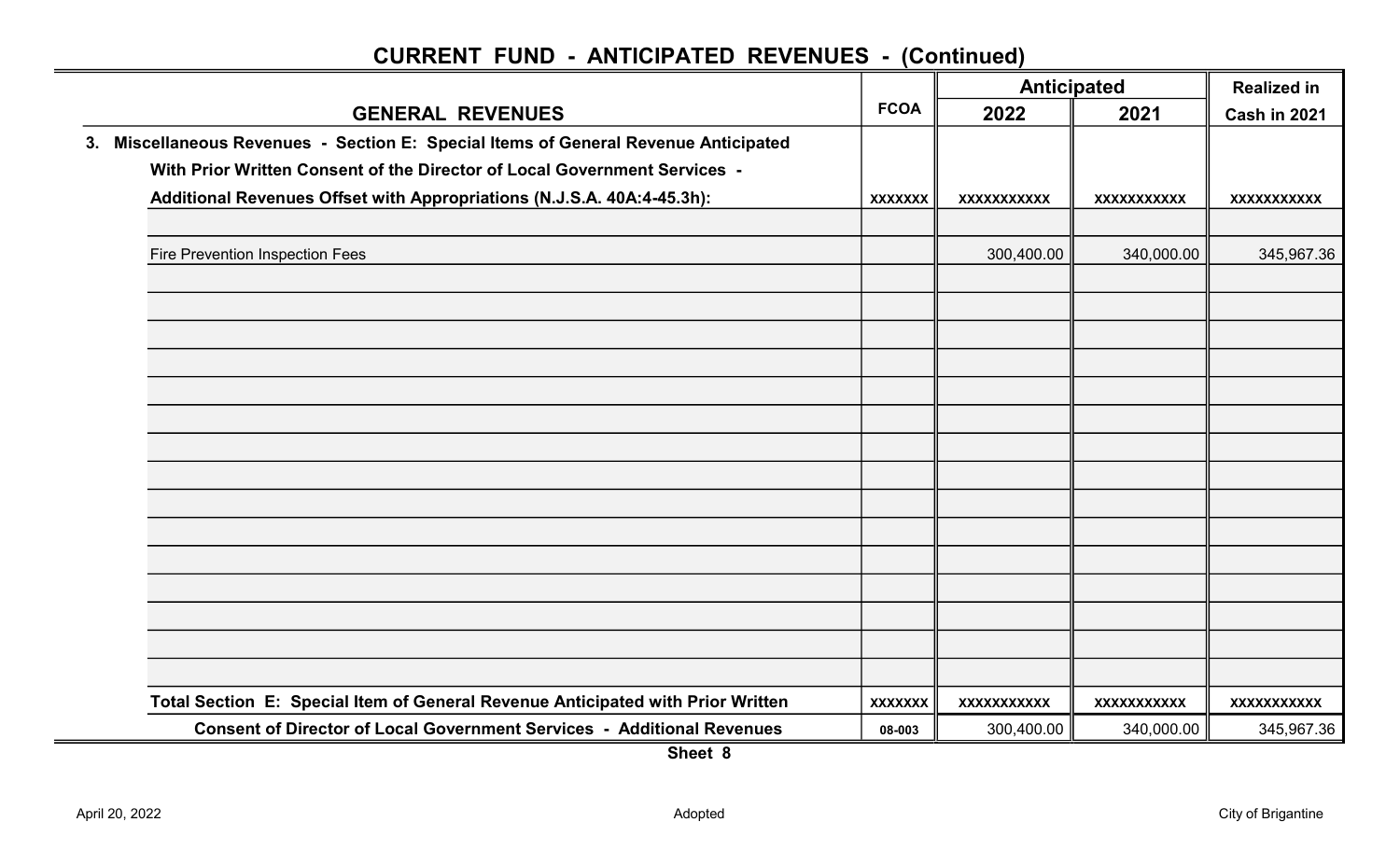|                                                                                     |                | <b>Anticipated</b> |                    | <b>Realized in</b>  |
|-------------------------------------------------------------------------------------|----------------|--------------------|--------------------|---------------------|
| <b>GENERAL REVENUES</b>                                                             | <b>FCOA</b>    | 2022               | 2021               | <b>Cash in 2021</b> |
| 3. Miscellaneous Revenues - Section F: Special Items of General Revenue Anticipated |                |                    |                    |                     |
| With Prior Written Consent of Director of Local Government Services - Public and    |                |                    |                    |                     |
| <b>Private Revenues Offset with Appropriations:</b>                                 | <b>XXXXXXX</b> | XXXXXXXXXXX        | <b>XXXXXXXXXXX</b> | <b>XXXXXXXXXXX</b>  |
| N.J. Transportation Trust Fund Authority- 44th Street                               | 10-584         | 325,000.00         | 250,000.00         | 250,000.00          |
| <b>Recycling Tonnage Grant</b>                                                      | 10-569         |                    | 14,978.19          | 14,978.19           |
| <b>Clean Communities</b>                                                            | 10-602         |                    | 44,399.96          | 44,399.96           |
| Municipal Alliance on Alcoholism and Drug Abuse                                     | 10-506         |                    | 4,503.39           | 4,503.39            |
| Safe and Secure                                                                     | 10-503         |                    | 16,200.00          | 16,200.00           |
| <b>Body Armor Grant</b>                                                             | 10-505         | 1,770.96           | 2,648.40           | 2,648.40            |
| Cops in Shops                                                                       | 10-518         |                    | 4,400.00           | 4,400.00            |
| <b>Bulletproof Vest Partnership Grant</b>                                           | 10-693         |                    | 3,328.78           | 3,328.78            |
| <b>DCA-Community Block Grants</b>                                                   | 10-856         |                    |                    |                     |
| <b>Drunk Driving Enforcement Fund</b>                                               | 10-510         |                    |                    | $\sim$ $-$          |
| U Drive U Text U Pay                                                                | 10-554         |                    | 4,800.00           | 4,800.00            |
| Drive Sober or Get Pulled Over                                                      | 10-509         |                    | 4,800.00           | 4,800.00            |
| Atlantic County Area Agency on Aging                                                | 10-877         | 44,928.00          | 26,928.00          | 26,928.00           |
| <b>Click It or Ticket</b>                                                           | 10-507         |                    | 2,400.00           | 2,400.00            |
| <b>Body Worn Camera's</b>                                                           | 10-502         |                    | 40,760.00          | 40,760.00           |
| Sustainable Jersey Grant                                                            | 10-878         |                    | 5,000.00           | 5,000.00            |
| South Jersey Gas- First Responders Grant Program                                    | 12-541         | 1,970.00           |                    |                     |
|                                                                                     |                |                    |                    |                     |
|                                                                                     |                |                    |                    | $\sim$              |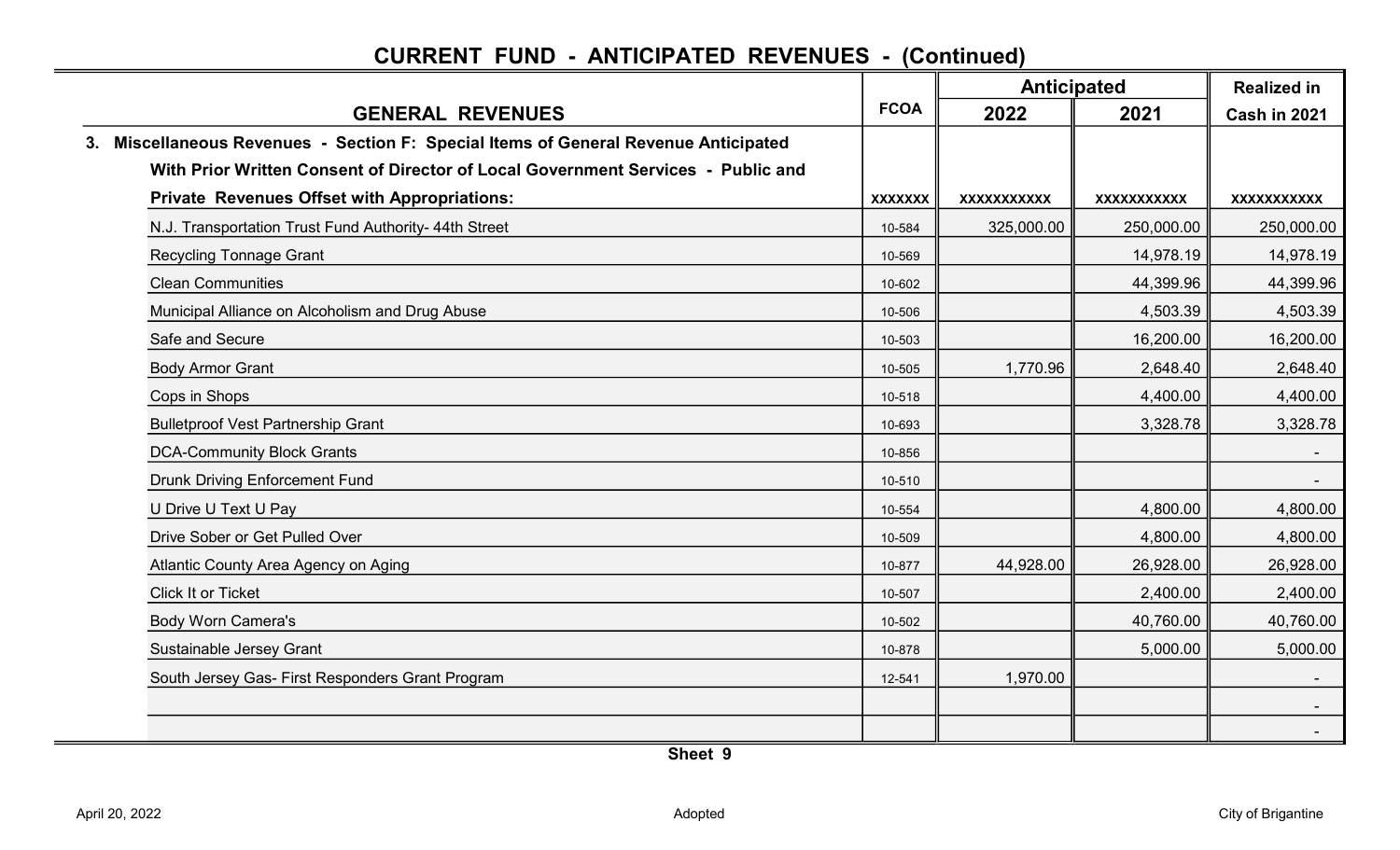|                                                                                     |                |                    | <b>Anticipated</b> | <b>Realized in</b> |
|-------------------------------------------------------------------------------------|----------------|--------------------|--------------------|--------------------|
| <b>GENERAL REVENUES</b>                                                             | <b>FCOA</b>    | 2022               | 2021               | Cash in 2021       |
| 3. Miscellaneous Revenues - Section F: Special Items of General Revenue Anticipated |                |                    |                    |                    |
| With Prior Written Consent of Director of Local Government Services - Public and    |                |                    |                    |                    |
| Private Revenues Offset with Appropriations (Continued):                            | <b>XXXXXXX</b> | <b>XXXXXXXXXXX</b> | <b>XXXXXXXXXXX</b> | <b>XXXXXXXXXXX</b> |
|                                                                                     |                |                    |                    |                    |
|                                                                                     |                |                    |                    |                    |
|                                                                                     |                |                    |                    |                    |
|                                                                                     |                |                    |                    |                    |
|                                                                                     |                |                    |                    |                    |
|                                                                                     |                |                    |                    |                    |
|                                                                                     |                |                    |                    |                    |
|                                                                                     |                |                    |                    |                    |
|                                                                                     |                |                    |                    |                    |
|                                                                                     |                |                    |                    |                    |
|                                                                                     |                |                    |                    |                    |
|                                                                                     |                |                    |                    |                    |
|                                                                                     |                |                    |                    |                    |
|                                                                                     |                |                    |                    |                    |
|                                                                                     |                |                    |                    |                    |
|                                                                                     |                |                    |                    |                    |
|                                                                                     |                |                    |                    |                    |
| Total Section F: Special Item of General Revenue Anticipated with Prior Written     | <b>XXXXXXX</b> | <b>XXXXXXXXXXX</b> | <b>XXXXXXXXXXX</b> | <b>XXXXXXXXXXX</b> |
| Consent of Director of Local Government Services - Public and Private Revenues      | 10-001         | 373,668.96         | 425,146.72         | 425, 146.72        |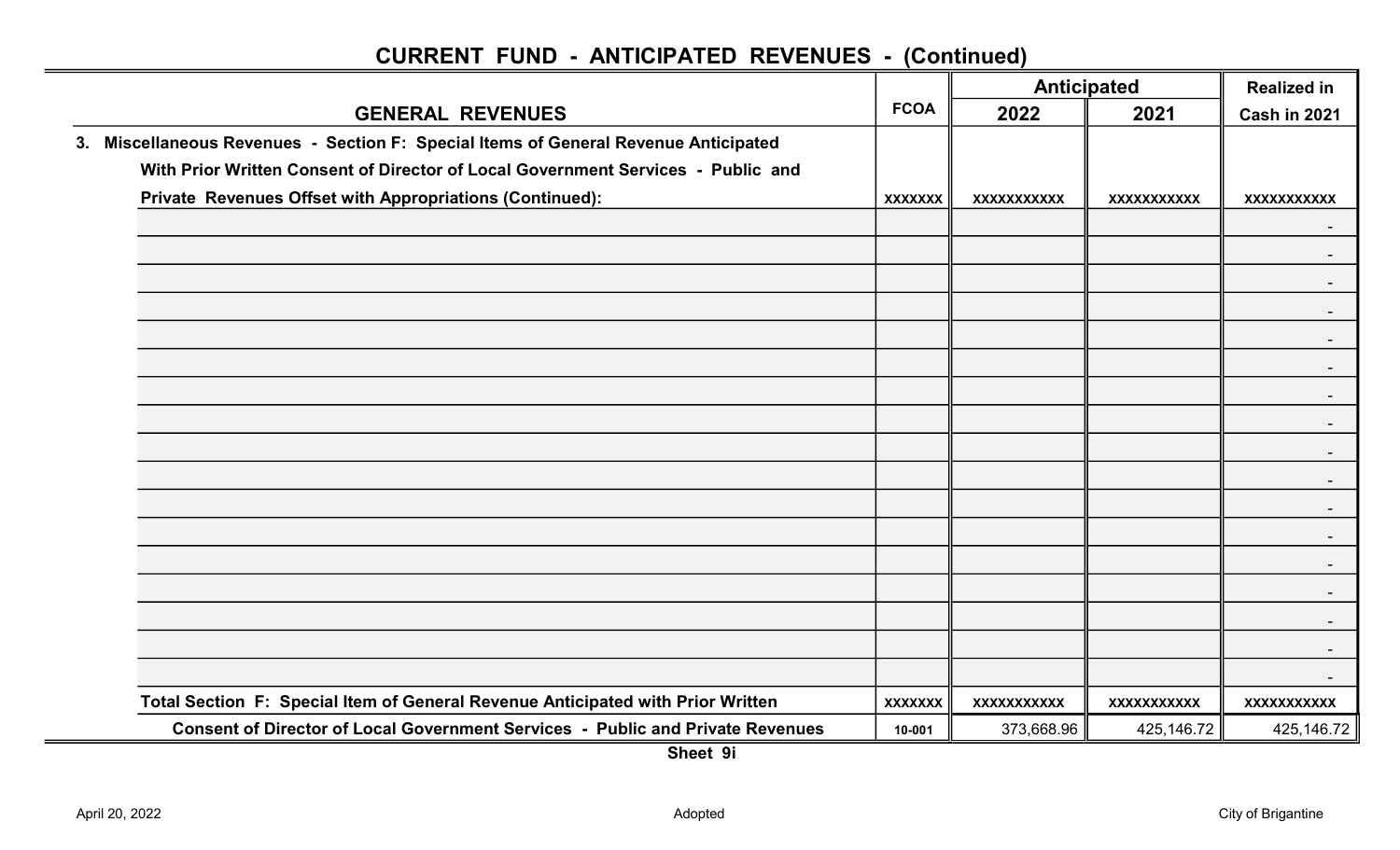|                                                                                     |                | <b>Anticipated</b> |                                                                       | <b>Realized in</b> |
|-------------------------------------------------------------------------------------|----------------|--------------------|-----------------------------------------------------------------------|--------------------|
| <b>GENERAL REVENUES</b>                                                             | <b>FCOA</b>    | 2022               | 2021<br>XXXXXXXXXX<br>132,719.61<br>152.56<br>24,000.00<br>846,000.00 | Cash in 2021       |
| 3. Miscellaneous Revenues - Section G: Special Items of General Revenue Anticipated |                |                    |                                                                       |                    |
| With Prior Written Consent of Director of Local Government Services - Other Special |                |                    |                                                                       |                    |
| Items:                                                                              | <b>XXXXXXX</b> | <b>XXXXXXXXXXX</b> |                                                                       | XXXXXXXXXXX        |
| Utility Operating Surplus of Prior Year                                             | 08-116         |                    |                                                                       |                    |
| Reserve to Pay Bonds & Notes                                                        | 08-227         |                    |                                                                       | 132,719.61         |
| Reserve to Pay Bonds & Notes- School Debt                                           | 08-241         |                    |                                                                       | 152.56             |
| <b>Miniature Golf Receipts</b>                                                      | 08-240         | 24,000.00          |                                                                       | 24,000.00          |
| <b>Golf Course Receipts</b>                                                         | 08-243         | 950,000.00         |                                                                       | 1,065,327.18       |
|                                                                                     |                |                    |                                                                       |                    |
|                                                                                     |                |                    |                                                                       |                    |
|                                                                                     |                |                    |                                                                       |                    |
|                                                                                     |                |                    |                                                                       |                    |
|                                                                                     |                |                    |                                                                       |                    |
|                                                                                     |                |                    |                                                                       |                    |
|                                                                                     |                |                    |                                                                       |                    |
|                                                                                     |                |                    |                                                                       |                    |
|                                                                                     |                |                    |                                                                       |                    |
|                                                                                     |                |                    |                                                                       |                    |
|                                                                                     |                |                    |                                                                       |                    |
|                                                                                     |                |                    |                                                                       |                    |
|                                                                                     |                |                    |                                                                       |                    |
|                                                                                     |                |                    |                                                                       |                    |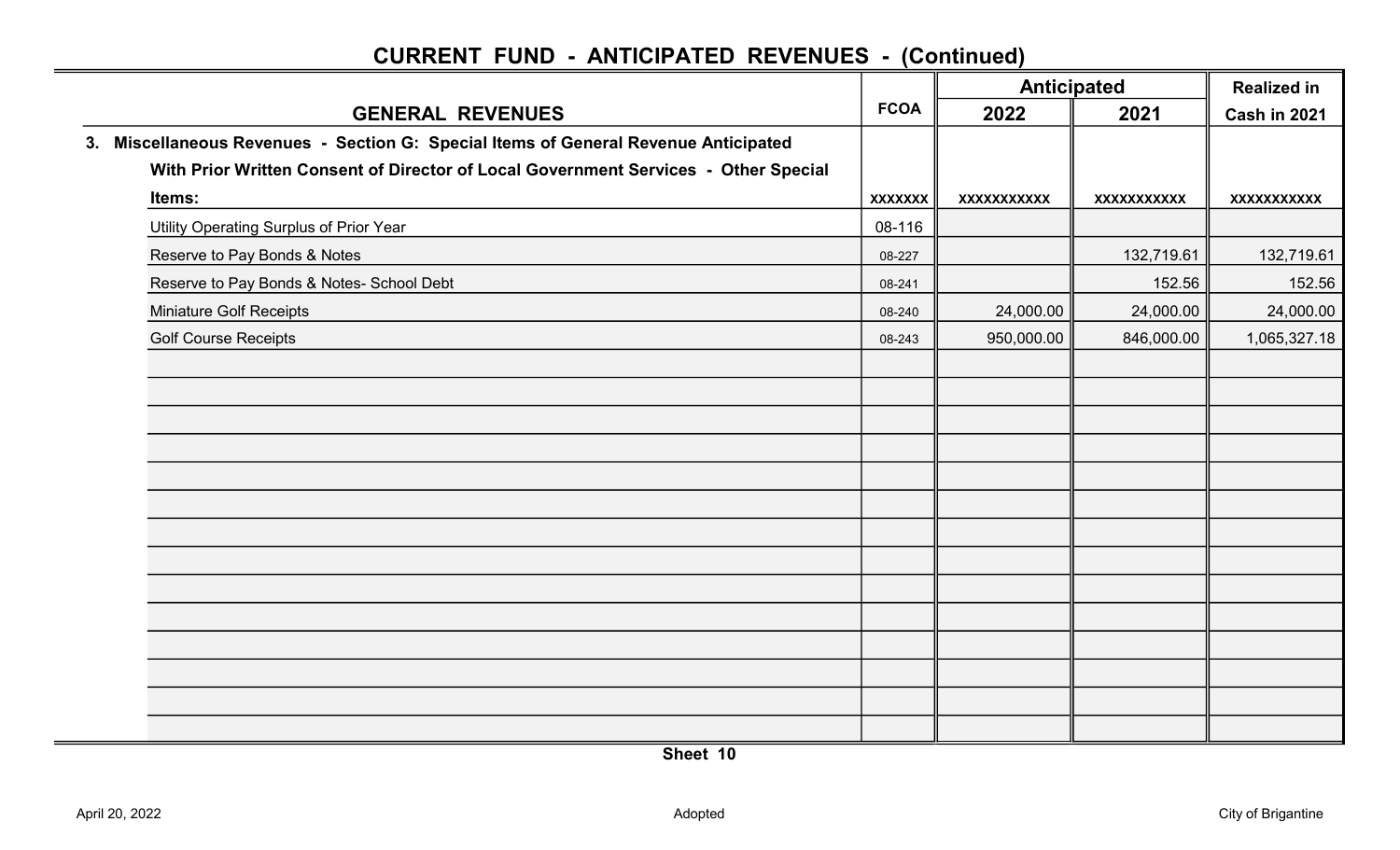|                                                                                     |                                                              |             | <b>Anticipated</b>  | <b>Realized in</b> |
|-------------------------------------------------------------------------------------|--------------------------------------------------------------|-------------|---------------------|--------------------|
| <b>GENERAL REVENUES</b>                                                             | <b>FCOA</b><br>2022<br>2021<br><b>XXXXXXX</b><br>XXXXXXXXXXX |             | <b>Cash in 2021</b> |                    |
| 3. Miscellaneous Revenues - Section G: Special Items of General Revenue Anticipated |                                                              |             |                     |                    |
| With Prior Written Consent of Director of Local Government Services - Other Special |                                                              |             |                     |                    |
| Items:                                                                              |                                                              |             | <b>XXXXXXXXXXX</b>  | <b>XXXXXXXXXXX</b> |
|                                                                                     |                                                              |             |                     |                    |
|                                                                                     |                                                              |             |                     |                    |
|                                                                                     |                                                              |             |                     |                    |
|                                                                                     |                                                              |             |                     |                    |
|                                                                                     |                                                              |             |                     |                    |
|                                                                                     |                                                              |             |                     |                    |
|                                                                                     |                                                              |             |                     |                    |
|                                                                                     |                                                              |             |                     |                    |
|                                                                                     |                                                              |             |                     |                    |
|                                                                                     |                                                              |             |                     |                    |
|                                                                                     |                                                              |             |                     |                    |
|                                                                                     |                                                              |             |                     |                    |
|                                                                                     |                                                              |             |                     |                    |
|                                                                                     |                                                              |             |                     |                    |
|                                                                                     |                                                              |             |                     |                    |
|                                                                                     |                                                              |             |                     |                    |
|                                                                                     |                                                              |             |                     |                    |
| Total Section G: Special Items of General Revenue Anticipated with Prior Written    | <b>XXXXXXX</b>                                               | XXXXXXXXXXX | <b>XXXXXXXXXXX</b>  | <b>XXXXXXXXXXX</b> |
| Consent of Director of Local Government Services - Other Special Items              | 08-004                                                       | 974,000.00  | 1,002,872.17        | 1,222,199.35       |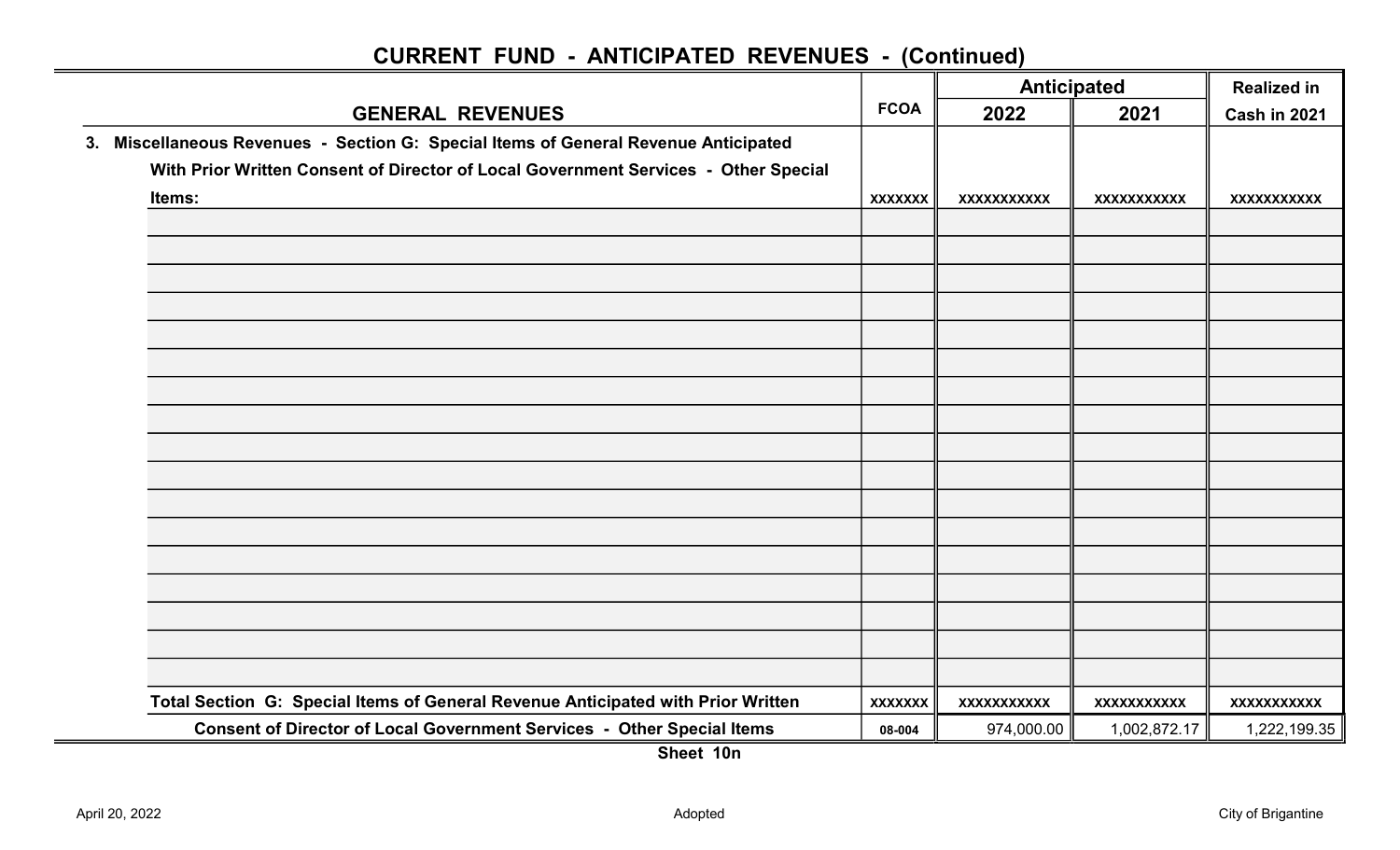|                                                                                                                                                                              |              |                    | <b>Anticipated</b> | <b>Realized in</b> |
|------------------------------------------------------------------------------------------------------------------------------------------------------------------------------|--------------|--------------------|--------------------|--------------------|
| <b>GENERAL REVENUES</b>                                                                                                                                                      | <b>FCOA</b>  | 2022               | 2021               | Cash in 2021       |
| <b>Summary of Revenues</b>                                                                                                                                                   | <b>XXXXX</b> | <b>XXXXXXXXXXX</b> | <b>XXXXXXXXXXX</b> | XXXXXXXXXX         |
| Surplus Anticipated (Sheet 4, #1)                                                                                                                                            | 08-101       | 3,525,000.00       | 3,200,000.00       | 3,200,000.00       |
| Surplus Anticipated with Prior Written Consent of Director of Local Government Services (Sheet 4, #2)                                                                        | 08-102       |                    |                    |                    |
| 3.<br><b>Miscellaneous Revenues:</b>                                                                                                                                         | <b>XXXXX</b> | <b>XXXXXXXXXXX</b> | <b>XXXXXXXXXXX</b> | XXXXXXXXXX         |
| <b>Local Revenues</b><br>Total Section A:                                                                                                                                    | 08-001       | 2,969,217.52       | 2,733,000.00       | 3,173,208.36       |
| Total Section B:<br>State Aid Without Offsetting Appropriations                                                                                                              | 09-001       | 838,560.00         | 838,560.00         | 846,967.00         |
| <b>Total Section C:</b><br>Dedicated Uniform Construction Code Fees Offset with Appropriations                                                                               | 08-002       | 685,000.00         | 485,000.00         | 717,076.00         |
| Special Items of General Revenue Anticipated with Prior Written Consent of Director of Local<br>Total Section D:<br>Government Services - Shared Service Agreements          | 11-001       |                    |                    |                    |
| Special Items of General Revenue Anticipated with Prior Written Consent of Director of Local<br><b>Total Section E:</b><br><b>Government Services - Additional Revenues</b>  | 08-003       | 300,400.00         | 340,000.00         | 345,967.36         |
| Special Items of General Revenue Anticipated with Prior Written Consent of Director of Local<br><b>Total Section F:</b><br>Government Services - Public and Private Revenues | 10-001       | 373,668.96         | 425,146.72         | 425, 146. 72       |
| Special Items of General Revenue Anticipated with Prior Written Consent of Director of Local<br><b>Total Section G:</b><br>Government Services - Other Special Items         | 08-004       | 974,000.00         | 1,002,872.17       | 1,222,199.35       |
| <b>Total Miscellaneous Revenues</b>                                                                                                                                          | 13-099       | 6,140,846.48       | 5,824,578.89       | 6,730,564.79       |
| <b>Receipts from Delinquent Taxes</b>                                                                                                                                        | 15-499       | 360,000.00         | 420,000.00         | 455,514.76         |
| Subtotal General Revenues (Items 1, 2, 3 and 4)<br>5.                                                                                                                        | 13-199       | 10,025,846.48      | 9,444,578.89       | 10,386,079.55      |
| Amount to be Raised by Taxes for Support of Municipal Budget:<br>6.                                                                                                          | <b>XXXXX</b> | <b>XXXXXXXXXXX</b> | <b>XXXXXXXXXXX</b> | <b>XXXXXXXXXX</b>  |
| a) Local Tax for Municipal Purposes Including Reserve for Uncollected Taxes                                                                                                  | 07-190       | 21,994,635.71      | 21,692,741.71      | <b>XXXXXXXXXXX</b> |
| b) Addition to Local District School Tax                                                                                                                                     | 07-191       | 938,000.00         | 938,000.00         | <b>XXXXXXXXXXX</b> |
| c) Minimum Library Tax                                                                                                                                                       | 07-192       |                    |                    | <b>XXXXXXXXXXX</b> |
| Total Amount to be Raised by Taxes for Support of Municipal Budget                                                                                                           | 07-199       | 22,932,635.71      | 22,630,741.71      | 23,732,433.34      |
| 7. Total General Revenues                                                                                                                                                    | 13-299       | 32,958,482.19      | 32,075,320.60      | 34,118,512.89      |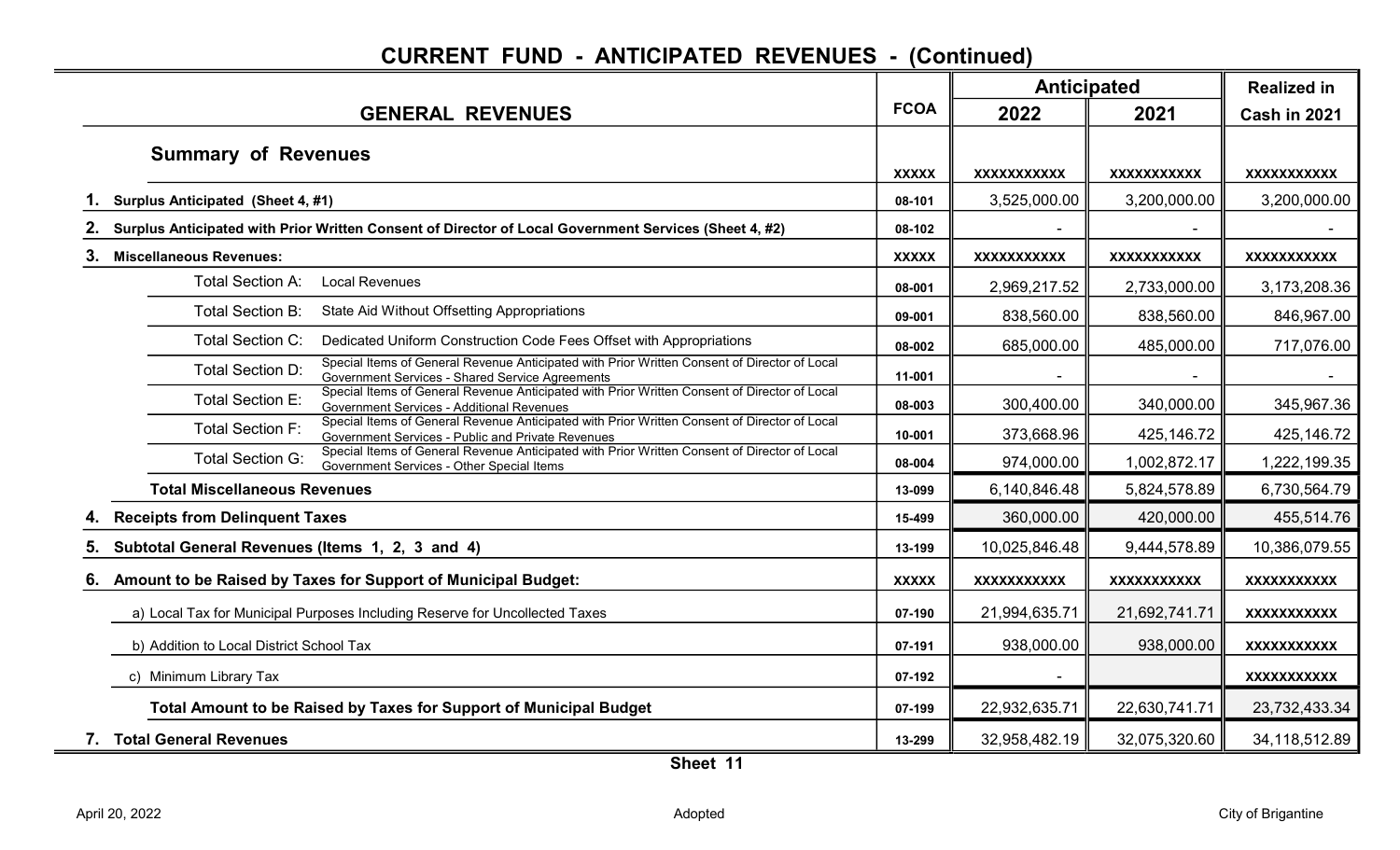| 8. GENERAL APPROPRIATIONS       |             |                |            | Appropriated |                                                  |                                                                 | <b>Expended 2021</b> |                 |
|---------------------------------|-------------|----------------|------------|--------------|--------------------------------------------------|-----------------------------------------------------------------|----------------------|-----------------|
| (A) Operations - within "CAPS"  | <b>FCOA</b> |                | for 2022   | for 2021     | for 2021 By<br><b>Emergency</b><br>Appropriation | <b>Total for 2021</b><br>As Modified By<br><b>All Transfers</b> | Paid or<br>Charged   | <b>Reserved</b> |
| <b>GENERAL GOVERNMENT</b>       |             |                |            |              |                                                  |                                                                 |                      |                 |
| <b>General Administration</b>   |             |                |            |              |                                                  |                                                                 |                      |                 |
| Salaries and Wages              | 20-100      |                | 94,800.00  | 97,200.00    |                                                  | 97,200.00                                                       | 95,447.46            | 1,752.54        |
| <b>Other Expenses</b>           | 20-100      | 2              | 74,000.00  | 75,000.00    |                                                  | 75,000.00                                                       | 32,186.98            | 42,813.02       |
| <b>Mayor and Council</b>        | 20-110      |                |            |              |                                                  |                                                                 |                      |                 |
| <b>Salaries and Wages</b>       | 20-110      | $\mathbf{1}$   | 37,800.00  | 37,800.00    |                                                  | 37,800.00                                                       | 37,751.22            | 48.78           |
| <b>Other Expenses</b>           | 20-110      | $\overline{2}$ | 13,000.00  | 13,000.00    |                                                  | 13,000.00                                                       | 5,260.09             | 7,739.91        |
| <b>Municipal Clerk</b>          | 20-120      |                |            |              |                                                  |                                                                 |                      | $\sim$          |
| <b>Salaries and Wages</b>       | 20-120      | $\mathbf{1}$   | 97,800.00  | 96,000.00    |                                                  | 96,000.00                                                       | 91,865.94            | 4,134.06        |
| <b>Other Expenses</b>           | 20-120      | 2              | 86,450.00  | 30,450.00    |                                                  | 30,450.00                                                       | 13,352.18            | 17,097.82       |
| <b>Financial Administration</b> | 20-130      |                |            |              |                                                  |                                                                 |                      | $\sim$          |
| <b>Salaries and Wages</b>       | 20-130      | $\mathbf 1$    | 205,200.00 | 182,700.00   |                                                  | 182,700.00                                                      | 175,005.85           | 7,694.15        |
| <b>Other Expenses</b>           | 20-130      | $\overline{2}$ | 42,500.00  | 42,500.00    |                                                  | 42,500.00                                                       | 36,077.02            | 6,422.98        |
| <b>Audit Services</b>           | 20-135      |                |            |              |                                                  |                                                                 |                      | $\sim$          |
| <b>Other Expenses</b>           | 20-135      | $\overline{2}$ | 45,000.00  | 45,000.00    |                                                  | 45,000.00                                                       | 41,290.00            | 3,710.00        |
|                                 |             |                |            |              |                                                  |                                                                 |                      | $\sim$          |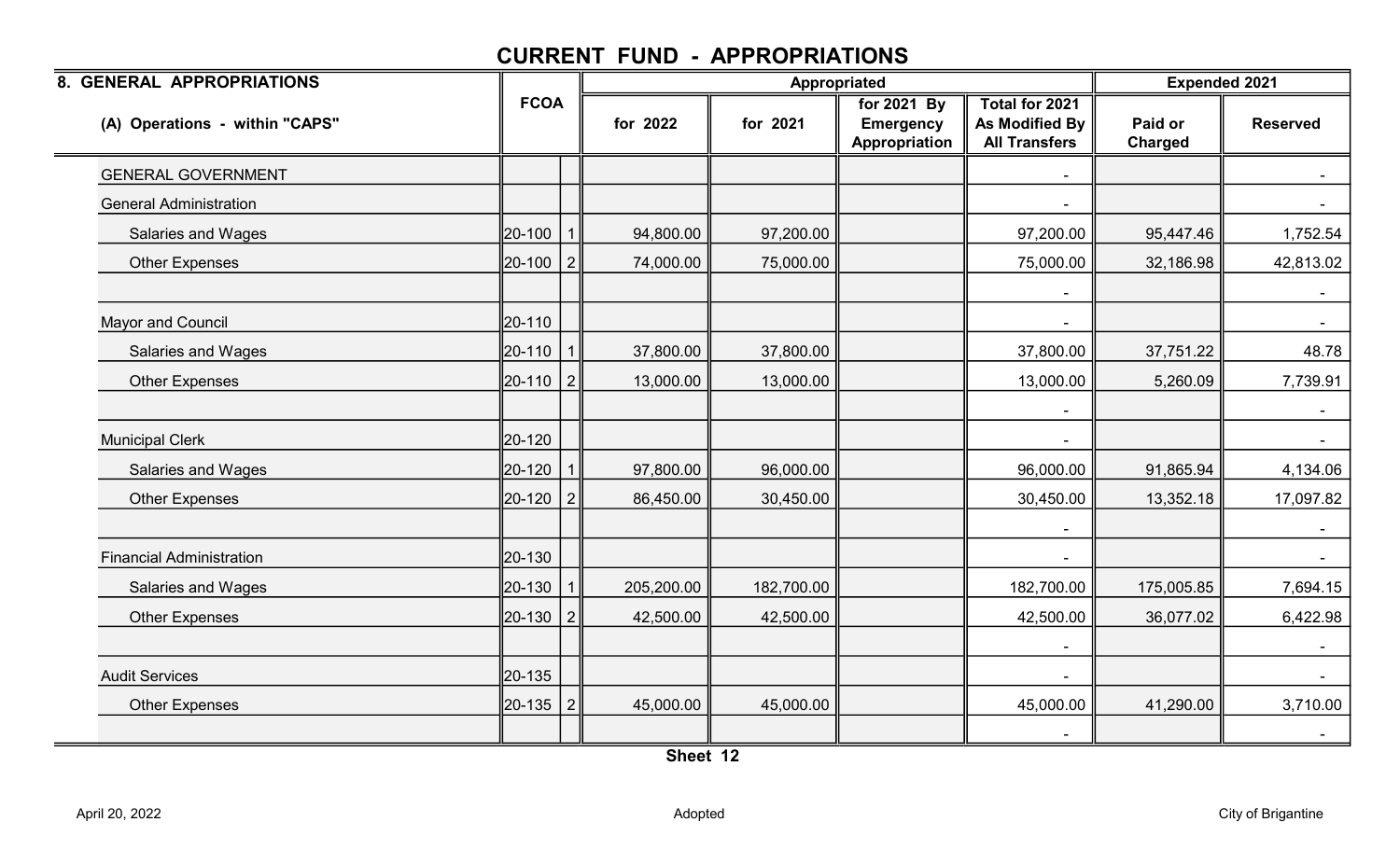| 8. GENERAL APPROPRIATIONS                    |                |                |            | Appropriated |                                                  |                                                          | <b>Expended 2021</b> |                 |
|----------------------------------------------|----------------|----------------|------------|--------------|--------------------------------------------------|----------------------------------------------------------|----------------------|-----------------|
| (A) Operations - within "CAPS" - (continued) | <b>FCOA</b>    |                | for 2022   | for 2021     | for 2021 By<br><b>Emergency</b><br>Appropriation | Total for 2021<br>As Modified By<br><b>All Transfers</b> | Paid or<br>Charged   | <b>Reserved</b> |
| <b>GENERAL GOVERNMENT: (continued)</b>       |                |                |            |              |                                                  |                                                          |                      |                 |
| Revenue Administration (Tax Collector)       |                |                |            |              |                                                  |                                                          |                      |                 |
| Salarie and Wages                            | 20-145         |                | 134,400.00 | 130,800.00   |                                                  | 134,000.00                                               | 133,642.09           | 357.91          |
| <b>Other Expenses</b>                        | 20-145         | 2              | 32,521.00  | 30,915.00    |                                                  | 30,915.00                                                | 29,846.64            | 1,068.36        |
|                                              |                |                |            |              |                                                  |                                                          |                      |                 |
| <b>Tax Assessment Administration</b>         |                |                |            |              |                                                  |                                                          |                      |                 |
| Salaries and Wages                           | 20-150         |                | 143,000.00 | 175,000.00   |                                                  | 150,000.00                                               | 137,269.86           | 12,730.14       |
| <b>Other Expenses</b>                        | ∥20-150        | 2              | 36,300.00  | 36,300.00    |                                                  | 36,300.00                                                | 33,466.31            | 2,833.69        |
|                                              |                |                |            |              |                                                  |                                                          |                      |                 |
| <b>Legal Services</b>                        | 20-155         |                |            |              |                                                  | $\blacksquare$                                           |                      | $\sim$          |
| Salaries and Wages                           | 20-155         |                |            |              |                                                  | $\blacksquare$                                           |                      | $\sim$          |
| <b>Other Expenses</b>                        | $\ 20 - 155\ $ | $\overline{2}$ | 295,000.00 | 295,000.00   |                                                  | 305,000.00                                               | 286,581.72           | 18,418.28       |
|                                              |                |                |            |              |                                                  |                                                          |                      |                 |
| <b>Emergency Medical Billing</b>             | 25-261         |                |            |              |                                                  |                                                          |                      |                 |
| <b>Other Expenses</b>                        | 25-261         | 2              | 20,000.00  | 22,000.00    |                                                  | 22,000.00                                                | 16,950.73            | 5,049.27        |
|                                              |                |                |            |              |                                                  | $\blacksquare$                                           |                      | $\sim$          |
| <b>Engineering Services and Costs</b>        | 20-165         |                |            |              |                                                  | $\overline{a}$                                           |                      | $\sim$ 10 $\,$  |
| <b>Other Expenses</b>                        | 20-165         | 2              | 145,000.00 | 140,000.00   |                                                  | 140,000.00                                               | 140,000.00           |                 |
|                                              |                |                |            |              |                                                  | $\blacksquare$                                           |                      | $\sim$          |
|                                              |                |                |            |              |                                                  |                                                          |                      | $\sim$          |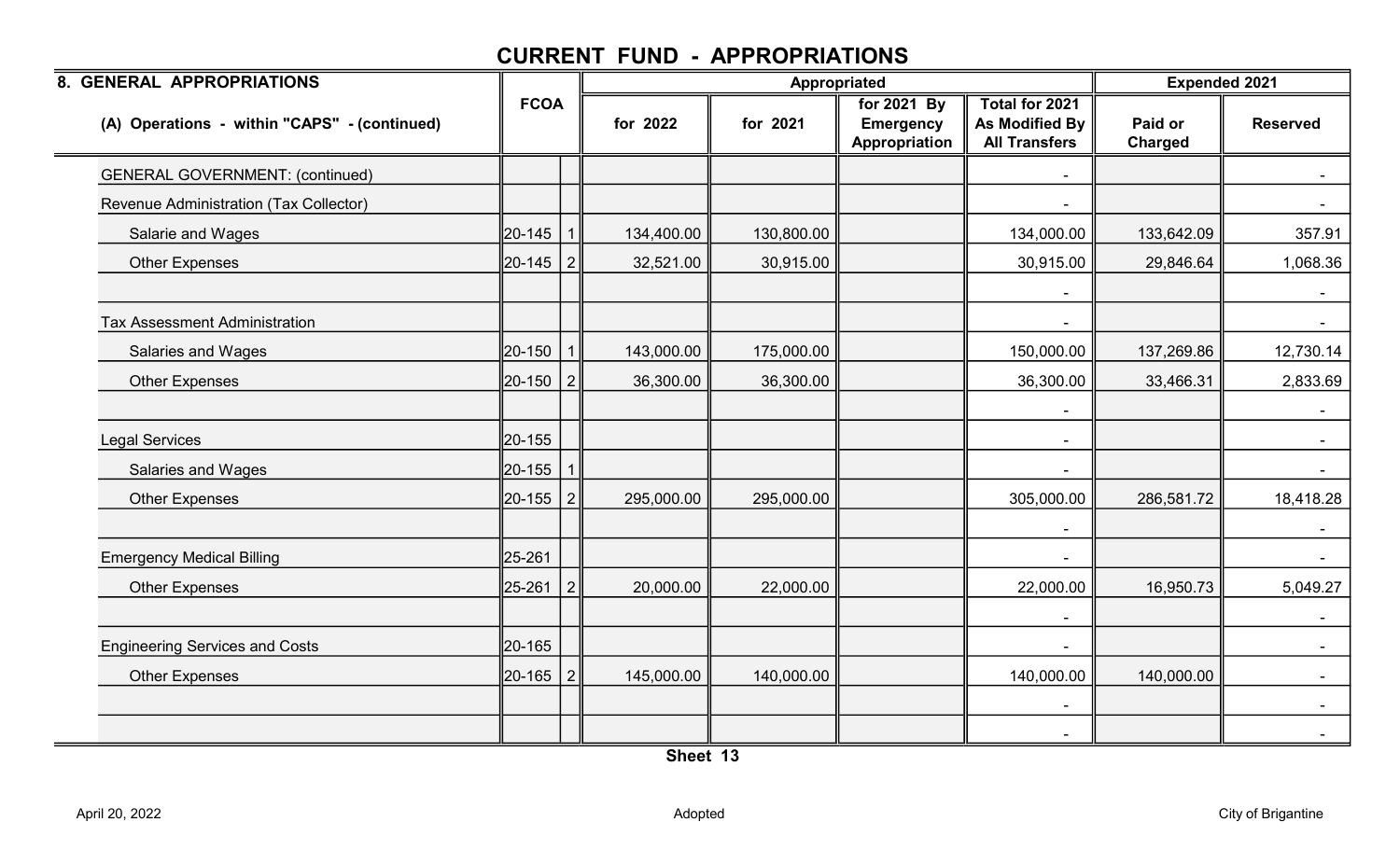| 8. GENERAL APPROPRIATIONS                    |             |                |            | Appropriated |                                                  |                                                          | <b>Expended 2021</b> |                          |  |
|----------------------------------------------|-------------|----------------|------------|--------------|--------------------------------------------------|----------------------------------------------------------|----------------------|--------------------------|--|
| (A) Operations - within "CAPS" - (continued) | <b>FCOA</b> |                | for 2022   | for 2021     | for 2021 By<br><b>Emergency</b><br>Appropriation | Total for 2021<br>As Modified By<br><b>All Transfers</b> | Paid or<br>Charged   | <b>Reserved</b>          |  |
| COURT AND PUBLIC DEFENDER                    |             |                |            |              |                                                  |                                                          |                      |                          |  |
| <b>Municipal Court</b>                       | 43-490      |                |            |              |                                                  |                                                          |                      | $\sim$                   |  |
| Salaries and Wages                           | 43-490      |                | 138,000.00 | 143,000.00   |                                                  | 133,000.00                                               | 131,102.44           | 1,897.56                 |  |
| <b>Other Expenses</b>                        | 43-490      | 2              | 16,000.00  | 16,000.00    |                                                  | 16,000.00                                                | 13,329.61            | 2,670.39                 |  |
| <b>Public Defender</b>                       | 43-495      |                |            |              |                                                  | $\sim$<br>$\blacksquare$                                 |                      | $\blacksquare$<br>$\sim$ |  |
| Salaries and Wages                           | 43-495      |                |            |              |                                                  | $\blacksquare$                                           |                      | $\sim$                   |  |
| <b>Other Expenses</b>                        | 43-490      | $\overline{2}$ | 11,000.00  | 12,000.00    |                                                  | 12,000.00                                                | 8,600.00             | 3,400.00                 |  |
|                                              |             |                |            |              |                                                  | $\blacksquare$<br>$\blacksquare$                         |                      | $\sim$<br>$\sim$ $-$     |  |
|                                              |             |                |            |              |                                                  | $\blacksquare$                                           |                      | $\sim$ $-$               |  |
| <b>LAND USE ADMINISTRATION</b>               |             |                |            |              |                                                  | $\blacksquare$                                           |                      | $\sim$                   |  |
| <b>Planning Board</b>                        | 21-180      |                |            |              |                                                  | $\blacksquare$                                           |                      | $\sim$                   |  |
| Salaries and Wages                           | 21-180      |                | 10,500.00  | 9,510.00     |                                                  | 10,310.00                                                | 10,192.34            | 117.66                   |  |
| <b>Other Expenses</b>                        | ∥21-180     | 2              | 43,000.00  | 43,000.00    |                                                  | 43,000.00                                                | 39,869.80            | 3,130.20                 |  |
|                                              |             |                |            |              |                                                  | $\blacksquare$                                           |                      |                          |  |
|                                              |             |                |            |              |                                                  | $\overline{\phantom{a}}$                                 |                      | $\sim$                   |  |
|                                              |             |                |            |              |                                                  | $\sim$                                                   |                      | $\sim$                   |  |
|                                              |             |                |            |              |                                                  | $\blacksquare$                                           |                      | $\sim$ $-$               |  |
|                                              |             |                |            |              |                                                  |                                                          |                      | $\sim$                   |  |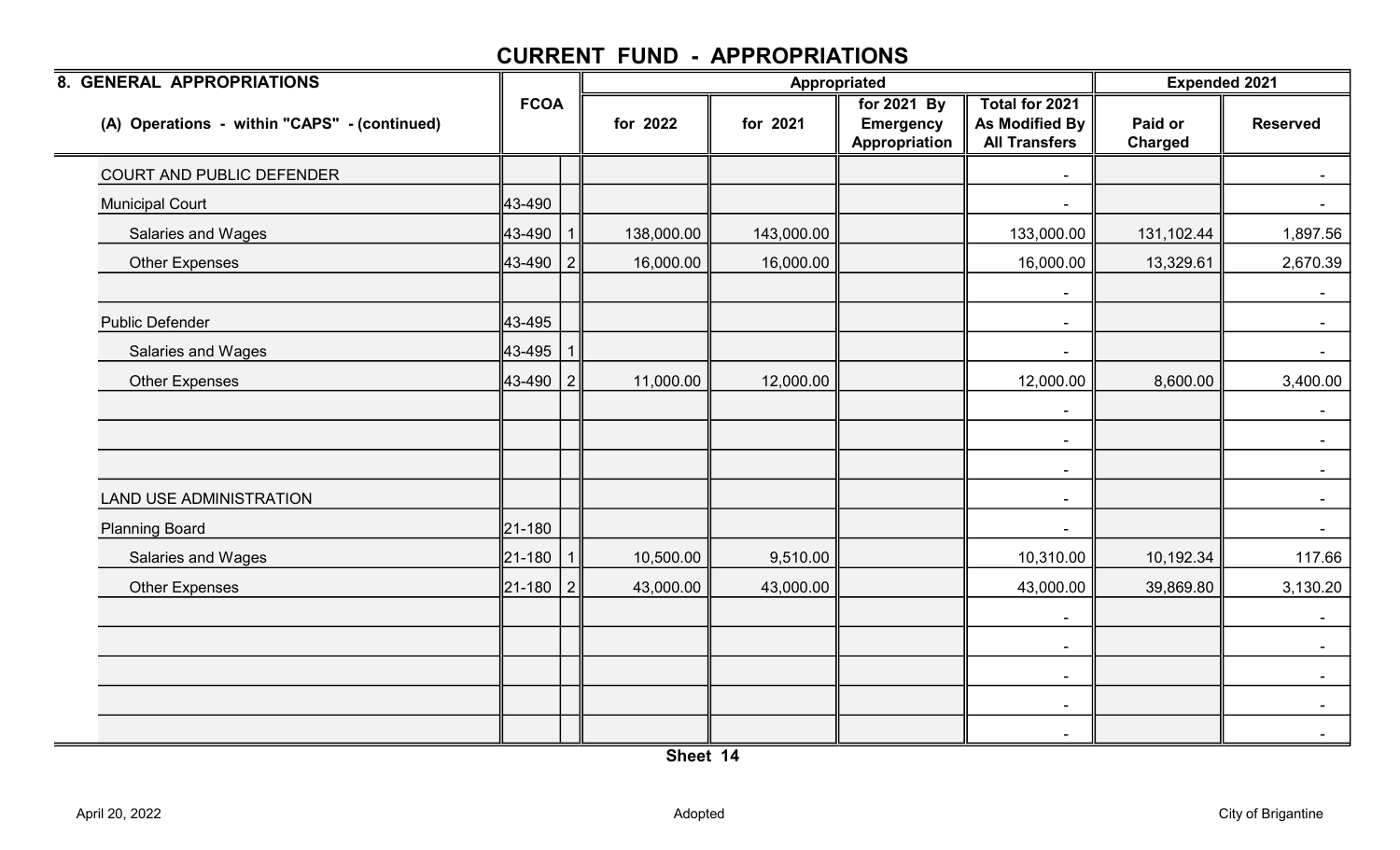| 8. GENERAL APPROPRIATIONS                    |             |                |              | Appropriated |                                                  |                                                          | <b>Expended 2021</b> |                      |
|----------------------------------------------|-------------|----------------|--------------|--------------|--------------------------------------------------|----------------------------------------------------------|----------------------|----------------------|
| (A) Operations - within "CAPS" - (continued) | <b>FCOA</b> |                | for 2022     | for 2021     | for 2021 By<br><b>Emergency</b><br>Appropriation | Total for 2021<br>As Modified By<br><b>All Transfers</b> | Paid or<br>Charged   | <b>Reserved</b>      |
| <b>INSURANCE</b>                             |             |                |              |              |                                                  |                                                          |                      |                      |
| <b>General Liability</b>                     | 23-210      | 2              | 203,400.00   | 203,500.00   |                                                  | 203,500.00                                               | 198,206.48           | 5,293.52             |
| <b>Workers Compensation Insurance</b>        | 23-215      | $\overline{2}$ | 414,100.00   | 426,500.00   |                                                  | 416,500.00                                               | 404,234.63           | 12,265.37            |
| <b>Employee Group Insurance</b>              | 23-220      | 2              | 1,800,000.00 | 2,000,000.00 |                                                  | 1,990,000.00                                             | 1,513,136.06         | 476,863.94           |
| <b>Health Benefit Waiver</b>                 | 23-210      |                |              |              |                                                  |                                                          |                      | $\sim$               |
| Salaries and Wages                           | 23-210      |                | 220,000.00   | 180,000.00   |                                                  | 190,000.00                                               | 188,261.71           | 1,738.29             |
|                                              |             |                |              |              |                                                  | $\blacksquare$<br>$\blacksquare$                         |                      | $\sim$               |
|                                              |             |                |              |              |                                                  | $\sim$                                                   |                      | $\sim$               |
| <b>PUBLIC SAFETY:</b>                        |             |                |              |              |                                                  | $\blacksquare$                                           |                      | $\sim$               |
| <b>Fire Department</b>                       | 25-265      |                |              |              |                                                  | $\blacksquare$                                           |                      | $\sim$ $-$           |
| Salaries and Wages                           | 25-265      |                | 4,100,000.00 | 3,790,000.00 |                                                  | 3,790,000.00                                             | 3,711,368.90         | 78,631.10            |
| <b>Other Expenses</b>                        | 25-265      |                | 227,000.00   | 217,000.00   |                                                  | 217,000.00                                               | 215,415.96           | 1,584.04             |
| <b>Police Department</b>                     | 25-240      |                |              |              |                                                  | $\blacksquare$                                           |                      | $\sim$<br>$\sim$ $-$ |
| Salaries and Wages                           | 25-240      |                | 4,650,000.00 | 4,550,000.00 |                                                  | 4,550,000.00                                             | 4,489,157.95         | 60,842.05            |
| <b>Other Expenses</b>                        | 25-240      | 2              | 263,650.00   | 251,000.00   |                                                  | 264,000.00                                               | 245,010.29           | 18,989.71            |
|                                              |             |                |              |              |                                                  | $\blacksquare$                                           |                      | $\sim$               |
|                                              |             |                |              |              |                                                  |                                                          |                      | $\sim$ $-$           |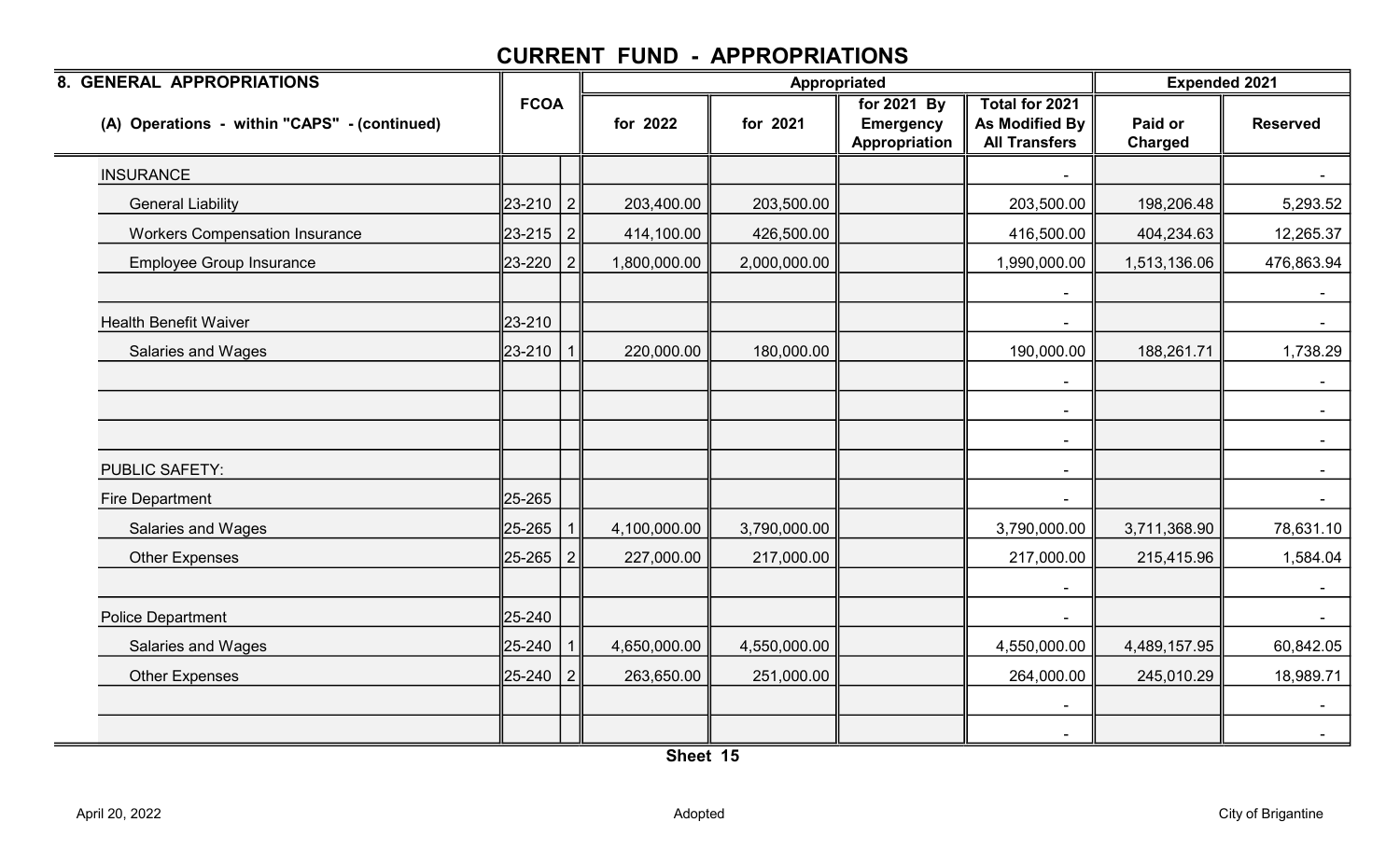| 8. GENERAL APPROPRIATIONS                    |             |   |              | Appropriated |                                                  |                                                          | <b>Expended 2021</b> |                 |  |
|----------------------------------------------|-------------|---|--------------|--------------|--------------------------------------------------|----------------------------------------------------------|----------------------|-----------------|--|
| (A) Operations - within "CAPS" - (continued) | <b>FCOA</b> |   | for 2022     | for 2021     | for 2021 By<br><b>Emergency</b><br>Appropriation | Total for 2021<br>As Modified By<br><b>All Transfers</b> | Paid or<br>Charged   | <b>Reserved</b> |  |
| PUBLIC SAFETY: (continued)                   |             |   |              |              |                                                  |                                                          |                      |                 |  |
| <b>Office of Emergency Management</b>        | 25-252      |   |              |              |                                                  |                                                          |                      |                 |  |
| Salaries and Wages                           | 25-252      |   | 8,500.00     | 8,500.00     |                                                  | 8,500.00                                                 | 7,999.94             | 500.06          |  |
| <b>Other Expenses</b>                        | 25-252      | 2 | 15,000.00    | 15,000.00    |                                                  | 15,000.00                                                | 11,432.65            | 3,567.35        |  |
| <b>PUBLIC WORKS:</b>                         |             |   |              |              |                                                  | $\sim$                                                   |                      |                 |  |
| <b>Street and Road Maintenance</b>           | 26-290      |   |              |              |                                                  |                                                          |                      | $\sim$          |  |
| Salaries and Wages                           | 26-290      |   | 449,000.00   | 551,000.00   |                                                  | 521,000.00                                               | 478,960.05           | 42,039.95       |  |
| <b>Other Expenses</b>                        | 26-290      | 2 | 87,500.00    | 82,500.00    |                                                  | 82,500.00                                                | 50,891.08            | 31,608.92       |  |
| Demolition                                   | 26-300      |   |              |              |                                                  |                                                          |                      | $\sim$          |  |
| <b>Other Expenses</b>                        | 26-300      | 2 | 75,000.00    | 90,000.00    |                                                  | 90,000.00                                                | 72,270.00            | 17,730.00       |  |
|                                              |             |   |              |              |                                                  |                                                          |                      |                 |  |
| Solid Waste Collection                       | 26-305      |   |              |              |                                                  |                                                          |                      |                 |  |
| <b>Other Expense</b>                         | 26-305      |   | 1,410,000.00 | 1,380,000.00 |                                                  | 1,380,000.00                                             | 1,374,984.73         | 5,015.27        |  |
|                                              |             |   |              |              |                                                  | $\blacksquare$                                           |                      | $\sim$ $-$      |  |
| <b>Recycling Program</b>                     | 32-465      |   |              |              |                                                  |                                                          |                      | $\sim$ 10 $\,$  |  |
| Salaries and Wages                           | 32-465      |   | 28,350.00    | 37,650.00    |                                                  | 37,650.00                                                | 25,058.50            | 12,591.50       |  |
| <b>Other Expenses</b>                        | 32-465      | 2 | 13,500.00    | 13,500.00    |                                                  | 13,500.00                                                | 1,346.80             | 12,153.20       |  |
|                                              |             |   |              |              |                                                  |                                                          |                      | $\sim$          |  |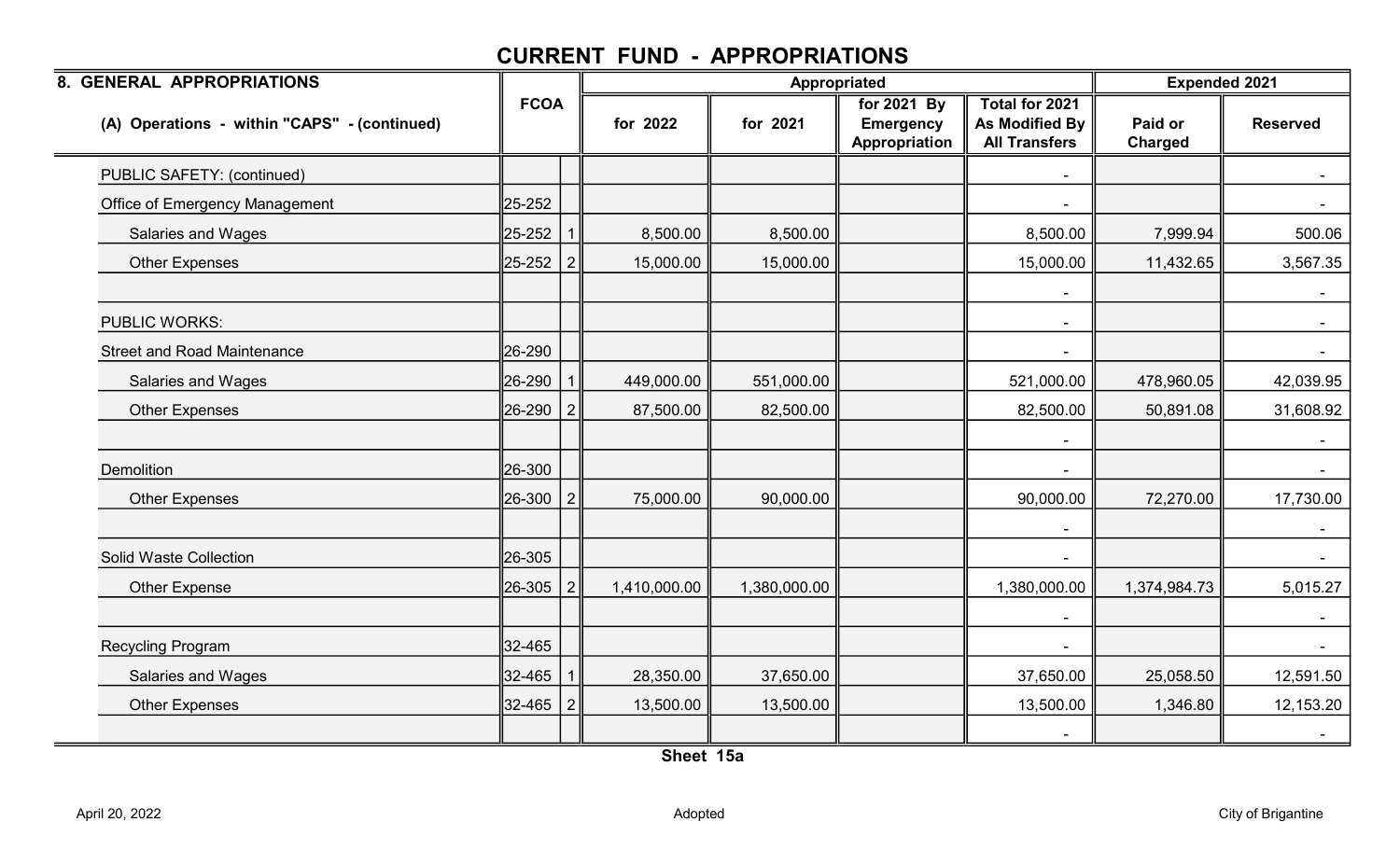| 8. GENERAL APPROPRIATIONS                    |             |               |            | Appropriated |                                                  |                                                          | <b>Expended 2021</b> |                 |
|----------------------------------------------|-------------|---------------|------------|--------------|--------------------------------------------------|----------------------------------------------------------|----------------------|-----------------|
| (A) Operations - within "CAPS" - (continued) | <b>FCOA</b> |               | for 2022   | for 2021     | for 2021 By<br><b>Emergency</b><br>Appropriation | Total for 2021<br>As Modified By<br><b>All Transfers</b> | Paid or<br>Charged   | <b>Reserved</b> |
| PUBLIC WORKS: (continued)                    |             |               |            |              |                                                  |                                                          |                      |                 |
| Department of Public Works                   | 26-300      |               |            |              |                                                  |                                                          |                      |                 |
| Salaries and Wages                           | 26-300      |               | 210,000.00 | 220,750.00   |                                                  | 225,750.00                                               | 223,241.14           | 2,508.86        |
| Other Expenses                               | 26-300      | $\mathcal{P}$ | 14,000.00  | 14,000.00    |                                                  | 9,000.00                                                 | 5,454.71             | 3,545.29        |
| Storm Water Management-OE                    | 26-300      |               | 40,000.00  | 20,000.00    |                                                  | 20,000.00                                                | 7,218.80             | 12,781.20       |
| <b>Building and Grounds</b>                  | 26-310      |               |            |              |                                                  |                                                          |                      |                 |
| <b>Salaries and Wages</b>                    | 26-310      |               | 783,500.00 | 750,000.00   |                                                  | 740,000.00                                               | 718,456.14           | 21,543.86       |
| <b>Other Expenses</b>                        | 26-310      | 2             | 407,300.00 | 359,300.00   |                                                  | 359,300.00                                               | 343,964.21           | 15,335.79       |
|                                              |             |               |            |              |                                                  |                                                          |                      |                 |
| <b>Golf Course Operations</b>                | 26-315      |               |            |              |                                                  | $\sim$                                                   |                      |                 |
| Salaries and Wages                           | 26-315      |               |            | 5,000.00     |                                                  |                                                          |                      | $\sim$          |
| <b>Other Expenses</b>                        | 26-315      | 2             | 858,000.00 | 829,000.00   |                                                  | 821,000.00                                               | 758,156.91           | 62,843.09       |
|                                              |             |               |            |              |                                                  |                                                          |                      |                 |
| Vehicle Maintenance                          | 26-300      |               |            |              |                                                  |                                                          |                      |                 |
| Salaries and Wages                           | 26-300      |               | 90,600.00  | 97,000.00    |                                                  | 92,000.00                                                | 80,754.51            | 11,245.49       |
| <b>Other Expenses</b>                        | 26-300      | 2             | 199,000.00 | 199,000.00   |                                                  | 199,000.00                                               | 148,905.19           | 50,094.81       |
|                                              |             |               |            |              |                                                  |                                                          |                      | $\sim$          |
|                                              |             |               |            |              |                                                  | $\blacksquare$                                           |                      |                 |
|                                              |             |               |            |              |                                                  |                                                          |                      |                 |
|                                              |             |               |            |              |                                                  |                                                          |                      |                 |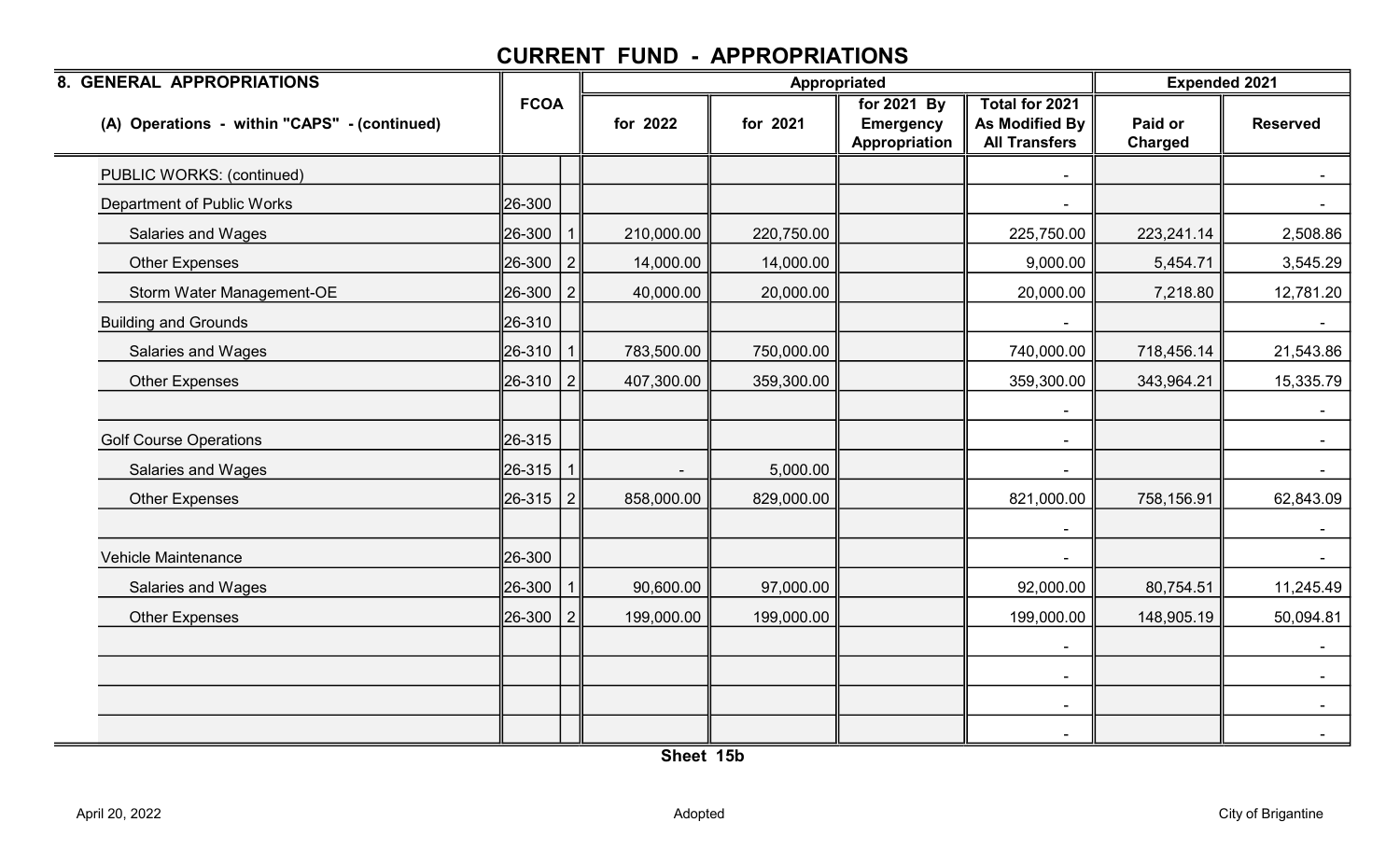| 8. GENERAL APPROPRIATIONS                    |             |                |            | Appropriated |                                                  |                                                          | <b>Expended 2021</b> |                 |  |
|----------------------------------------------|-------------|----------------|------------|--------------|--------------------------------------------------|----------------------------------------------------------|----------------------|-----------------|--|
| (A) Operations - within "CAPS" - (continued) | <b>FCOA</b> |                | for 2022   | for 2021     | for 2021 By<br><b>Emergency</b><br>Appropriation | Total for 2021<br>As Modified By<br><b>All Transfers</b> | Paid or<br>Charged   | <b>Reserved</b> |  |
| <b>HEALTH AND HUMAN SERVICES:</b>            |             |                |            |              |                                                  |                                                          |                      |                 |  |
| Dog Regulation                               | 27-340      |                |            |              |                                                  | $\blacksquare$                                           |                      | $\sim$          |  |
| Salaries and Wages                           | 27-340      |                |            |              |                                                  |                                                          |                      |                 |  |
| <b>Other Expenses</b>                        | 27-340      | 2              | 18,500.00  | 18,500.00    |                                                  | 18,500.00                                                | 14,800.00            | 3,700.00        |  |
|                                              |             |                |            |              |                                                  |                                                          |                      |                 |  |
| PARKS AND RECREATION:                        |             |                |            |              |                                                  | $\sim$                                                   |                      |                 |  |
| <b>Beach Patrol and Maintenance</b>          | 28-380      |                |            |              |                                                  |                                                          |                      | $\sim$          |  |
| Salaries and Wages                           | 28-380      |                | 950,000.00 | 921,000.00   |                                                  | 891,000.00                                               | 884,399.91           | 6,600.09        |  |
| <b>Other Expenses</b>                        | 28-380      | 2              | 85,000.00  | 82,500.00    |                                                  | 82,500.00                                                | 75,438.97            | 7,061.03        |  |
|                                              |             |                |            |              |                                                  | $\blacksquare$                                           |                      |                 |  |
| Beach Fee Program                            | 28-380      |                |            |              |                                                  |                                                          |                      | $\sim$          |  |
| Salaries and Wages                           | 28-380      |                | 221,000.00 | 196,000.00   |                                                  | 176,000.00                                               | 157,513.75           | 18,486.25       |  |
| <b>Other Expenses</b>                        | 28-380      | 2              | 40,000.00  | 33,200.00    |                                                  | 43,200.00                                                | 37,202.52            | 5,997.48        |  |
|                                              |             |                |            |              |                                                  |                                                          |                      |                 |  |
| Parks and Playgrounds (Recreation)           | 28-370      |                |            |              |                                                  |                                                          |                      | $\sim$          |  |
| Salaries and Wages                           | 28-370      |                | 307,000.00 | 302,000.00   |                                                  | 307,000.00                                               | 292,503.36           | 14,496.64       |  |
| <b>Other Expenses</b>                        | 28-370      | $\overline{2}$ | 49,100.00  | 24,100.00    |                                                  | 24,100.00                                                | 13,051.53            | 11,048.47       |  |
|                                              |             |                |            |              |                                                  |                                                          |                      |                 |  |
|                                              |             |                |            |              |                                                  | $\blacksquare$                                           |                      | $\sim$          |  |
|                                              |             |                |            |              |                                                  |                                                          |                      | $\sim$          |  |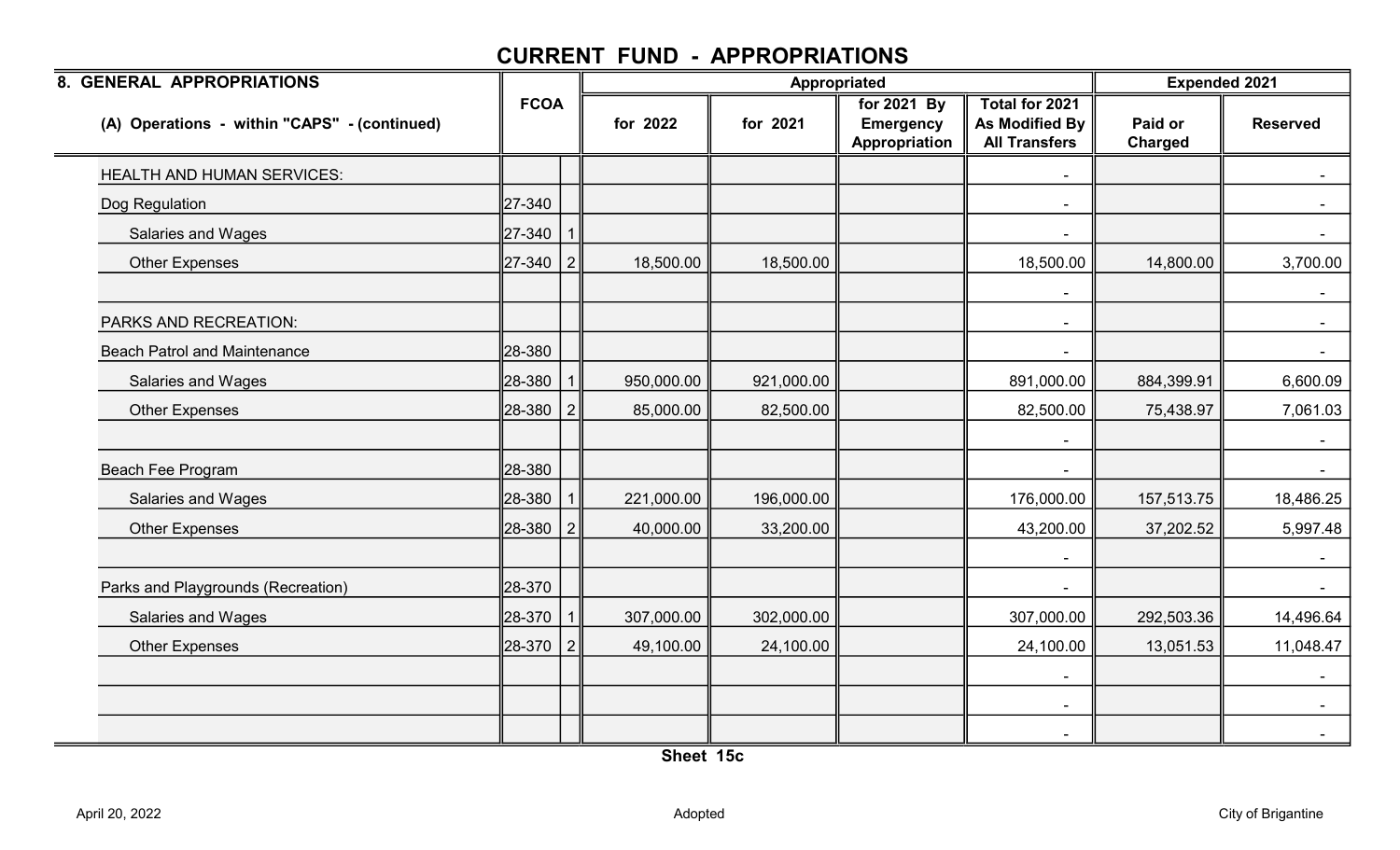| <b>8. GENERAL APPROPRIATIONS</b>             |             |   |           | Appropriated |                                                  |                                                          |                           | <b>Expended 2021</b> |
|----------------------------------------------|-------------|---|-----------|--------------|--------------------------------------------------|----------------------------------------------------------|---------------------------|----------------------|
| (A) Operations - within "CAPS" - (continued) | <b>FCOA</b> |   | for 2022  | for 2021     | for 2021 By<br><b>Emergency</b><br>Appropriation | Total for 2021<br>As Modified By<br><b>All Transfers</b> | Paid or<br><b>Charged</b> | <b>Reserved</b>      |
|                                              |             |   |           |              |                                                  | $\blacksquare$                                           |                           |                      |
| <b>Cultural Arts</b>                         | 20-175      |   |           |              |                                                  | $\blacksquare$                                           |                           |                      |
| <b>Other Expenses</b>                        | 20-175 2    |   | 5,000.00  | 5,000.00     |                                                  | 5,000.00                                                 | 4,161.09                  | 838.91               |
|                                              |             |   |           |              |                                                  | $\blacksquare$                                           |                           | $\sim$               |
| <b>Grant Coordinator</b>                     | 20-130      |   |           |              |                                                  | $\overline{\phantom{a}}$                                 |                           | $\sim$               |
| <b>Other Expenses</b>                        | 20-130      | 2 | 35,000.00 | 35,000.00    |                                                  | 35,000.00                                                | 31,075.00                 | 3,925.00             |
|                                              |             |   |           |              |                                                  | $\blacksquare$                                           |                           | $\sim$               |
|                                              |             |   |           |              |                                                  | $\sim$                                                   |                           | $\sim$               |
|                                              |             |   |           |              |                                                  | $\sim$                                                   |                           |                      |
|                                              |             |   |           |              |                                                  | $\sim$                                                   |                           |                      |
|                                              |             |   |           |              |                                                  | $\sim$                                                   |                           |                      |
|                                              |             |   |           |              |                                                  | $\sim$                                                   |                           |                      |
|                                              |             |   |           |              |                                                  | $\sim$                                                   |                           |                      |
|                                              |             |   |           |              |                                                  | $\sim$                                                   |                           |                      |
|                                              |             |   |           |              |                                                  | $\sim$                                                   |                           |                      |
|                                              |             |   |           |              |                                                  | $\sim$                                                   |                           | $\blacksquare$       |
|                                              |             |   |           |              |                                                  | $\sim$                                                   |                           |                      |
|                                              |             |   |           |              |                                                  | $\blacksquare$                                           |                           |                      |
|                                              |             |   |           |              |                                                  | $\overline{\phantom{a}}$                                 |                           |                      |
|                                              |             |   |           |              |                                                  | $\blacksquare$                                           |                           |                      |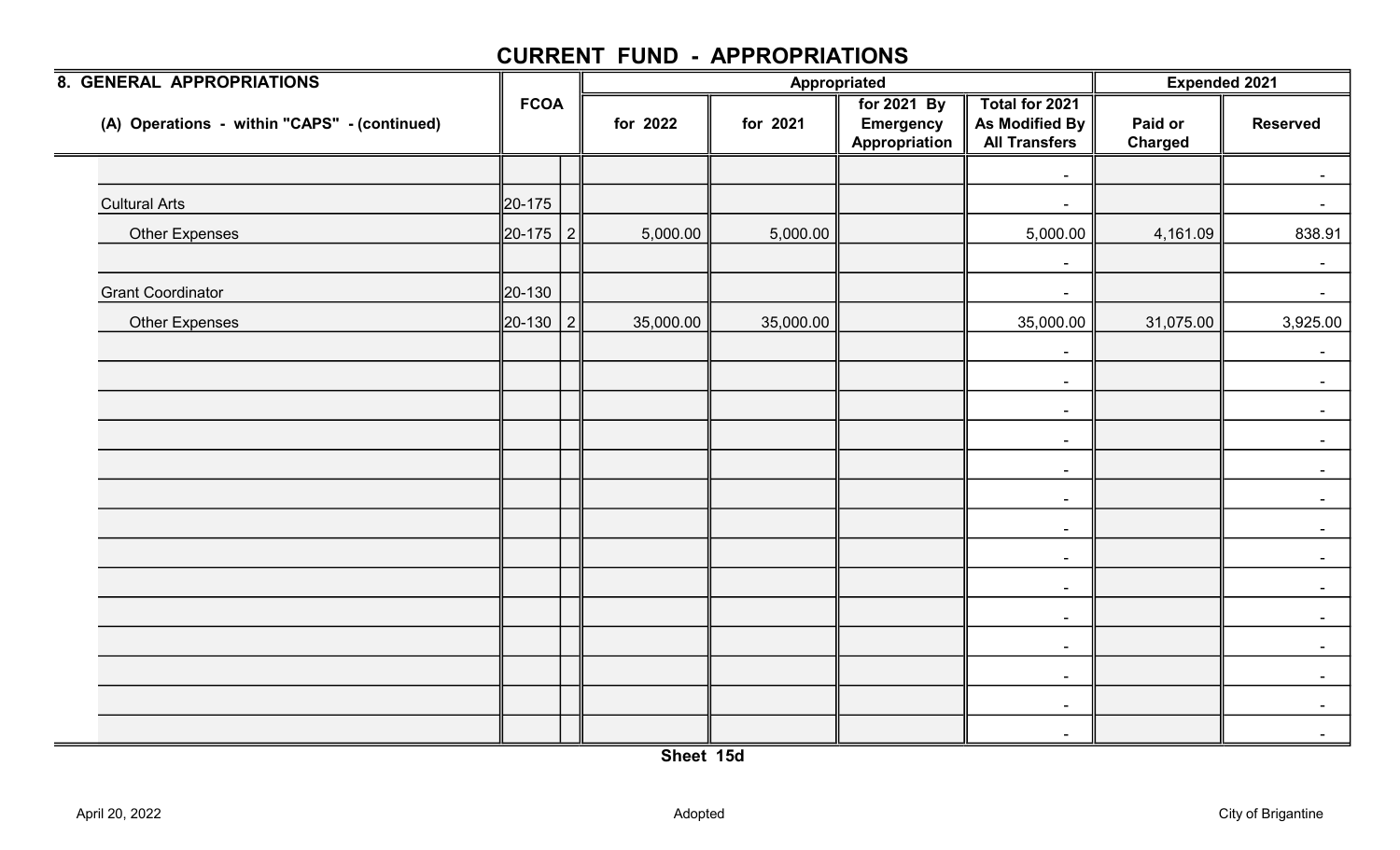| 8. GENERAL APPROPRIATIONS                    |             |  | Appropriated |          |                                                  |                                                          | Expended 2021             |                 |
|----------------------------------------------|-------------|--|--------------|----------|--------------------------------------------------|----------------------------------------------------------|---------------------------|-----------------|
| (A) Operations - within "CAPS" - (continued) | <b>FCOA</b> |  | for 2022     | for 2021 | for 2021 By<br><b>Emergency</b><br>Appropriation | Total for 2021<br>As Modified By<br><b>All Transfers</b> | Paid or<br><b>Charged</b> | <b>Reserved</b> |
|                                              |             |  |              |          |                                                  | $\blacksquare$                                           |                           |                 |
|                                              |             |  |              |          |                                                  | $\sim$                                                   |                           |                 |
|                                              |             |  |              |          |                                                  | $\blacksquare$                                           |                           |                 |
|                                              |             |  |              |          |                                                  | $\sim$                                                   |                           |                 |
|                                              |             |  |              |          |                                                  | $\blacksquare$                                           |                           |                 |
|                                              |             |  |              |          |                                                  | $\blacksquare$                                           |                           |                 |
|                                              |             |  |              |          |                                                  | $\sim$                                                   |                           |                 |
|                                              |             |  |              |          |                                                  | $\sim$                                                   |                           |                 |
|                                              |             |  |              |          |                                                  | $\sim$                                                   |                           |                 |
|                                              |             |  |              |          |                                                  | $\blacksquare$                                           |                           |                 |
|                                              |             |  |              |          |                                                  | $\sim$                                                   |                           |                 |
|                                              |             |  |              |          |                                                  | $\sim$                                                   |                           |                 |
|                                              |             |  |              |          |                                                  | $\sim$                                                   |                           |                 |
|                                              |             |  |              |          |                                                  | $\blacksquare$                                           |                           |                 |
|                                              |             |  |              |          |                                                  | $\sim$                                                   |                           |                 |
|                                              |             |  |              |          |                                                  | $\sim$                                                   |                           |                 |
|                                              |             |  |              |          |                                                  | $\sim$                                                   |                           |                 |
|                                              |             |  |              |          |                                                  | $\blacksquare$                                           |                           |                 |
|                                              |             |  |              |          |                                                  | $\blacksquare$                                           |                           | $\blacksquare$  |
|                                              |             |  |              |          |                                                  | $\sim$                                                   |                           | $\sim$          |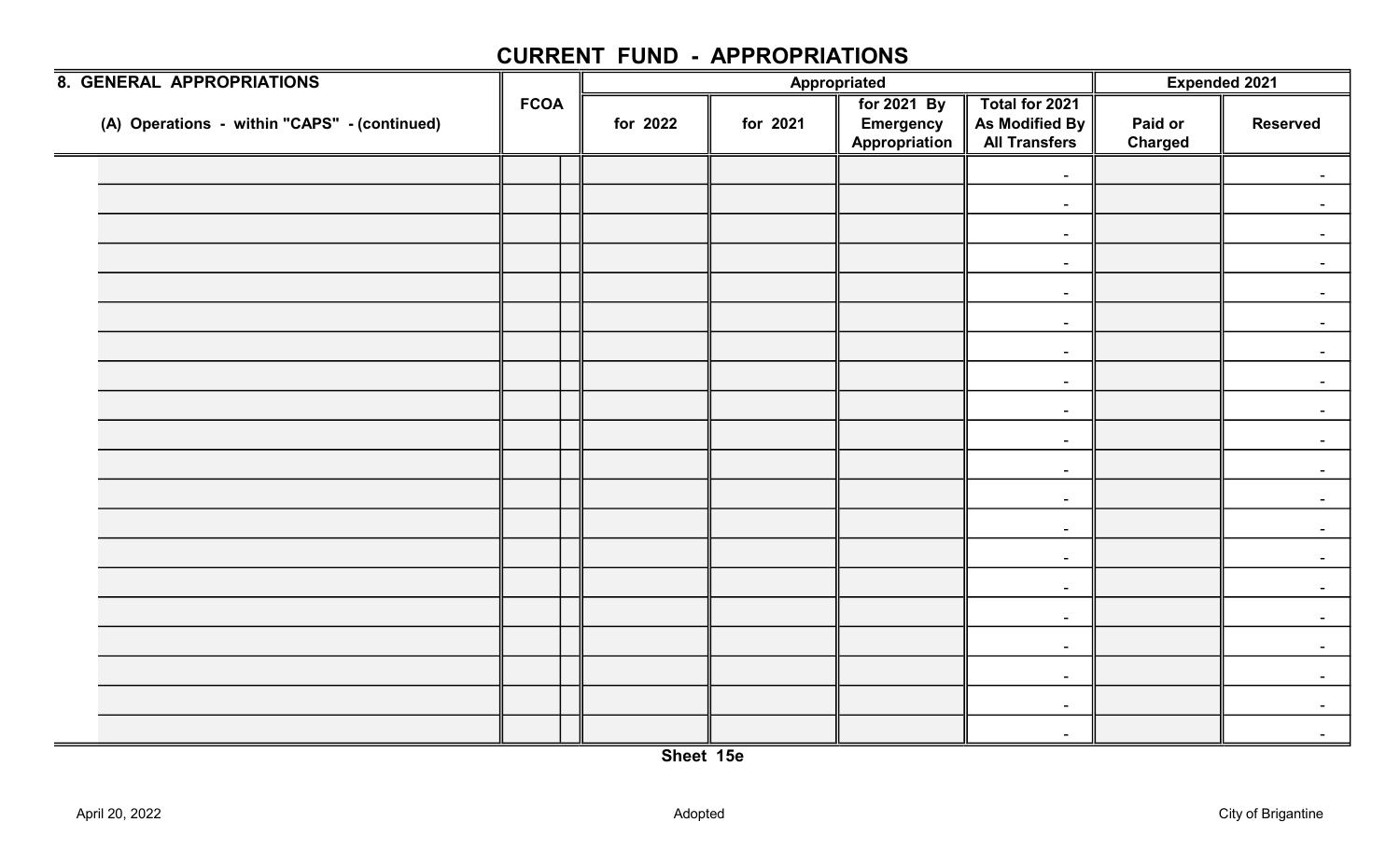| 8. GENERAL APPROPRIATIONS                         |               |                   | Appropriated      |                                                  |                                                          | <b>Expended 2021</b> |                   |
|---------------------------------------------------|---------------|-------------------|-------------------|--------------------------------------------------|----------------------------------------------------------|----------------------|-------------------|
| (A) Operations - within "CAPS" - (continued)      | <b>FCOA</b>   | for 2022          | for 2021          | for 2021 By<br><b>Emergency</b><br>Appropriation | Total for 2021<br>As Modified By<br><b>All Transfers</b> | Paid or<br>Charged   | <b>Reserved</b>   |
| <b>Uniform Construction Code - Appropriations</b> | <b>XXXXXX</b> | <b>XXXXXXXXXX</b> | <b>XXXXXXXXXX</b> | XXXXXXXXX                                        | <b>XXXXXXXXXX</b>                                        | <b>XXXXXXXXXX</b>    | <b>XXXXXXXXXX</b> |
| Offset by Dedicated Revenues (N.J.A.C. 5:23-4.17) | <b>XXXXXX</b> | <b>XXXXXXXXXX</b> | XXXXXXXXXX        | <b>XXXXXXXXXX</b>                                | <b>XXXXXXXXXX</b>                                        | <b>XXXXXXXXXX</b>    | XXXXXXXXXX        |
| <b>State Uniform Construction Code</b>            |               |                   |                   |                                                  |                                                          |                      |                   |
| <b>Construction Official</b>                      |               |                   |                   |                                                  |                                                          |                      |                   |
| Salaries and Wages                                | 22-195        | 378,500.00        | 353,200.00        |                                                  | 355,700.00                                               | 352,603.83           | 3,096.17          |
| <b>Other Expenses</b>                             | $22-195$   2  | 21,900.00         | 40,000.00         |                                                  | 36,500.00                                                | 24,546.12            | 11,953.88         |
|                                                   |               |                   |                   |                                                  | $\sim$                                                   |                      | $\sim$            |
|                                                   |               |                   |                   |                                                  | $\sim$                                                   |                      | $\sim$            |
|                                                   |               |                   |                   |                                                  | $\sim$                                                   |                      | $\sim$            |
|                                                   |               |                   |                   |                                                  | $\sim$                                                   |                      | $\sim$            |
|                                                   |               |                   |                   |                                                  | $\blacksquare$                                           |                      | $\sim$            |
|                                                   |               |                   |                   |                                                  | $\blacksquare$                                           |                      |                   |
|                                                   |               |                   |                   |                                                  | $\sim$                                                   |                      |                   |
|                                                   |               |                   |                   |                                                  | $\sim$                                                   |                      |                   |
|                                                   |               |                   |                   |                                                  | $\sim$                                                   |                      | $\sim$            |
|                                                   |               |                   |                   |                                                  | $\blacksquare$                                           |                      | $\sim$            |
|                                                   |               |                   |                   |                                                  | $\sim$                                                   |                      |                   |
|                                                   |               |                   |                   |                                                  | $\blacksquare$                                           |                      |                   |
|                                                   |               |                   |                   |                                                  | $\blacksquare$                                           |                      | $\blacksquare$    |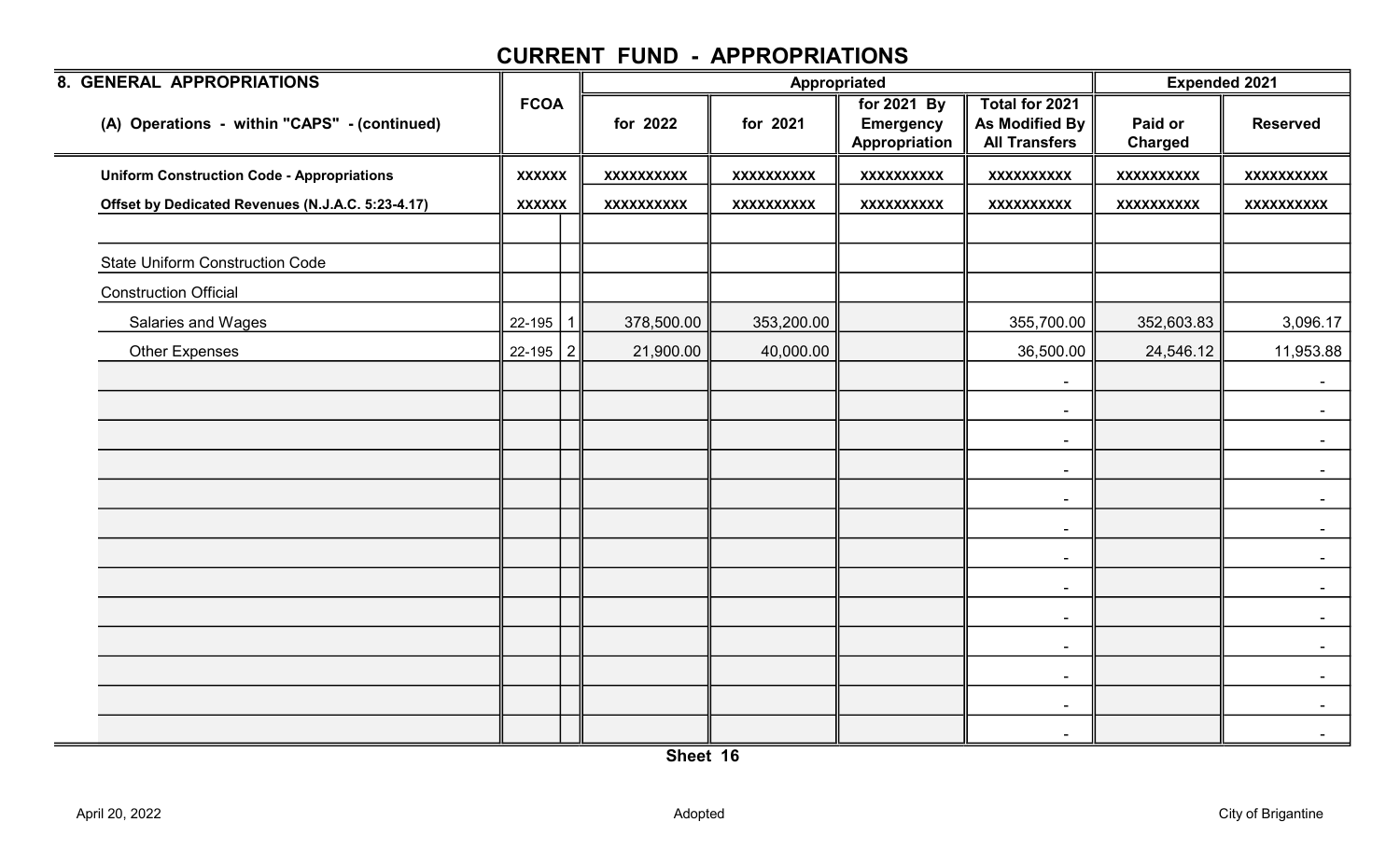| <b>8. GENERAL APPROPRIATIONS</b>                  |               |                   |                   | Appropriated                                     |                                                          | <b>Expended 2021</b>      |                   |
|---------------------------------------------------|---------------|-------------------|-------------------|--------------------------------------------------|----------------------------------------------------------|---------------------------|-------------------|
| (A) Operations - within "CAPS" - (continued)      | <b>FCOA</b>   | for 2022          | for 2021          | for 2021 By<br><b>Emergency</b><br>Appropriation | Total for 2021<br>As Modified By<br><b>All Transfers</b> | Paid or<br><b>Charged</b> | <b>Reserved</b>   |
| <b>Uniform Construction Code - Appropriations</b> | <b>XXXXXX</b> | <b>XXXXXXXXXX</b> | <b>XXXXXXXXXX</b> | <b>XXXXXXXXXX</b>                                | <b>XXXXXXXXXX</b>                                        | <b>XXXXXXXXXX</b>         | <b>XXXXXXXXXX</b> |
| Offset by Dedicated Revenues (N.J.A.C. 5:23-4.17) | <b>XXXXXX</b> | <b>XXXXXXXXXX</b> | <b>XXXXXXXXXX</b> | <b>XXXXXXXXXX</b>                                | <b>XXXXXXXXXX</b>                                        | <b>XXXXXXXXXX</b>         | <b>XXXXXXXXXX</b> |
|                                                   |               |                   |                   |                                                  | $\blacksquare$                                           |                           | $\sim$            |
|                                                   |               |                   |                   |                                                  | $\blacksquare$                                           |                           |                   |
|                                                   |               |                   |                   |                                                  | $\sim$                                                   |                           |                   |
|                                                   |               |                   |                   |                                                  | $\blacksquare$                                           |                           |                   |
|                                                   |               |                   |                   |                                                  | $\sim$                                                   |                           |                   |
|                                                   |               |                   |                   |                                                  | $\sim$                                                   |                           |                   |
|                                                   |               |                   |                   |                                                  | $\sim$                                                   |                           |                   |
|                                                   |               |                   |                   |                                                  | $\blacksquare$                                           |                           |                   |
|                                                   |               |                   |                   |                                                  | $\sim$                                                   |                           |                   |
|                                                   |               |                   |                   |                                                  | $\blacksquare$                                           |                           |                   |
|                                                   |               |                   |                   |                                                  |                                                          |                           |                   |
|                                                   |               |                   |                   |                                                  | $\sim$                                                   |                           |                   |
|                                                   |               |                   |                   |                                                  | $\blacksquare$                                           |                           |                   |
|                                                   |               |                   |                   |                                                  | $\sim$                                                   |                           |                   |
|                                                   |               |                   |                   |                                                  | $\sim$                                                   |                           |                   |
|                                                   |               |                   |                   |                                                  | $\blacksquare$                                           |                           |                   |
|                                                   |               |                   |                   |                                                  | $\overline{\phantom{a}}$                                 |                           |                   |
|                                                   |               |                   |                   |                                                  | $\blacksquare$                                           |                           | $\blacksquare$    |
|                                                   |               |                   |                   |                                                  | $\sim$                                                   |                           | $\blacksquare$    |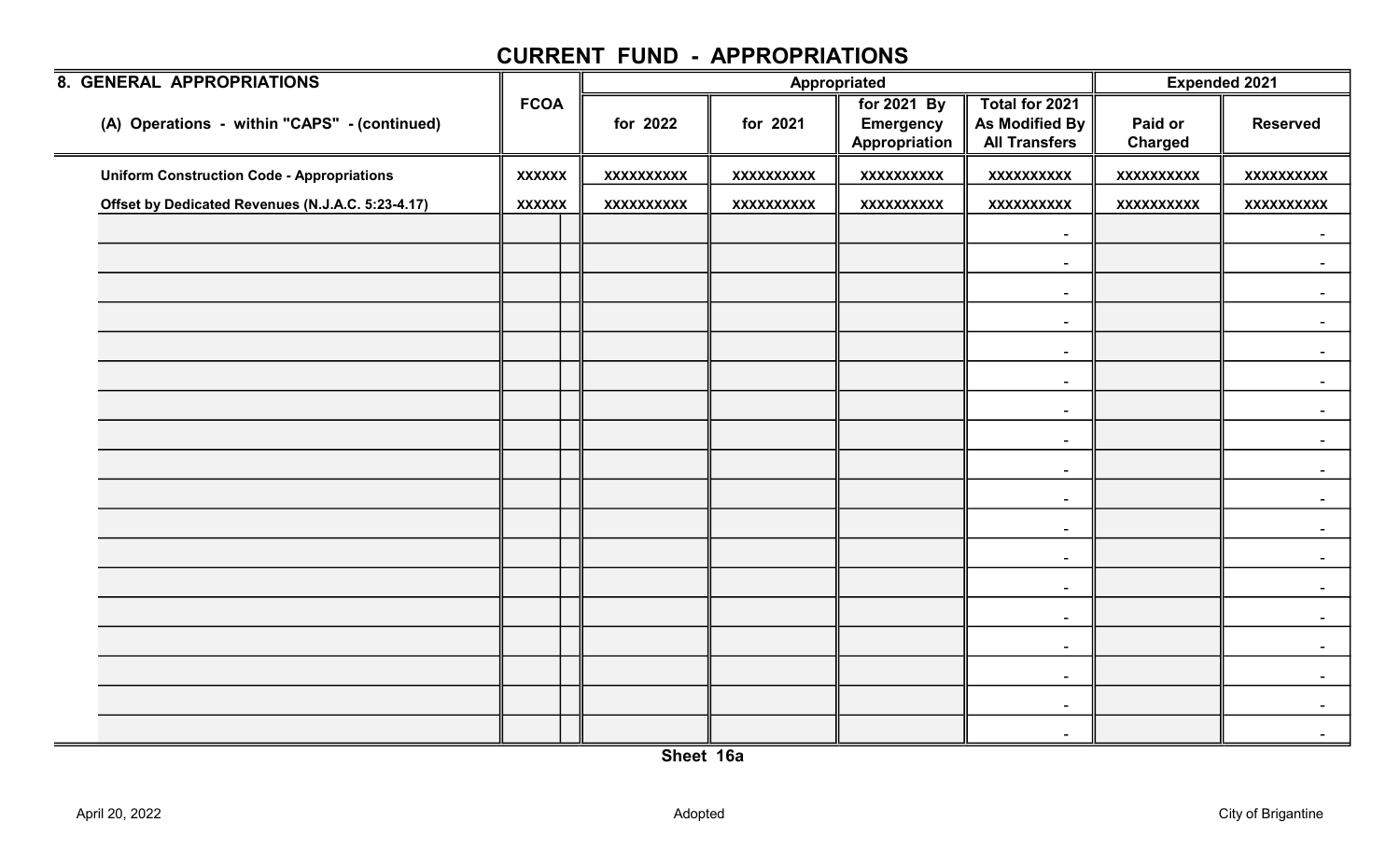| 8. GENERAL APPROPRIATIONS                    |               |                |                   | Appropriated      |                                                  |                                                                 | <b>Expended 2021</b>      |                   |
|----------------------------------------------|---------------|----------------|-------------------|-------------------|--------------------------------------------------|-----------------------------------------------------------------|---------------------------|-------------------|
| (A) Operations - within "CAPS" - (continued) | <b>FCOA</b>   |                | for 2022          | for 2021          | for 2021 By<br><b>Emergency</b><br>Appropriation | <b>Total for 2021</b><br>As Modified By<br><b>All Transfers</b> | Paid or<br><b>Charged</b> | <b>Reserved</b>   |
| <b>UNCLASSIFIED:</b>                         | <b>XXXXXX</b> |                | <b>XXXXXXXXXX</b> | <b>XXXXXXXXXX</b> | <b>XXXXXXXXXX</b>                                | <b>XXXXXXXXXX</b>                                               | <b>XXXXXXXXXX</b>         | <b>XXXXXXXXXX</b> |
|                                              |               |                |                   |                   |                                                  |                                                                 |                           |                   |
| <b>Accumulated Leave Compensation</b>        | 30-415        |                | 250,000.00        | 100,000.00        |                                                  | 100,000.00                                                      | 100,000.00                | $\sim$            |
| Maintenance Agreements-Contractual           | 30-429        | $\vert$ 2      | 125,000.00        | 120,000.00        |                                                  | 125,000.00                                                      | 121,765.95                | 3,234.05          |
| <b>Storm Reserve</b>                         | 30-429        | 2 <sup>1</sup> | 50,000.00         | 100,000.00        |                                                  | 100,000.00                                                      | 100,000.00                |                   |
|                                              |               |                |                   |                   |                                                  |                                                                 |                           |                   |
|                                              |               |                |                   |                   |                                                  | $\sim$                                                          |                           | $\sim$ $-$        |
| UTILITY EXPENSES AND BULK PURCHASES          |               |                |                   |                   |                                                  |                                                                 |                           | $\sim$ .          |
| Electric                                     | 31-430        | $\vert$ 2      | 220,000.00        | 220,000.00        |                                                  | 220,000.00                                                      | 196,312.56                | 23,687.44         |
| <b>Street Lighting</b>                       | 31-435        | 2 <sup>1</sup> | 230,000.00        | 230,000.00        |                                                  | 230,000.00                                                      | 213,245.02                | 16,754.98         |
| Telephone                                    | 31-440        | 2 <sup>1</sup> | 115,000.00        | 115,000.00        |                                                  | 115,000.00                                                      | 109,153.57                | 5,846.43          |
| Gas                                          | 31-460        | 2 <sup>1</sup> | 65,000.00         | 75,000.00         |                                                  | 75,000.00                                                       | 47,085.62                 | 27,914.38         |
| Fuel                                         | 31-460        | $\vert$ 2      | 250,000.00        | 110,000.00        |                                                  | 150,000.00                                                      | 129,834.36                | 20,165.64         |
| Cable                                        | 31-440        | 2 <sup>1</sup> | 15,000.00         | 15,000.00         |                                                  | 15,000.00                                                       | 11,293.63                 | 3,706.37          |
|                                              |               |                |                   |                   |                                                  | $\blacksquare$                                                  |                           | $\sim$ $-$        |
|                                              |               |                |                   |                   |                                                  | $\blacksquare$                                                  |                           | $\sim$            |
|                                              |               |                |                   |                   |                                                  | $\blacksquare$                                                  |                           |                   |
|                                              |               |                |                   |                   |                                                  | $\overline{\phantom{a}}$                                        |                           |                   |
|                                              |               |                |                   |                   |                                                  | $\sim$                                                          |                           | $\sim$            |
|                                              |               |                |                   |                   |                                                  | $\blacksquare$                                                  |                           | $\sim$            |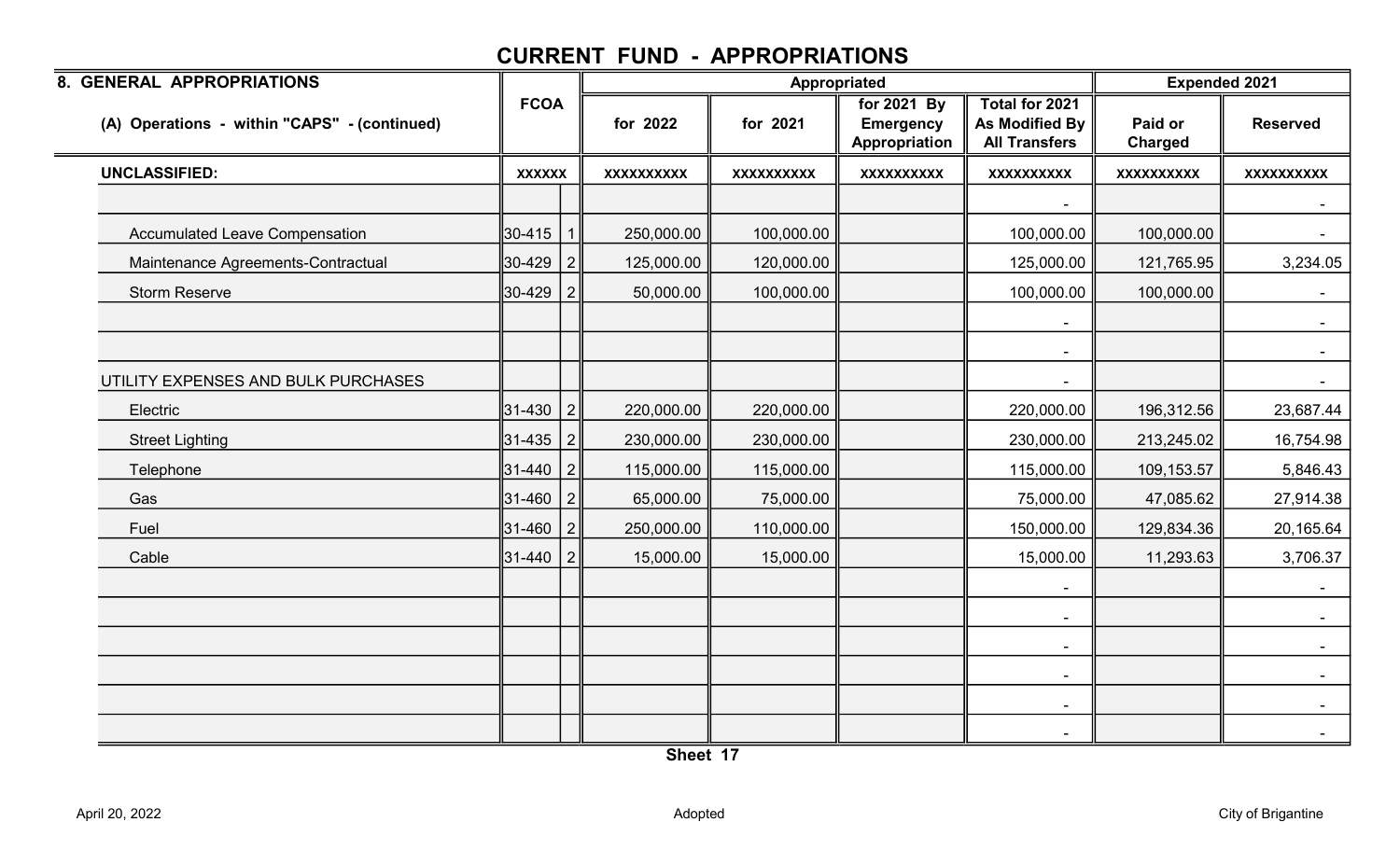| 8. GENERAL APPROPRIATIONS                             |               |   |                   |                   | Appropriated                                     |                                                                 | <b>Expended 2021</b> |                   |
|-------------------------------------------------------|---------------|---|-------------------|-------------------|--------------------------------------------------|-----------------------------------------------------------------|----------------------|-------------------|
| (A) Operations - within "CAPS" - (continued)          | <b>FCOA</b>   |   | for 2022          | for 2021          | for 2021 By<br><b>Emergency</b><br>Appropriation | Total for 2021<br><b>As Modified By</b><br><b>All Transfers</b> | Paid or<br>Charged   | <b>Reserved</b>   |
| <b>UNCLASSIFIED:</b>                                  | <b>XXXXXX</b> |   | <b>XXXXXXXXXX</b> | <b>XXXXXXXXXX</b> | <b>XXXXXXXXXX</b>                                | <b>XXXXXXXXXX</b>                                               | <b>XXXXXXXXXX</b>    | <b>XXXXXXXXXX</b> |
|                                                       |               |   |                   |                   |                                                  | $\sim$                                                          |                      |                   |
|                                                       |               |   |                   |                   |                                                  | $\overline{\phantom{a}}$                                        |                      |                   |
|                                                       |               |   |                   |                   |                                                  | $\overline{\phantom{a}}$                                        |                      | $\sim$ $-$        |
|                                                       |               |   |                   |                   |                                                  | $\blacksquare$                                                  |                      |                   |
|                                                       |               |   |                   |                   |                                                  | $\blacksquare$                                                  |                      |                   |
|                                                       |               |   |                   |                   |                                                  | $\overline{\phantom{a}}$                                        |                      |                   |
|                                                       |               |   |                   |                   |                                                  | $\blacksquare$                                                  |                      |                   |
|                                                       |               |   |                   |                   |                                                  | $\blacksquare$                                                  |                      |                   |
|                                                       |               |   |                   |                   |                                                  |                                                                 |                      |                   |
|                                                       |               |   |                   |                   |                                                  | $\blacksquare$                                                  |                      |                   |
|                                                       |               |   |                   |                   |                                                  | $\overline{\phantom{a}}$                                        |                      |                   |
|                                                       |               |   |                   |                   |                                                  | $\overline{\phantom{a}}$                                        |                      |                   |
|                                                       |               |   |                   |                   |                                                  | $\overline{\phantom{a}}$                                        |                      | $\sim$            |
|                                                       |               |   |                   |                   |                                                  |                                                                 |                      |                   |
| Total Operations {Item 8(A)} within "CAPS"            | 34-199        |   | 21,719,671.00     | 21,058,875.00     | $\mathbf{r}$                                     | 20,991,875.00                                                   | 19,698,962.41        | 1,292,912.59      |
| <b>B.</b> Contingent                                  | $35-470$      | 2 | 500.00            | 500.00            | <b>XXXXXXXXXX</b>                                | 500.00                                                          |                      | 500.00            |
| Total Operations Including Contingent - within "CAPS" | 34-201        |   | 21,720,171.00     | 21,059,375.00     | $\blacksquare$                                   | 20,992,375.00                                                   | 19,698,962.41        | 1,293,412.59      |
| Detail:                                               |               |   | <b>XXXXXXXXXX</b> | XXXXXXXXXX        | <b>XXXXXXXXXX</b>                                | <b>XXXXXXXXXX</b>                                               | <b>XXXXXXXXXX</b>    | <b>XXXXXXXXXX</b> |
| <b>Salaries &amp; Wages</b>                           | 34-201        | 1 | 13,507,950.00     | 12,934,110.00     | $\blacksquare$                                   | 12,825,610.00                                                   | 12,522,556.89        | 303,053.11        |
| <b>Other Expenses (Including Contingent)</b>          | $34-201$   2  |   | 8,212,221.00      | 8,125,265.00      |                                                  | 8,166,765.00                                                    | 7,176,405.52         | 990,359.48        |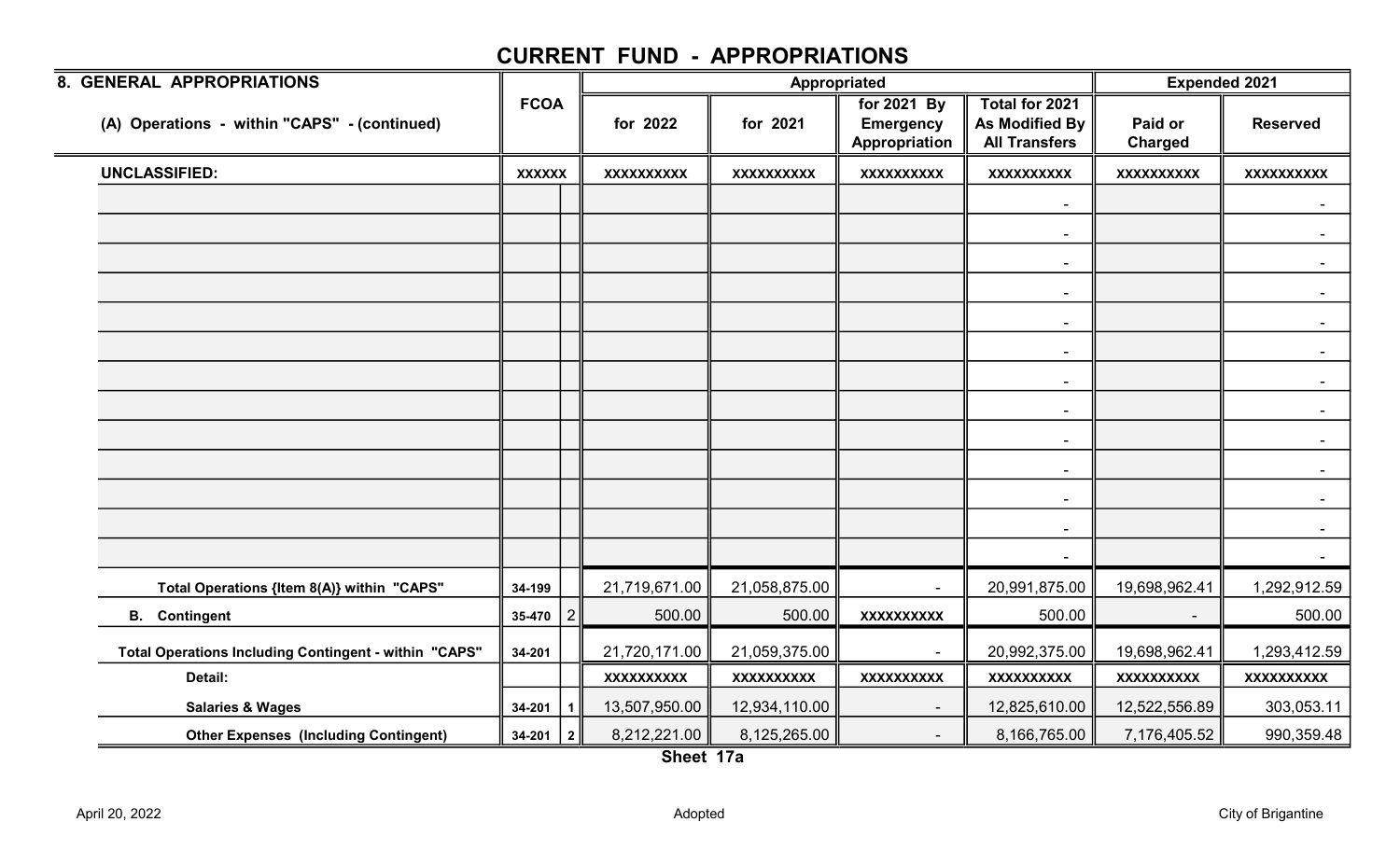| 8. GENERAL APPROPRIATIONS                         |               |                   |                   | Appropriated      |                              | <b>Expended 2021</b> |                   |
|---------------------------------------------------|---------------|-------------------|-------------------|-------------------|------------------------------|----------------------|-------------------|
|                                                   | <b>FCOA</b>   |                   |                   | for 2021 By       | Total for 2021               |                      |                   |
|                                                   |               | for 2022          | for 2021          | <b>Emergency</b>  | As Modified By               | Paid or              | <b>Reserved</b>   |
|                                                   |               |                   |                   | Appropriation     | <b>All Transfers</b>         | <b>Charged</b>       |                   |
| (E) Deferred Charges and Statutory Expenditures - |               |                   |                   |                   |                              |                      |                   |
| <b>Municipal within "CAPS"</b>                    | <b>XXXXXX</b> | <b>XXXXXXXXXX</b> | <b>XXXXXXXXXX</b> | <b>XXXXXXXXXX</b> | <b>XXXXXXXXXX</b>            | <b>XXXXXXXXXX</b>    | <b>XXXXXXXXXX</b> |
| (1) DEFERRED CHARGES                              | <b>XXXXXX</b> | <b>XXXXXXXXXX</b> | <b>XXXXXXXXXX</b> | <b>XXXXXXXXXX</b> | <b>XXXXXXXXXX</b>            | <b>XXXXXXXXXX</b>    | <b>XXXXXXXXXX</b> |
| <b>Emergency Authorizations</b>                   | 46-870        |                   |                   | <b>XXXXXXXXXX</b> | $\qquad \qquad \blacksquare$ |                      | <b>XXXXXXXXXX</b> |
|                                                   |               |                   |                   | <b>XXXXXXXXXX</b> |                              |                      | XXXXXXXXXX        |
|                                                   |               |                   |                   | <b>XXXXXXXXXX</b> | $\overline{\phantom{a}}$     |                      | XXXXXXXXXX        |
|                                                   |               |                   |                   | <b>XXXXXXXXXX</b> | $\overline{\phantom{a}}$     |                      | <b>XXXXXXXXXX</b> |
|                                                   |               |                   |                   | <b>XXXXXXXXXX</b> | $\blacksquare$               |                      | <b>XXXXXXXXXX</b> |
|                                                   |               |                   |                   | <b>XXXXXXXXXX</b> | $\overline{\phantom{a}}$     |                      | <b>XXXXXXXXXX</b> |
|                                                   |               |                   |                   | <b>XXXXXXXXXX</b> | $\blacksquare$               |                      | <b>XXXXXXXXXX</b> |
|                                                   |               |                   |                   | <b>XXXXXXXXXX</b> | $\blacksquare$               |                      | XXXXXXXXXX        |
|                                                   |               |                   |                   | <b>XXXXXXXXXX</b> | $\blacksquare$               |                      | <b>XXXXXXXXXX</b> |
|                                                   |               |                   |                   | <b>XXXXXXXXXX</b> | $\blacksquare$               |                      | <b>XXXXXXXXXX</b> |
|                                                   |               |                   |                   | <b>XXXXXXXXXX</b> |                              |                      | <b>XXXXXXXXXX</b> |
|                                                   |               |                   |                   | <b>XXXXXXXXXX</b> |                              |                      | <b>XXXXXXXXXX</b> |
|                                                   |               |                   |                   | <b>XXXXXXXXXX</b> | $\overline{\phantom{a}}$     |                      | <b>XXXXXXXXXX</b> |
|                                                   |               |                   |                   | <b>XXXXXXXXXX</b> | $\overline{\phantom{a}}$     |                      | XXXXXXXXXX        |
|                                                   |               |                   |                   | <b>XXXXXXXXXX</b> | $\overline{\phantom{a}}$     |                      | <b>XXXXXXXXXX</b> |
|                                                   |               |                   |                   | <b>XXXXXXXXXX</b> | $\overline{\phantom{a}}$     |                      | <b>XXXXXXXXXX</b> |
|                                                   |               |                   |                   | <b>XXXXXXXXXX</b> | $\blacksquare$               |                      | <b>XXXXXXXXXX</b> |
|                                                   |               |                   |                   | <b>XXXXXXXXXX</b> |                              |                      | <b>XXXXXXXXXX</b> |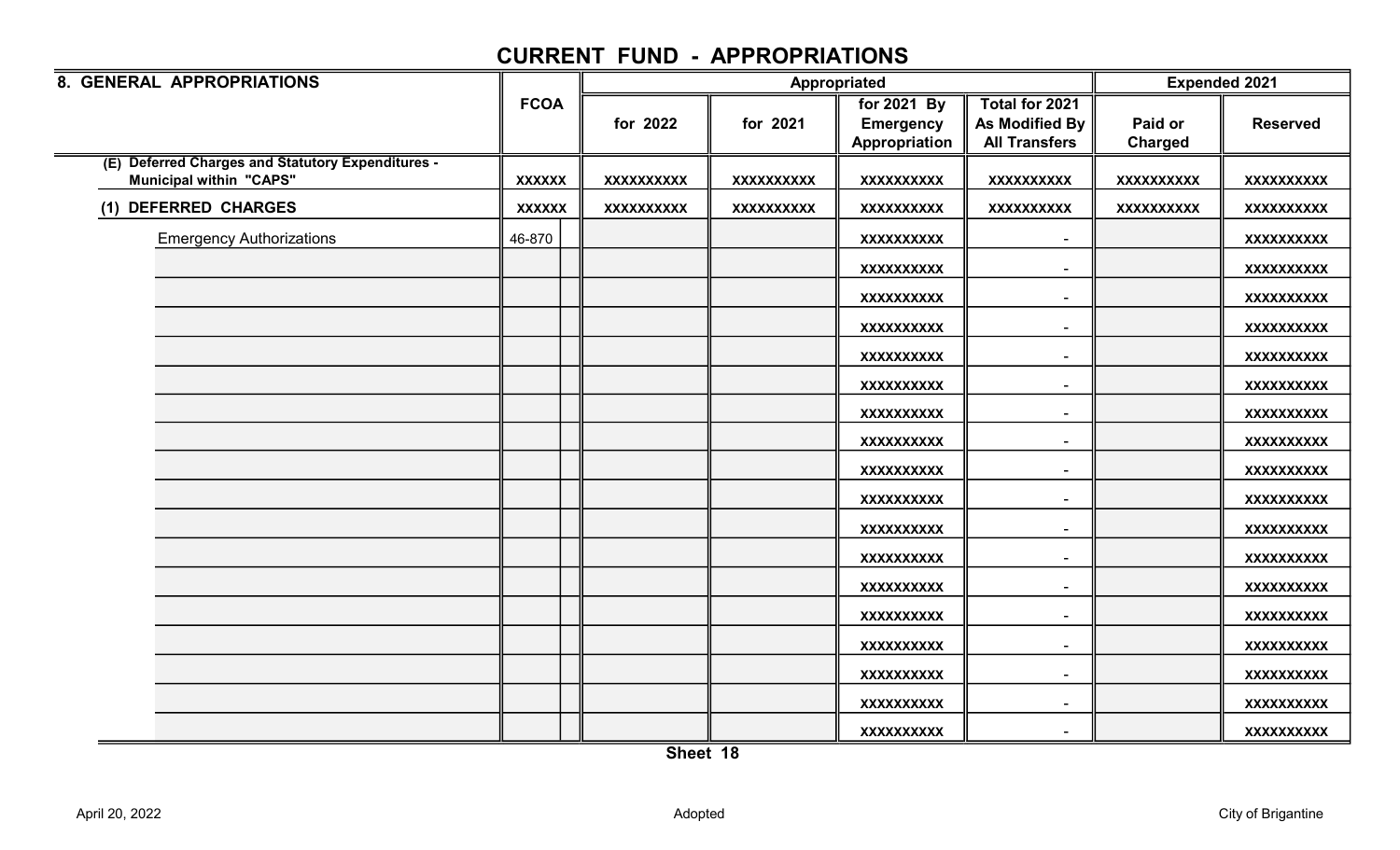| 8. GENERAL APPROPRIATIONS                                                           |               |                   | Appropriated      |                                                  | <b>Expended 2021</b>                                     |                           |                   |
|-------------------------------------------------------------------------------------|---------------|-------------------|-------------------|--------------------------------------------------|----------------------------------------------------------|---------------------------|-------------------|
|                                                                                     | <b>FCOA</b>   | for 2022          | for 2021          | for 2021 By<br><b>Emergency</b><br>Appropriation | Total for 2021<br>As Modified By<br><b>All Transfers</b> | Paid or<br><b>Charged</b> | <b>Reserved</b>   |
| (E) Deferred Charges and Statutory Expenditures -<br><b>Municipal within "CAPS"</b> | <b>XXXXXX</b> | <b>XXXXXXXXXX</b> | <b>XXXXXXXXXX</b> | <b>XXXXXXXXXX</b>                                | <b>XXXXXXXXXX</b>                                        | <b>XXXXXXXXXX</b>         | <b>XXXXXXXXXX</b> |
| (1) DEFERRED CHARGES                                                                | <b>XXXXXX</b> | <b>XXXXXXXXXX</b> | <b>XXXXXXXXXX</b> | <b>XXXXXXXXXX</b>                                | <b>XXXXXXXXXX</b>                                        | <b>XXXXXXXXXX</b>         | <b>XXXXXXXXXX</b> |
|                                                                                     |               |                   |                   | <b>XXXXXXXXXX</b>                                | $\overline{\phantom{a}}$                                 |                           | XXXXXXXXX         |
|                                                                                     |               |                   |                   | <b>XXXXXXXXXX</b>                                |                                                          |                           | <b>XXXXXXXXXX</b> |
|                                                                                     |               |                   |                   | <b>XXXXXXXXXX</b>                                | $\sim$                                                   |                           | XXXXXXXXXX        |
|                                                                                     |               |                   |                   | <b>XXXXXXXXXX</b>                                | $\overline{\phantom{a}}$                                 |                           | <b>XXXXXXXXXX</b> |
|                                                                                     |               |                   |                   | <b>XXXXXXXXXX</b>                                | $\overline{\phantom{a}}$                                 |                           | XXXXXXXXXX        |
|                                                                                     |               |                   |                   | <b>XXXXXXXXXX</b>                                | $\overline{\phantom{a}}$                                 |                           | XXXXXXXXXX        |
|                                                                                     |               |                   |                   | <b>XXXXXXXXXX</b>                                | $\overline{\phantom{a}}$                                 |                           | XXXXXXXXXX        |
|                                                                                     |               |                   |                   | <b>XXXXXXXXXX</b>                                |                                                          |                           | XXXXXXXXXX        |
|                                                                                     |               |                   |                   | <b>XXXXXXXXXX</b>                                | $\sim$                                                   |                           | <b>XXXXXXXXXX</b> |
|                                                                                     |               |                   |                   | <b>XXXXXXXXXX</b>                                | $\overline{\phantom{a}}$                                 |                           | <b>XXXXXXXXXX</b> |
|                                                                                     |               |                   |                   | <b>XXXXXXXXXX</b>                                |                                                          |                           | <b>XXXXXXXXXX</b> |
|                                                                                     |               |                   |                   | <b>XXXXXXXXXX</b>                                |                                                          |                           | <b>XXXXXXXXXX</b> |
|                                                                                     |               |                   |                   | <b>XXXXXXXXXX</b>                                |                                                          |                           | XXXXXXXXXX        |
|                                                                                     |               |                   |                   | <b>XXXXXXXXXX</b>                                | $\overline{\phantom{a}}$                                 |                           | <b>XXXXXXXXXX</b> |
|                                                                                     |               |                   |                   | <b>XXXXXXXXXX</b>                                | $\overline{\phantom{a}}$                                 |                           | XXXXXXXXX         |
|                                                                                     |               |                   |                   | <b>XXXXXXXXXX</b>                                | $\sim$                                                   |                           | <b>XXXXXXXXXX</b> |
|                                                                                     |               |                   |                   | <b>XXXXXXXXXX</b>                                | $\sim$                                                   |                           | <b>XXXXXXXXXX</b> |
|                                                                                     |               |                   |                   | <b>XXXXXXXXXX</b>                                |                                                          |                           | <b>XXXXXXXXXX</b> |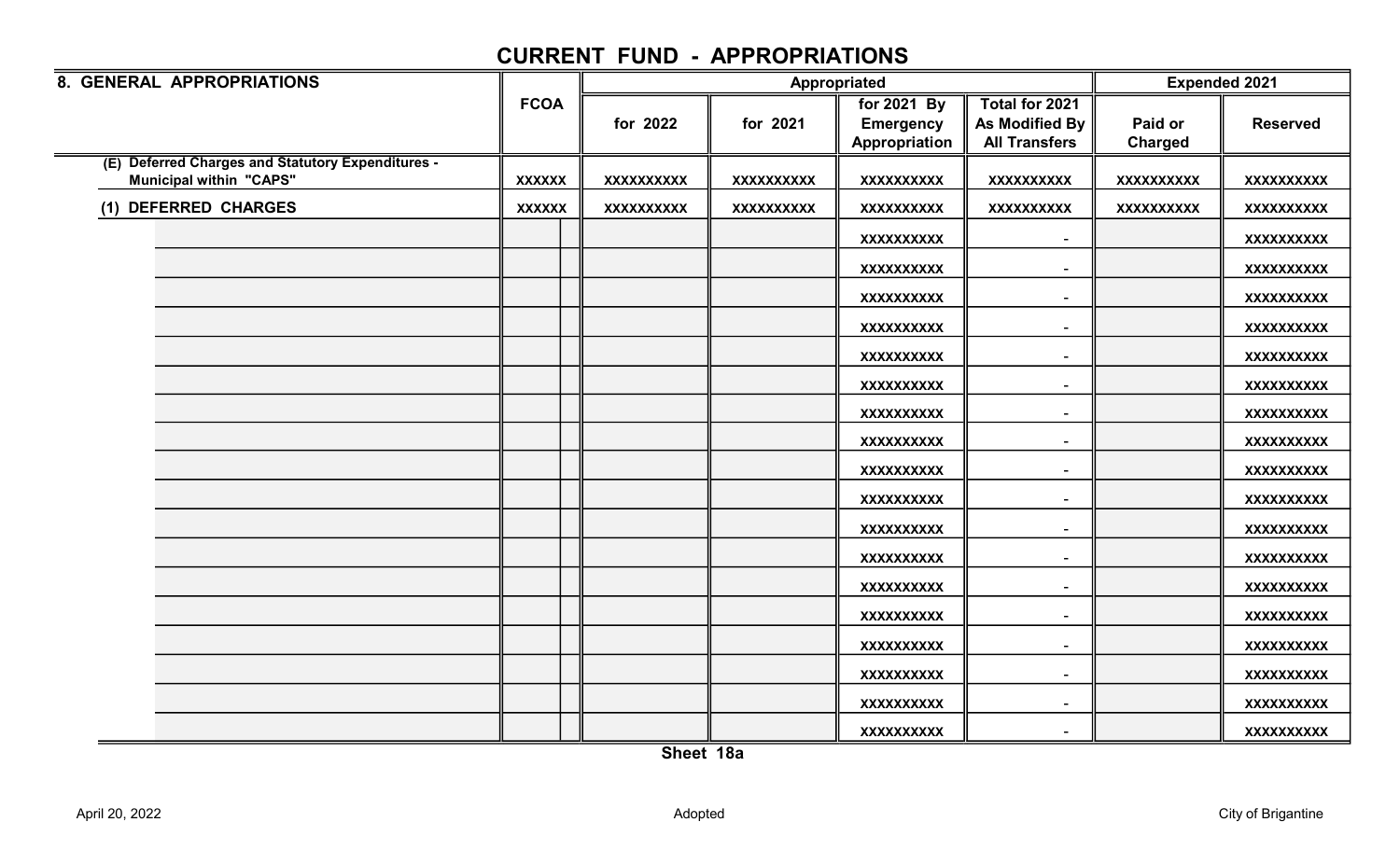| 8. GENERAL APPROPRIATIONS                                                                     |               |                   | Appropriated      |                                                  |                                                                 | <b>Expended 2021</b> |                   |
|-----------------------------------------------------------------------------------------------|---------------|-------------------|-------------------|--------------------------------------------------|-----------------------------------------------------------------|----------------------|-------------------|
|                                                                                               | <b>FCOA</b>   | for 2022          | for 2021          | for 2021 By<br><b>Emergency</b><br>Appropriation | Total for 2021<br><b>As Modified By</b><br><b>All Transfers</b> | Paid or<br>Charged   | <b>Reserved</b>   |
| <b>Deferred Charges and Statutory Expenditures -</b><br>Municipal within "CAPS" - (continued) | <b>XXXXXX</b> | <b>XXXXXXXXXX</b> | <b>XXXXXXXXXX</b> | <b>XXXXXXXXXX</b>                                | <b>XXXXXXXXXX</b>                                               | <b>XXXXXXXXXX</b>    | <b>XXXXXXXXXX</b> |
| (2) STATUTORY EXPENDITURES:                                                                   | <b>XXXXXX</b> | <b>XXXXXXXXXX</b> | <b>XXXXXXXXXX</b> | <b>XXXXXXXXXX</b>                                | <b>XXXXXXXXXX</b>                                               | <b>XXXXXXXXXX</b>    | <b>XXXXXXXXXX</b> |
| Contribution to:<br>Public Employees' Retirement System                                       | 36-471        | 514,418.11        | 491,298.00        |                                                  | 491,298.00                                                      | 491,298.00           |                   |
| Social Security System (O.A.S.I.)                                                             | 36-472        | 1,040,000.00      | 999,000.00        |                                                  | 999,000.00                                                      | 963,295.21           | 35,704.79         |
| Consolidated Police & Fireman's Pension Fund                                                  | 36-474        |                   |                   |                                                  |                                                                 |                      |                   |
| Police and Firemen's Retirement System of NJ                                                  | 36-475        | 2, 154, 768. 63   | 2,048,263.00      |                                                  | 2,048,263.00                                                    | 2,048,263.00         | $\blacksquare$    |
| Unemployment Compensation Insurance<br>(N.J.S.A. 43:21-3 et seq.)                             | 23-225        | 35,000.00         | 30,000.00         |                                                  | 30,000.00                                                       |                      | 30,000.00         |
| <b>Lifeguard Pension</b>                                                                      | 36-476        | 60,000.00         | 20,000.00         |                                                  | 20,000.00                                                       | 20,000.00            |                   |
|                                                                                               |               |                   |                   |                                                  |                                                                 |                      |                   |
|                                                                                               |               |                   |                   |                                                  |                                                                 |                      |                   |
| Defined Contribution Retirement Program (DCRP)                                                | 36-477        | 4,000.00          | 5,000.00          |                                                  | 5,000.00                                                        | 2,766.63             | 2,233.37          |
|                                                                                               |               |                   |                   |                                                  |                                                                 |                      |                   |
| <b>Total Deferred Charges and Statutory Expenditures -</b><br><b>Municipal within "CAPS"</b>  | 34-209        | 3,808,186.74      | 3,593,561.00      |                                                  | 3,593,561.00                                                    | 3,525,622.84         | 67,938.16         |
|                                                                                               |               |                   |                   |                                                  |                                                                 |                      |                   |
| (F) Judgments                                                                                 | 37-480        |                   |                   |                                                  |                                                                 |                      | <b>XXXXXXXXXX</b> |
| (G) Cash Deficit of Preceding Year                                                            | 46-855        |                   |                   |                                                  |                                                                 |                      |                   |
|                                                                                               |               |                   |                   |                                                  |                                                                 |                      |                   |
| <b>Total General Appropriations for Municipal</b><br>$(H-1)$<br><b>Purposes within "CAPS"</b> | 34-299        | 25,528,357.74     | 24,652,936.00     |                                                  | 24,585,936.00                                                   | 23,224,585.25        | 1,361,350.75      |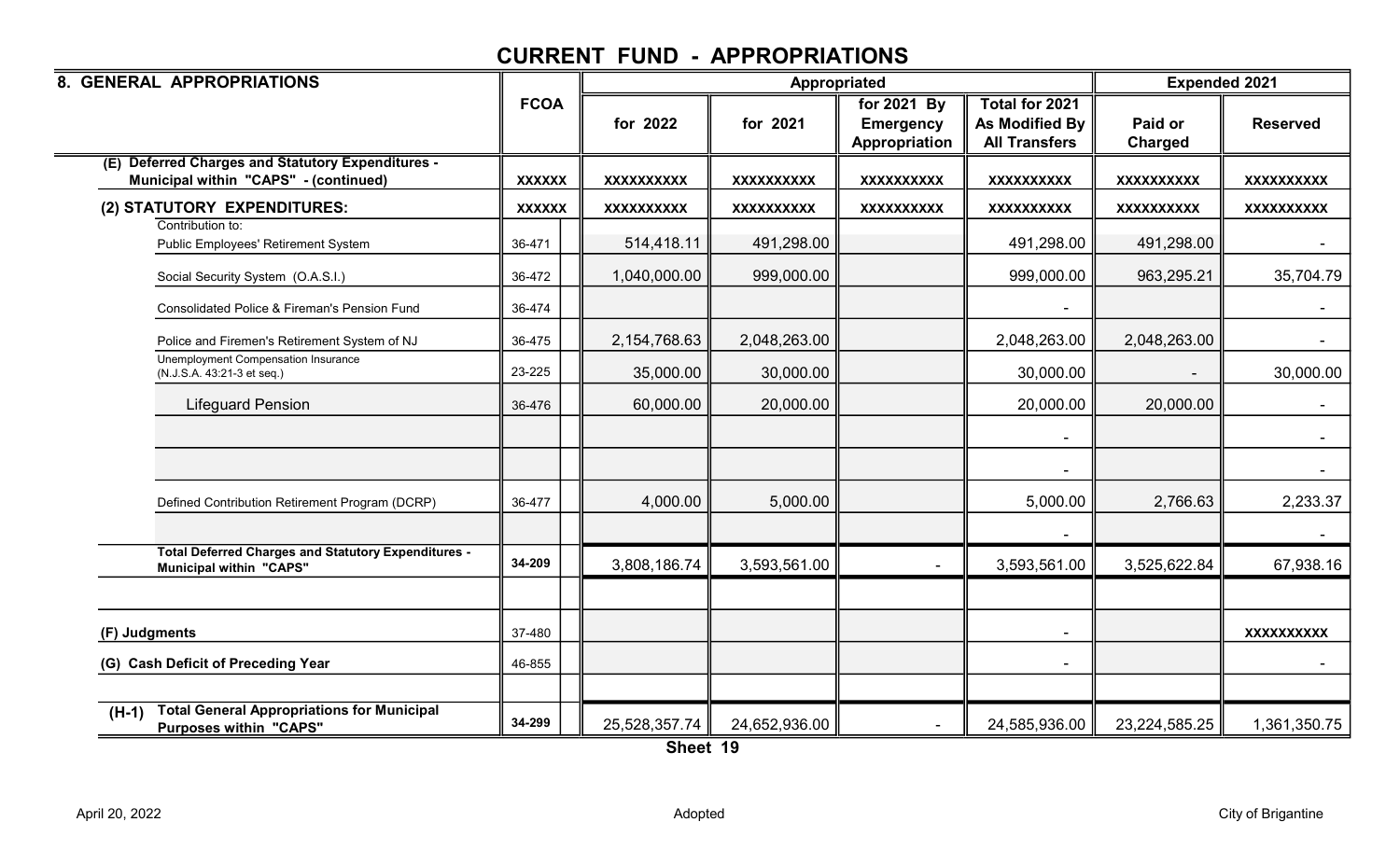| <b>8. GENERAL APPROPRIATIONS</b>      |              |          | Appropriated |                                                         |                                                          | Expended 2021             |                 |
|---------------------------------------|--------------|----------|--------------|---------------------------------------------------------|----------------------------------------------------------|---------------------------|-----------------|
| (A) Operations - Excluded from "CAPS" | <b>FCOA</b>  | for 2022 | for 2021     | <b>For 2021 By</b><br><b>Emergency</b><br>Appropriation | Total for 2021<br>As Modified By<br><b>All Transfers</b> | Paid or<br><b>Charged</b> | <b>Reserved</b> |
|                                       |              |          |              |                                                         | $\sim$                                                   |                           |                 |
| <b>Reserve for Tax Appeals</b>        | $30-426$   2 | 500.00   | 500.00       |                                                         | 500.00                                                   | 500.00                    |                 |
|                                       |              |          |              |                                                         | $\blacksquare$                                           |                           |                 |
|                                       |              |          |              |                                                         | $\blacksquare$                                           |                           | $\sim$          |
|                                       |              |          |              |                                                         | $\sim$                                                   |                           |                 |
|                                       |              |          |              |                                                         | $\blacksquare$                                           |                           |                 |
|                                       |              |          |              |                                                         | $\blacksquare$                                           |                           |                 |
|                                       |              |          |              |                                                         | $\sim$                                                   |                           | $\sim$          |
|                                       |              |          |              |                                                         | $\sim$                                                   |                           |                 |
|                                       |              |          |              |                                                         | $\sim$                                                   |                           |                 |
|                                       |              |          |              |                                                         | $\sim$                                                   |                           |                 |
|                                       |              |          |              |                                                         | $\blacksquare$                                           |                           | $\sim$          |
|                                       |              |          |              |                                                         | $\blacksquare$                                           |                           |                 |
|                                       |              |          |              |                                                         | $\sim$                                                   |                           |                 |
|                                       |              |          |              |                                                         | $\sim$                                                   |                           |                 |
|                                       |              |          |              |                                                         | $\sim$                                                   |                           | $\sim$          |
|                                       |              |          |              |                                                         | $\sim$                                                   |                           |                 |
|                                       |              |          |              |                                                         | $\sim$                                                   |                           |                 |
|                                       |              |          |              |                                                         | $\sim$                                                   |                           |                 |
|                                       |              |          |              |                                                         | $\sim$                                                   |                           |                 |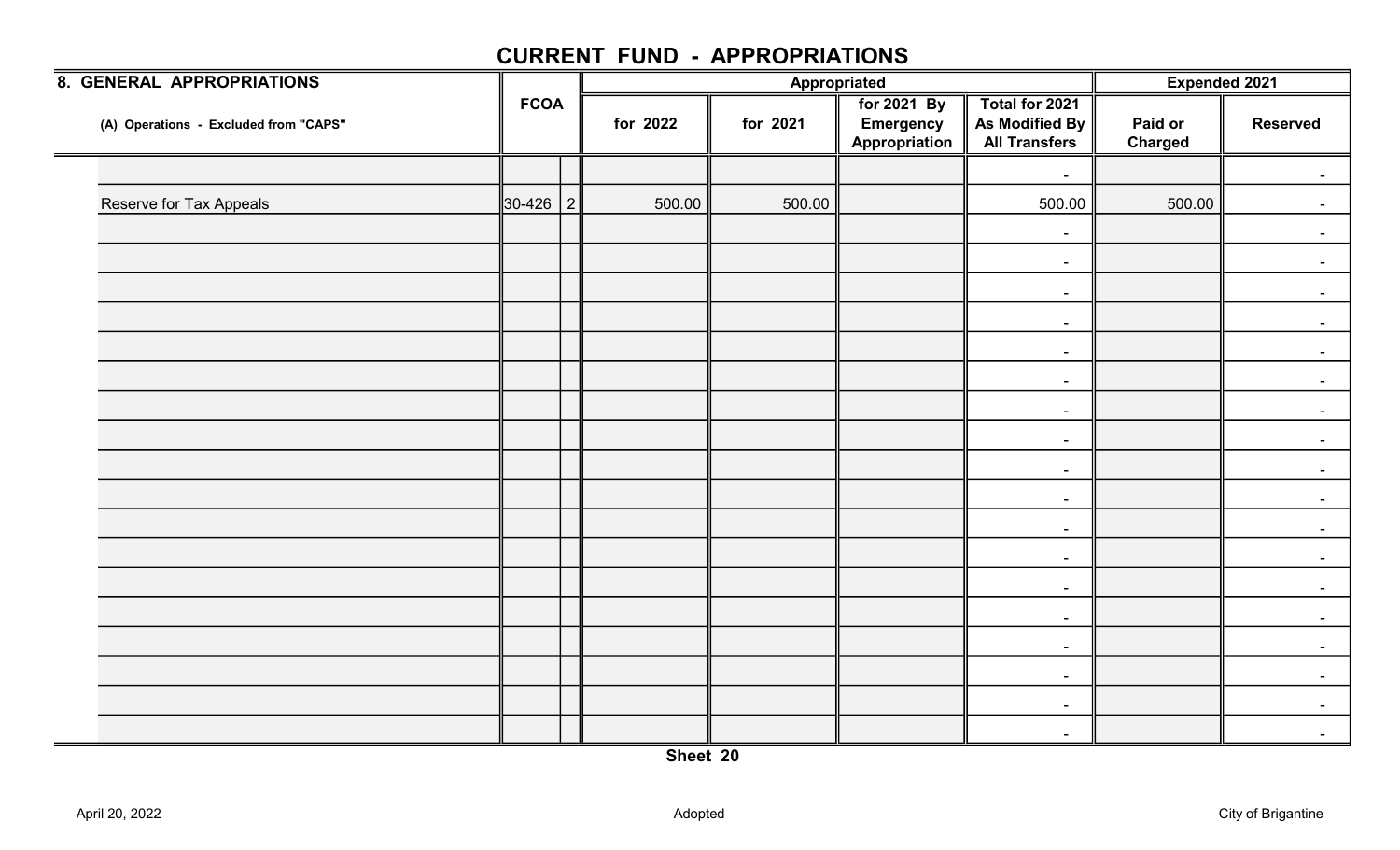| <b>8. GENERAL APPROPRIATIONS</b>                          |             |          |          | Appropriated                                     |                                                          | <b>Expended 2021</b>      |                 |
|-----------------------------------------------------------|-------------|----------|----------|--------------------------------------------------|----------------------------------------------------------|---------------------------|-----------------|
| (A) Operations - Excluded from "CAPS"                     | <b>FCOA</b> | for 2022 | for 2021 | for 2021 By<br><b>Emergency</b><br>Appropriation | Total for 2021<br>As Modified By<br><b>All Transfers</b> | Paid or<br><b>Charged</b> | <b>Reserved</b> |
|                                                           |             |          |          |                                                  | $\blacksquare$                                           |                           |                 |
|                                                           |             |          |          |                                                  | $\sim$                                                   |                           |                 |
|                                                           |             |          |          |                                                  | $\blacksquare$                                           |                           |                 |
|                                                           |             |          |          |                                                  | $\sim$                                                   |                           | $\sim$          |
|                                                           |             |          |          |                                                  | $\sim$                                                   |                           |                 |
|                                                           |             |          |          |                                                  | $\sim$                                                   |                           |                 |
|                                                           |             |          |          |                                                  | $\blacksquare$                                           |                           |                 |
|                                                           |             |          |          |                                                  | $\blacksquare$                                           |                           | $\sim$          |
|                                                           |             |          |          |                                                  | $\sim$                                                   |                           |                 |
|                                                           |             |          |          |                                                  | $\sim$                                                   |                           |                 |
|                                                           |             |          |          |                                                  | $\sim$                                                   |                           |                 |
|                                                           |             |          |          |                                                  | $\blacksquare$                                           |                           | $\sim$          |
|                                                           |             |          |          |                                                  | $\blacksquare$                                           |                           |                 |
|                                                           |             |          |          |                                                  | $\sim$                                                   |                           |                 |
|                                                           |             |          |          |                                                  | $\sim$                                                   |                           |                 |
|                                                           |             |          |          |                                                  | $\sim$                                                   |                           | $\sim$          |
|                                                           |             |          |          |                                                  | $\sim$                                                   |                           |                 |
|                                                           |             |          |          |                                                  | $\sim$                                                   |                           |                 |
|                                                           |             |          |          |                                                  | $\blacksquare$                                           |                           |                 |
| Total Other Operations - Excluded from "CAPS"<br>$\equiv$ | 34-300      | 500.00   | 500.00   | $\sim$                                           | 500.00                                                   | 500.00                    |                 |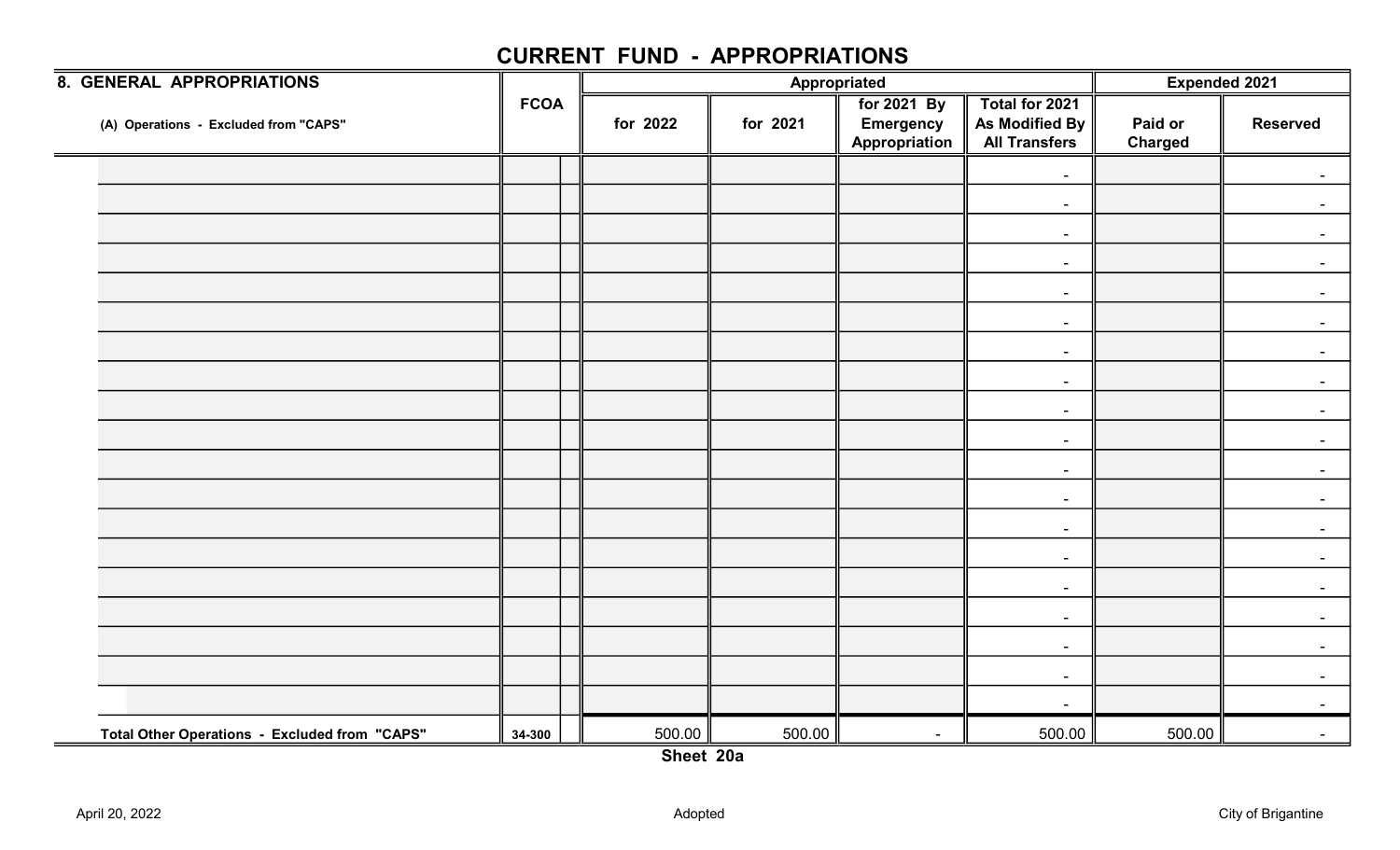| 8. GENERAL APPROPRIATIONS                                                  |               |                   |                   | Appropriated                                     |                                                          | <b>Expended 2021</b>      |                   |
|----------------------------------------------------------------------------|---------------|-------------------|-------------------|--------------------------------------------------|----------------------------------------------------------|---------------------------|-------------------|
| (A) Operations - Excluded from "CAPS"                                      | <b>FCOA</b>   | for 2022          | for 2021          | for 2021 By<br><b>Emergency</b><br>Appropriation | Total for 2021<br>As Modified By<br><b>All Transfers</b> | Paid or<br><b>Charged</b> | <b>Reserved</b>   |
| <b>Uniform Construction Code</b>                                           | <b>XXXXXX</b> | <b>XXXXXXXXXX</b> | XXXXXXXXXX        | <b>XXXXXXXXXX</b>                                | <b>XXXXXXXXXX</b>                                        | <b>XXXXXXXXXX</b>         | <b>XXXXXXXXXX</b> |
| Appropriations Offset by Increased Fee<br>(N.J.A.C. 5:23-4.17)<br>Revenues | <b>XXXXXX</b> | <b>XXXXXXXXXX</b> | <b>XXXXXXXXXX</b> | <b>XXXXXXXXXX</b>                                | <b>XXXXXXXXXX</b>                                        | <b>XXXXXXXXXX</b>         | <b>XXXXXXXXXX</b> |
|                                                                            |               |                   |                   |                                                  | $\sim$                                                   |                           | $\sim$            |
|                                                                            |               |                   |                   |                                                  | $\blacksquare$                                           |                           |                   |
|                                                                            |               |                   |                   |                                                  | $\sim$                                                   |                           |                   |
|                                                                            |               |                   |                   |                                                  | $\sim$                                                   |                           | $\blacksquare$    |
|                                                                            |               |                   |                   |                                                  | $\sim$                                                   |                           |                   |
|                                                                            |               |                   |                   |                                                  | $\sim$                                                   |                           |                   |
|                                                                            |               |                   |                   |                                                  | $\blacksquare$                                           |                           |                   |
|                                                                            |               |                   |                   |                                                  | $\sim$                                                   |                           |                   |
|                                                                            |               |                   |                   |                                                  | $\sim$                                                   |                           |                   |
|                                                                            |               |                   |                   |                                                  | $\sim$                                                   |                           |                   |
|                                                                            |               |                   |                   |                                                  | $\sim$                                                   |                           |                   |
|                                                                            |               |                   |                   |                                                  | $\sim$                                                   |                           |                   |
|                                                                            |               |                   |                   |                                                  | $\sim$                                                   |                           | $\sim$            |
|                                                                            |               |                   |                   |                                                  | $\sim$                                                   |                           |                   |
|                                                                            |               |                   |                   |                                                  | $\sim$                                                   |                           |                   |
|                                                                            |               |                   |                   |                                                  | $\sim$                                                   |                           |                   |
|                                                                            |               |                   |                   |                                                  | $\sim$                                                   |                           |                   |
| <b>Total Uniform Construction Code Appropriations</b>                      | 22-999        | $\sim$            | $\blacksquare$    | $\sim$                                           | $\sim$                                                   | $\blacksquare$            |                   |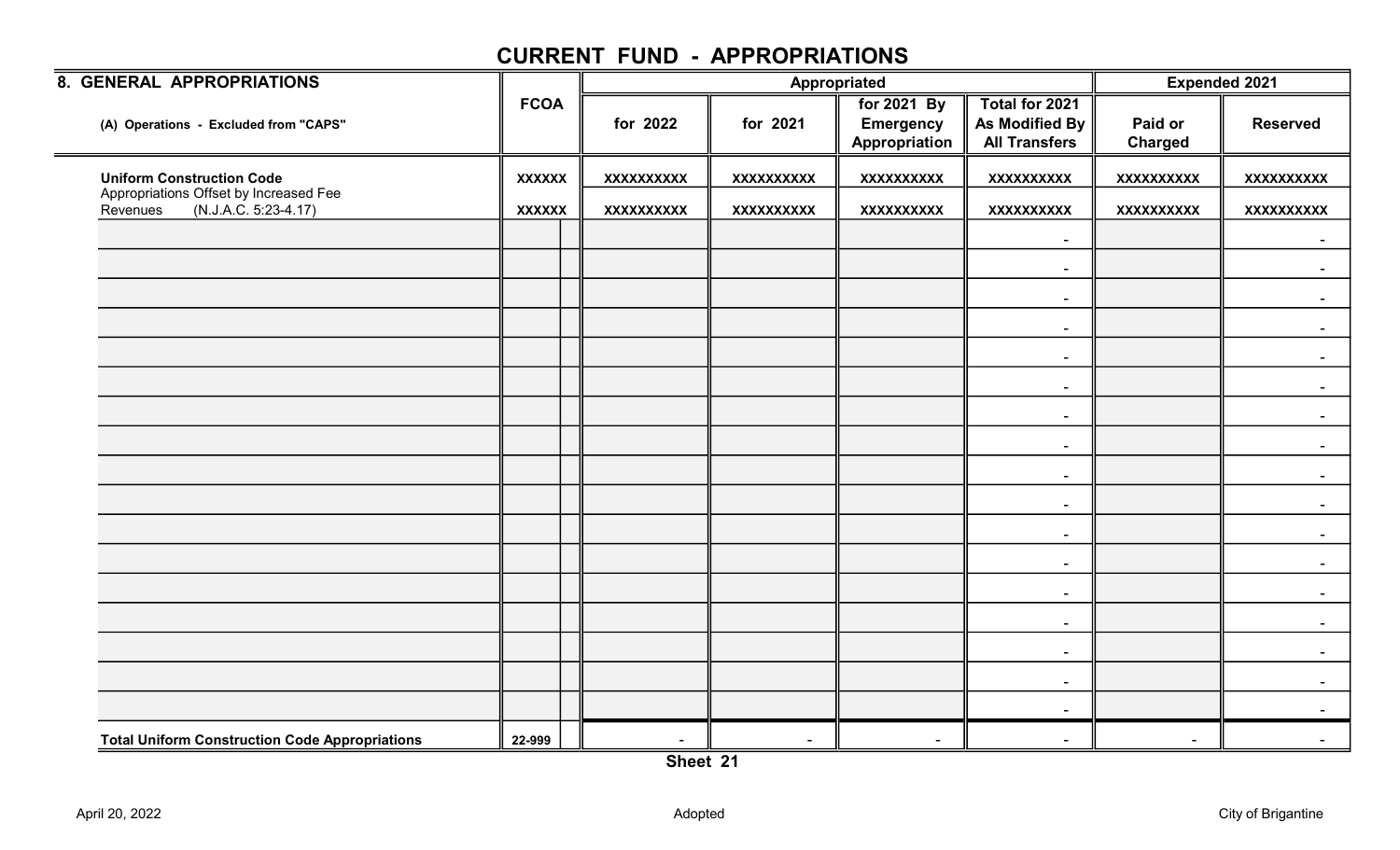|               |                   |                   |                                   |                                                          |                           | <b>Expended 2021</b> |
|---------------|-------------------|-------------------|-----------------------------------|----------------------------------------------------------|---------------------------|----------------------|
| <b>FCOA</b>   | for 2022          | for 2021          | <b>Emergency</b><br>Appropriation | Total for 2021<br>As Modified By<br><b>All Transfers</b> | Paid or<br><b>Charged</b> | <b>Reserved</b>      |
| <b>XXXXXX</b> | <b>XXXXXXXXXX</b> | <b>XXXXXXXXXX</b> | <b>XXXXXXXXXX</b>                 | <b>XXXXXXXXXX</b>                                        | <b>XXXXXXXXXX</b>         | <b>XXXXXXXXXX</b>    |
|               |                   |                   |                                   | $\sim$                                                   |                           | $\blacksquare$       |
|               |                   |                   |                                   | $\overline{\phantom{a}}$                                 |                           |                      |
|               |                   |                   |                                   | $\sim$                                                   |                           | $\sim$               |
|               |                   |                   |                                   | $\blacksquare$                                           |                           |                      |
|               |                   |                   |                                   | $\blacksquare$                                           |                           |                      |
|               |                   |                   |                                   | $\blacksquare$                                           |                           |                      |
|               |                   |                   |                                   | $\blacksquare$                                           |                           | $\sim$               |
|               |                   |                   |                                   | $\blacksquare$                                           |                           |                      |
|               |                   |                   |                                   | $\blacksquare$                                           |                           |                      |
|               |                   |                   |                                   | $\sim$                                                   |                           |                      |
|               |                   |                   |                                   | $\sim$                                                   |                           |                      |
|               |                   |                   |                                   | $\blacksquare$                                           |                           |                      |
|               |                   |                   |                                   | $\blacksquare$                                           |                           |                      |
|               |                   |                   |                                   | $\sim$                                                   |                           |                      |
|               |                   |                   |                                   | $\blacksquare$                                           |                           |                      |
|               |                   |                   |                                   | $\blacksquare$                                           |                           |                      |
|               |                   |                   |                                   | $\blacksquare$                                           |                           |                      |
|               |                   |                   |                                   | $\overline{\phantom{a}}$                                 |                           |                      |
|               |                   |                   |                                   | $\blacksquare$                                           |                           |                      |
|               |                   |                   |                                   | Appropriated<br>for 2021 By                              |                           |                      |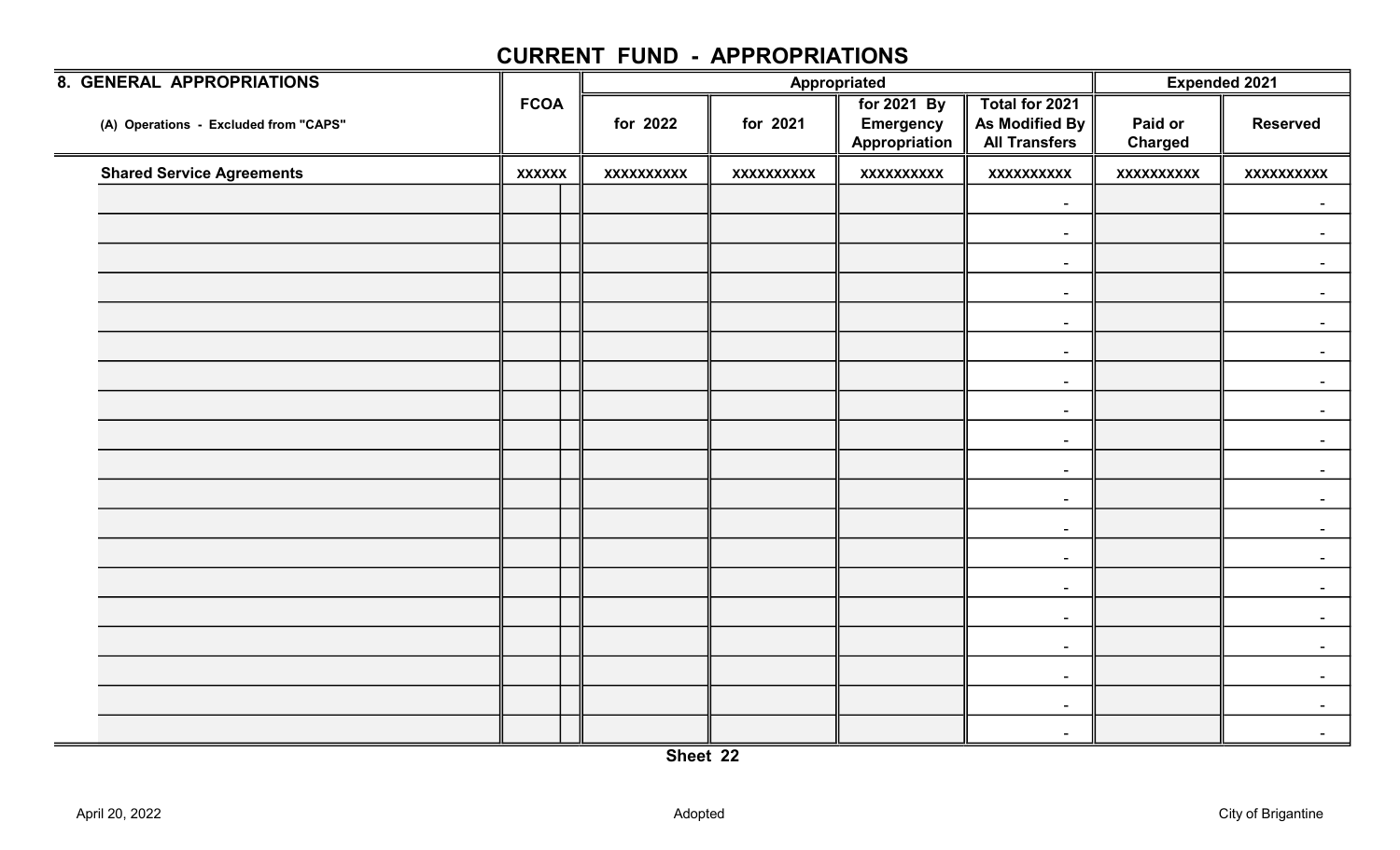| 8. GENERAL APPROPRIATIONS             |               |                   |                   | Appropriated                                     |                                                          |                           | <b>Expended 2021</b> |
|---------------------------------------|---------------|-------------------|-------------------|--------------------------------------------------|----------------------------------------------------------|---------------------------|----------------------|
| (A) Operations - Excluded from "CAPS" | <b>FCOA</b>   | for 2022          | for 2021          | for 2021 By<br><b>Emergency</b><br>Appropriation | Total for 2021<br>As Modified By<br><b>All Transfers</b> | Paid or<br><b>Charged</b> | <b>Reserved</b>      |
| <b>Shared Service Agreements</b>      | <b>XXXXXX</b> | <b>XXXXXXXXXX</b> | <b>XXXXXXXXXX</b> | <b>XXXXXXXXXX</b>                                | <b>XXXXXXXXXX</b>                                        | <b>XXXXXXXXXX</b>         | <b>XXXXXXXXXX</b>    |
|                                       |               |                   |                   |                                                  | $\sim$                                                   |                           | $\sim$               |
|                                       |               |                   |                   |                                                  | $\sim$                                                   |                           |                      |
|                                       |               |                   |                   |                                                  | $\sim$                                                   |                           | $\sim$               |
|                                       |               |                   |                   |                                                  | $\sim$                                                   |                           |                      |
|                                       |               |                   |                   |                                                  | $\sim$                                                   |                           |                      |
|                                       |               |                   |                   |                                                  | $\sim$                                                   |                           |                      |
|                                       |               |                   |                   |                                                  | $\sim$                                                   |                           | $\sim$               |
|                                       |               |                   |                   |                                                  | $\sim$                                                   |                           |                      |
|                                       |               |                   |                   |                                                  | $\sim$                                                   |                           |                      |
|                                       |               |                   |                   |                                                  | $\sim$                                                   |                           |                      |
|                                       |               |                   |                   |                                                  | $\sim$                                                   |                           | $\sim$               |
|                                       |               |                   |                   |                                                  | $\sim$                                                   |                           |                      |
|                                       |               |                   |                   |                                                  | $\sim$                                                   |                           |                      |
|                                       |               |                   |                   |                                                  | $\sim$                                                   |                           |                      |
|                                       |               |                   |                   |                                                  | $\sim$                                                   |                           | $\sim$               |
|                                       |               |                   |                   |                                                  | $\sim$                                                   |                           |                      |
|                                       |               |                   |                   |                                                  | $\sim$                                                   |                           |                      |
|                                       |               |                   |                   |                                                  | $\sim$                                                   |                           |                      |
|                                       |               |                   |                   |                                                  | $\overline{\phantom{a}}$                                 |                           |                      |
|                                       |               |                   |                   |                                                  |                                                          |                           |                      |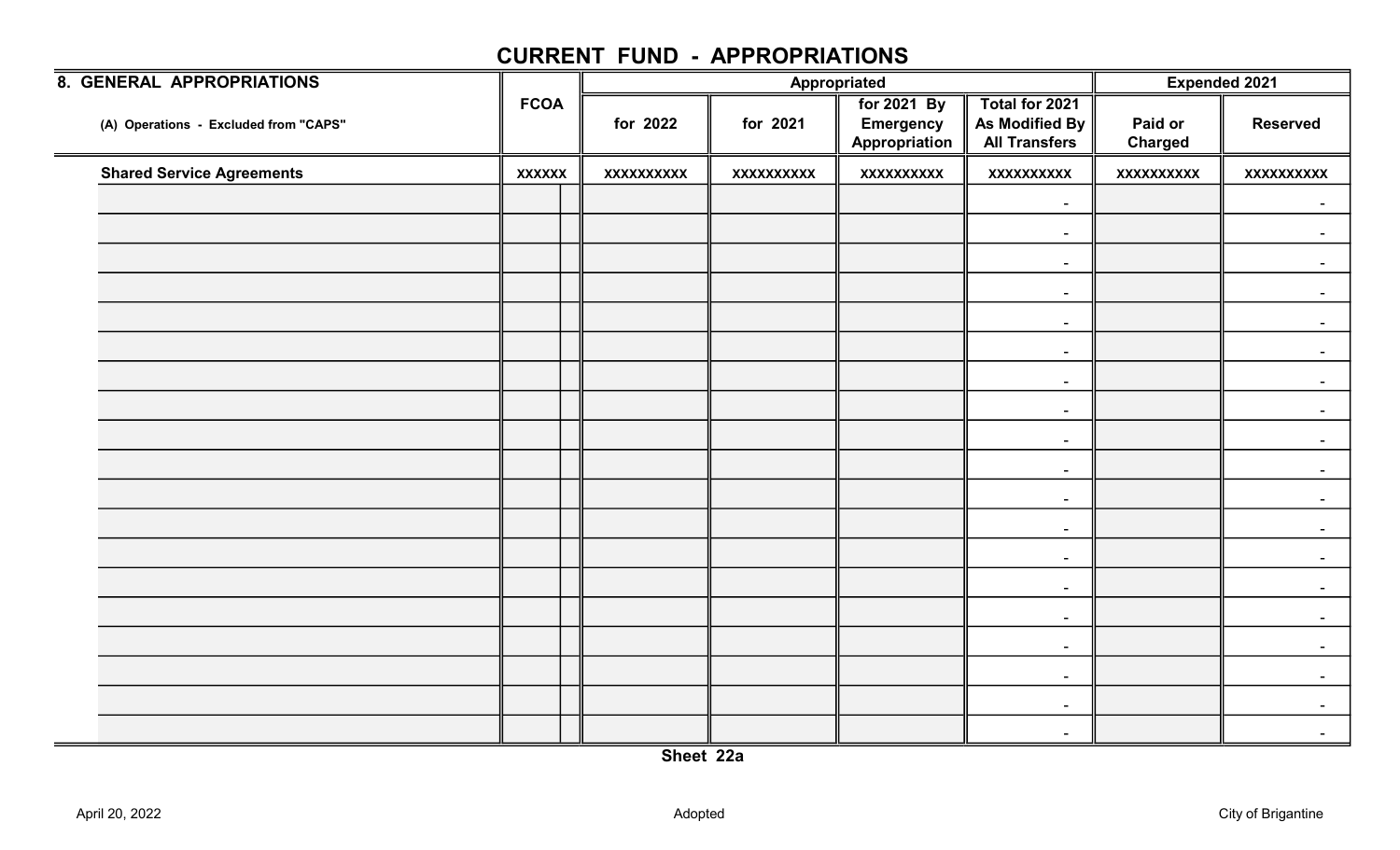| <b>8. GENERAL APPROPRIATIONS</b>                            |               |                   |                          | Appropriated                                     |                                                          |                           | <b>Expended 2021</b> |
|-------------------------------------------------------------|---------------|-------------------|--------------------------|--------------------------------------------------|----------------------------------------------------------|---------------------------|----------------------|
| (A) Operations - Excluded from "CAPS"                       | <b>FCOA</b>   | for 2022          | for 2021                 | for 2021 By<br><b>Emergency</b><br>Appropriation | Total for 2021<br>As Modified By<br><b>All Transfers</b> | Paid or<br><b>Charged</b> | <b>Reserved</b>      |
| <b>Shared Service Agreements</b>                            | <b>XXXXXX</b> | <b>XXXXXXXXXX</b> | <b>XXXXXXXXXX</b>        | <b>XXXXXXXXXX</b>                                | <b>XXXXXXXXXX</b>                                        | <b>XXXXXXXXXX</b>         | <b>XXXXXXXXXX</b>    |
|                                                             |               |                   |                          |                                                  | $\sim$                                                   |                           |                      |
|                                                             |               |                   |                          |                                                  | $\blacksquare$                                           |                           |                      |
|                                                             |               |                   |                          |                                                  | $\sim$                                                   |                           | $\sim$               |
|                                                             |               |                   |                          |                                                  | $\sim$                                                   |                           |                      |
|                                                             |               |                   |                          |                                                  | $\sim$                                                   |                           |                      |
|                                                             |               |                   |                          |                                                  | $\sim$                                                   |                           |                      |
|                                                             |               |                   |                          |                                                  | $\sim$                                                   |                           | $\sim$               |
|                                                             |               |                   |                          |                                                  | $\sim$                                                   |                           |                      |
|                                                             |               |                   |                          |                                                  | $\sim$                                                   |                           |                      |
|                                                             |               |                   |                          |                                                  | $\blacksquare$                                           |                           |                      |
|                                                             |               |                   |                          |                                                  | $\sim$                                                   |                           | $\sim$               |
|                                                             |               |                   |                          |                                                  | $\sim$                                                   |                           |                      |
|                                                             |               |                   |                          |                                                  | $\sim$                                                   |                           |                      |
|                                                             |               |                   |                          |                                                  | $\sim$                                                   |                           |                      |
|                                                             |               |                   |                          |                                                  | $\sim$                                                   |                           | $\sim$               |
|                                                             |               |                   |                          |                                                  | $\sim$                                                   |                           |                      |
|                                                             |               |                   |                          |                                                  | $\sim$                                                   |                           |                      |
|                                                             |               |                   |                          |                                                  | $\sim$                                                   |                           |                      |
| <b>Total Interlocal Municipal Service Agreements</b><br>$=$ | 42-999        | $\blacksquare$    | $\overline{\phantom{a}}$ | $\overline{\phantom{a}}$                         | $\overline{\phantom{a}}$                                 | $\blacksquare$            |                      |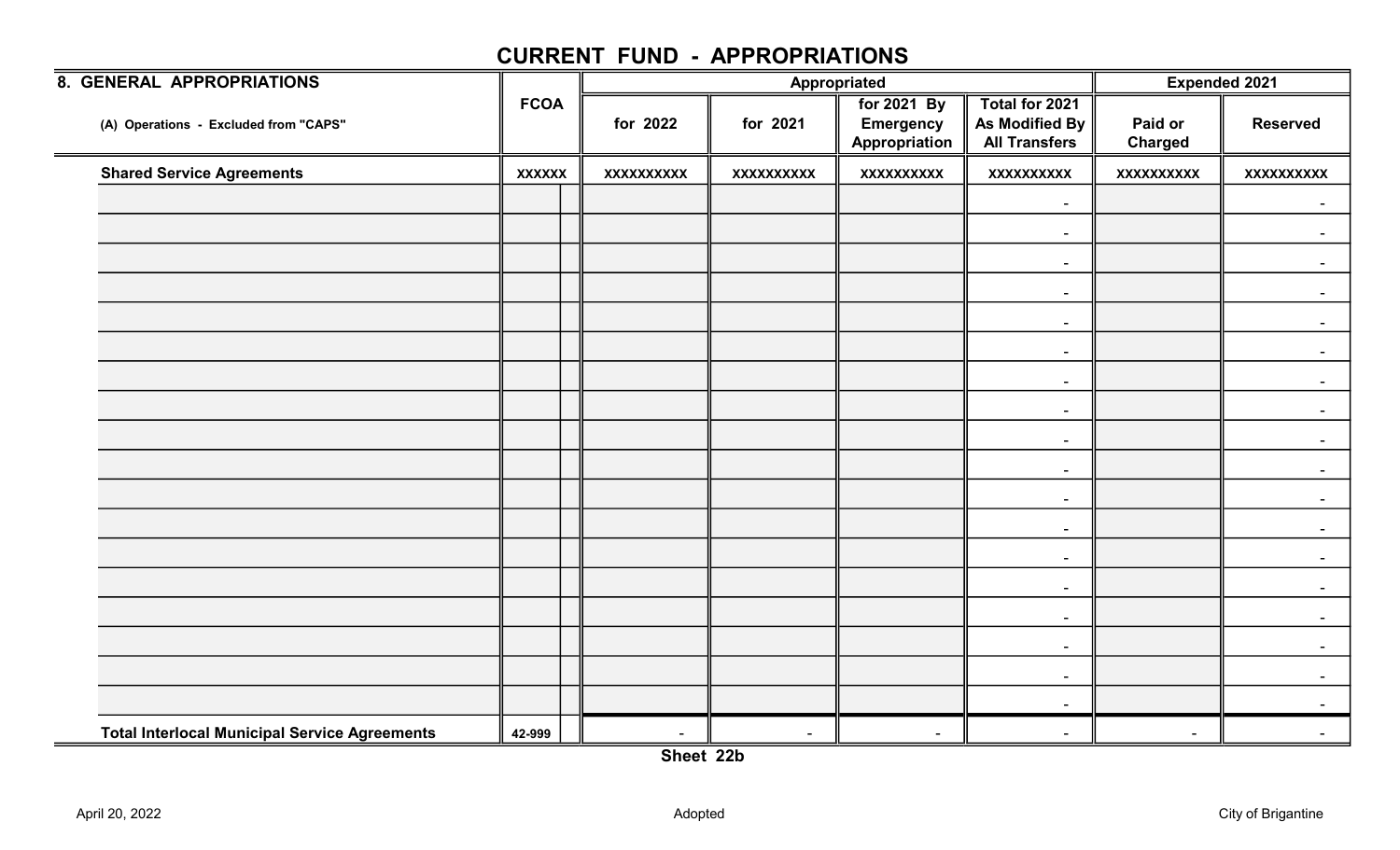| 8. GENERAL APPROPRIATIONS                                                     |               |                   | Appropriated      |                                                  |                                                          | <b>Expended 2021</b>      |                   |
|-------------------------------------------------------------------------------|---------------|-------------------|-------------------|--------------------------------------------------|----------------------------------------------------------|---------------------------|-------------------|
| (A) Operations - Excluded from "CAPS"                                         | <b>FCOA</b>   | for 2022          | for 2021          | for 2021 By<br><b>Emergency</b><br>Appropriation | Total for 2021<br>As Modified By<br><b>All Transfers</b> | Paid or<br><b>Charged</b> | <b>Reserved</b>   |
| <b>Additional Appropriations Offset by</b><br>Revenues (N.J.S.A. 40A:4-45.3h) | <b>XXXXXX</b> | <b>XXXXXXXXXX</b> | <b>XXXXXXXXXX</b> | <b>XXXXXXXXXX</b>                                | <b>XXXXXXXXXX</b>                                        | <b>XXXXXXXXXX</b>         | <b>XXXXXXXXXX</b> |
|                                                                               |               |                   |                   |                                                  | $\blacksquare$                                           |                           |                   |
| <b>Fire Prevention Inspections</b>                                            | 25-265        |                   |                   |                                                  |                                                          |                           |                   |
| Salaries and Wages                                                            | 25-265        | 286,200.00        | 315,200.00        |                                                  | 315,200.00                                               | 273,047.83                | 42,152.17         |
| Other expenses                                                                | 25-265   2    | 14,200.00         | 24,800.00         |                                                  | 24,800.00                                                | 24,595.43                 | 204.57            |
|                                                                               |               |                   |                   |                                                  | $\blacksquare$                                           |                           |                   |
|                                                                               |               |                   |                   |                                                  | $\blacksquare$                                           |                           | $\blacksquare$    |
|                                                                               |               |                   |                   |                                                  | $\sim$                                                   |                           | $\sim$            |
|                                                                               |               |                   |                   |                                                  | $\sim$                                                   |                           | $\sim$            |
|                                                                               |               |                   |                   |                                                  | $\overline{\phantom{a}}$                                 |                           |                   |
|                                                                               |               |                   |                   |                                                  | $\blacksquare$                                           |                           |                   |
|                                                                               |               |                   |                   |                                                  | $\sim$                                                   |                           |                   |
|                                                                               |               |                   |                   |                                                  | $\blacksquare$                                           |                           | $\sim$            |
|                                                                               |               |                   |                   |                                                  | $\sim$                                                   |                           |                   |
|                                                                               |               |                   |                   |                                                  | $\blacksquare$                                           |                           |                   |
|                                                                               |               |                   |                   |                                                  | $\blacksquare$                                           |                           | $\sim$            |
|                                                                               |               |                   |                   |                                                  | $\blacksquare$                                           |                           | $\sim$            |
|                                                                               |               |                   |                   |                                                  | $\blacksquare$                                           |                           |                   |
|                                                                               |               |                   |                   |                                                  | $\sim$                                                   |                           |                   |
| <b>Total Additional Appropriations Offset</b>                                 |               |                   |                   |                                                  |                                                          |                           |                   |
| by Revenues (N.J.S.A. 40A:4-45.3h)                                            | 34-303        | 300,400.00        | 340,000.00        |                                                  | 340,000.00                                               | 297,643.26                | 42,356.74         |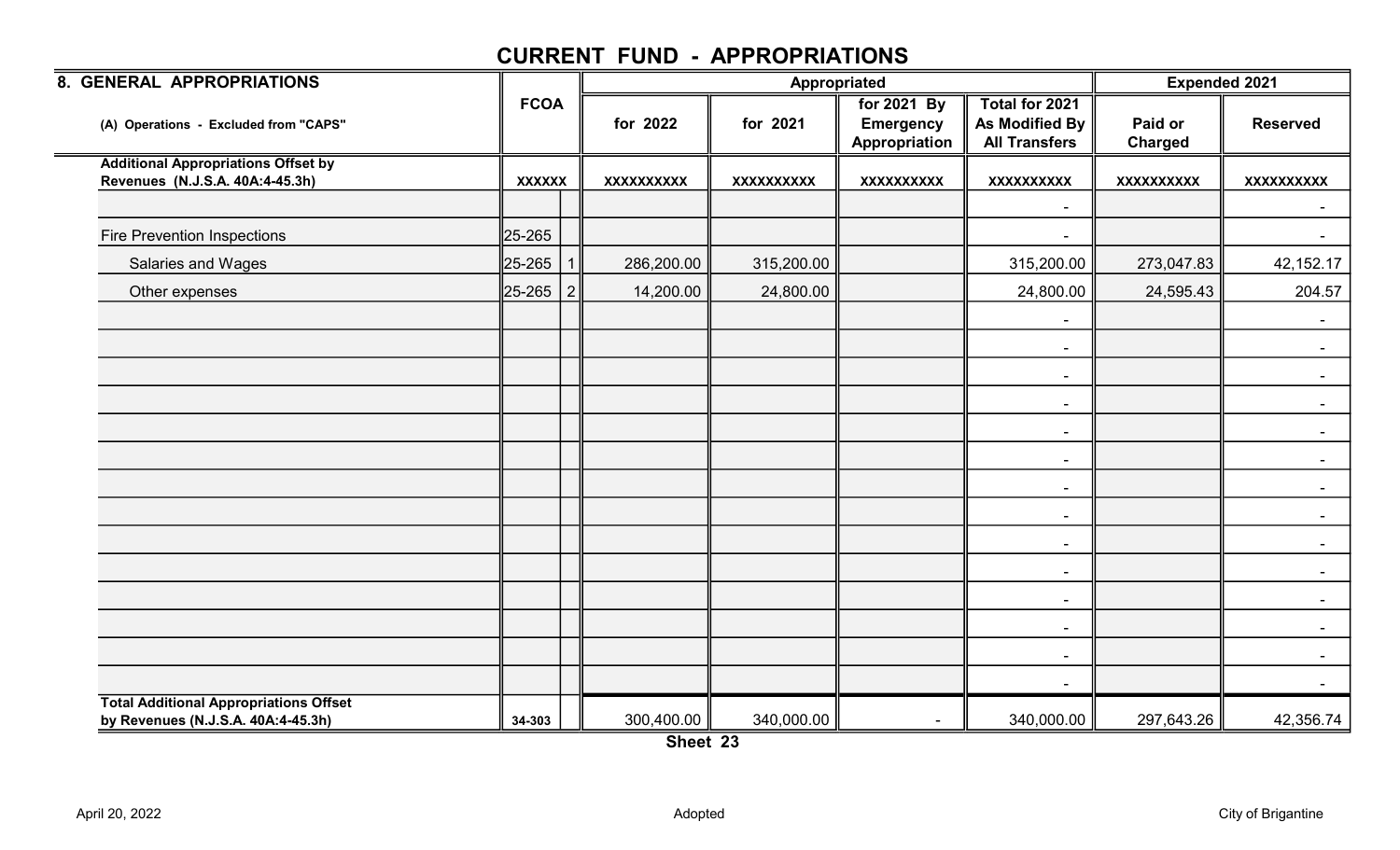| 8. GENERAL APPROPRIATIONS                             |               |          |           | Appropriated                                     |                                                          | <b>Expended 2021</b>     |                 |
|-------------------------------------------------------|---------------|----------|-----------|--------------------------------------------------|----------------------------------------------------------|--------------------------|-----------------|
| (A) Operations - Excluded from "CAPS"                 | <b>FCOA</b>   | for 2022 | for 2021  | for 2021 By<br><b>Emergency</b><br>Appropriation | Total for 2021<br>As Modified By<br><b>All Transfers</b> | Paid or<br>Charged       | <b>Reserved</b> |
| <b>Public and Private Programs Offset by Revenues</b> |               |          |           |                                                  |                                                          |                          |                 |
| <b>Matching Funds for Grants</b>                      | $ 41-899 2$   |          | 8,874.15  |                                                  | 8,874.15                                                 | $\sim$                   | 8,874.15        |
|                                                       |               |          |           |                                                  |                                                          |                          | $\sim$          |
| <b>Recycling Tonnage Grant</b>                        | $ 41 - 569 2$ |          | 14,978.19 |                                                  | 14,978.19                                                | 14,978.19                | $\sim$          |
|                                                       |               |          |           |                                                  | $\blacksquare$                                           | $\overline{\phantom{a}}$ | $\sim$          |
| <b>Clean Communities</b>                              | $ 41-602 2 $  |          | 44,399.96 |                                                  | 44,399.96                                                | 44,399.96                |                 |
|                                                       |               |          |           |                                                  | $\blacksquare$                                           |                          | $\sim$          |
| Municipal Alliance on Alcoholism and Drug Abuse       |               |          |           |                                                  | $\blacksquare$                                           | $\sim$                   | $\sim$          |
| <b>County Share</b>                                   | $ 41-503 2 $  |          | 4,503.39  |                                                  | 4,503.39                                                 | 4,503.39                 |                 |
| <b>Local Share</b>                                    | $ 41-503 2 $  |          | 1,125.85  |                                                  | 1,125.85                                                 | 1,125.85                 | $\sim$          |
|                                                       |               |          |           |                                                  |                                                          |                          | $\sim$          |
| Cops in Shops                                         | $ 41-518 2$   |          | 4,400.00  |                                                  | 4,400.00                                                 | 4,400.00                 |                 |
|                                                       |               |          |           |                                                  | $\blacksquare$                                           |                          | $\sim 100$      |
| Safe & Secure                                         | $ 41 - 503 $  |          | 16,200.00 |                                                  | 16,200.00                                                | 16,200.00                | $\sim$          |
|                                                       |               |          |           |                                                  | $\blacksquare$                                           | $\sim$                   | $\sim$ $-$      |
| <b>Body Armor Grant</b>                               | $ 41-505 2$   | 1,770.96 | 2,648.40  |                                                  | 2,648.40                                                 | 2,648.40                 | $\sim$          |
|                                                       |               |          |           |                                                  |                                                          |                          |                 |
| Click It or Ticket                                    | $ 41-507 2 $  |          | 2,400.00  |                                                  | 2,400.00                                                 | 2,400.00                 |                 |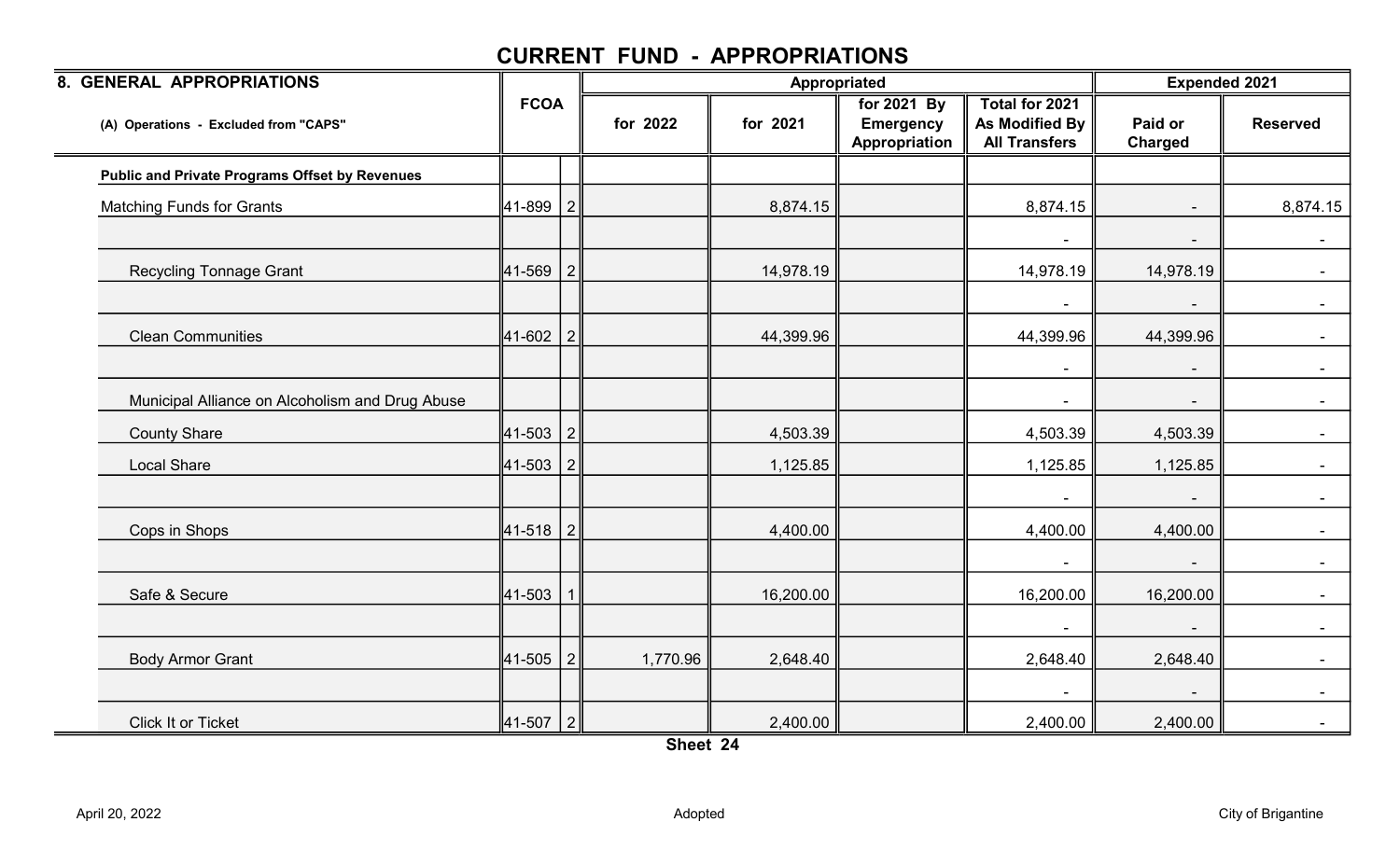| 8. GENERAL APPROPRIATIONS                             |              |            | Appropriated |                                                  |                                                          |                           | <b>Expended 2021</b> |  |
|-------------------------------------------------------|--------------|------------|--------------|--------------------------------------------------|----------------------------------------------------------|---------------------------|----------------------|--|
| (A) Operations - Excluded from "CAPS"                 | <b>FCOA</b>  | for 2022   | for 2021     | for 2021 By<br><b>Emergency</b><br>Appropriation | Total for 2021<br>As Modified By<br><b>All Transfers</b> | Paid or<br><b>Charged</b> | <b>Reserved</b>      |  |
| <b>Public and Private Programs Offset by Revenues</b> |              |            |              |                                                  |                                                          |                           |                      |  |
|                                                       |              |            |              |                                                  | $\blacksquare$                                           | $\sim$                    | $\sim$               |  |
| <b>Drunk Driving Enforcement Fund</b>                 | 41-510 2     |            |              |                                                  | $\overline{\phantom{a}}$                                 |                           |                      |  |
|                                                       |              |            |              |                                                  |                                                          |                           |                      |  |
| U Drive U Text U Pay                                  | 41-554 2     |            | 4,800.00     |                                                  | 4,800.00                                                 | 4,800.00                  | $\sim$ $-$           |  |
|                                                       |              |            |              |                                                  |                                                          |                           |                      |  |
| NJ Department of Transportation Grant                 | 41-559 2     | 325,000.00 | 250,000.00   |                                                  | 250,000.00                                               | 250,000.00                |                      |  |
|                                                       |              |            |              |                                                  |                                                          |                           |                      |  |
| Drive Sober or Get Pulled Over                        | 40-509 2     |            | 4,800.00     |                                                  | 4,800.00                                                 | 4,800.00                  |                      |  |
|                                                       |              |            |              |                                                  | $\blacksquare$                                           |                           | $\sim$               |  |
| Atlantic County Area Agency on Aging                  | 40-877       | 44,928.00  | 26,928.00    |                                                  | 26,928.00                                                | 26,928.00                 |                      |  |
|                                                       |              |            |              |                                                  |                                                          |                           |                      |  |
| <b>Bulletproof Vest Partnership</b>                   | 40-593 2     |            | 3,328.78     |                                                  | 3,328.78                                                 | 3,328.78                  | $\sim$ $-$           |  |
|                                                       |              |            |              |                                                  |                                                          |                           | $\sim$               |  |
| Sustainable Jersey Small Grant                        | ∥40-878   2∣ |            | 5,000.00     |                                                  | 5,000.00                                                 | 5,000.00                  | $\sim$ 10 $\pm$      |  |
|                                                       |              |            |              |                                                  |                                                          |                           |                      |  |
| <b>Body Worn Camera</b>                               | $ 41-502 2$  |            | 40,760.00    |                                                  | 40,760.00                                                | 40,760.00                 |                      |  |
|                                                       |              |            |              |                                                  |                                                          |                           |                      |  |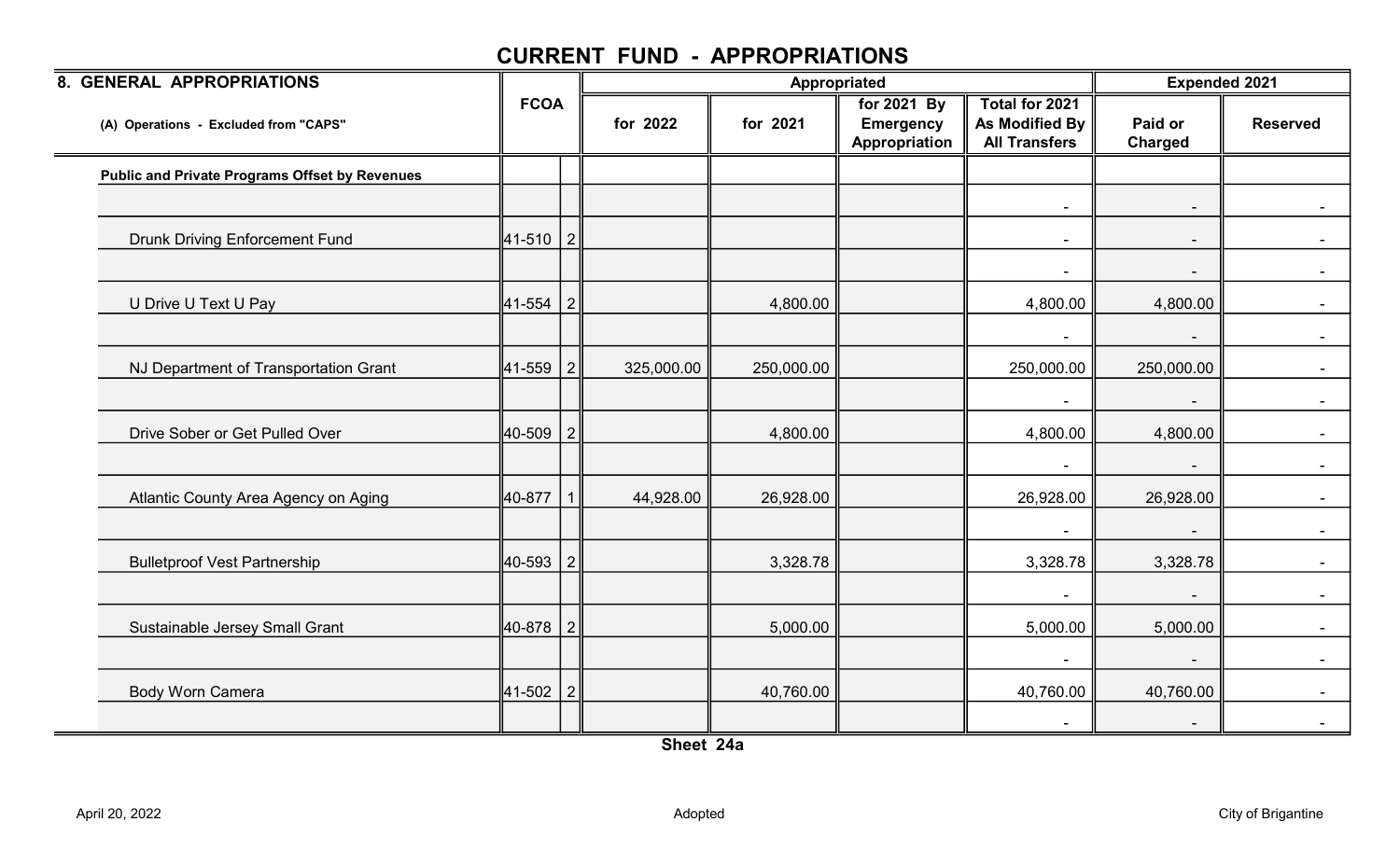| 8. GENERAL APPROPRIATIONS                             |               |           |                   |                   | Appropriated                                     |                                                                 | <b>Expended 2021</b>     |                   |
|-------------------------------------------------------|---------------|-----------|-------------------|-------------------|--------------------------------------------------|-----------------------------------------------------------------|--------------------------|-------------------|
| (A) Operations - Excluded from "CAPS" (continued)     | <b>FCOA</b>   |           | for 2022          | for 2021          | for 2021 By<br><b>Emergency</b><br>Appropriation | Total for 2021<br><b>As Modified By</b><br><b>All Transfers</b> | Paid or<br>Charged       | <b>Reserved</b>   |
| Public and Private Programs Offset by Revenues (cont) | <b>XXXXXX</b> |           | <b>XXXXXXXXXX</b> | <b>XXXXXXXXXX</b> | <b>XXXXXXXXXX</b>                                | <b>XXXXXXXXXX</b>                                               | XXXXXXXXX                | <b>XXXXXXXXXX</b> |
|                                                       |               |           |                   |                   |                                                  | $\blacksquare$                                                  | $\overline{\phantom{a}}$ |                   |
| South Jersey Gas- First Responders Grant Program      | 40-541        | 2         | 1,970.00          |                   |                                                  | $\blacksquare$                                                  | $\sim$                   | $\sim$ 10 $\pm$   |
|                                                       |               |           |                   |                   |                                                  | $\blacksquare$                                                  |                          |                   |
|                                                       |               |           |                   |                   |                                                  | $\overline{\phantom{a}}$                                        | $\sim$                   |                   |
|                                                       |               |           |                   |                   |                                                  | $\blacksquare$                                                  | $\blacksquare$           |                   |
|                                                       |               |           |                   |                   |                                                  | $\blacksquare$                                                  | $\sim$                   | $\sim$ 100 $\mu$  |
|                                                       |               |           |                   |                   |                                                  | $\blacksquare$                                                  | $\sim$                   |                   |
|                                                       |               |           |                   |                   |                                                  | $\overline{\phantom{a}}$                                        | $\sim$                   |                   |
|                                                       |               |           |                   |                   |                                                  | $\overline{\phantom{a}}$                                        | $\blacksquare$           |                   |
|                                                       |               |           |                   |                   |                                                  | $\blacksquare$                                                  | $\sim$                   | $\sim$ $\sim$     |
|                                                       |               |           |                   |                   |                                                  | $\blacksquare$                                                  | $\sim$                   |                   |
|                                                       |               |           |                   |                   |                                                  | $\blacksquare$                                                  | $\blacksquare$           | $\sim$            |
|                                                       |               |           |                   |                   |                                                  |                                                                 | $\sim$                   |                   |
| Total Public and Private Programs Offset by Revenues  | 40-999        |           | 373,668.96        | 435,146.72        | $\sim$                                           | 435,146.72                                                      | 426,272.57               | 8,874.15          |
|                                                       |               |           |                   |                   |                                                  |                                                                 |                          |                   |
| <b>Total Operations - Excluded from "CAPS"</b>        | 34-305        |           | 674,568.96        | 775,646.72        | $\blacksquare$                                   | 775,646.72                                                      | 724,415.83               | 51,230.89         |
| Detail:                                               |               |           |                   |                   |                                                  |                                                                 |                          |                   |
| <b>Salaries &amp; Wages</b>                           | $34 - 305$    | $\vert$ 1 | 331,128.00        | 358,328.00        |                                                  | 358,328.00                                                      | 316,175.83               | 42,152.17         |
| <b>Other Expenses</b>                                 | $34-305$   2  |           | 343,440.96        | 417,318.72        | $\overline{\phantom{a}}$                         | 417,318.72                                                      | 408,240.00               | 9,078.72          |

Sheet 25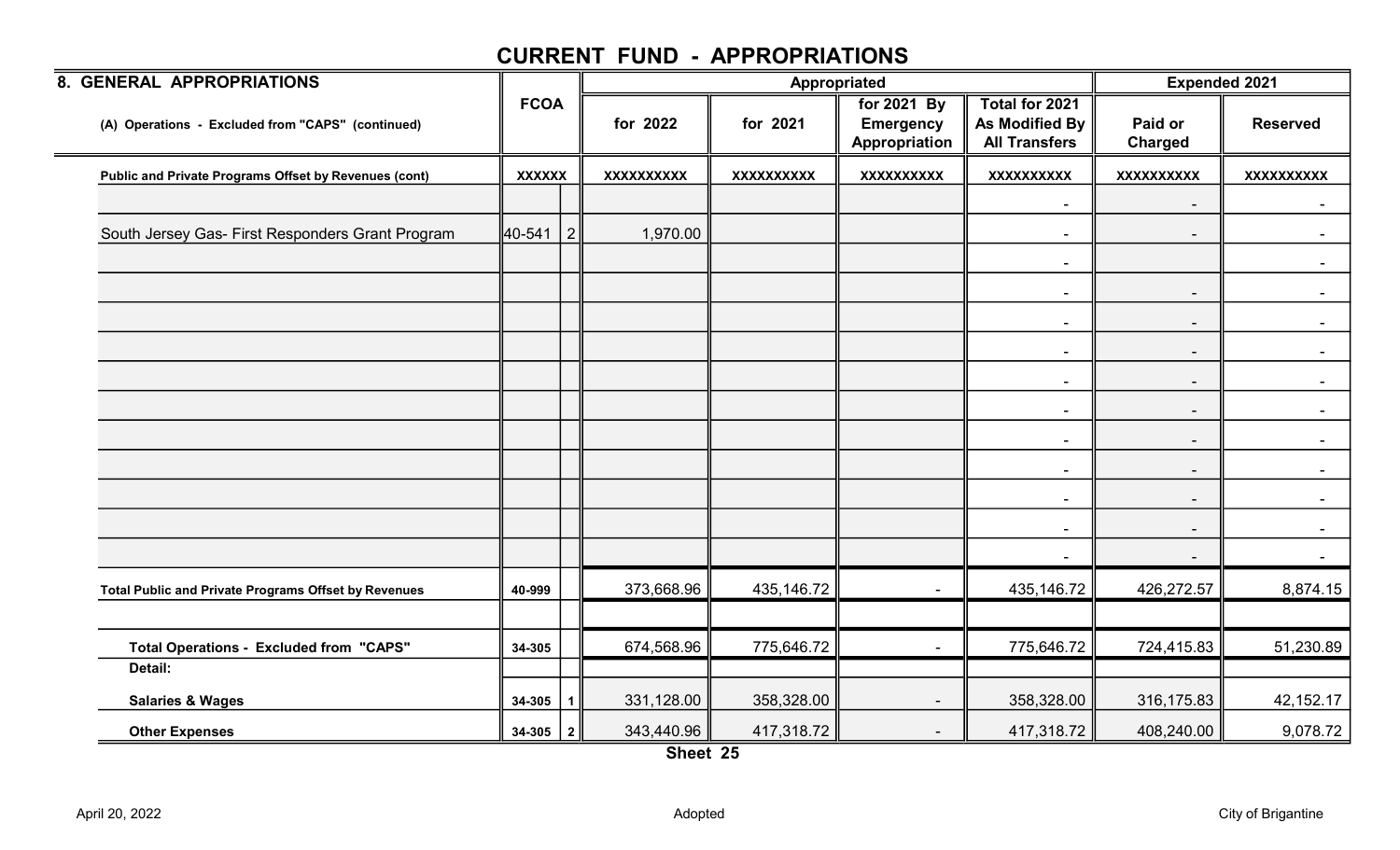| <b>8. GENERAL APPROPRIATIONS</b>                  |             |            |            | Appropriated                                     |                                                                 | <b>Expended 2021</b>      |                 |
|---------------------------------------------------|-------------|------------|------------|--------------------------------------------------|-----------------------------------------------------------------|---------------------------|-----------------|
| (C) Capital Improvements - Excluded from "CAPS"   | <b>FCOA</b> | for 2022   | for 2021   | for 2021 By<br><b>Emergency</b><br>Appropriation | Total for 2021<br><b>As Modified By</b><br><b>All Transfers</b> | Paid or<br><b>Charged</b> | <b>Reserved</b> |
| <b>Down Payments on Improvements</b>              | 44-902      |            |            |                                                  |                                                                 |                           |                 |
| <b>Capital Improvement Fund</b>                   | 44-901      | 200,000.00 | 150,000.00 | <b>XXXXXXXXXX</b>                                | 150,000.00                                                      | 150,000.00                |                 |
| Vehicles & Equipment                              | 44-904      | 150,000.00 | 100,000.00 |                                                  | 167,000.00                                                      | 166,998.63                | 1.37            |
| Improvements to Recreational Grounds & Facilities | 44-905      | 150,000.00 | 275,000.00 |                                                  | 275,000.00                                                      | 31,266.00                 | 3,734.00        |
|                                                   |             |            |            |                                                  | $\overline{\phantom{a}}$                                        |                           |                 |
|                                                   |             |            |            |                                                  | $\blacksquare$                                                  |                           |                 |
|                                                   |             |            |            |                                                  | $\sim$                                                          |                           |                 |
|                                                   |             |            |            |                                                  | $\sim$                                                          |                           | $\blacksquare$  |
|                                                   |             |            |            |                                                  | $\sim$                                                          |                           |                 |
|                                                   |             |            |            |                                                  | $\sim$                                                          |                           |                 |
|                                                   |             |            |            |                                                  | $\blacksquare$                                                  |                           |                 |
|                                                   |             |            |            |                                                  | $\sim$                                                          |                           | $\sim$          |
|                                                   |             |            |            |                                                  | $\sim$                                                          |                           |                 |
|                                                   |             |            |            |                                                  | $\sim$                                                          |                           |                 |
|                                                   |             |            |            |                                                  | $\sim$                                                          |                           |                 |
|                                                   |             |            |            |                                                  | $\blacksquare$                                                  |                           |                 |
|                                                   |             |            |            |                                                  | $\blacksquare$                                                  |                           |                 |
|                                                   |             |            |            |                                                  | $\sim$                                                          |                           |                 |
|                                                   |             |            |            |                                                  | $\blacksquare$                                                  |                           |                 |
|                                                   |             |            |            |                                                  | $\blacksquare$                                                  |                           |                 |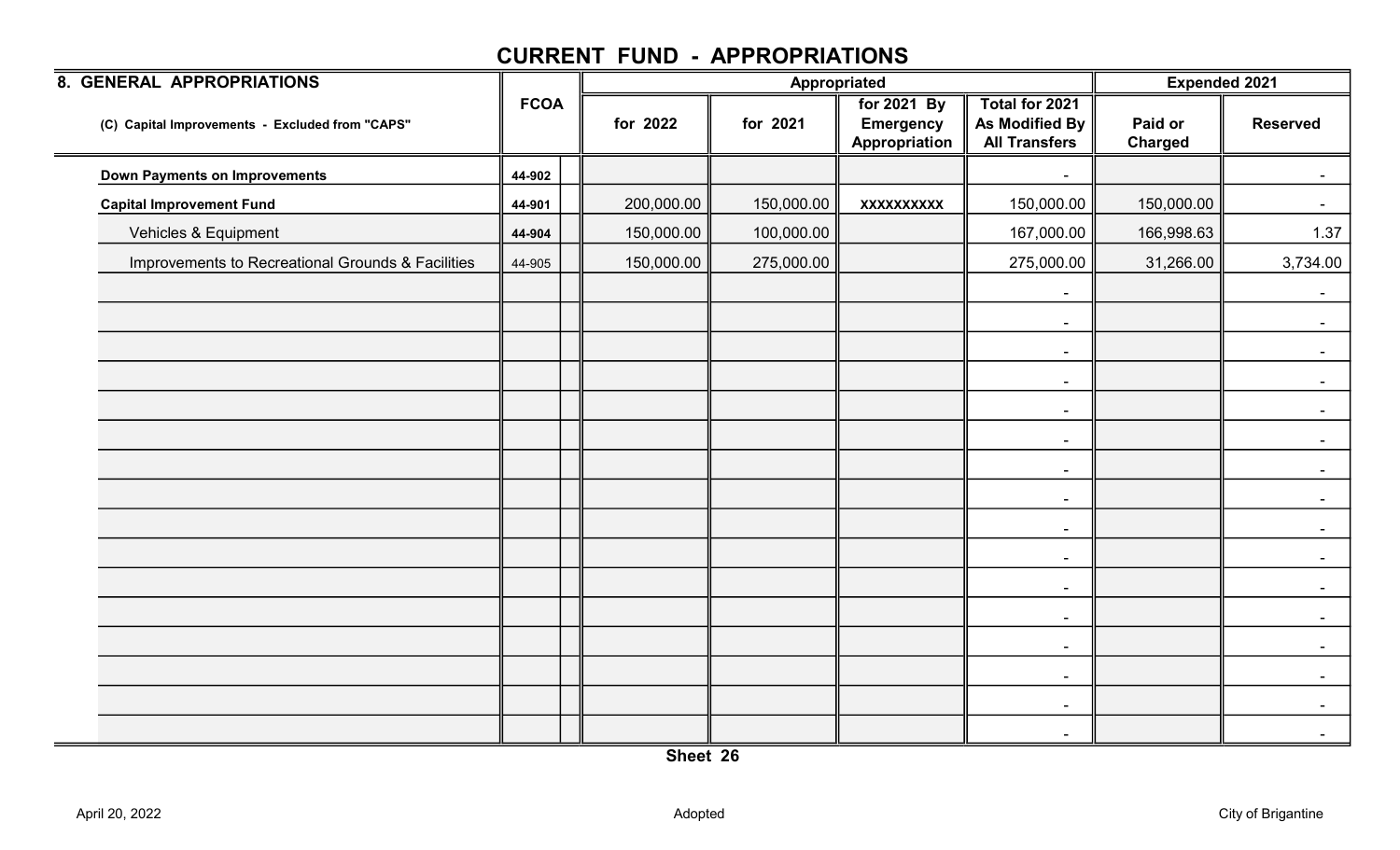| 8. GENERAL APPROPRIATIONS                              |               |                   |                   | Appropriated                                     |                                                          | <b>Expended 2021</b> |                   |
|--------------------------------------------------------|---------------|-------------------|-------------------|--------------------------------------------------|----------------------------------------------------------|----------------------|-------------------|
| (C) Capital Improvements - Excluded from "CAPS"        | <b>FCOA</b>   | for 2022          | for 2021          | for 2021 By<br><b>Emergency</b><br>Appropriation | Total for 2021<br>As Modified By<br><b>All Transfers</b> | Paid or<br>Charged   | <b>Reserved</b>   |
|                                                        |               |                   |                   |                                                  | $\overline{\phantom{a}}$                                 |                      |                   |
|                                                        |               |                   |                   |                                                  | $\blacksquare$                                           |                      |                   |
|                                                        |               |                   |                   |                                                  | $\overline{\phantom{a}}$                                 |                      |                   |
|                                                        |               |                   |                   |                                                  | $\sim$                                                   |                      | $\sim$            |
|                                                        |               |                   |                   |                                                  | $\blacksquare$                                           |                      |                   |
|                                                        |               |                   |                   |                                                  | $\overline{\phantom{a}}$                                 |                      |                   |
| <b>Public and Private Programs Offset by Revenues:</b> | <b>XXXXXX</b> | <b>XXXXXXXXXX</b> | <b>XXXXXXXXXX</b> | <b>XXXXXXXXXX</b>                                | <b>XXXXXXXXXX</b>                                        | <b>XXXXXXXXXX</b>    | <b>XXXXXXXXXX</b> |
| New Jersey Transportation Trust Fund Authority Act     | 41-865        |                   |                   |                                                  | $\blacksquare$                                           |                      | $\sim$            |
|                                                        |               |                   |                   |                                                  | $\overline{\phantom{a}}$                                 |                      |                   |
|                                                        |               |                   |                   |                                                  | $\overline{\phantom{a}}$                                 |                      |                   |
|                                                        |               |                   |                   |                                                  | $\overline{\phantom{a}}$                                 |                      |                   |
|                                                        |               |                   |                   |                                                  | $\overline{\phantom{a}}$                                 |                      |                   |
|                                                        |               |                   |                   |                                                  | $\blacksquare$                                           |                      |                   |
|                                                        |               |                   |                   |                                                  | $\overline{\phantom{a}}$                                 |                      |                   |
|                                                        |               |                   |                   |                                                  | $\overline{\phantom{a}}$                                 |                      |                   |
|                                                        |               |                   |                   |                                                  | $\overline{\phantom{a}}$                                 |                      |                   |
|                                                        |               |                   |                   |                                                  | $\blacksquare$                                           |                      |                   |
|                                                        |               |                   |                   |                                                  | $\blacksquare$                                           |                      |                   |
|                                                        |               |                   |                   |                                                  | $\blacksquare$                                           |                      |                   |
| <b>Total Capital Improvements Excluded from "CAPS"</b> | 44-999        | 500,000.00        | 525,000.00        | $\sim$                                           | 592,000.00                                               | 348,264.63           | 3,735.37          |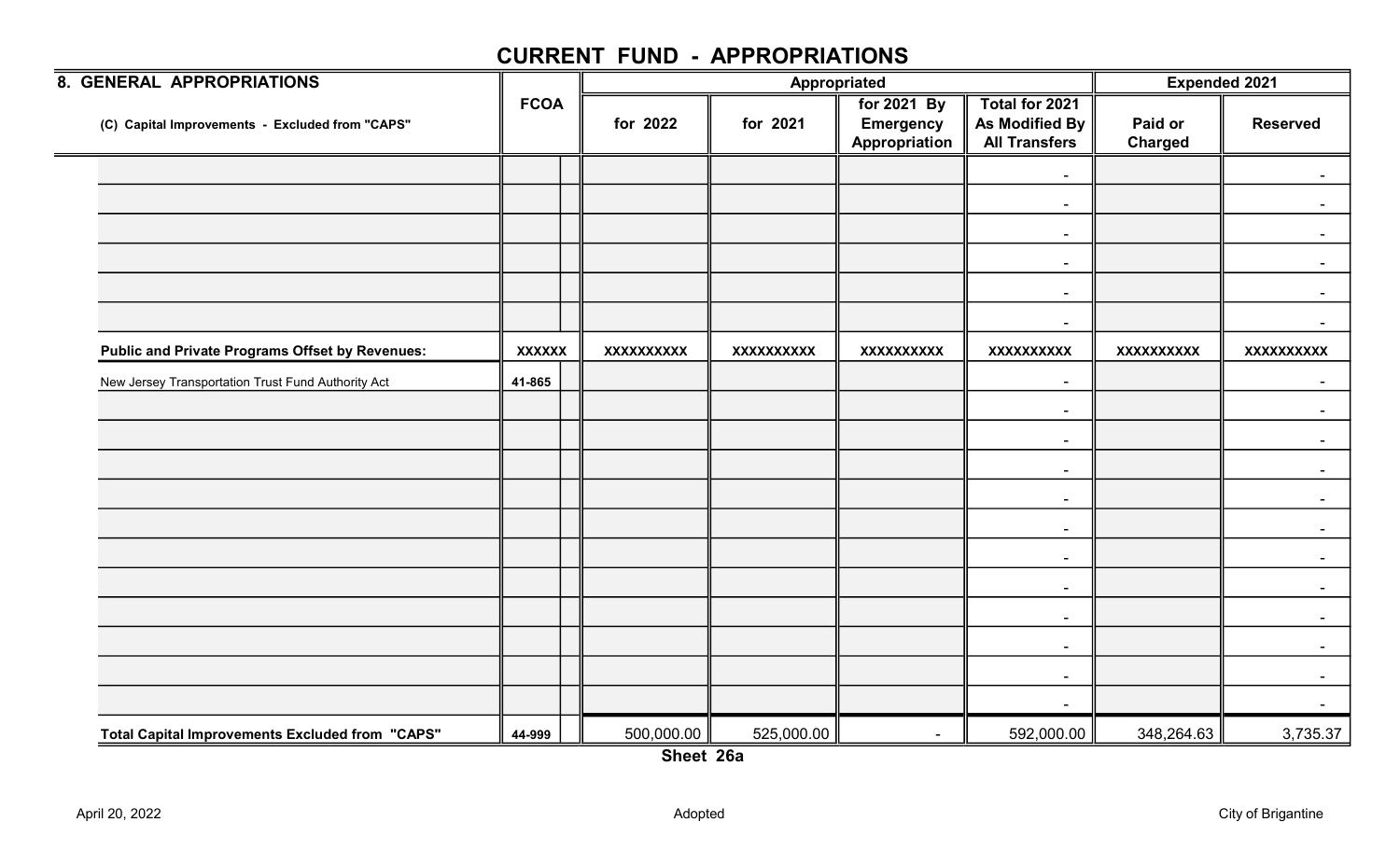| 8. GENERAL APPROPRIATIONS                            |               |                   |              | Appropriated                                     |                                                          | <b>Expended 2021</b>      |                   |
|------------------------------------------------------|---------------|-------------------|--------------|--------------------------------------------------|----------------------------------------------------------|---------------------------|-------------------|
| (D) Municipal Debt Service - Excluded from "CAPS"    | <b>FCOA</b>   | for 2022          | for 2021     | for 2021 By<br><b>Emergency</b><br>Appropriation | Total for 2021<br>As Modified By<br><b>All Transfers</b> | Paid or<br><b>Charged</b> | <b>Reserved</b>   |
| Payment of Bond Principal                            | 45-920        | 2,870,000.00      | 2,770,000.00 |                                                  | 2,770,000.00                                             | 2,770,000.00              | <b>XXXXXXXXXX</b> |
| Payment of Bond Anticipation Notes and Capital Notes | 45-925        | 265,000.00        | 150,000.00   |                                                  | 150,000.00                                               | 150,000.00                | <b>XXXXXXXXXX</b> |
| Interest on Bonds                                    | 45-930        | 701,237.50        | 796,938.00   |                                                  | 796,938.00                                               | 796,937.50                | <b>XXXXXXXXXX</b> |
| Interest on Notes                                    | 45-935        |                   |              |                                                  |                                                          |                           | <b>XXXXXXXXXX</b> |
| <b>Green Trust Loan Program:</b>                     | <b>XXXXXX</b> | <b>XXXXXXXXXX</b> | XXXXXXXXXX   | <b>XXXXXXXXXX</b>                                | <b>XXXXXXXXXX</b>                                        | <b>XXXXXXXXXX</b>         | <b>XXXXXXXXXX</b> |
| Loan Repayments for Principal & Interest             | 45-940        | 37,310.00         | 37,311.00    |                                                  | 37,311.00                                                | 37,309.92                 | <b>XXXXXXXXXX</b> |
|                                                      |               |                   |              |                                                  |                                                          |                           | <b>XXXXXXXXXX</b> |
|                                                      |               |                   |              |                                                  | $\overline{\phantom{a}}$                                 |                           | <b>XXXXXXXXXX</b> |
|                                                      |               |                   |              |                                                  | $\blacksquare$                                           |                           | <b>XXXXXXXXXX</b> |
|                                                      |               |                   |              |                                                  | $\blacksquare$                                           |                           | <b>XXXXXXXXXX</b> |
|                                                      |               |                   |              |                                                  | $\overline{\phantom{a}}$                                 |                           | <b>XXXXXXXXXX</b> |
|                                                      |               |                   |              |                                                  | $\blacksquare$                                           |                           | <b>XXXXXXXXXX</b> |
|                                                      |               |                   |              |                                                  | $\blacksquare$                                           |                           | <b>XXXXXXXXXX</b> |
|                                                      |               |                   |              |                                                  | $\blacksquare$                                           |                           | <b>XXXXXXXXXX</b> |
|                                                      |               |                   |              |                                                  | $\blacksquare$                                           |                           | <b>XXXXXXXXXX</b> |
|                                                      |               |                   |              |                                                  | $\blacksquare$                                           |                           | <b>XXXXXXXXXX</b> |
|                                                      |               |                   |              |                                                  | $\blacksquare$                                           |                           | <b>XXXXXXXXXX</b> |
|                                                      |               |                   |              |                                                  | $\blacksquare$                                           |                           | <b>XXXXXXXXXX</b> |
|                                                      |               |                   |              |                                                  | $\overline{\phantom{a}}$                                 |                           | <b>XXXXXXXXXX</b> |
|                                                      |               |                   |              |                                                  | $\overline{\phantom{a}}$                                 |                           | <b>XXXXXXXXXX</b> |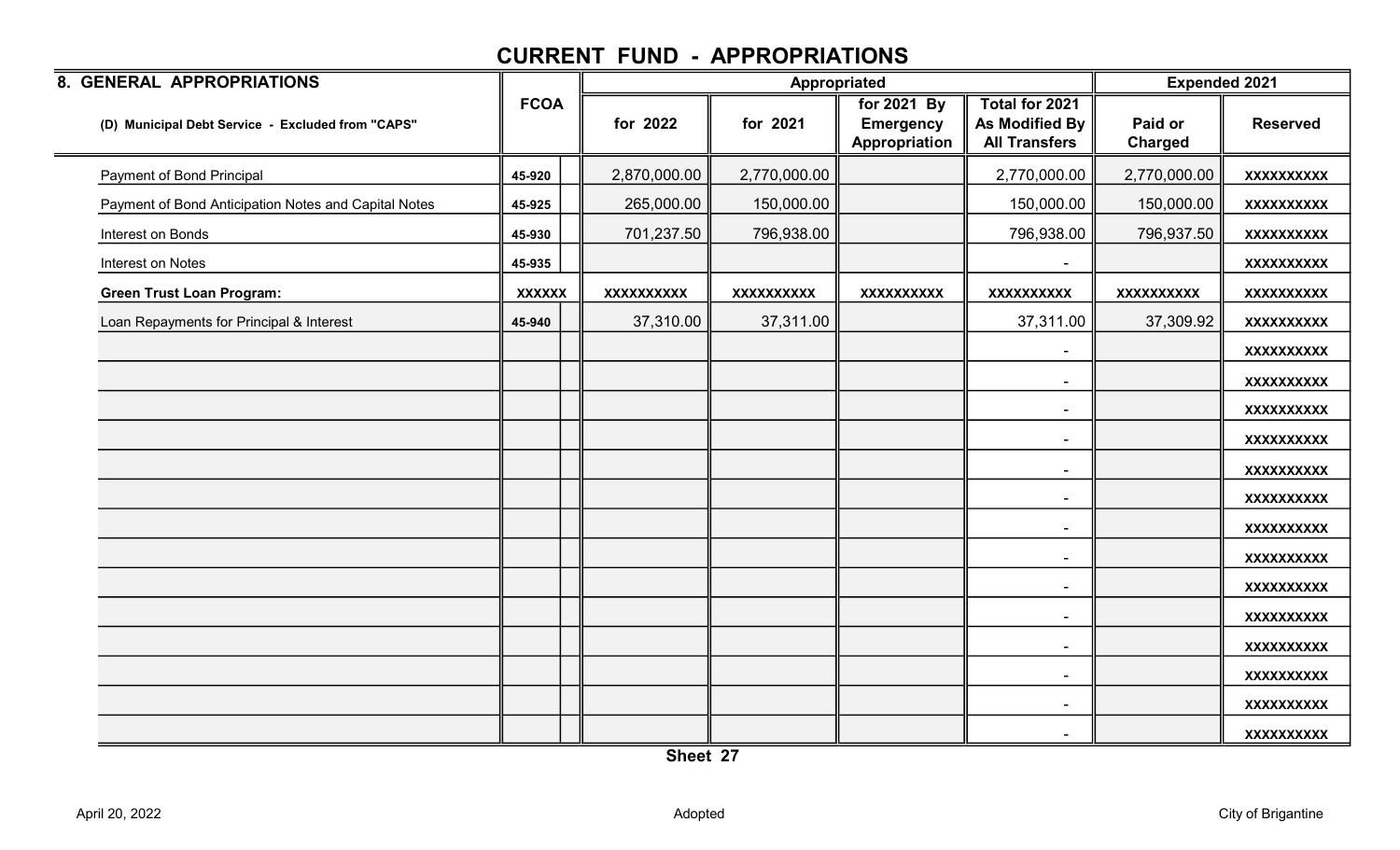| 8. GENERAL APPROPRIATIONS                                 |             |              | Appropriated | <b>Expended 2021</b>                             |                                                                 |                           |                   |
|-----------------------------------------------------------|-------------|--------------|--------------|--------------------------------------------------|-----------------------------------------------------------------|---------------------------|-------------------|
| (D) Municipal Debt Service - Excluded from "CAPS" (cont.) | <b>FCOA</b> | for 2022     | for 2021     | for 2021 By<br><b>Emergency</b><br>Appropriation | Total for 2021<br><b>As Modified By</b><br><b>All Transfers</b> | Paid or<br><b>Charged</b> | <b>Reserved</b>   |
|                                                           |             |              |              |                                                  | $\blacksquare$                                                  |                           | <b>XXXXXXXXXX</b> |
|                                                           |             |              |              |                                                  | $\sim$                                                          |                           | <b>XXXXXXXXXX</b> |
|                                                           |             |              |              |                                                  |                                                                 |                           | <b>XXXXXXXXXX</b> |
|                                                           |             |              |              |                                                  | $\sim$                                                          |                           | <b>XXXXXXXXXX</b> |
|                                                           |             |              |              |                                                  | $\overline{\phantom{a}}$                                        |                           | <b>XXXXXXXXXX</b> |
|                                                           |             |              |              |                                                  | $\overline{\phantom{a}}$                                        |                           | <b>XXXXXXXXXX</b> |
|                                                           |             |              |              |                                                  |                                                                 |                           | <b>XXXXXXXXXX</b> |
|                                                           |             |              |              |                                                  | $\sim$                                                          |                           | <b>XXXXXXXXXX</b> |
|                                                           |             |              |              |                                                  | $\sim$                                                          |                           | <b>XXXXXXXXXX</b> |
|                                                           |             |              |              |                                                  | $\sim$                                                          |                           | <b>XXXXXXXXXX</b> |
|                                                           |             |              |              |                                                  | $\overline{\phantom{a}}$                                        |                           | <b>XXXXXXXXXX</b> |
|                                                           |             |              |              |                                                  | $\sim$                                                          |                           | <b>XXXXXXXXXX</b> |
|                                                           |             |              |              |                                                  | $\overline{\phantom{a}}$                                        |                           | <b>XXXXXXXXXX</b> |
|                                                           |             |              |              |                                                  | $\sim$                                                          |                           | <b>XXXXXXXXXX</b> |
|                                                           |             |              |              |                                                  |                                                                 |                           | <b>XXXXXXXXXX</b> |
|                                                           |             |              |              |                                                  | $\sim$                                                          |                           | <b>XXXXXXXXXX</b> |
|                                                           |             |              |              |                                                  | $\sim$                                                          |                           | <b>XXXXXXXXXX</b> |
|                                                           |             |              |              |                                                  | $\sim$                                                          |                           | <b>XXXXXXXXXX</b> |
|                                                           |             |              |              |                                                  | $\sim$                                                          |                           | <b>XXXXXXXXXX</b> |
| <b>Total Municipal Debt Service Excluded from "CAPS"</b>  | 45-999      | 3,873,547.50 | 3,754,249.00 | $\sim$                                           | 3,754,249.00                                                    | 3,754,247.42              | <b>XXXXXXXXXX</b> |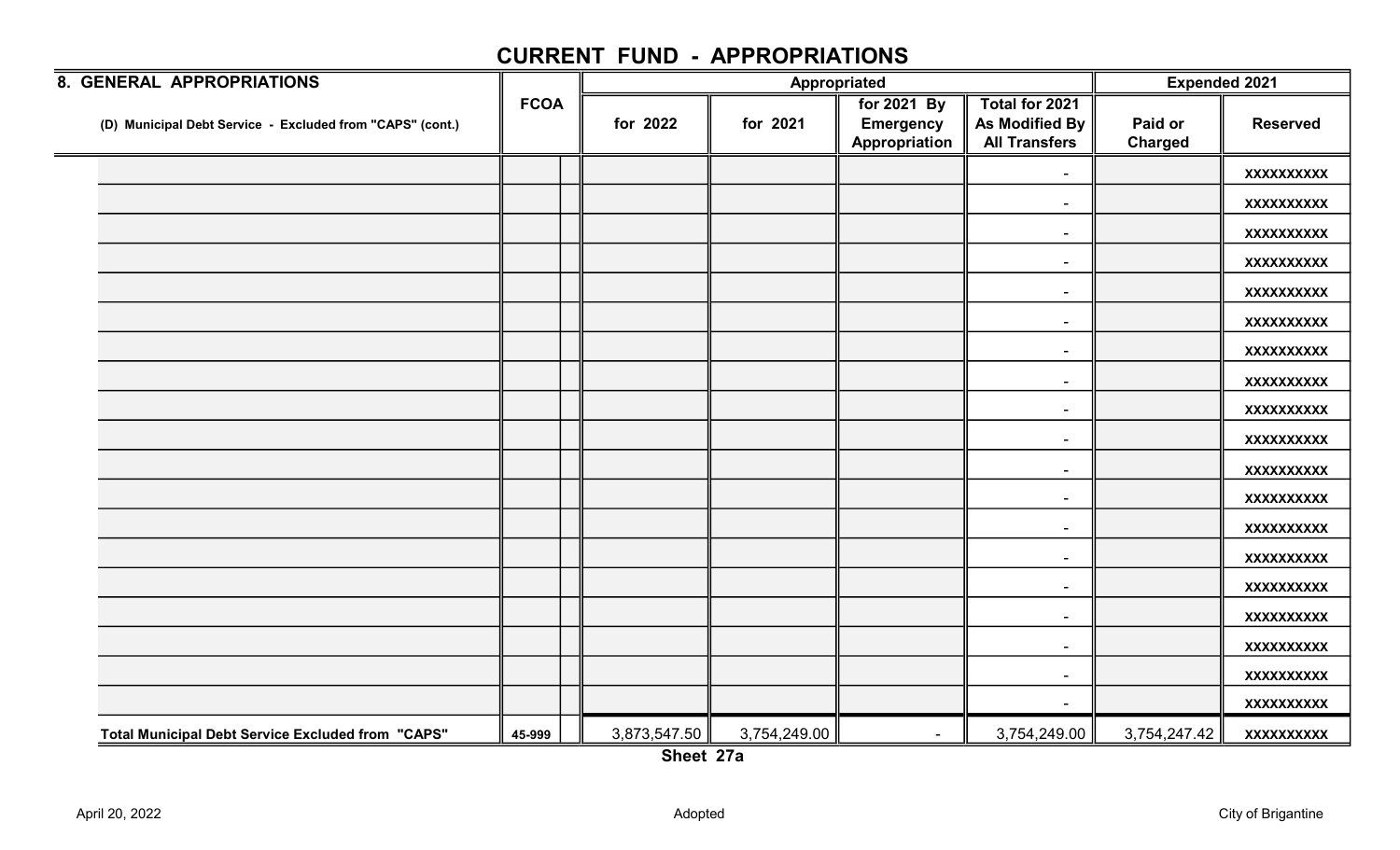| 8. GENERAL APPROPRIATIONS                                                                         |               |                   |                   | Appropriated                                     |                                                          | <b>Expended 2021</b> |                   |
|---------------------------------------------------------------------------------------------------|---------------|-------------------|-------------------|--------------------------------------------------|----------------------------------------------------------|----------------------|-------------------|
| (E) Deferred Charges - Municipal - Excluded from "CAPS"                                           | <b>FCOA</b>   | for 2022          | for 2021          | for 2021 By<br><b>Emergency</b><br>Appropriation | Total for 2021<br>As Modified By<br><b>All Transfers</b> | Paid or<br>Charged   | <b>Reserved</b>   |
| (1) DEFERRED CHARGES:                                                                             | <b>XXXXXX</b> | <b>XXXXXXXXXX</b> | <b>XXXXXXXXXX</b> | <b>XXXXXXXXXX</b>                                | <b>XXXXXXXXXX</b>                                        | <b>XXXXXXXXXX</b>    | <b>XXXXXXXXXX</b> |
| <b>Emergency Authorizations</b>                                                                   | 46-870        |                   |                   | <b>XXXXXXXXXX</b>                                | $\blacksquare$                                           |                      | <b>XXXXXXXXXX</b> |
| Special Emergency Authorization -<br>5 Years (N.J.S.A. 40A:4-55)                                  | 46-875        |                   |                   | <b>XXXXXXXXXX</b>                                | $\blacksquare$                                           |                      | <b>XXXXXXXXXX</b> |
| Special Emergency Authorization -<br>3 Years (N.J.S.A. 40A:4-55.1 &                               | 46-871        |                   |                   | <b>XXXXXXXXXX</b>                                | $\blacksquare$                                           |                      | <b>XXXXXXXXXX</b> |
|                                                                                                   |               |                   |                   | <b>XXXXXXXXXX</b>                                | $\blacksquare$                                           |                      | <b>XXXXXXXXXX</b> |
|                                                                                                   |               |                   |                   | <b>XXXXXXXXXX</b>                                | $\blacksquare$                                           |                      | <b>XXXXXXXXXX</b> |
|                                                                                                   |               |                   |                   | <b>XXXXXXXXXX</b>                                | $\blacksquare$                                           |                      | <b>XXXXXXXXXX</b> |
|                                                                                                   |               |                   |                   | XXXXXXXXXX                                       | $\blacksquare$                                           |                      | XXXXXXXXXX        |
|                                                                                                   |               |                   |                   | <b>XXXXXXXXXX</b>                                | $\blacksquare$                                           |                      | <b>XXXXXXXXXX</b> |
|                                                                                                   |               |                   |                   | <b>XXXXXXXXXX</b>                                | $\overline{\phantom{a}}$                                 |                      | <b>XXXXXXXXXX</b> |
|                                                                                                   |               |                   |                   | <b>XXXXXXXXXX</b>                                | $\blacksquare$                                           |                      | <b>XXXXXXXXXX</b> |
|                                                                                                   |               |                   |                   | <b>XXXXXXXXXX</b>                                |                                                          |                      | <b>XXXXXXXXXX</b> |
| Total Deferred Charges - Municipal -<br><b>Excluded from "CAPS"</b>                               | 46-999        |                   |                   | <b>XXXXXXXXXX</b>                                |                                                          |                      | <b>XXXXXXXXXX</b> |
| (F) Judgments (N.J.S.A. 40A:4-45.3cc)                                                             | 37-480        |                   |                   |                                                  | $\overline{\phantom{0}}$                                 |                      | <b>XXXXXXXXXX</b> |
| Transferred to Board of Education for<br>Use of Local Schools (N.J.S.A. 40:48-                    | 29-405        |                   |                   | <b>XXXXXXXXXX</b>                                |                                                          |                      | <b>XXXXXXXXXX</b> |
|                                                                                                   |               |                   |                   | <b>XXXXXXXXXX</b>                                |                                                          |                      | <b>XXXXXXXXXX</b> |
| <b>With Prior Consent of Local Finance Board:</b><br>(G)<br><b>Cash Deficit of Preceding Year</b> | 46-885        |                   |                   | <b>XXXXXXXXXX</b>                                |                                                          |                      | <b>XXXXXXXXXX</b> |
|                                                                                                   |               |                   |                   | <b>XXXXXXXXXX</b>                                |                                                          |                      | XXXXXXXXXX        |
| <b>Total General Appropriations for</b><br>$(H-2)$<br><b>Municipal Purposes Excluded from</b>     | 34-309        | 5,048,116.46      | 5,054,895.72      |                                                  | 5,121,895.72                                             | 4,826,927.88         | 54,966.26         |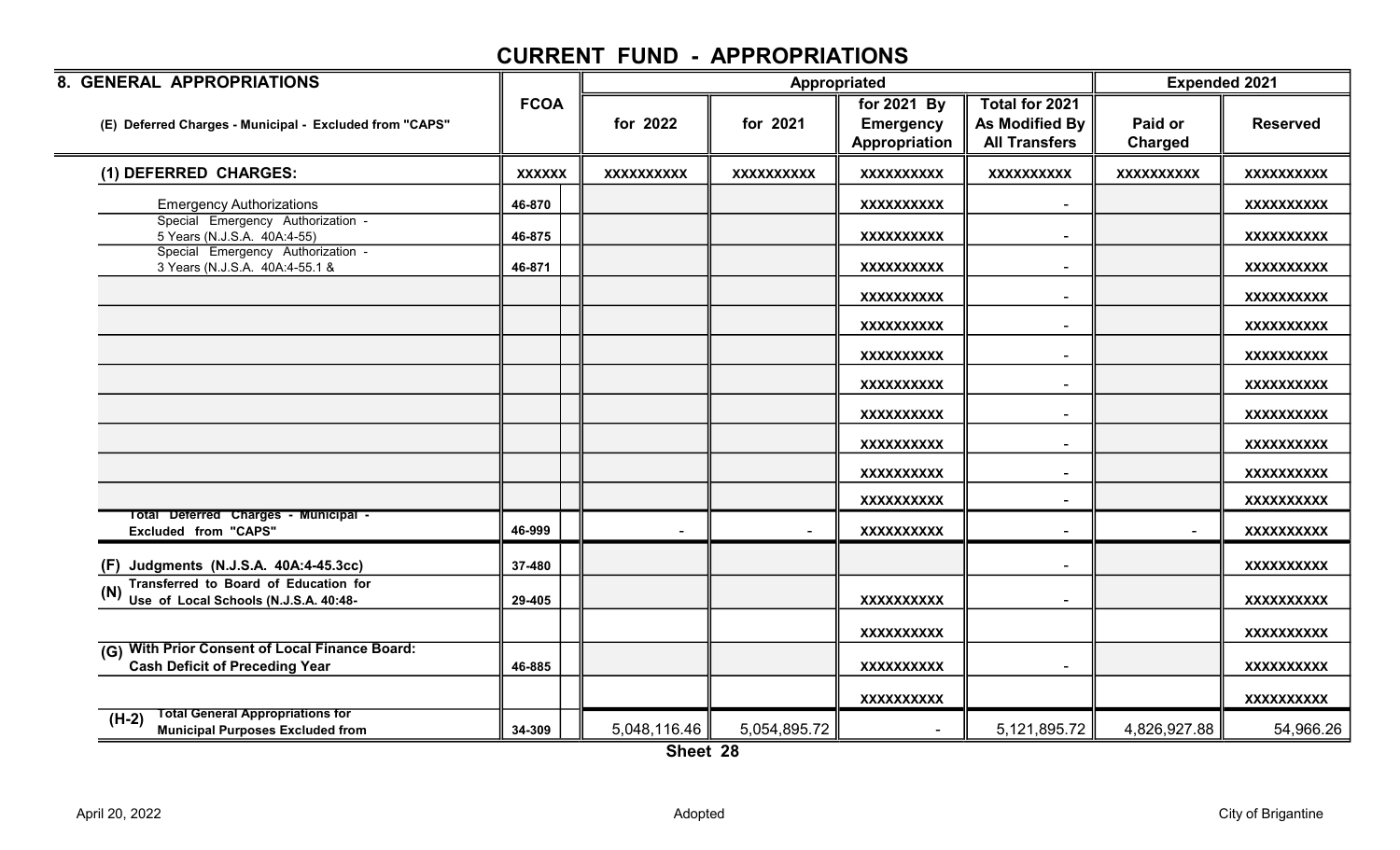| 8. GENERAL APPROPRIATIONS                                                           |               |                   | Appropriated      |                                                  |                                                          | <b>Expended 2021</b> |                   |
|-------------------------------------------------------------------------------------|---------------|-------------------|-------------------|--------------------------------------------------|----------------------------------------------------------|----------------------|-------------------|
|                                                                                     | <b>FCOA</b>   | for 2022          | for 2021          | for 2021 By<br><b>Emergency</b><br>Appropriation | Total for 2021<br>As Modified By<br><b>All Transfers</b> | Paid or<br>Charged   | <b>Reserved</b>   |
| For Local District School Purposes -<br><b>Excluded from "CAPS"</b>                 | <b>XXXXXX</b> | <b>XXXXXXXXXX</b> | <b>XXXXXXXXXX</b> | <b>XXXXXXXXXX</b>                                | <b>XXXXXXXXXX</b>                                        | <b>XXXXXXXXXX</b>    | <b>XXXXXXXXXX</b> |
| (1) Type 1 District School Debt Service                                             | <b>XXXXXX</b> | <b>XXXXXXXXXX</b> | <b>XXXXXXXXXX</b> | <b>XXXXXXXXXX</b>                                | <b>XXXXXXXXXX</b>                                        | <b>XXXXXXXXXX</b>    | <b>XXXXXXXXXX</b> |
| Payment of Bond Principal                                                           | 48-920        | 520,000.00        | 520,000.00        |                                                  | 520,000.00                                               | 520,000.00           | XXXXXXXXXX        |
| Payment of Bond Anticipation Notes                                                  | 48-925        |                   |                   |                                                  |                                                          |                      | <b>XXXXXXXXXX</b> |
| <b>Interest on Bonds</b>                                                            | 48-930        | 46,800.00         | 62,400.00         |                                                  | 62,400.00                                                | 62,400.00            | <b>XXXXXXXXXX</b> |
| Interest on Notes                                                                   | 48-935        |                   |                   |                                                  |                                                          |                      | XXXXXXXXXX        |
|                                                                                     |               |                   |                   |                                                  |                                                          |                      | <b>XXXXXXXXXX</b> |
|                                                                                     |               |                   |                   |                                                  |                                                          |                      | XXXXXXXXXX        |
| <b>Total of Type 1 District School Debt</b><br>Service - Excluded from "CAPS"       | 48-999        | 566,800.00        | 582,400.00        |                                                  | 582,400.00                                               | 582,400.00           | <b>XXXXXXXXXX</b> |
| <b>Deferred Charges and Statutory</b><br>Expenditures - Local School -<br>(J)       | <b>XXXXXX</b> | <b>XXXXXXXXXX</b> | <b>XXXXXXXXXX</b> | <b>XXXXXXXXXX</b>                                | <b>XXXXXXXXXX</b>                                        | <b>XXXXXXXXXX</b>    | <b>XXXXXXXXXX</b> |
| <b>Emergency Authorizations - Schools</b>                                           | 29-406        |                   |                   | <b>XXXXXXXXXX</b>                                |                                                          |                      | <b>XXXXXXXXXX</b> |
| Capital Project for Land, Building or<br>Equipment N.J.S.A. 18A:22-20               | 29-407        | 537,060.00        | 521,612.56        |                                                  | 521,612.56                                               | 521,612.56           | <b>XXXXXXXXXX</b> |
| <b>Total Deferred Charges and Statutory</b><br>Expenditures - Local School -        | 29-409        | 537,060.00        | 521,612.56        |                                                  | 521,612.56                                               | 521,612.56           | <b>XXXXXXXXXX</b> |
| District School Purposes {Items (I) and (J) -<br><b>Excluded from "CAPS"</b><br>(K) | 29-410        | 1,103,860.00      | 1,104,012.56      |                                                  | 1,104,012.56                                             | 1,104,012.56         | XXXXXXXXXX        |
| (O) Total General Appropriations - Excluded from "CAPS"                             | 34-399        | 6,151,976.46      | 6,158,908.28      |                                                  | 6,225,908.28                                             | 5,930,940.44         | 54,966.26         |
|                                                                                     |               |                   |                   |                                                  |                                                          |                      |                   |
| Subtotal General Appropriations {Items (H-1) and (O)}<br>(L)                        | 34-400        | 31,680,334.20     | 30,811,844.28     |                                                  | 30,811,844.28                                            | 29, 155, 525.69      | 1,416,317.01      |
| (M) Reserve for Uncollected Taxes                                                   | 50-899        | 1,278,147.99      | 1,263,476.32      | <b>XXXXXXXXXX</b>                                | 1,263,476.32                                             | 1,263,476.32         | <b>XXXXXXXXXX</b> |
| <b>Total General Appropriations</b><br>9.                                           | 34-499        | 32,958,482.19     | 32,075,320.60     |                                                  | 32,075,320.60                                            | 30,419,002.01        | 1,416,317.01      |

Sheet 29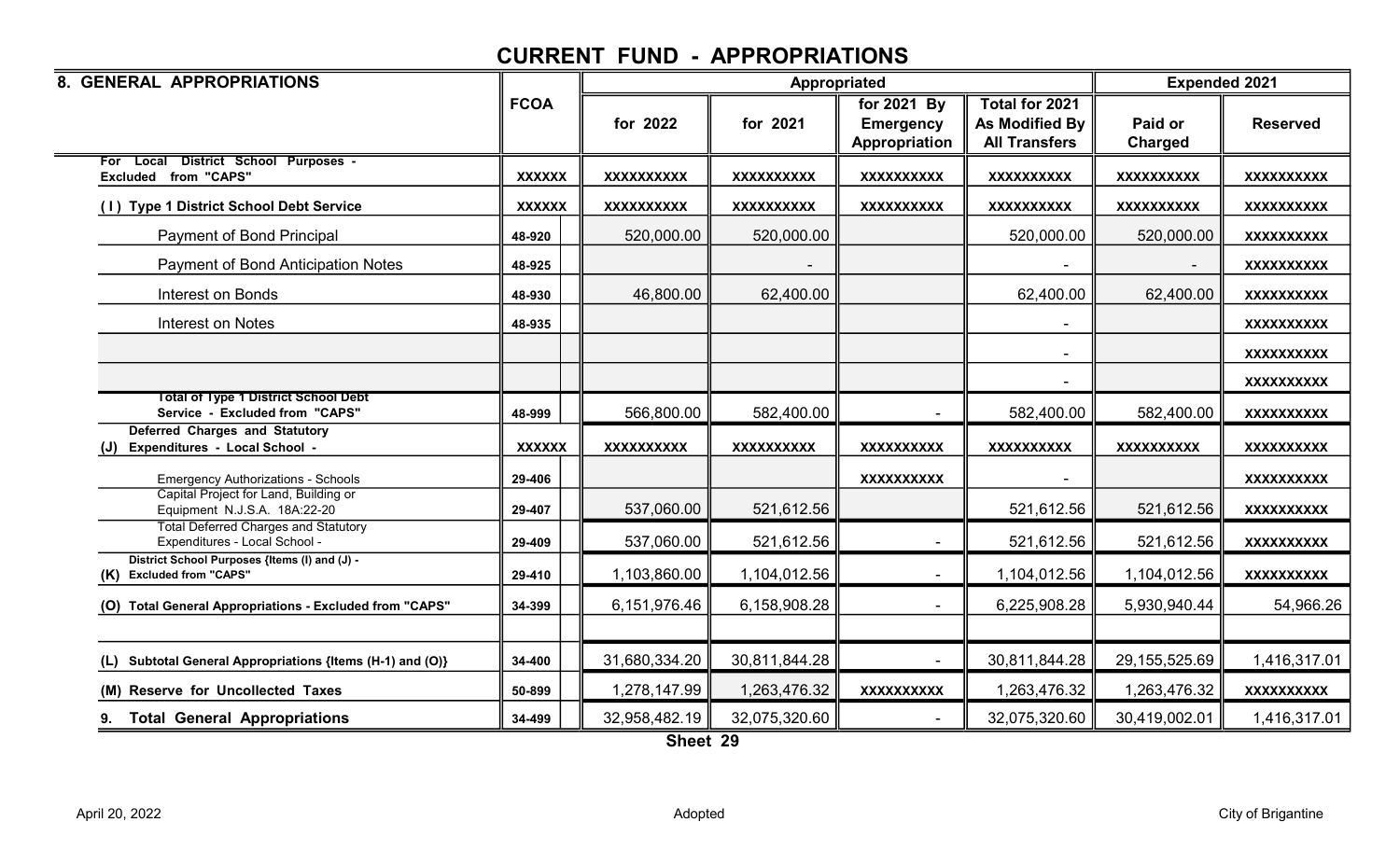| <b>8. GENERAL APPROPRIATIONS</b>                                |               |                   | Appropriated      |                                                  |                                                          | <b>Expended 2021</b>      |                   |
|-----------------------------------------------------------------|---------------|-------------------|-------------------|--------------------------------------------------|----------------------------------------------------------|---------------------------|-------------------|
| <b>Summary of Appropriations</b>                                | <b>FCOA</b>   | for 2022          | for 2021          | for 2021 By<br><b>Emergency</b><br>Appropriation | Total for 2021<br>As Modified By<br><b>All Transfers</b> | Paid or<br><b>Charged</b> | <b>Reserved</b>   |
| (H-1) Total General Appropriations for                          | 34-299        | 25,528,357.74     | 24,652,936.00     |                                                  | 24,585,936.00                                            | 23,224,585.25             | 1,361,350.75      |
| <b>Municipal Purposes within "CAPS"</b>                         | <b>XXXXXX</b> |                   |                   |                                                  |                                                          |                           |                   |
| (A)<br><b>Operations - Excluded from "CAPS"</b>                 | <b>XXXXXX</b> | <b>XXXXXXXXXX</b> | <b>XXXXXXXXXX</b> | <b>XXXXXXXXXX</b>                                | <b>XXXXXXXXXX</b>                                        | <b>XXXXXXXXXX</b>         | <b>XXXXXXXXXX</b> |
| <b>Other Operations</b>                                         | 34-300        | 500.00            | 500.00            |                                                  | 500.00                                                   | 500.00                    | $\sim$            |
| <b>Uniform Construction Code</b>                                | 22-999        |                   |                   |                                                  |                                                          |                           | $\sim$ $-$        |
| <b>Shared Service Agreements</b>                                | 42-999        |                   |                   |                                                  |                                                          |                           | $\sim$            |
| <b>Additional Appropriations Offset by Revenues</b>             | 34-303        | 300,400.00        | 340,000.00        |                                                  | 340,000.00                                               | 297,643.26                | 42,356.74         |
| <b>Public &amp; Private Programs Offset by Revenues</b>         | 40-999        | 373,668.96        | 435,146.72        | $\blacksquare$                                   | 435,146.72                                               | 426,272.57                | 8,874.15          |
| <b>Total Operations Excluded from "CAPS"</b>                    | 34-305        | 674,568.96        | 775,646.72        |                                                  | 775,646.72                                               | 724,415.83                | 51,230.89         |
| (C)<br><b>Capital Improvements</b>                              | 44-999        | 500,000.00        | 525,000.00        |                                                  | 592,000.00                                               | 348,264.63                | 3,735.37          |
| <b>Municipal Debt Service</b><br>(D)                            | 45-999        | 3,873,547.50      | 3,754,249.00      |                                                  | 3,754,249.00                                             | 3,754,247.42              | <b>XXXXXXXXXX</b> |
| <b>Total Deferred Charges (Sheet 28)</b><br>(E)                 | 46-999        |                   |                   | <b>XXXXXXXXXX</b>                                |                                                          |                           | <b>XXXXXXXXXX</b> |
| (F)<br><b>Judgments (Sheet 28)</b>                              | 37-480        |                   | $\sim$            |                                                  |                                                          |                           | <b>XXXXXXXXXX</b> |
| (G)<br>Cash Deficit - With Prior Consent of Local Finance Board | 46-885        |                   |                   | <b>XXXXXXXXXX</b>                                |                                                          |                           | <b>XXXXXXXXXX</b> |
| (K)<br><b>Local District School Purposes</b>                    | 29-410        | 1,103,860.00      | 1,104,012.56      |                                                  | 1,104,012.56                                             | 1,104,012.56              | <b>XXXXXXXXXX</b> |
| (N)<br><b>Transferred to Board of Education</b>                 | 29-405        |                   |                   | <b>XXXXXXXXXX</b>                                |                                                          |                           | <b>XXXXXXXXXX</b> |
| <b>Reserve for Uncollected Taxes</b><br>(M)                     | 50-899        | 1,278,147.99      | 1,263,476.32      | <b>XXXXXXXXXX</b>                                | 1,263,476.32                                             | 1,263,476.32              | <b>XXXXXXXXXX</b> |
| <b>Total General Appropriations</b>                             | 34-499        | 32,958,482.19     | 32,075,320.60     |                                                  | 32,075,320.60                                            | 30,419,002.01             | 1,416,317.01      |

Sheet 30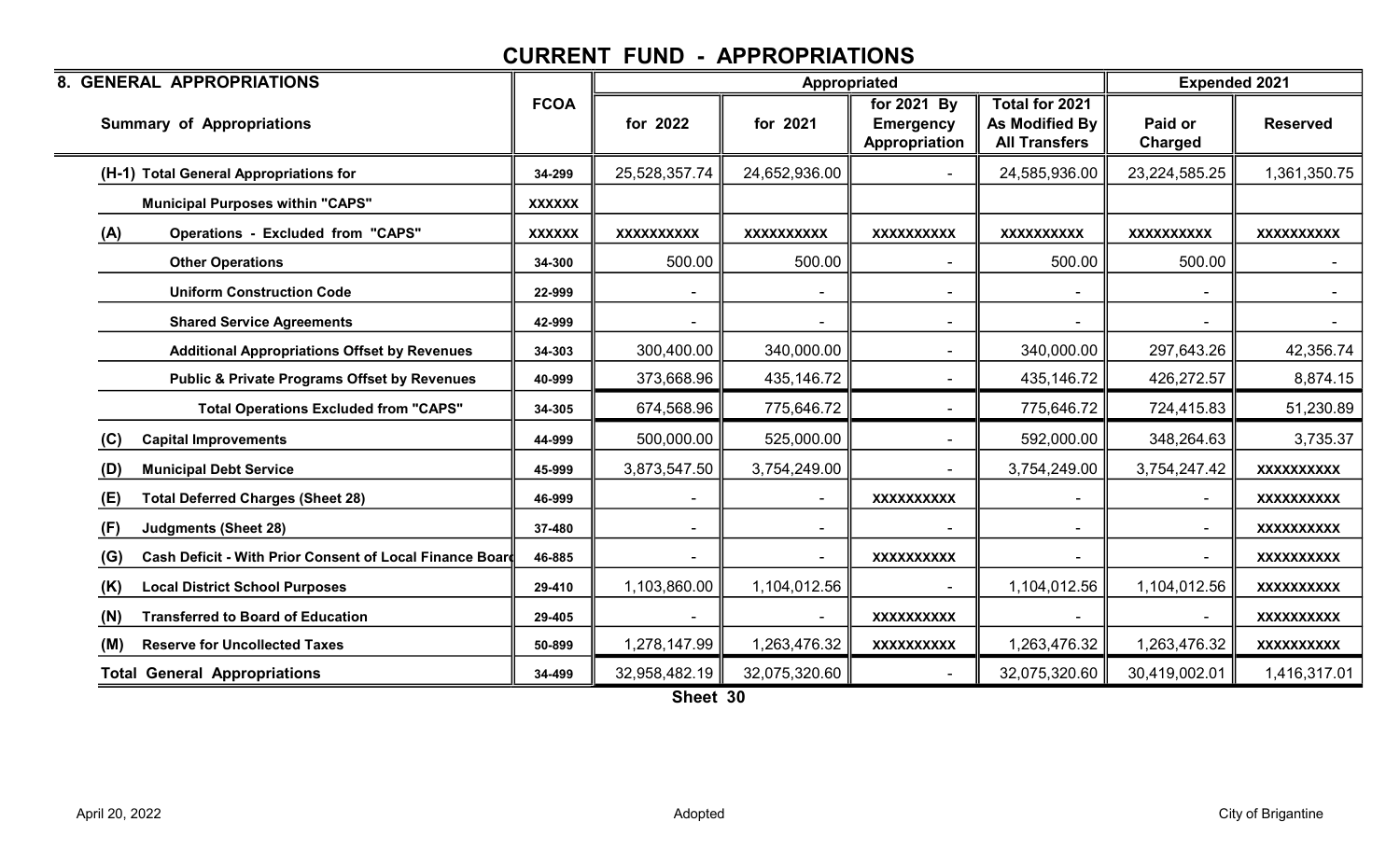# Realized in FCOA 2022 2021 Cash in 2021 Operating Surplus Anticipated 1,148,797.68 508,355.00 508,355.00 508,355.00 508,355.00 508,355.00 508,355.00 508,355.00 508,355.00 508,355.00 508,355.00 508,355.00 508,355.00 508,355.00 508,355.00 508,355.00 508,355.00 50 08-502 Total Operating Surplus Anticipated 08-500 508,355.00 1,148,797.68 508,355.00 Rents 08-503 5,800,000.00 5,840,000.00 5,844,778.77 Miscellaneous 08-505 150,000.00 170,000.00 176,930.04 Reserve For Debt Payments **28-507** 96,057.32 XXXXXX XXXXXXXXXX XXXXXXXXXX XXXXXXXXXX Deficit (General Budget) **08-549** Anticipated 10. DEDICATED REVENUES FROM WATER & SEWER UTILITY Operating Surplus Anticipated with Prior Written Consent of Director of Local Government Services Special Items of General Revenues Anticipated with Prior Written Consent of Director of Local Governement Services

#### DEDICATED WATER & SEWER UTILITY BUDGET

Total Water & Sewer Utility Revenues **18-59 contract to the COV** or the contract of the contract of the contract of the contract of the contract of the contract of the contract of the contract of the contract of the contra Sheet 31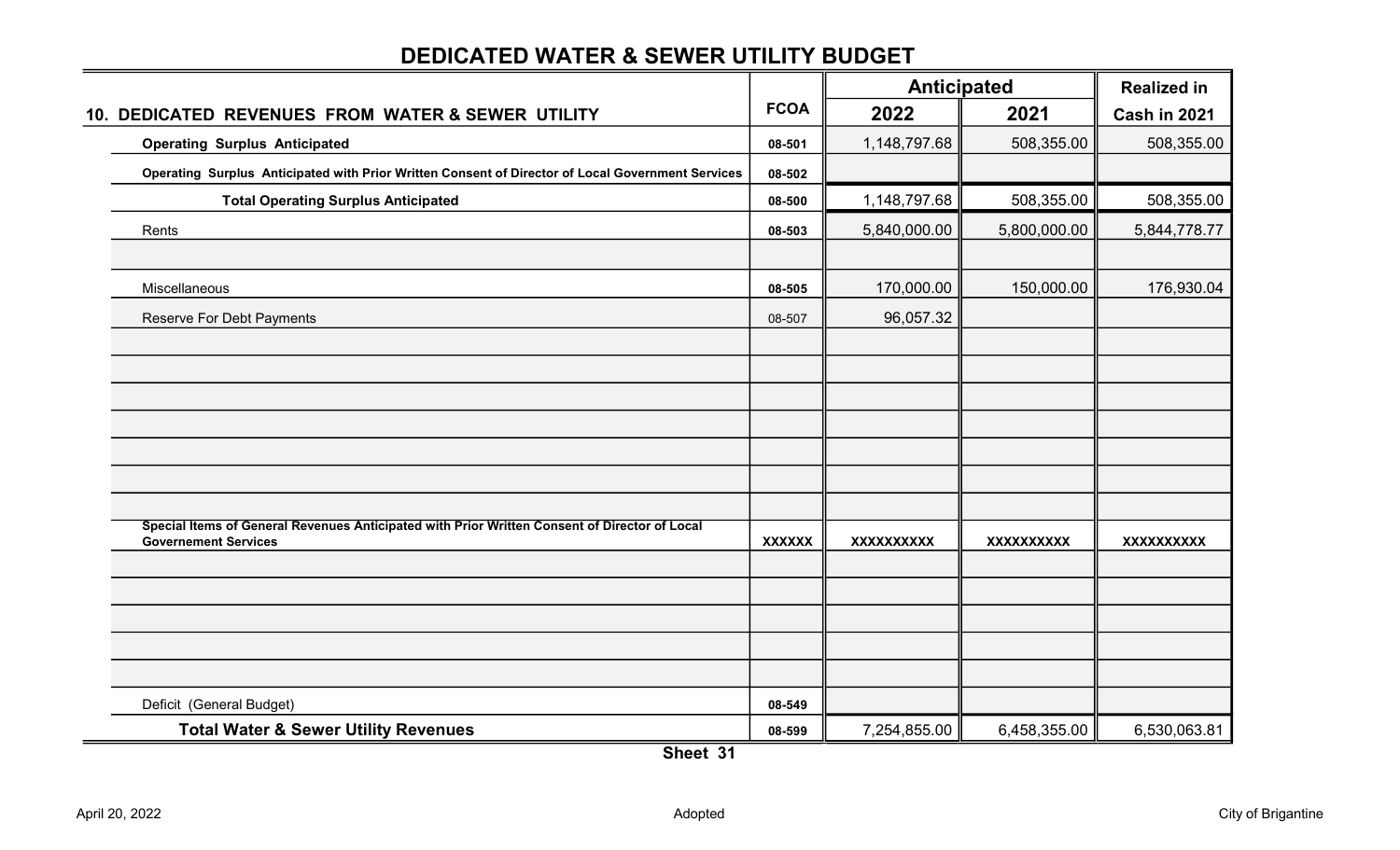|                                      |               | Appropriated |                   |                                                  | <b>Expended 2021</b>                                            |                           |                   |
|--------------------------------------|---------------|--------------|-------------------|--------------------------------------------------|-----------------------------------------------------------------|---------------------------|-------------------|
| 11. APPROPRIATIONS FOR WATER & SEWER |               | for 2022     | for 2021          | for 2021 By<br><b>Emergency</b><br>Appropriation | Total for 2021<br><b>As Modified By</b><br><b>All Transfers</b> | Paid or<br><b>Charged</b> | <b>Reserved</b>   |
| <b>Operating:</b>                    | <b>XXXXXX</b> | XXXXXXXXXX   | <b>XXXXXXXXXX</b> | <b>XXXXXXXXXX</b>                                | <b>XXXXXXXXXX</b>                                               | <b>XXXXXXXXXX</b>         | <b>XXXXXXXXXX</b> |
| Salaries & Wages                     | 55-501        | 1,250,000.00 | 1,210,000.00      |                                                  | 1,210,000.00                                                    | 1,123,435.29              | 86,564.71         |
| <b>Other Expenses</b>                | 55-502        | 3,756,000.00 | 3,470,000.00      |                                                  | 3,456,435.90                                                    | 3,266,021.48              | 190,414.42        |
|                                      |               |              |                   |                                                  | $\sim$                                                          |                           | $\sim$            |
|                                      |               |              |                   |                                                  | $\sim$                                                          |                           | $\sim$            |
|                                      |               |              |                   |                                                  | $\blacksquare$                                                  |                           | $\sim$            |
|                                      |               |              |                   |                                                  | $\sim$                                                          |                           | $\sim$            |
|                                      |               |              |                   |                                                  | $\blacksquare$                                                  |                           | $\sim$            |
|                                      |               |              |                   |                                                  | $\sim$                                                          |                           |                   |
|                                      |               |              |                   |                                                  | $\sim$                                                          |                           | $\blacksquare$    |
|                                      |               |              |                   |                                                  | $\blacksquare$                                                  |                           | $\sim$            |
|                                      |               |              |                   |                                                  | $\blacksquare$                                                  |                           | $\sim$            |
|                                      |               |              |                   |                                                  | $\sim$                                                          |                           |                   |
|                                      |               |              |                   |                                                  | $\sim$                                                          |                           | $\blacksquare$    |
|                                      |               |              |                   |                                                  | $\sim$                                                          |                           | $\sim$            |
|                                      |               |              |                   |                                                  | $\sim$                                                          |                           | $\sim$            |
|                                      |               |              |                   |                                                  | $\sim$                                                          |                           | $\sim$            |
|                                      |               |              |                   |                                                  | $\sim$                                                          |                           | $\sim$            |
|                                      |               |              |                   |                                                  | $\blacksquare$                                                  |                           | $\blacksquare$    |
|                                      |               |              |                   |                                                  | $\sim$                                                          |                           | $\sim$            |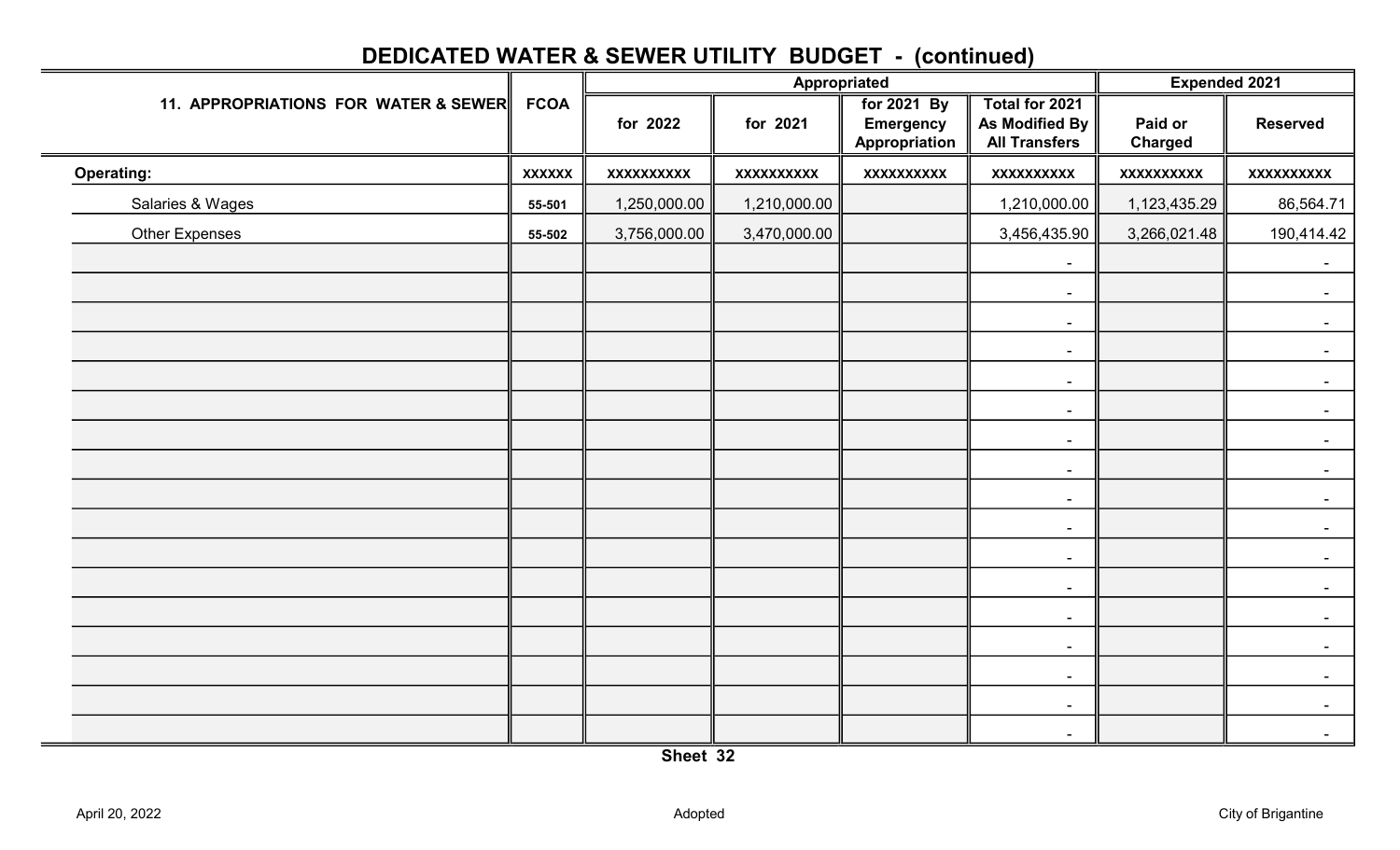|               | Appropriated      |                   |                                                  | Expended 2021                                            |                            |                   |
|---------------|-------------------|-------------------|--------------------------------------------------|----------------------------------------------------------|----------------------------|-------------------|
| <b>FCOA</b>   | for 2022          | for 2021          | for 2021 By<br><b>Emergency</b><br>Appropriation | Total for 2021<br>As Modified By<br><b>All Transfers</b> | Paid or<br><b>Charged</b>  | <b>Reserved</b>   |
| <b>XXXXXX</b> | <b>XXXXXXXXXX</b> | <b>XXXXXXXXXX</b> | <b>XXXXXXXXXX</b>                                | <b>XXXXXXXXXX</b>                                        | <b>XXXXXXXXXX</b>          | <b>XXXXXXXXXX</b> |
|               |                   |                   |                                                  | $\sim$                                                   |                            | $\blacksquare$    |
|               |                   |                   |                                                  | $\sim$                                                   |                            | $\sim$            |
|               |                   |                   |                                                  | $\sim$                                                   |                            |                   |
|               |                   |                   |                                                  | $\sim$                                                   |                            |                   |
|               |                   |                   |                                                  | $\sim$                                                   |                            |                   |
|               |                   |                   |                                                  | $\sim$                                                   |                            |                   |
|               |                   |                   |                                                  | $\sim$                                                   |                            |                   |
|               |                   |                   |                                                  | $\sim$                                                   |                            |                   |
|               |                   |                   |                                                  | $\sim$                                                   |                            |                   |
|               |                   |                   |                                                  | $\sim$                                                   |                            |                   |
|               |                   |                   |                                                  | $\sim$                                                   |                            | $\sim$            |
|               |                   |                   |                                                  | $\sim$                                                   |                            |                   |
|               |                   |                   |                                                  | $\sim$                                                   |                            |                   |
|               |                   |                   |                                                  |                                                          |                            |                   |
|               |                   |                   |                                                  | $\sim$                                                   |                            | $\sim$            |
|               |                   |                   |                                                  | $\sim$                                                   |                            |                   |
|               |                   |                   |                                                  |                                                          |                            | $\sim$            |
|               |                   |                   |                                                  |                                                          |                            | $\sim$            |
|               |                   |                   |                                                  | $\sim$                                                   |                            | $\sim$            |
|               |                   |                   |                                                  |                                                          | $\sim$<br>$\sim$<br>$\sim$ |                   |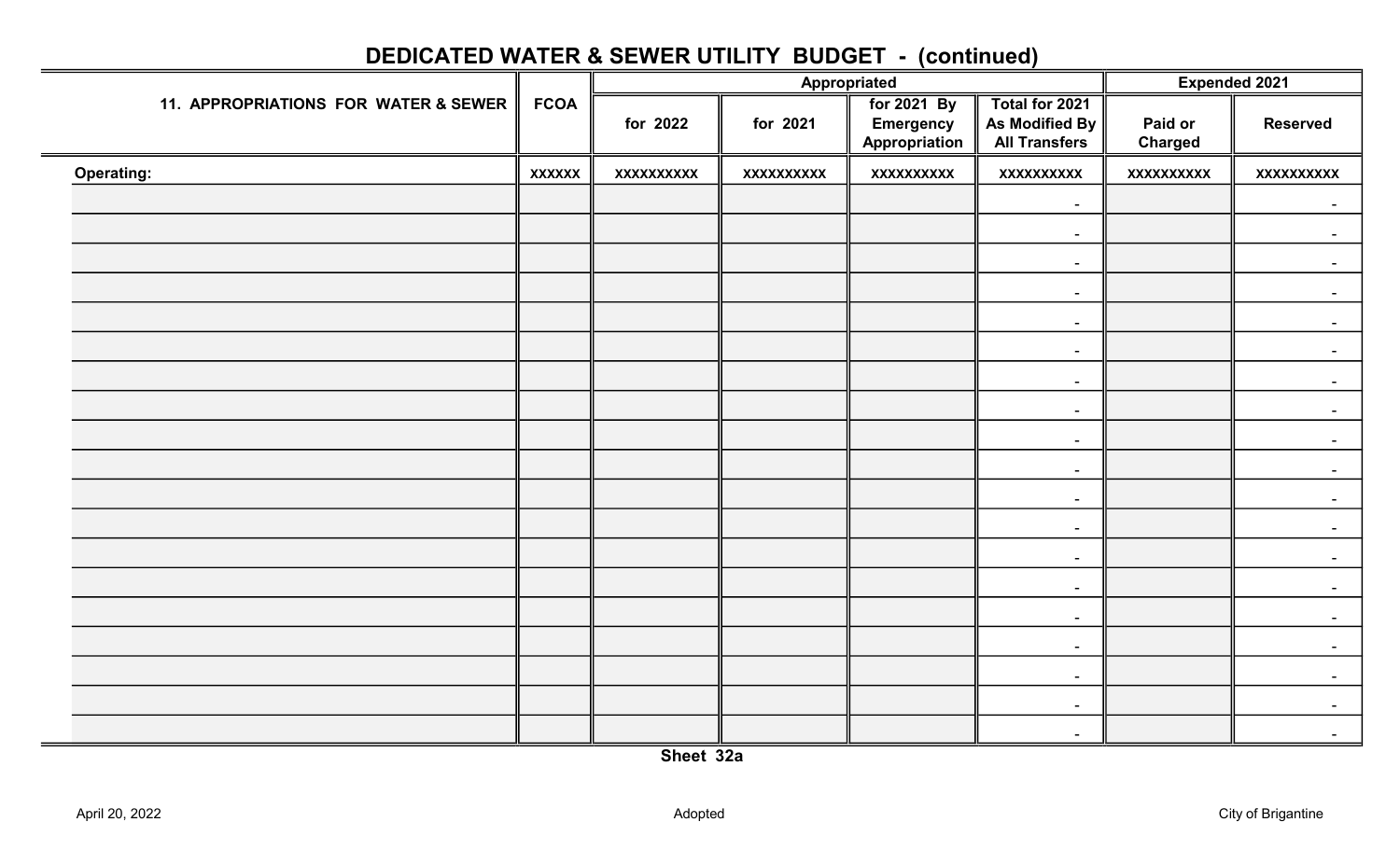|                                                    |               |                   |                   | Appropriated                                     |                                                                 | <b>Expended 2021</b>      |                   |
|----------------------------------------------------|---------------|-------------------|-------------------|--------------------------------------------------|-----------------------------------------------------------------|---------------------------|-------------------|
| 11. APPROPRIATIONS FOR WATER & SEWER               | <b>FCOA</b>   | for 2022          | for 2021          | for 2021 By<br><b>Emergency</b><br>Appropriation | <b>Total for 2021</b><br>As Modified By<br><b>All Transfers</b> | Paid or<br><b>Charged</b> | <b>Reserved</b>   |
| <b>Operating:</b>                                  | <b>XXXXXX</b> | <b>XXXXXXXXXX</b> | <b>XXXXXXXXXX</b> | <b>XXXXXXXXXX</b>                                | <b>XXXXXXXXXX</b>                                               | <b>XXXXXXXXXX</b>         | <b>XXXXXXXXXX</b> |
| Salaries & Wages                                   | 55-501        |                   |                   |                                                  | $\overline{\phantom{a}}$                                        |                           |                   |
| Other Expenses                                     | 55-502        |                   |                   |                                                  |                                                                 |                           |                   |
|                                                    |               |                   |                   |                                                  |                                                                 |                           |                   |
|                                                    |               |                   |                   |                                                  |                                                                 |                           |                   |
|                                                    |               |                   |                   |                                                  | $\overline{\phantom{a}}$                                        |                           |                   |
| <b>Capital Improvements:</b>                       | <b>XXXXXX</b> | <b>XXXXXXXXXX</b> | <b>XXXXXXXXXX</b> | <b>XXXXXXXXXX</b>                                | <b>XXXXXXXXXX</b>                                               | <b>XXXXXXXXXX</b>         | <b>XXXXXXXXXX</b> |
| Down Payments on Improvements                      | 55-510        |                   |                   |                                                  |                                                                 |                           |                   |
| <b>Capital Improvement Fund</b>                    | 55-511        |                   |                   | <b>XXXXXXXXXX</b>                                |                                                                 |                           |                   |
| <b>Capital Outlay</b>                              | 55-512        |                   |                   |                                                  | $\overline{\phantom{a}}$                                        |                           |                   |
|                                                    |               |                   |                   |                                                  |                                                                 |                           |                   |
|                                                    |               |                   |                   |                                                  |                                                                 |                           |                   |
| <b>Debt Service:</b>                               | <b>XXXXXX</b> | <b>XXXXXXXXXX</b> | <b>XXXXXXXXXX</b> | <b>XXXXXXXXXX</b>                                | <b>XXXXXXXXXX</b>                                               | <b>XXXXXXXXXX</b>         | <b>XXXXXXXXXX</b> |
| Payment on Bond Principal                          | 55-520        | 1,520,855.00      | 1,157,855.00      |                                                  | 1,157,855.00                                                    | 1,156,854.23              | <b>XXXXXXXXXX</b> |
| Payment on Bond Anticipation Notes & Capital Notes | 55-521        |                   |                   |                                                  |                                                                 |                           | <b>XXXXXXXXXX</b> |
| Interest on Bonds                                  | 55-522        | 485,000.00        | 390,000.00        |                                                  | 403,564.10                                                      | 403,564.10                | <b>XXXXXXXXXX</b> |
| <b>Interest on Notes</b>                           | 55-523        |                   |                   |                                                  |                                                                 |                           | <b>XXXXXXXXXX</b> |
|                                                    |               |                   |                   |                                                  | $\blacksquare$                                                  |                           | <b>XXXXXXXXXX</b> |
|                                                    |               |                   |                   |                                                  | $\blacksquare$                                                  |                           | <b>XXXXXXXXXX</b> |
|                                                    |               |                   |                   |                                                  |                                                                 |                           | <b>XXXXXXXXXX</b> |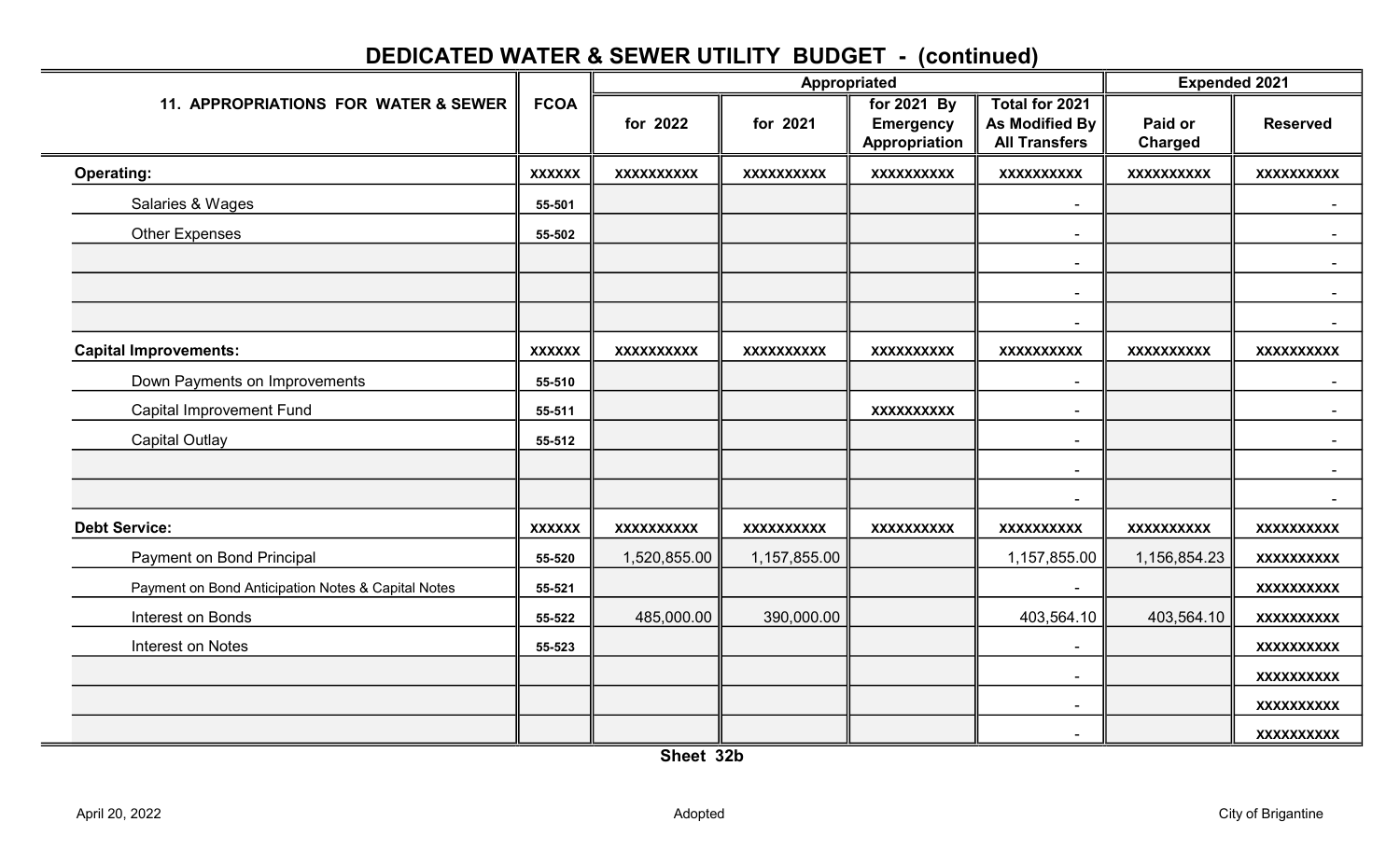#### 11. APPROPRIATIONS FOR WATER & SEWER UTILIT FCOA **for any set of the 1991 By Total for 2021** By Total for 2021 for 2022  $\parallel$  for 2021  $\parallel$  Emergency  $\parallel$  As Modified By Paid or  $\parallel$  Reserved Appropriation  $\parallel$  All Transfers  $\parallel$  Charged Deferred Charges and Statutory Expenditures: XXXXXX XXXXXXXXXX XXXXXXXXXX XXXXXXXXXX XXXXXXXXXX XXXXXXXXXX XXXXXXXXXX DEFERRED CHARGES: XXXXXX XXXXXXXXXX XXXXXXXXXX XXXXXXXXXX XXXXXXXXXX XXXXXXXXXX XXXXXXXXXX Emergency Authorizations 55-530 XXXXXXXXXX - XXXXXXXXXX XXXXXXXXXX - XXXXXXXXXX XXXXXXXXXX - XXXXXXXXXX XXXXXXXXXX - XXXXXXXXXX XXXXXXXXXX - XXXXXXXXXX STATUTORY EXPENDITURES: XXXXXX XXXXXXXXXX XXXXXXXXXX XXXXXXXXXX XXXXXXXXXX XXXXXXXXXX XXXXXXXXXX Contribution To: Public Employee's Retirement System **55-540** Social Security System (O.A.S.I.)  $\|\$  55-541  $\|$  95,500.00  $\|$  90,000.00  $\|$  90,000.00  $\|$  81,971.48  $\|$  8,028.52 55-542 || 2,500.00 || 2,000.00 || 2,000.00 || 2,000.00 || 2,000.00 - - - - - - Judgements 55-531 - XXXXXXXXXX Deficit in Operations in Prior Years 55-532 XXXXXXXXXX - XXXXXXXXXX Surplus (General Budget ) 55-545 XXXXXXXXXX - XXXXXXXXXX TOTAL WATER & SEWER UTILITY APPROPRIATIC 55-599  $\parallel$  7,254,855.00  $\parallel$  6,458,355.00  $\parallel$  6.458,355.00  $\parallel$  6,458,355.00  $\parallel$  6,170,346.58  $\parallel$  287,007.65 Appropriated Expended 2021 Unemployment Compensation Insurance (N.J.S.A. 43:21-3 et. Seq.) 145,000.00 || 138,500.00 || || 138,500.00 || 138,500.00 || || ||

Sheet 33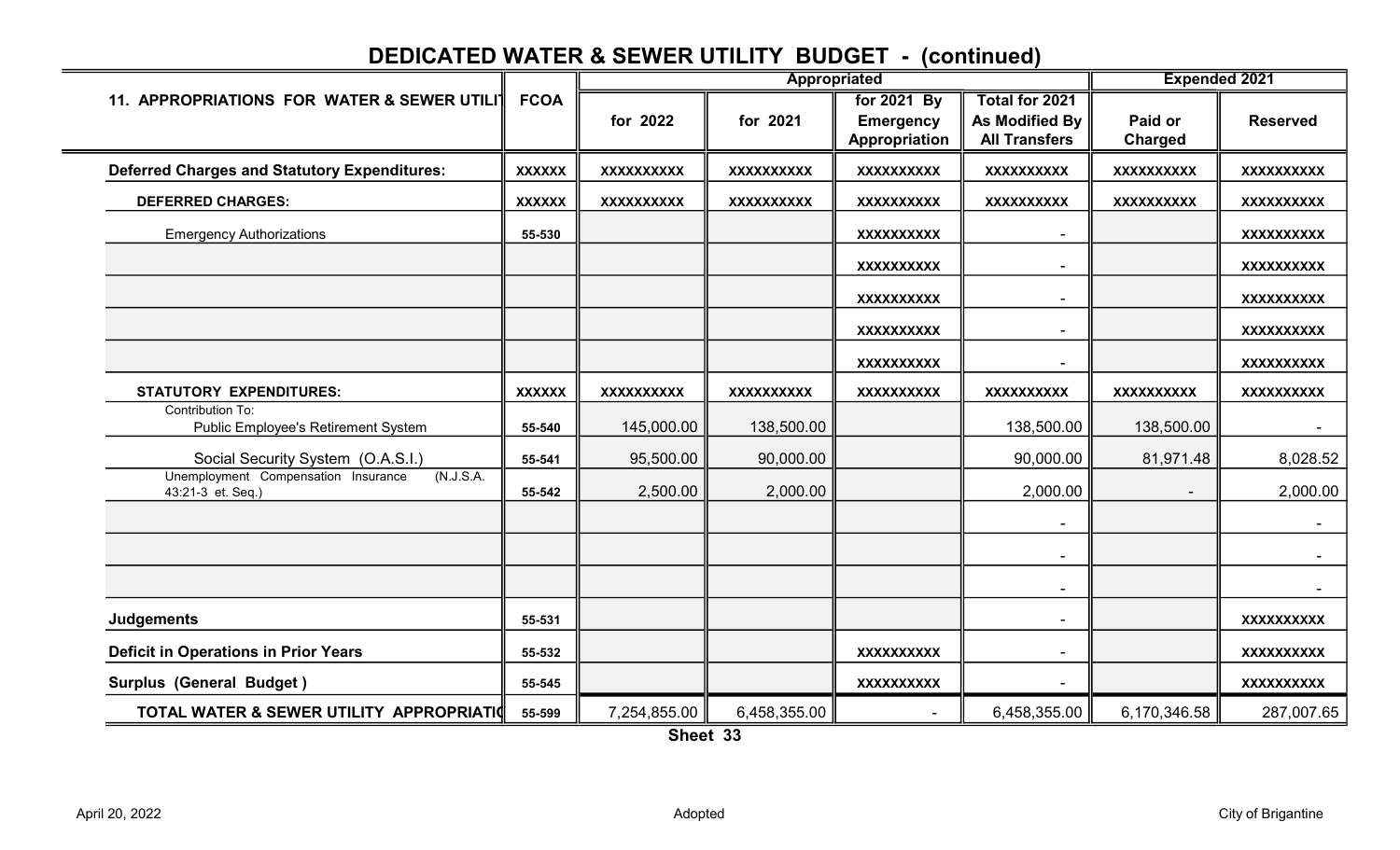#### DEDICATED ASSESSMENT BUDGET

|                                        |             | <b>Anticipated</b>  | <b>Realized in</b> |                        |
|----------------------------------------|-------------|---------------------|--------------------|------------------------|
| <b>14. DEDICATED REVENUES FROM</b>     | <b>FCOA</b> | 2022                | 2021               | Cash in 2021           |
| Assessment Cash                        | 51-101      |                     |                    |                        |
|                                        |             |                     |                    |                        |
| Deficit (General Budget)               | 51-885      |                     |                    |                        |
| <b>Total Assessment Revenues</b>       | 51-899      |                     |                    |                        |
|                                        |             | <b>Appropriated</b> |                    | <b>Expended 2021</b>   |
|                                        |             |                     |                    |                        |
| 15. APPROPRIATIONS FOR ASSESSMENT DEBT |             | 2022                | 2021               | <b>Paid or Charged</b> |
| Payment of Bond Principal              | 51-920      |                     |                    |                        |
| Payment of Bond Anticipation Notes     | 51-925      |                     |                    |                        |
|                                        |             |                     |                    |                        |

#### DEDICATED ASSESSMENT BUDGET UTILITY

|                                                |             | <b>Anticipated</b>  | <b>Realized in</b> |                        |
|------------------------------------------------|-------------|---------------------|--------------------|------------------------|
| <b>14. DEDICATED REVENUES FROM</b>             | <b>FCOA</b> | 2022                | 2021               | Cash in 2021           |
| Assessment Cash                                | 52-101      |                     |                    |                        |
|                                                |             |                     |                    |                        |
| Deficit (Utility Budget)                       | 52-885      |                     |                    |                        |
| <b>Total Utility Assessment Revenues</b>       | 52-899      |                     |                    |                        |
|                                                |             | <b>Appropriated</b> |                    | <b>Expended 2021</b>   |
| <b>15. APPROPRIATIONS FOR ASSESSMENT DEBT</b>  |             | 2022                | 2021               | <b>Paid or Charged</b> |
| Payment of Bond Principal                      | 52-920      |                     |                    |                        |
| Payment of Bond Anticipation Notes             | 52-925      |                     |                    |                        |
|                                                |             |                     |                    |                        |
| <b>Total Utility Assessment Appropriations</b> | 52-999      |                     |                    |                        |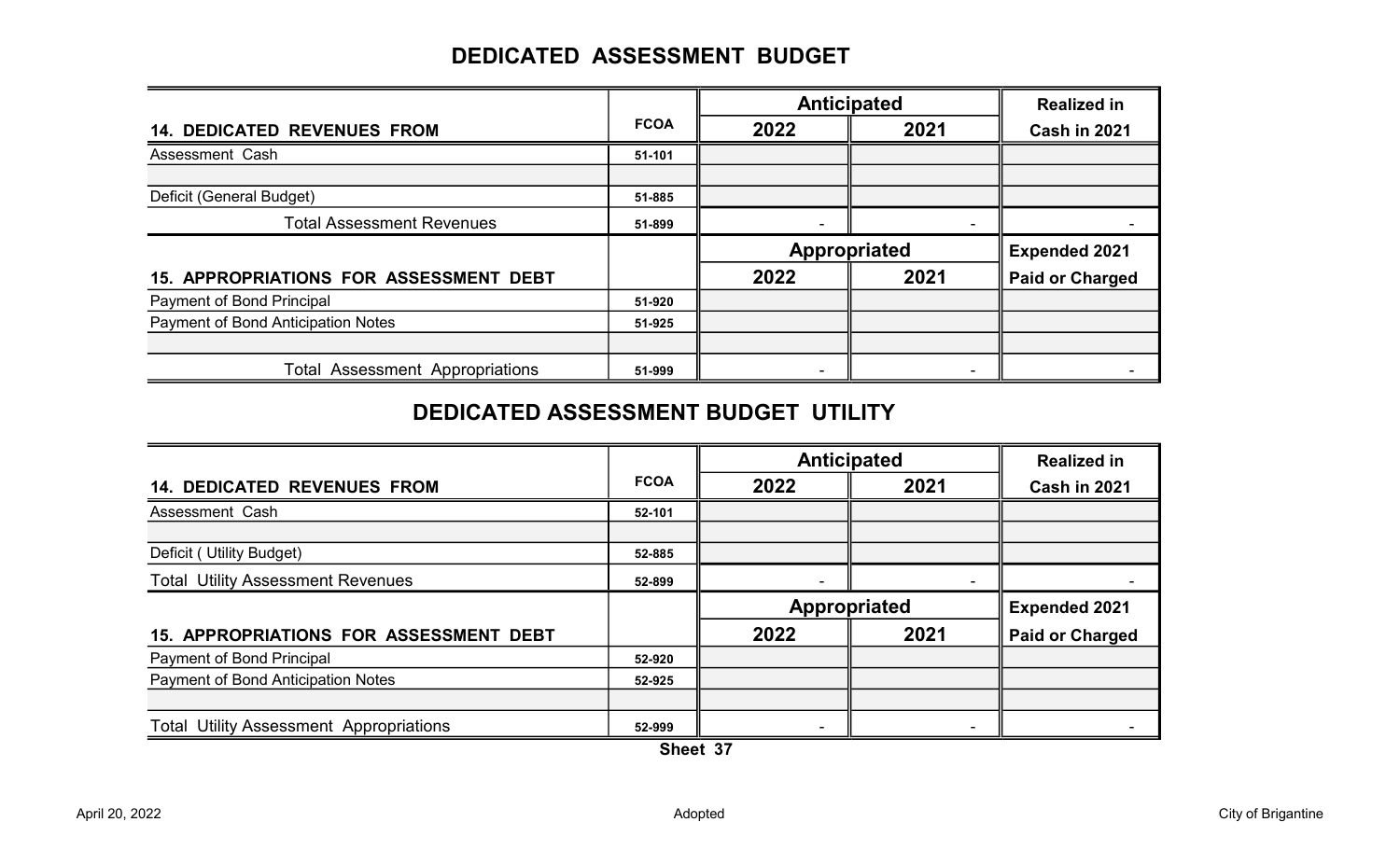#### DEDICATED ASSESSMENT BUDGET UTILITY

|                                                |             | <b>Anticipated</b> |                          | <b>Realized in</b>     |
|------------------------------------------------|-------------|--------------------|--------------------------|------------------------|
| <b>14. DEDICATED REVENUES FROM</b>             | <b>FCOA</b> | 2022               | 2021                     | <b>Cash in 2021</b>    |
| Assessment Cash                                | 53-101      |                    |                          |                        |
|                                                |             |                    |                          |                        |
| Deficit (Utility Budget)                       | 53-885      |                    |                          |                        |
| <b>Total Utility Assessment Revenues</b>       | 53-899      |                    | $\overline{\phantom{0}}$ |                        |
|                                                |             | Appropriated       |                          | <b>Expended 2021</b>   |
| 15. APPROPRIATIONS FOR ASSESSMENT DEBT         |             | 2022               | 2021                     | <b>Paid or Charged</b> |
| Payment of Bond Principal                      | 53-920      |                    |                          |                        |
| Payment of Bond Anticipation Notes             | 53-925      |                    |                          |                        |
|                                                |             |                    |                          |                        |
| <b>Total Utility Assessment Appropriations</b> | 53-999      |                    |                          |                        |

Dedication by Rider - (N.J.S.A. 40A: 4-39) dedicated revenues anticipated during the year 2022 from Animal Control State or Federal Aid for Maintenance of Libraries Bequest, Escheat; Construction Code Fees Due Hackensak Meadowlands Development Commission; Outside Employment of Off-Duty Municipal Police Officers; Unemployment Compensation Insurance; Reimbursement of Sale of Gasoline to State Automobiles; State Training Fees - Uniform Construction Code Act; Older Americans Act - Program Contributions; Municipal Alliance on Alcoholism and Drug Abuse - Program Income:<br>
Deautification of the City Donations-Garden Club; Memorial Bench & Bike Rack Program Donations, Deveolpers Escrow; Disposal of Forfieted Property; Storm Receover Trust; Parking Offense Adjudication Act; Developers Escrow Fund ; Life Guard Pension Funds; Afordable Housing; Uniform Fire Safety Act Penalty Monies

are hereby anticipated as revenue and are hereby appropriated for the purpose to which said revenue is dedicated by statute or other legal requirement."

Sheet 38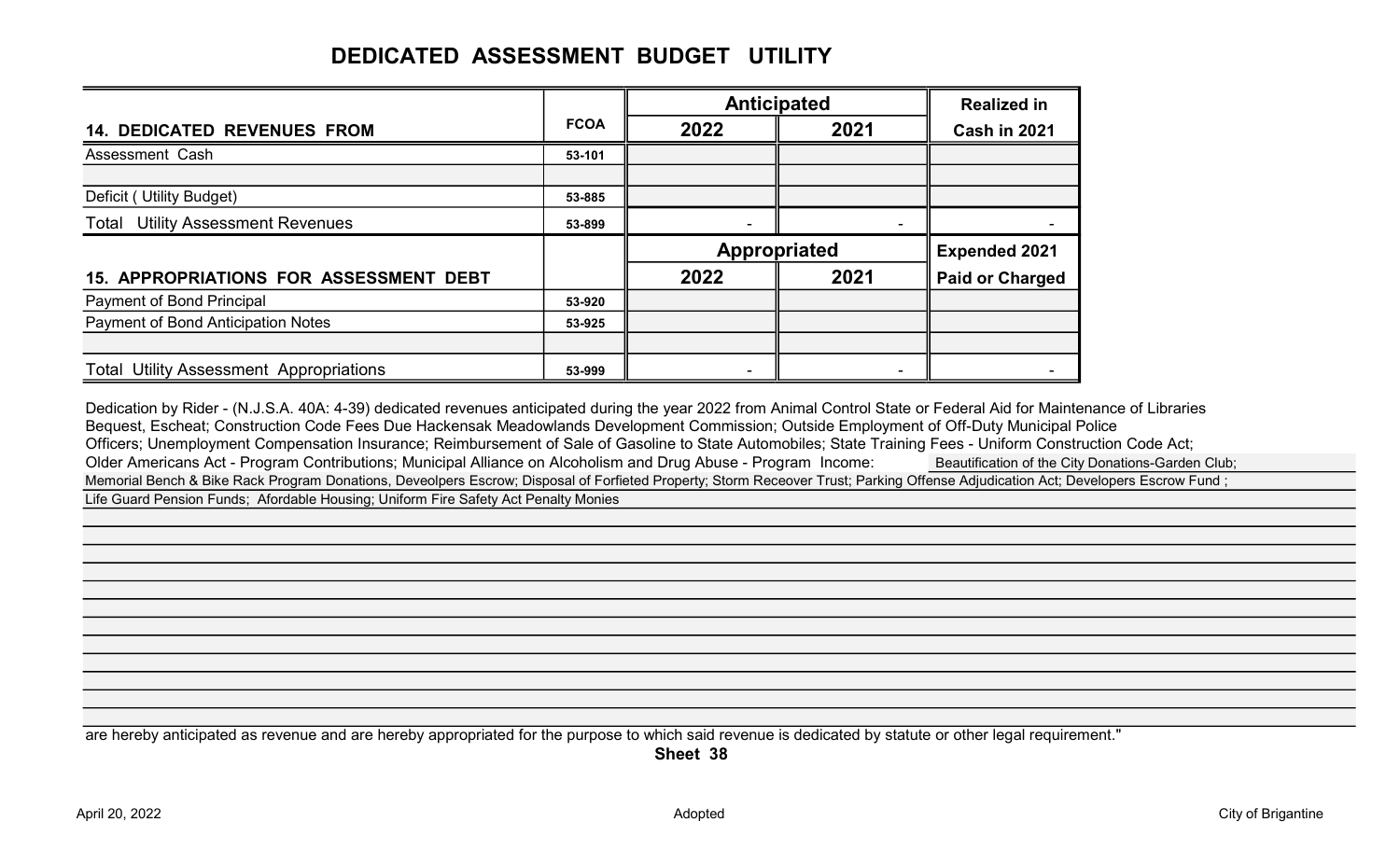#### APPENDIX TO BUDGET STATEMENT

#### CHANGE IN CURRENT SURPLUS COMPARATIVE STATEMENT OF CURRENT FUND OPERATIONS AND

## Due from State of N.J.(c. 20, P.L. 1961)  $\parallel$  1111000 Federal and State Grants Receivable **Fermulation** Taxes: 1110200 Receivables with Offsetting Reserves:  $\|\mathbf{x}\mathbf{x}\mathbf{x}\mathbf{x}\mathbf{x}$  $\|\mathbf{x}\mathbf{x}\mathbf{x}\mathbf{x}\mathbf{x}\mathbf{x}$ Property Acquired by Tax Title Lien Liquidation  $\parallel$  1110500  $\parallel$  308,862.00 Deferred Charges Required to be in 2022 Budget  $\|\cdot\|$  1110700  $\|\cdot\|$ Deferred Charges Required to be in Budgets Subsequent to 2022  $\parallel$  1110800  $\parallel$ Total Assets 1110900 14,891,088.73 Special District Taxes 2310900 ASSETS

CURRENT FUND BALANCE SHEET - DECEMBER 31, 2021

## LIABILITIES, RESERVES AND SURPLUS

| ≏Cash Liabilities                       | <u>IL 2110100 IL</u> | 0.393.291.50  |
|-----------------------------------------|----------------------|---------------|
| Reserves for Receivables                | ll 2110200           | 692,070.88    |
| Surplus                                 | 2110300              | 7,805,994.95  |
| Total Liabilities, Reserves and Surplus | xxxxxx               | 14,891,357.33 |

| <b>ASSETS</b>                                                 |               |                  |                                                            |               | <b>YEAR 2021</b> | <b>YEAR 2020</b> |
|---------------------------------------------------------------|---------------|------------------|------------------------------------------------------------|---------------|------------------|------------------|
| Cash and Investments                                          | 1110100       | 14, 199, 286. 45 | Surplus Balance, January 1                                 | 2310100       | 6,949,581.65     | 6,552,471.31     |
| Due from State of N.J.(c. 20, P.L. 1961)                      | 1111000       |                  | CURRENT REVENUE ON A CASH BASIS:                           | <b>XXXXXX</b> | <b>XXXXXXXX</b>  | <b>XXXXXXXX</b>  |
| Federal and State Grants Receivable                           | 1110200       |                  | Current Taxes:*(Percentage Collected 2021: 99%, 2020: 99%) | 2310200       | 57, 161, 349.99  | 55,801,551.28    |
| Receivables with Offsetting Reserves:                         | <b>XXXXXX</b> | <b>XXXXXXXX</b>  | Delinquent Taxes                                           | 2310300       | 455,514.76       | 502,808.01       |
| Taxes Receivable                                              | 1110300       | 350,970.80       | Other Revenues and Additions to Income                     | 2310400       | 8,508,052.82     | 8,184,964.19     |
| Tax Title Lien Receivable                                     | 1110400       | 28,640.29        | <b>Total Funds</b>                                         | 2310500       | 73,074,499.22    | 71,041,794.79    |
| Property Acquired by Tax Title Lien Liquidation               | 1110500       | 308,862.00       | EXPENDITURES AND TAX REQUIREMENTS:                         | <b>XXXXXX</b> | <b>XXXXXXXX</b>  | <b>XXXXXXXX</b>  |
| <b>Other Receivables</b>                                      | 1110600       | 3,329.19         | <b>Municipal Appropriations</b>                            | 2310600       | 30,571,842.70    | 30,000,634.67    |
| Deferred Charges Required to be in 2022 Budget                | 1110700       |                  | School Taxes (Including Local and Regional)                | 2310700       | 15,838,114.00    | 15,863,114.00    |
| Deferred Charges Required to be in Budgets Subsequent to 2022 | 1110800       |                  | County Taxes (Including Added Tax Amounts)                 | 2310800       | 18,854,278.97    | 18,223,117.54    |
| <b>Total Assets</b>                                           | 1110900       | 14,891,088.73    | <b>Special District Taxes</b>                              | 2310900       |                  |                  |
|                                                               |               |                  | Other Expenditures and Deductions from Income              | 2311000       | 4,268.60         | 5,346.93         |
| LIABILITIES, RESERVES AND SURPLUS                             |               |                  | <b>Total Expenditures and Tax Requirements</b>             |               | 65,268,504.27    | 64,092,213.14    |
| *Cash Liabilities                                             | 2110100       | 6,393,291.50     | Less: Expenditures to be Raised by Future Taxes            | 2311200       |                  |                  |
| <b>Reserves for Receivables</b>                               | 2110200       | 692,070.88       | Total Adjusted Expenditures and Tax Requirements           | 2311300       | 65,268,504.27    | 64,092,213.14    |
| Surplus                                                       | 2110300       | 7,805,994.95     | Surplus Balance, December 31                               | 2311400       | 7,805,994.95     | 6,949,581.65     |

\*Nearest even percentage may be used

| Surplus Balance, December 31               | 2311500    | 7,805,994.95 |
|--------------------------------------------|------------|--------------|
| Current Surplus Anticipated in 2022 Budget | ∥ 2311600  | 3,525,000.00 |
| Surplus Balance Remaining                  | ll 2311700 | 4,280,994.95 |

|  |  | (Important: This appendix must be Included in advertisement of Budget.) |  |
|--|--|-------------------------------------------------------------------------|--|
|  |  |                                                                         |  |

School Tax Levy Unpaid | 2220170 Less: School Tax Deferred 2220200 Current Surplus Anticipated in 2022 Budget 2311600 3,525,000.00 \*Balance Included in Above "Cash Liabilities"  $\parallel$  2220300

#### Sheet 39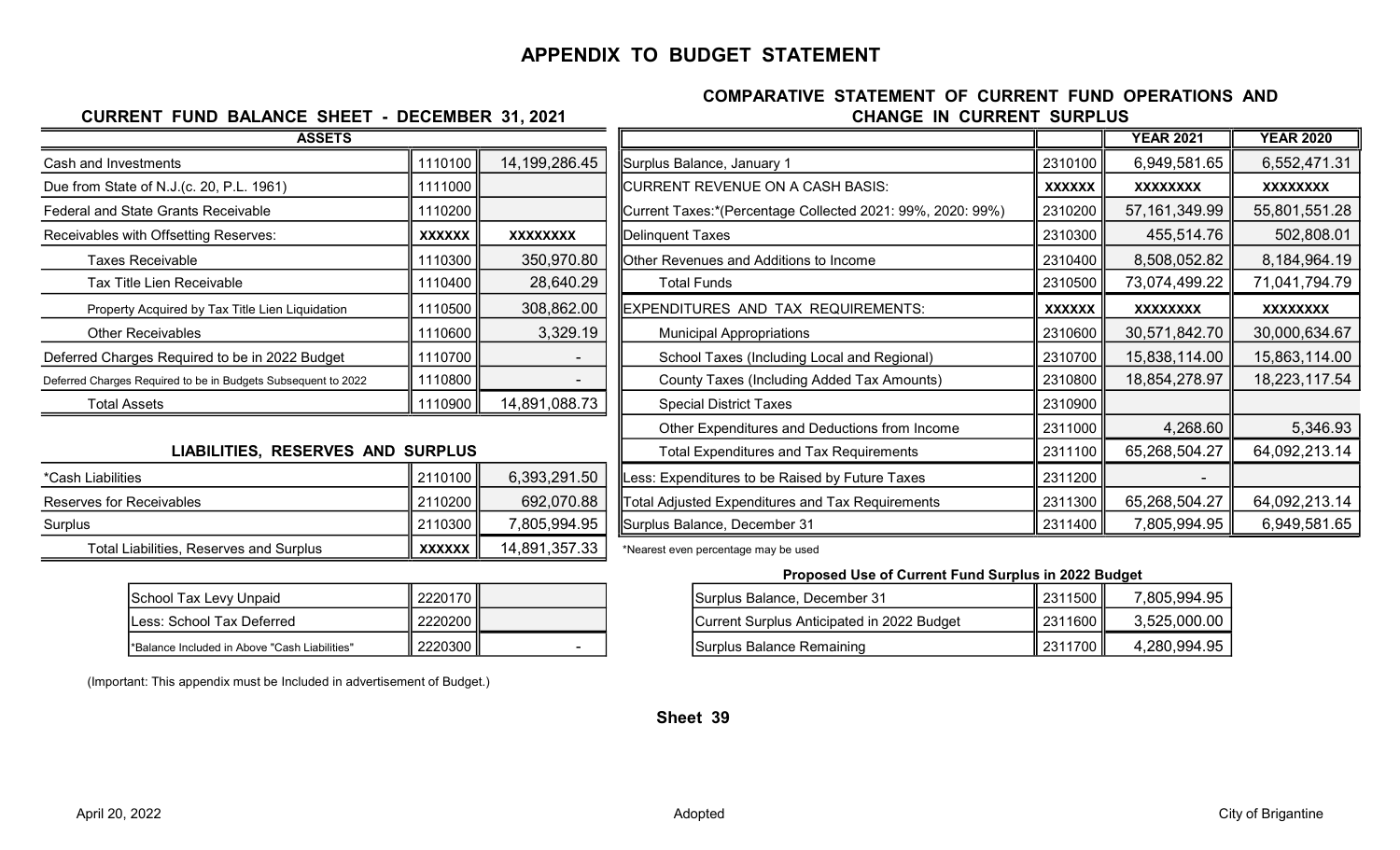#### 2022 CAPITAL BUDGET AND CAPITAL IMPROVEMENT PROGRAM

This section is included with the Annual Budget pursuant to N.J.A.C. 5:30-4. It does not in itself confer any authorization to raise or expend funds. Rather it is a document used as part of the local unit's planning and management program. Specific authorization to expend funds for purposes described in this section must be granted elsewhere, by a separate bond ordinance, by inclusion of a line item in the Capital Improvement Section of this budget, by an ordinance taking the money from the Capital Improvement Fund, or other lawful means.



 $C - 1$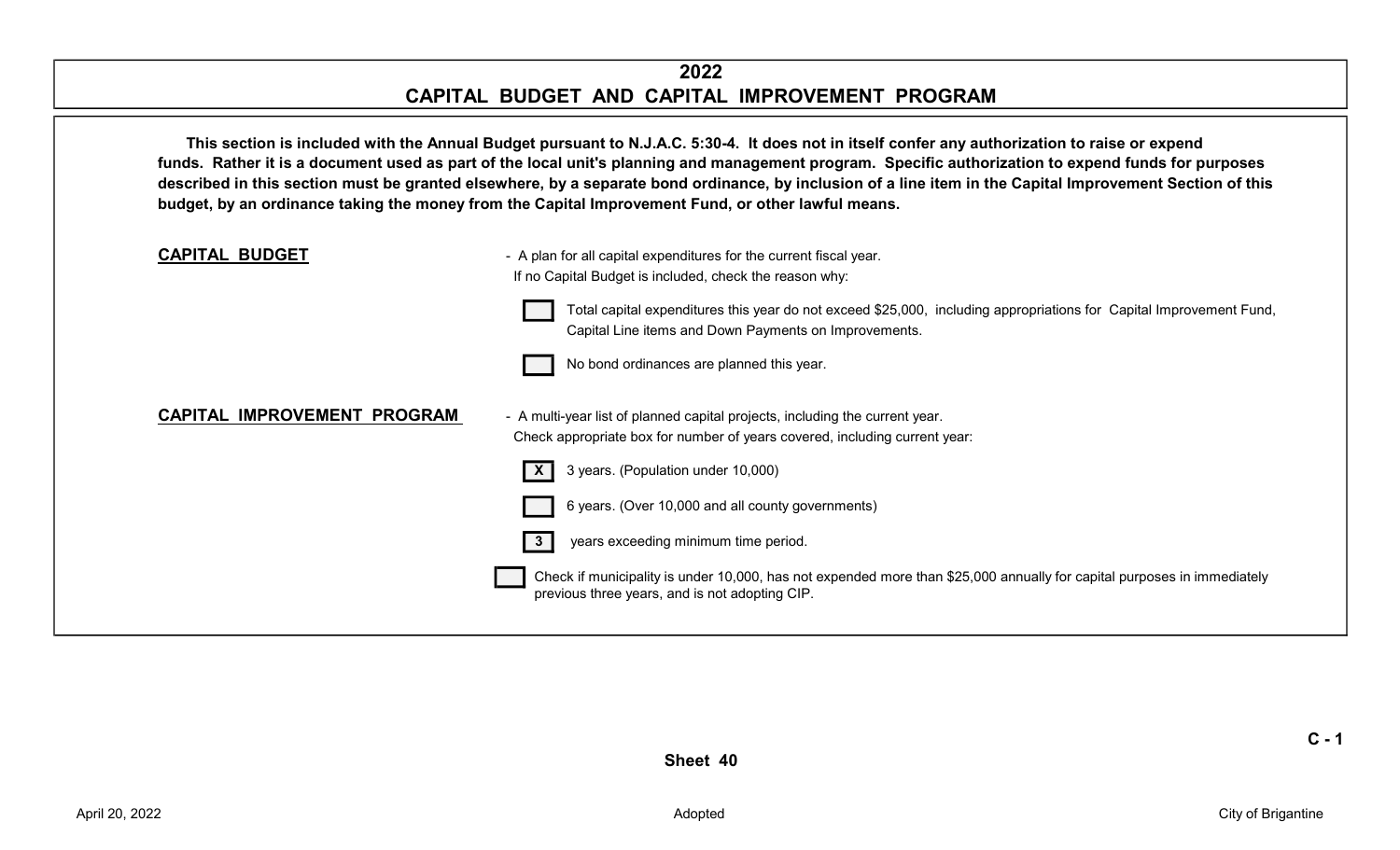#### CITY OF BRIGANTINE NARRATIVE FOR CAPITAL IMPROVEMENT PROGRAM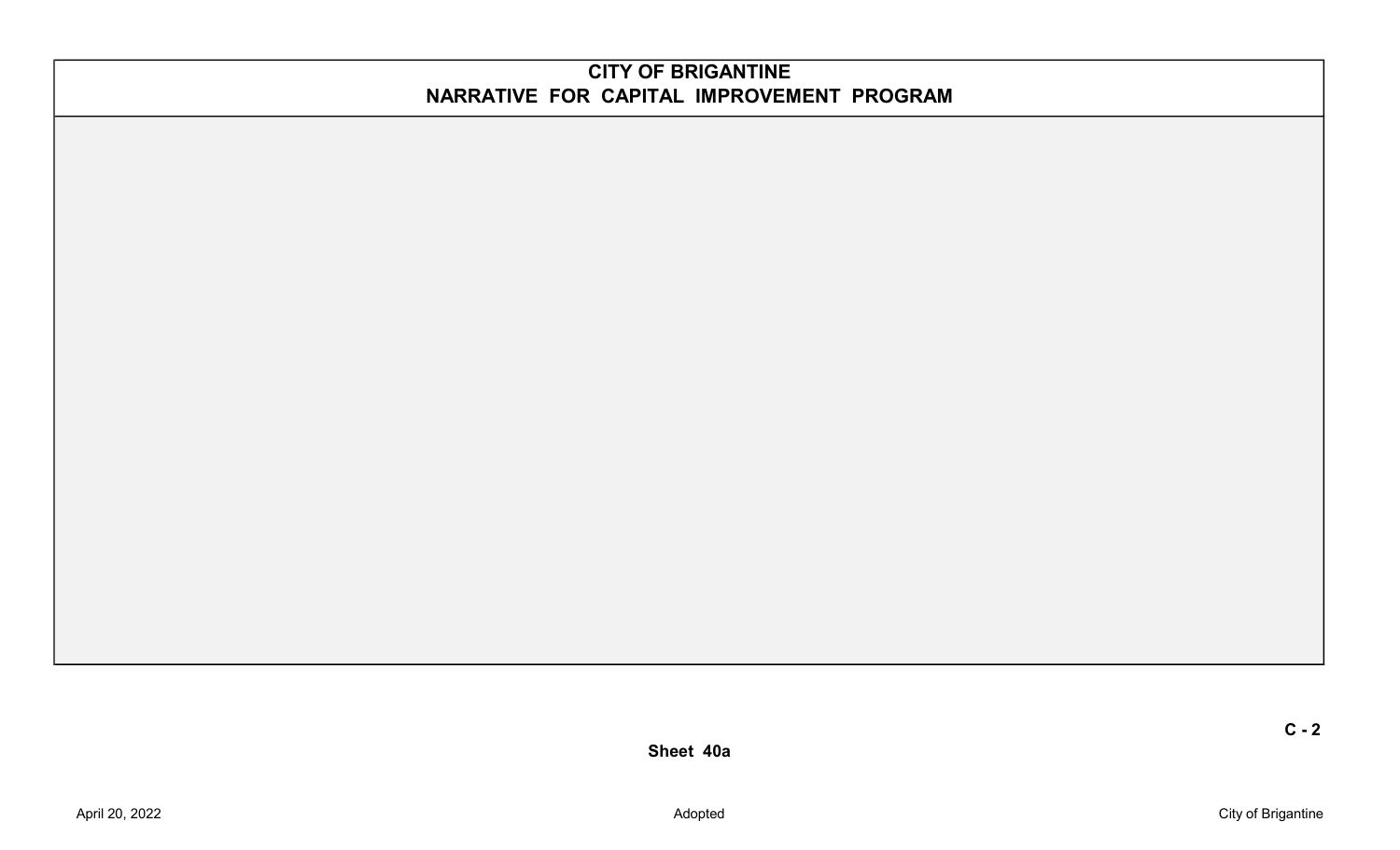#### CAPITAL BUDGET (Current Year Action)

2022

|                                           |                                                 |                                                                 |                                                                                                 |                                            | <b>Local Unit</b>                                    |                                             |                                                                                                          | <b>CITY OF BRIGANTINE</b>              |                                                                 |
|-------------------------------------------|-------------------------------------------------|-----------------------------------------------------------------|-------------------------------------------------------------------------------------------------|--------------------------------------------|------------------------------------------------------|---------------------------------------------|----------------------------------------------------------------------------------------------------------|----------------------------------------|-----------------------------------------------------------------|
| $\mathbf 1$<br><b>PROJECT TITLE</b>       | $\mathbf{2}$<br><b>PROJECT</b><br><b>NUMBER</b> | $\mathbf{3}$<br><b>ESTIMATED</b><br><b>TOTAL</b><br><b>COST</b> | $\overline{\mathbf{A}}$<br><b>AMOUNTS</b><br><b>RESERVED</b><br><b>IN PRIOR</b><br><b>YEARS</b> | 5a<br>2022 Budget<br><b>Appropriations</b> | 5 <sub>b</sub><br>Capital<br><b>Improvement Fund</b> | 5 <sub>c</sub><br>Capital<br><b>Surplus</b> | PLANNED FUNDING SERVICES FOR CURRENT YEAR - 2022<br>5d<br><b>Grants in Aid and</b><br><b>Other Funds</b> | 5e<br><b>Debt</b><br><b>Authorized</b> | 6<br>TO BE<br><b>FUNDED IN</b><br><b>FUTURE</b><br><b>YEARS</b> |
| Storm Water Improvements/Pump Stations    |                                                 | 7,750,000.00                                                    |                                                                                                 |                                            | 137,500.00                                           |                                             |                                                                                                          | 2,612,500.00                           | 5,000,000.00                                                    |
|                                           |                                                 |                                                                 |                                                                                                 |                                            |                                                      |                                             |                                                                                                          |                                        |                                                                 |
| Road Improvements                         |                                                 | 14,350,000.00                                                   |                                                                                                 |                                            | 82,500.00                                            |                                             | 350,000.00                                                                                               | 1,917,500.00                           | 12,000,000.00                                                   |
| <b>Public Grounds &amp; Recreation</b>    |                                                 | $\blacksquare$<br>6,325,000.00                                  |                                                                                                 | 75,000.00                                  | 62,500.00                                            |                                             |                                                                                                          | 1,187,500.00                           | 5,000,000.00                                                    |
| <b>Public Building Imrovements</b>        |                                                 | $\blacksquare$<br>5,075,000.00                                  |                                                                                                 | 75,000.00                                  | 125,000.00                                           |                                             |                                                                                                          | 2,375,000.00                           | 2,500,000.00                                                    |
| Acquisition-City Wide Vehicle & Equipment |                                                 | $\blacksquare$<br>2,400,000.00                                  |                                                                                                 | 150,000.00                                 | 25,000.00                                            |                                             |                                                                                                          | 475,000.00                             | 1,750,000.00                                                    |
| Water & Sewer Infrastructure Improvements |                                                 | $\sim$<br>14,000,000.00                                         |                                                                                                 |                                            |                                                      |                                             |                                                                                                          | 4,000,000.00                           | 10,000,000.00                                                   |
| <b>Bulkhead Improvements</b>              |                                                 | $\blacksquare$<br>2,250,000.00                                  |                                                                                                 |                                            | 25,000.00                                            |                                             |                                                                                                          | 975,000.00                             | 1,250,000.00                                                    |
|                                           |                                                 | $\blacksquare$<br>$\blacksquare$                                |                                                                                                 |                                            |                                                      |                                             |                                                                                                          |                                        |                                                                 |
|                                           |                                                 | $\overline{\phantom{a}}$                                        |                                                                                                 |                                            |                                                      |                                             |                                                                                                          |                                        |                                                                 |
|                                           |                                                 | $\overline{\phantom{a}}$<br>$\blacksquare$                      |                                                                                                 |                                            |                                                      |                                             |                                                                                                          |                                        |                                                                 |
| TOTAL - THIS PAGE                         | <b>XXXXX</b>                                    | 52,150,000.00                                                   |                                                                                                 | 300,000.00                                 | 457,500.00                                           | $\sim$                                      | 350,000.00                                                                                               | 13,542,500.00                          | 37,500,000.00                                                   |
|                                           |                                                 |                                                                 |                                                                                                 |                                            |                                                      |                                             |                                                                                                          |                                        | $\overline{C-3}$                                                |

Sheet 40b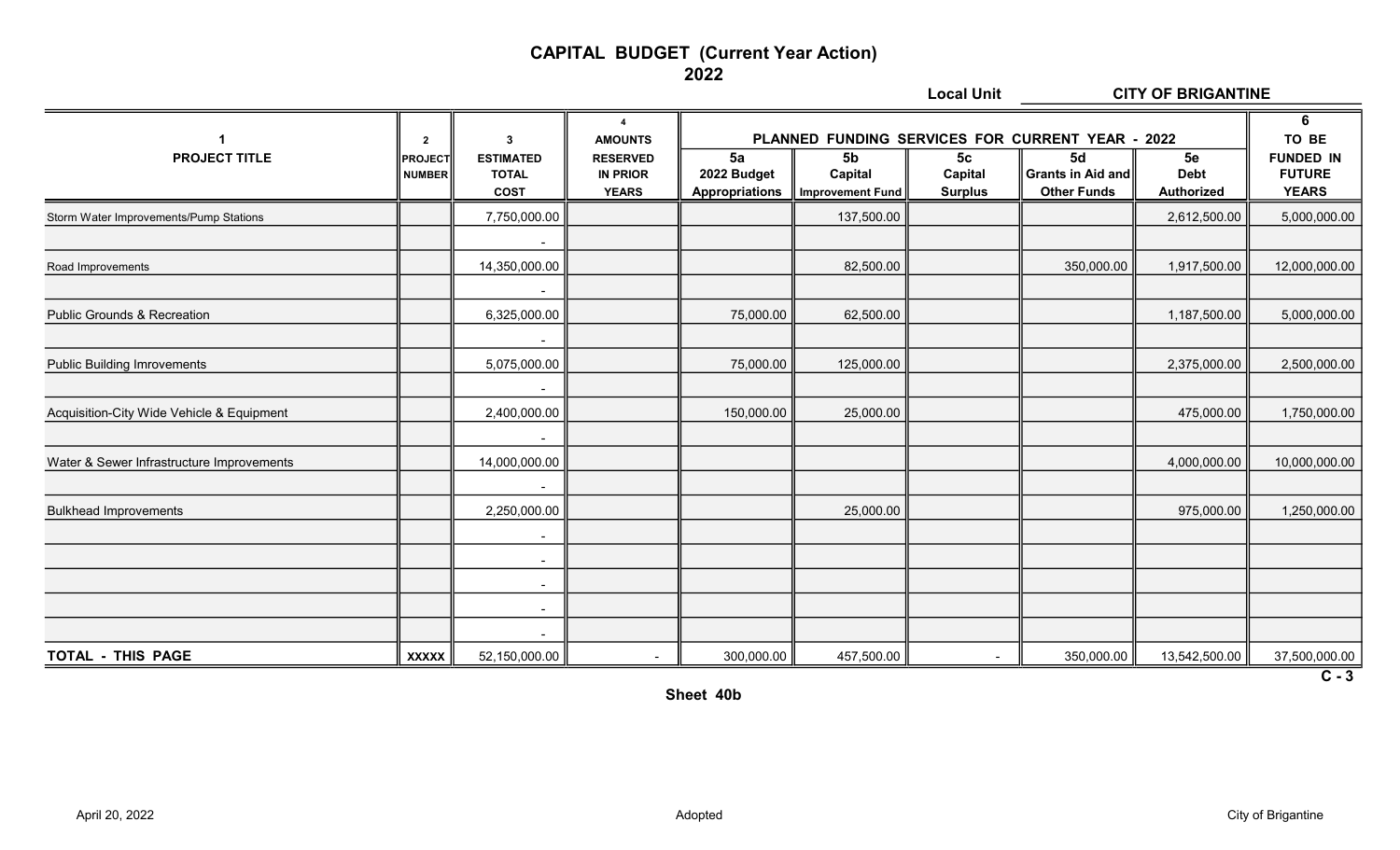#### CAPITAL BUDGET (Current Year Action)

2022

|                      |                          |                                  |                                    | <b>Local Unit</b><br><b>CITY OF BRIGANTINE</b>                                 |                  |                           |                        |                   |                                   |
|----------------------|--------------------------|----------------------------------|------------------------------------|--------------------------------------------------------------------------------|------------------|---------------------------|------------------------|-------------------|-----------------------------------|
| $\mathbf{1}$         | $\overline{2}$           | $\mathbf{3}$                     | $\overline{4}$<br><b>AMOUNTS</b>   | PLANNED FUNDING SERVICES FOR CURRENT YEAR - 2022<br>5a<br>5 <sub>b</sub><br>5d |                  |                           |                        |                   | 6<br>TO BE                        |
| <b>PROJECT TITLE</b> | <b>PROJECT</b><br>NUMBER | <b>ESTIMATED</b><br><b>TOTAL</b> | <b>RESERVED</b><br><b>IN PRIOR</b> | 2022 Budget                                                                    | Capital          | 5 <sub>c</sub><br>Capital | $\ $ Grants in Aid and | 5e<br><b>Debt</b> | <b>FUNDED IN</b><br><b>FUTURE</b> |
|                      |                          | <b>COST</b>                      | <b>YEARS</b>                       | <b>Appropriations</b>                                                          | Improvement Fund | <b>Surplus</b>            | <b>Other Funds</b>     | Authorized        | <b>YEARS</b>                      |
|                      |                          | $\sim$                           |                                    |                                                                                |                  |                           |                        |                   |                                   |
|                      |                          | $\sim$                           |                                    |                                                                                |                  |                           |                        |                   |                                   |
|                      |                          | $\sim$                           |                                    |                                                                                |                  |                           |                        |                   |                                   |
|                      |                          | $\sim$                           |                                    |                                                                                |                  |                           |                        |                   |                                   |
|                      |                          | $\sim$                           |                                    |                                                                                |                  |                           |                        |                   |                                   |
|                      |                          | $\sim$                           |                                    |                                                                                |                  |                           |                        |                   |                                   |
|                      |                          | $\sim$                           |                                    |                                                                                |                  |                           |                        |                   |                                   |
|                      |                          | $\sim$                           |                                    |                                                                                |                  |                           |                        |                   |                                   |
|                      |                          | $\sim$                           |                                    |                                                                                |                  |                           |                        |                   |                                   |
|                      |                          | $\sim$                           |                                    |                                                                                |                  |                           |                        |                   |                                   |
|                      |                          | $\sim$                           |                                    |                                                                                |                  |                           |                        |                   |                                   |
|                      |                          | $\sim$                           |                                    |                                                                                |                  |                           |                        |                   |                                   |
|                      |                          | $\sim$                           |                                    |                                                                                |                  |                           |                        |                   |                                   |
|                      |                          | $\sim$                           |                                    |                                                                                |                  |                           |                        |                   |                                   |
|                      |                          | $\sim$                           |                                    |                                                                                |                  |                           |                        |                   |                                   |
|                      |                          | $\sim$                           |                                    |                                                                                |                  |                           |                        |                   |                                   |
|                      |                          | $\blacksquare$                   |                                    |                                                                                |                  |                           |                        |                   |                                   |
|                      |                          | $\sim$                           |                                    |                                                                                |                  |                           |                        |                   |                                   |
| TOTAL - THIS PAGE    | <b>XXXXX</b>             | $\sim$                           | $\sim$                             | $\sim$                                                                         | $\sim$           | $\sim$                    | $\sim$                 | $\sim$            |                                   |
| $C - 3$              |                          |                                  |                                    |                                                                                |                  |                           |                        |                   |                                   |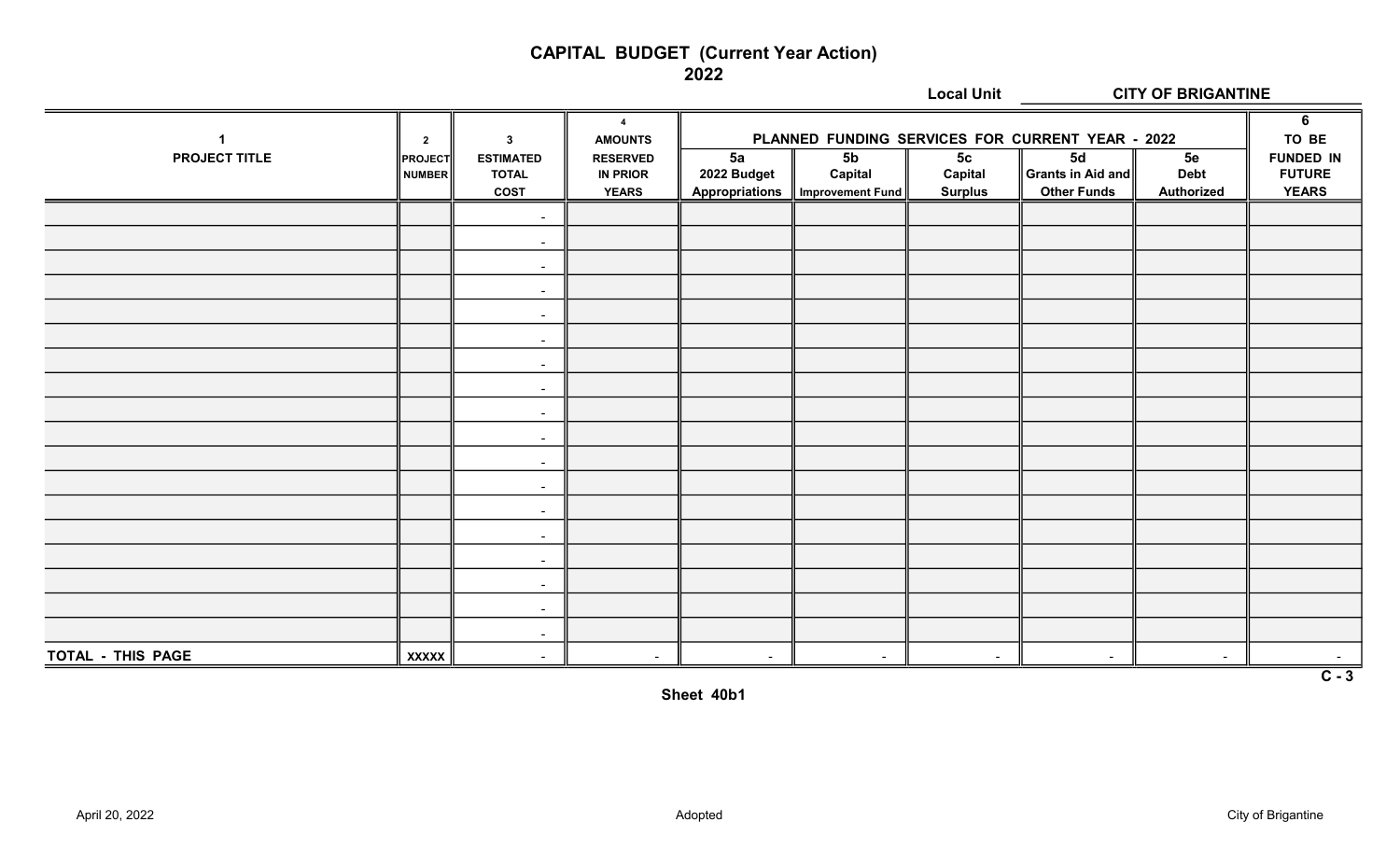# CAPITAL BUDGET (Current Year Action)

2022

|                      |                                                 |                                                                 |                                                                                                 |                                            |                                                      | <b>Local Unit</b>                           |                                                                                                          | <b>CITY OF BRIGANTINE</b>              |                                                                 |
|----------------------|-------------------------------------------------|-----------------------------------------------------------------|-------------------------------------------------------------------------------------------------|--------------------------------------------|------------------------------------------------------|---------------------------------------------|----------------------------------------------------------------------------------------------------------|----------------------------------------|-----------------------------------------------------------------|
| <b>PROJECT TITLE</b> | $\mathbf{2}$<br><b>PROJECT</b><br><b>NUMBER</b> | $\mathbf{3}$<br><b>ESTIMATED</b><br><b>TOTAL</b><br><b>COST</b> | $\overline{\mathbf{4}}$<br><b>AMOUNTS</b><br><b>RESERVED</b><br><b>IN PRIOR</b><br><b>YEARS</b> | 5a<br>2022 Budget<br><b>Appropriations</b> | 5 <sub>b</sub><br>Capital<br><b>Improvement Fund</b> | 5 <sub>c</sub><br>Capital<br><b>Surplus</b> | PLANNED FUNDING SERVICES FOR CURRENT YEAR - 2022<br>5d<br><b>Grants in Aid and</b><br><b>Other Funds</b> | 5e<br><b>Debt</b><br><b>Authorized</b> | 6<br>TO BE<br><b>FUNDED IN</b><br><b>FUTURE</b><br><b>YEARS</b> |
|                      |                                                 | $\blacksquare$                                                  |                                                                                                 |                                            |                                                      |                                             |                                                                                                          |                                        |                                                                 |
|                      |                                                 | $\blacksquare$                                                  |                                                                                                 |                                            |                                                      |                                             |                                                                                                          |                                        |                                                                 |
|                      |                                                 | $\blacksquare$                                                  |                                                                                                 |                                            |                                                      |                                             |                                                                                                          |                                        |                                                                 |
|                      |                                                 | $\blacksquare$                                                  |                                                                                                 |                                            |                                                      |                                             |                                                                                                          |                                        |                                                                 |
|                      |                                                 | $\blacksquare$                                                  |                                                                                                 |                                            |                                                      |                                             |                                                                                                          |                                        |                                                                 |
|                      |                                                 | $\blacksquare$                                                  |                                                                                                 |                                            |                                                      |                                             |                                                                                                          |                                        |                                                                 |
|                      |                                                 | $\blacksquare$                                                  |                                                                                                 |                                            |                                                      |                                             |                                                                                                          |                                        |                                                                 |
|                      |                                                 | $\blacksquare$                                                  |                                                                                                 |                                            |                                                      |                                             |                                                                                                          |                                        |                                                                 |
|                      |                                                 | $\sim$                                                          |                                                                                                 |                                            |                                                      |                                             |                                                                                                          |                                        |                                                                 |
|                      |                                                 | $\blacksquare$                                                  |                                                                                                 |                                            |                                                      |                                             |                                                                                                          |                                        |                                                                 |
|                      |                                                 | $\blacksquare$                                                  |                                                                                                 |                                            |                                                      |                                             |                                                                                                          |                                        |                                                                 |
|                      |                                                 | $\blacksquare$                                                  |                                                                                                 |                                            |                                                      |                                             |                                                                                                          |                                        |                                                                 |
|                      |                                                 | $\blacksquare$                                                  |                                                                                                 |                                            |                                                      |                                             |                                                                                                          |                                        |                                                                 |
|                      |                                                 | $\blacksquare$                                                  |                                                                                                 |                                            |                                                      |                                             |                                                                                                          |                                        |                                                                 |
|                      |                                                 | $\overline{\phantom{a}}$                                        |                                                                                                 |                                            |                                                      |                                             |                                                                                                          |                                        |                                                                 |
|                      |                                                 | $\sim$                                                          |                                                                                                 |                                            |                                                      |                                             |                                                                                                          |                                        |                                                                 |
|                      |                                                 | $\blacksquare$<br>$\overline{\phantom{a}}$                      |                                                                                                 |                                            |                                                      |                                             |                                                                                                          |                                        |                                                                 |
| TOTAL - ALL PROJECTS | <b>XXXXX</b>                                    | 52,150,000.00                                                   | $\blacksquare$                                                                                  | 300,000.00                                 | 457,500.00                                           | $\sim$                                      | 350,000.00                                                                                               | 13,542,500.00                          | 37,500,000.00                                                   |

 $\overline{C-3}$ 

Sheet 40b - Totals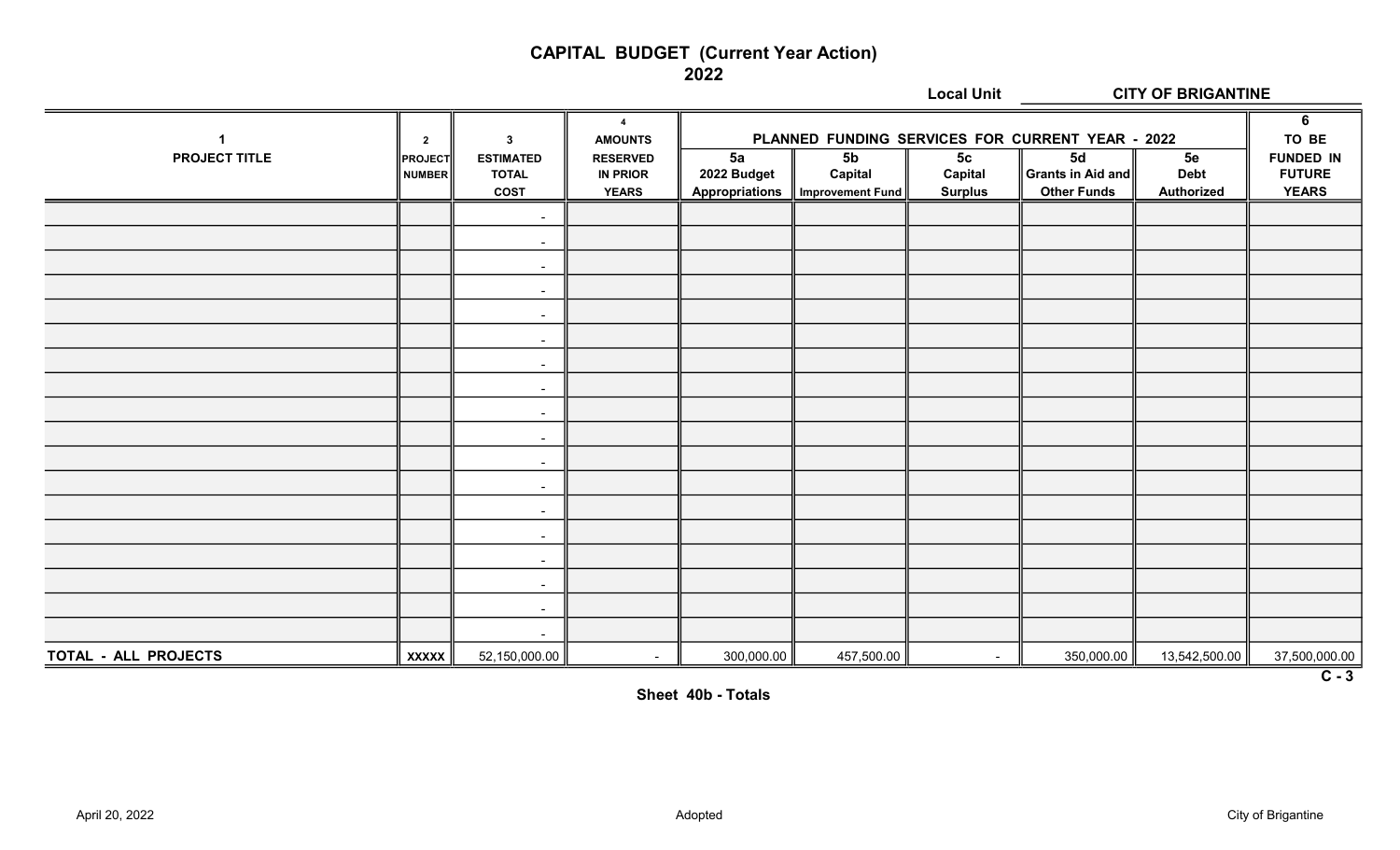6 YEAR CAPITAL PROGRAM - 2022 to 2027

ANTICIPATED PROJECT SCHEDULE AND FUNDING REQUIREMENTS

Local Unit CITY OF BRIGANTINE

|                                           | 2                               | 3                                     | 4                                      |               |                        | FUNDING AMOUNTS PER BUDGET YEAR |              |              |                         |
|-------------------------------------------|---------------------------------|---------------------------------------|----------------------------------------|---------------|------------------------|---------------------------------|--------------|--------------|-------------------------|
| <b>PROJECT TITLE</b>                      | <b>PROJECT</b><br><b>NUMBER</b> | <b>ESTIMATED</b><br><b>TOTAL COST</b> | <b>Estimated</b><br>Completion<br>Time | 5a<br>2022    | 5 <sub>b</sub><br>2023 | 5 <sub>c</sub><br>2024          | 5d<br>2025   | 5e<br>2026   | 5f<br>2027              |
| Storm Water Improvements/Pump Stations    |                                 | 7,750,000.00                          |                                        | 2,750,000.00  | 1,000,000.00           | 1,000,000.00                    | 1,000,000.00 | 1,000,000.00 | 1,000,000.00            |
| Road Improvements                         |                                 | $\blacksquare$<br>14,350,000.00       |                                        | 2,350,000.00  | 2,700,000.00           | 2,700,000.00                    | 2,400,000.00 | 2,200,000.00 | 2,000,000.00            |
| <b>Public Grounds &amp; Recreation</b>    |                                 | $\sim$<br>6,325,000.00                |                                        | 1,325,000.00  | 1,000,000.00           | 1,000,000.00                    | 1,000,000.00 | 1,000,000.00 | 1,000,000.00            |
| <b>Public Building Imrovements</b>        |                                 | 5,075,000.00                          |                                        | 2,575,000.00  | 500,000.00             | 500,000.00                      | 500,000.00   | 500,000.00   | 500,000.00              |
| Acquisition-City Wide Vehicle & Equipment |                                 | $\sim$<br>2,400,000.00                |                                        | 650,000.00    | 350,000.00             | 350,000.00                      | 350,000.00   | 350,000.00   | 350,000.00              |
| Water & Sewer Infrastructure Improvements |                                 | 14,000,000.00                         |                                        | 4,000,000.00  | 2,250,000.00           | 1,750,000.00                    | 2,000,000.00 | 2,000,000.00 | 2,000,000.00            |
| <b>Bulkhead Improvements</b>              |                                 | $\blacksquare$<br>2,250,000.00        |                                        | 1,000,000.00  | 250,000.00             | 250,000.00                      | 250,000.00   | 250,000.00   | 250,000.00              |
|                                           |                                 | $\sim$<br>$\sim$                      |                                        |               |                        |                                 |              |              |                         |
|                                           |                                 | $\blacksquare$<br>$\sim$              |                                        |               |                        |                                 |              |              |                         |
|                                           |                                 | $\blacksquare$                        |                                        |               |                        |                                 |              |              |                         |
| TOTAL - THIS PAGE                         | <b>XXXXX</b>                    | 52,150,000.00                         | XXXXXXXXXX                             | 14,650,000.00 | 8,050,000.00           | 7,550,000.00                    | 7,500,000.00 | 7,300,000.00 | 7,100,000.00<br>$C - 4$ |

Sheet 40c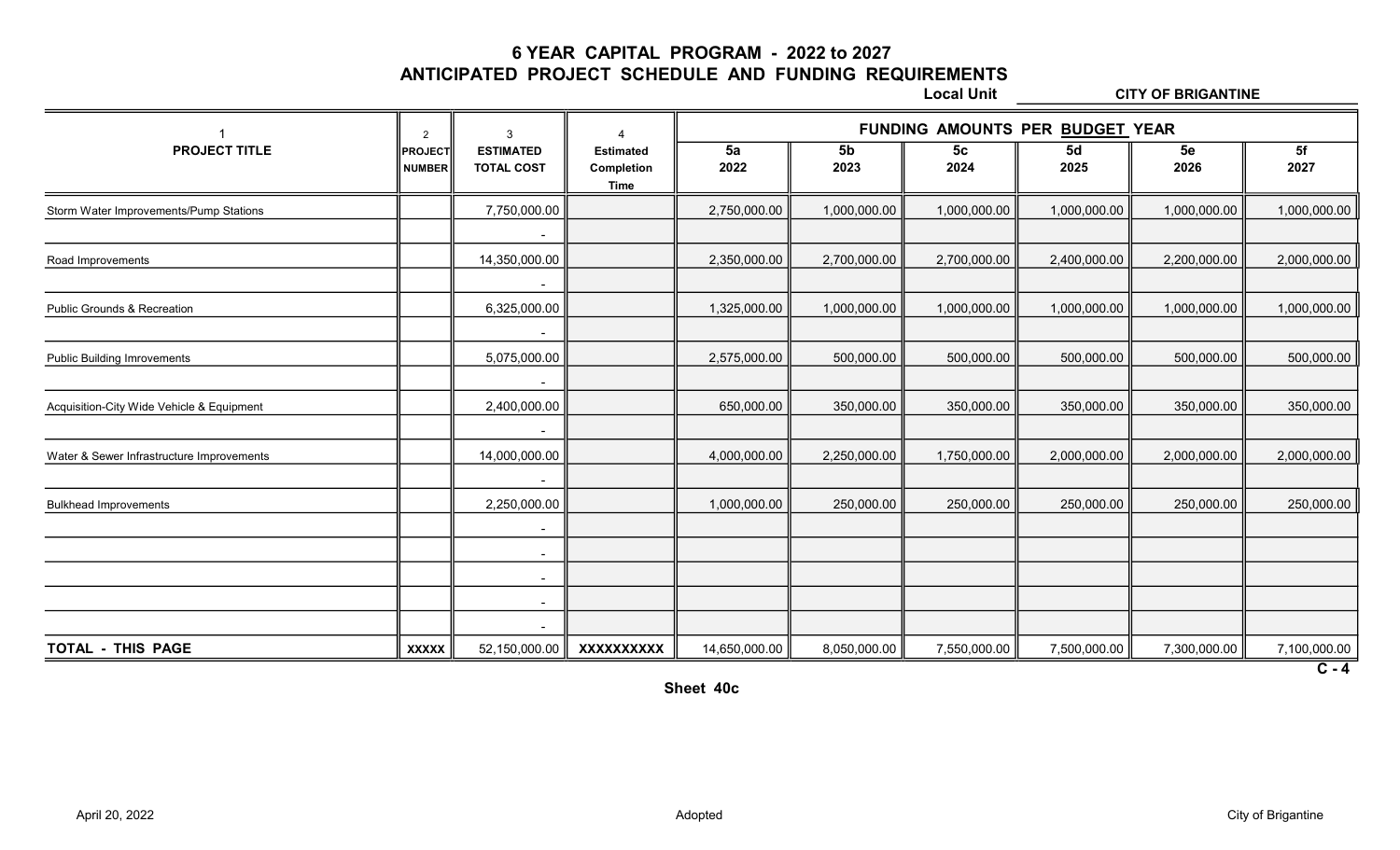6 YEAR CAPITAL PROGRAM - 2022 to 2027

ANTICIPATED PROJECT SCHEDULE AND FUNDING REQUIREMENTS

Local Unit CITY OF BRIGANTINE

|                   | $\overline{2}$           | 3                                     | $\overline{4}$                                | FUNDING AMOUNTS PER BUDGET YEAR |                        |                        |            |            |                  |  |
|-------------------|--------------------------|---------------------------------------|-----------------------------------------------|---------------------------------|------------------------|------------------------|------------|------------|------------------|--|
| PROJECT TITLE     | <b>PROJECT</b><br>NUMBER | <b>ESTIMATED</b><br><b>TOTAL COST</b> | <b>Estimated</b><br>Completion<br><b>Time</b> | 5a<br>2022                      | 5 <sub>b</sub><br>2023 | 5 <sub>c</sub><br>2024 | 5d<br>2025 | 5e<br>2026 | 5f<br>2027       |  |
|                   |                          | $\sim$                                |                                               |                                 |                        |                        |            |            |                  |  |
|                   |                          | $\sim$                                |                                               |                                 |                        |                        |            |            |                  |  |
|                   |                          | $\sim$                                |                                               |                                 |                        |                        |            |            |                  |  |
|                   |                          | $\sim$                                |                                               |                                 |                        |                        |            |            |                  |  |
|                   |                          | $\sim$                                |                                               |                                 |                        |                        |            |            |                  |  |
|                   |                          | $\sim$                                |                                               |                                 |                        |                        |            |            |                  |  |
|                   |                          | $\sim$                                |                                               |                                 |                        |                        |            |            |                  |  |
|                   |                          | $\sim$                                |                                               |                                 |                        |                        |            |            |                  |  |
|                   |                          | $\sim$                                |                                               |                                 |                        |                        |            |            |                  |  |
|                   |                          | $\sim$                                |                                               |                                 |                        |                        |            |            |                  |  |
|                   |                          | $\sim$                                |                                               |                                 |                        |                        |            |            |                  |  |
|                   |                          | $\sim$                                |                                               |                                 |                        |                        |            |            |                  |  |
|                   |                          | $\sim$                                |                                               |                                 |                        |                        |            |            |                  |  |
|                   |                          | $\sim$                                |                                               |                                 |                        |                        |            |            |                  |  |
|                   |                          | $\sim$                                |                                               |                                 |                        |                        |            |            |                  |  |
|                   |                          | $\sim$                                |                                               |                                 |                        |                        |            |            |                  |  |
|                   |                          | $\sim$                                |                                               |                                 |                        |                        |            |            |                  |  |
|                   |                          | $\sim$                                |                                               |                                 |                        |                        |            |            |                  |  |
| TOTAL - THIS PAGE | <b>XXXXX</b>             | $\sim$                                | XXXXXXXXXX                                    | $\sim$                          | $\sim$                 | $\sim$                 | $\sim$     |            | $\sim$           |  |
|                   |                          |                                       |                                               |                                 |                        |                        |            |            | $\overline{C-4}$ |  |

Sheet 40c1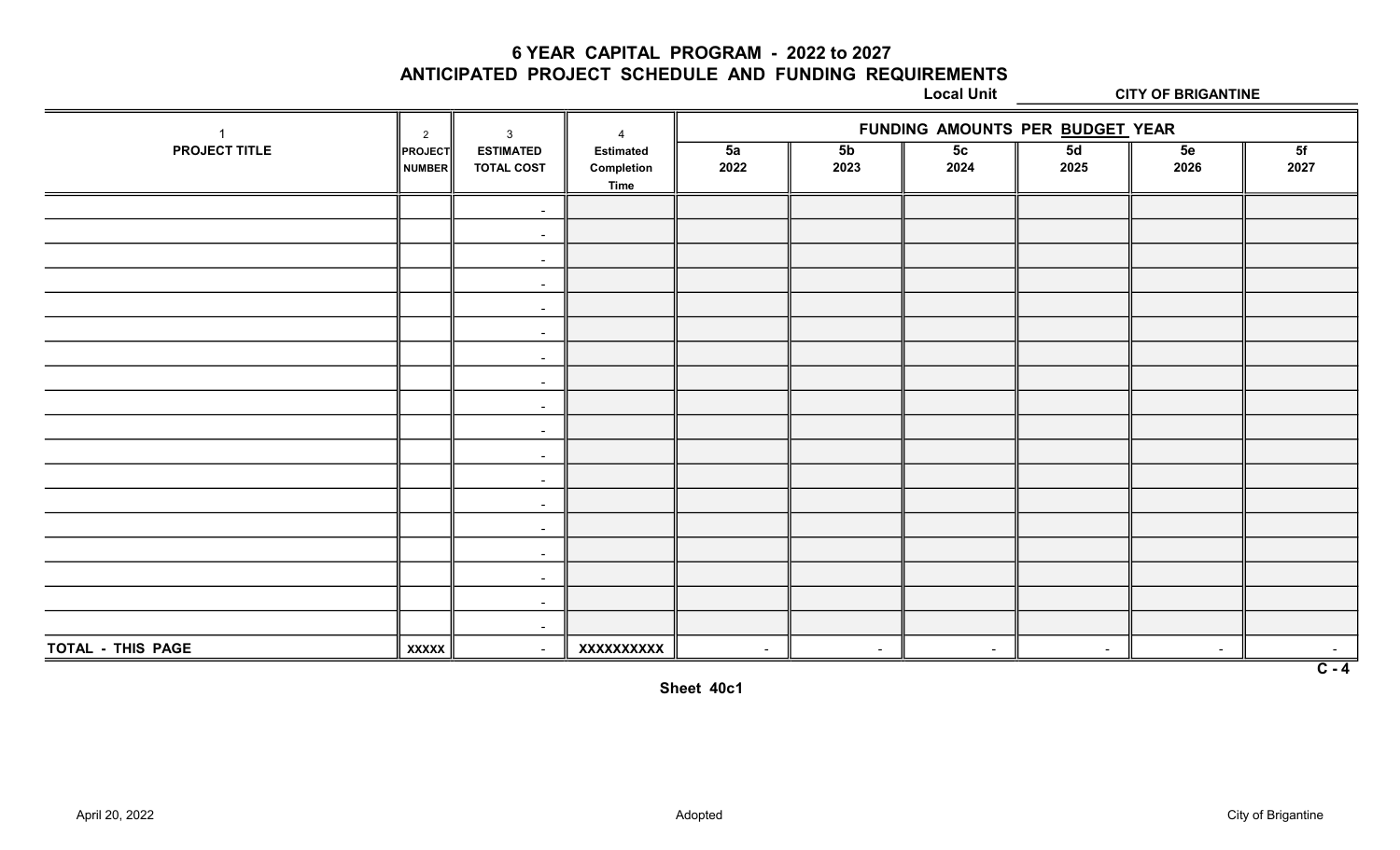6 YEAR CAPITAL PROGRAM - 2022 to 2027

ANTICIPATED PROJECT SCHEDULE AND FUNDING REQUIREMENTS

Local Unit CITY OF BRIGANTINE

|                      | 2                        | 3                                     | $\boldsymbol{\Lambda}$                        | FUNDING AMOUNTS PER BUDGET YEAR |                        |                        |              |              |              |
|----------------------|--------------------------|---------------------------------------|-----------------------------------------------|---------------------------------|------------------------|------------------------|--------------|--------------|--------------|
| PROJECT TITLE        | <b>PROJECT</b><br>NUMBER | <b>ESTIMATED</b><br><b>TOTAL COST</b> | <b>Estimated</b><br>Completion<br><b>Time</b> | 5a<br>2022                      | 5 <sub>b</sub><br>2023 | 5 <sub>c</sub><br>2024 | 5d<br>2025   | 5e<br>2026   | 5f<br>2027   |
|                      |                          | $\sim$                                |                                               |                                 |                        |                        |              |              |              |
|                      |                          | $\sim$                                |                                               |                                 |                        |                        |              |              |              |
|                      |                          | $\sim$                                |                                               |                                 |                        |                        |              |              |              |
|                      |                          | $\sim$                                |                                               |                                 |                        |                        |              |              |              |
|                      |                          | $\sim$                                |                                               |                                 |                        |                        |              |              |              |
|                      |                          | $\sim$                                |                                               |                                 |                        |                        |              |              |              |
|                      |                          | $\sim$                                |                                               |                                 |                        |                        |              |              |              |
|                      |                          | $\sim$                                |                                               |                                 |                        |                        |              |              |              |
|                      |                          | $\sim$                                |                                               |                                 |                        |                        |              |              |              |
|                      |                          | $\sim$                                |                                               |                                 |                        |                        |              |              |              |
|                      |                          | $\sim$                                |                                               |                                 |                        |                        |              |              |              |
|                      |                          | $\sim$                                |                                               |                                 |                        |                        |              |              |              |
|                      |                          | $\sim$                                |                                               |                                 |                        |                        |              |              |              |
|                      |                          | $\sim$                                |                                               |                                 |                        |                        |              |              |              |
|                      |                          | $\sim$                                |                                               |                                 |                        |                        |              |              |              |
|                      |                          | $\sim$                                |                                               |                                 |                        |                        |              |              |              |
|                      |                          | $\sim$                                |                                               |                                 |                        |                        |              |              |              |
|                      |                          | $\sim$                                |                                               |                                 |                        |                        |              |              |              |
| TOTAL - ALL PROJECTS | <b>XXXXX</b>             | 52,150,000.00                         | XXXXXXXXXX                                    | 14,650,000.00                   | 8,050,000.00           | 7,550,000.00           | 7,500,000.00 | 7,300,000.00 | 7,100,000.00 |
|                      |                          |                                       |                                               |                                 |                        |                        |              |              | $C - 4$      |

Sheet 40c - Totals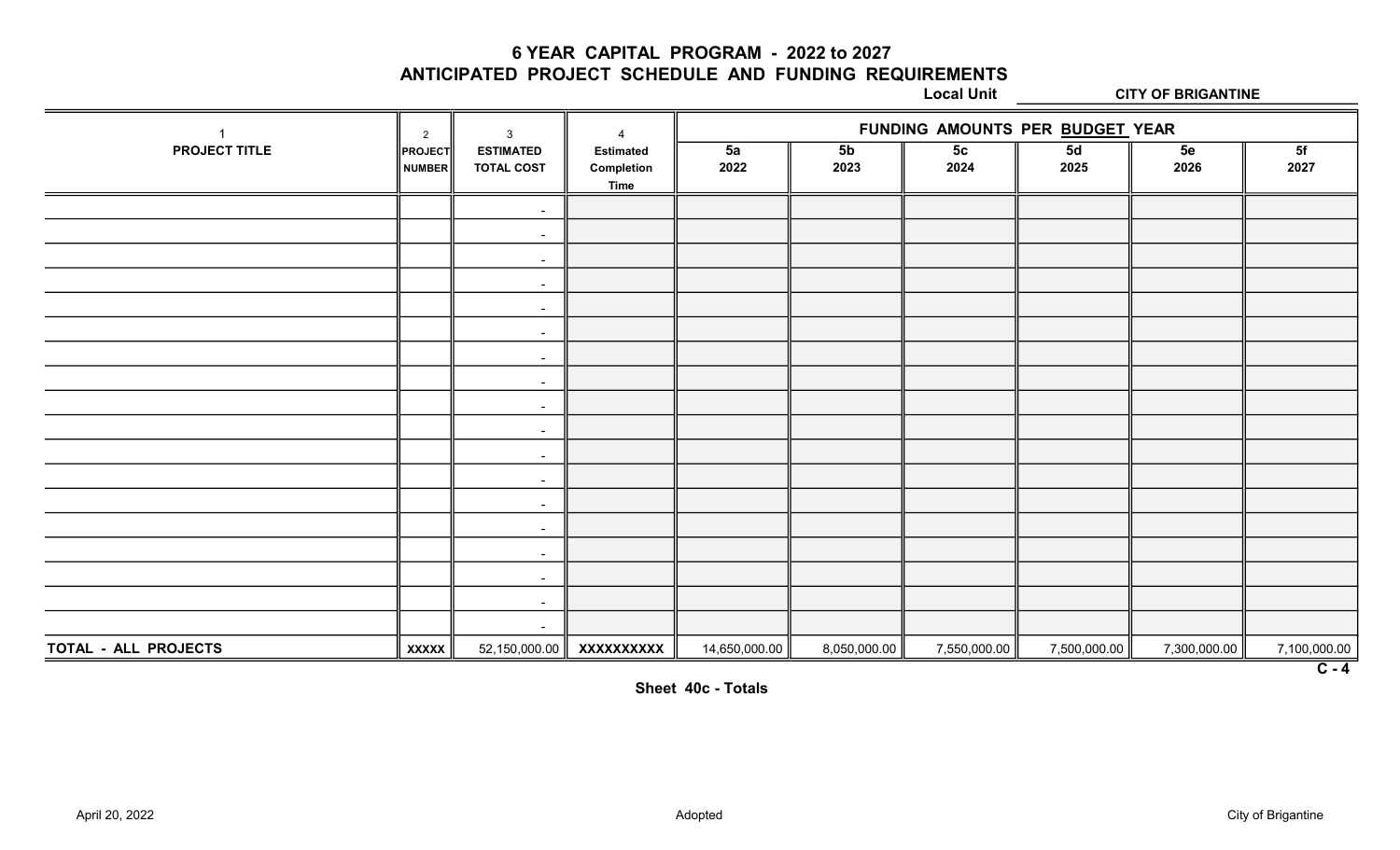## 6 YEAR CAPITAL PROGRAM - 2022 to 2027 SUMMARY OF ANTICIPATED FUNDING SOURCES AND AMOUNTS

Local Unit CITY OF BRIGANTINE

|                                           | $\overline{2}$                         | <b>BUDGET APPROPRIATIONS</b>      |                                       | $\boldsymbol{\Lambda}$                | 5                         | 6                                              |               | <b>BONDS AND NOTES</b>    |                         |                  |
|-------------------------------------------|----------------------------------------|-----------------------------------|---------------------------------------|---------------------------------------|---------------------------|------------------------------------------------|---------------|---------------------------|-------------------------|------------------|
| <b>Project Title</b>                      | <b>Estimated</b><br><b>Total Costs</b> | 3a<br><b>Current Year</b><br>2022 | 3 <sub>b</sub><br><b>Future Years</b> | Capital<br>Improvement<br><b>Fund</b> | Capital<br><b>Surplus</b> | Grants - in - Aid<br>and Other<br><b>Funds</b> | 7a<br>General | 7b<br>Self<br>Liquidating | 7c<br><b>Assessment</b> | 7d<br>School     |
| Storm Water Improvements/Pump Stations    | 7,750,000.00                           |                                   |                                       | 387,500.00                            | $\sim$ 10 $\,$            |                                                | 7,362,500.00  |                           |                         |                  |
|                                           | $\sim$                                 |                                   |                                       | $\sim$                                |                           |                                                |               |                           |                         |                  |
| Road Improvements                         | 14,350,000.00                          |                                   |                                       | 607,500.00                            | 75,000.00                 | 350,000.00                                     | 13,317,500.00 |                           |                         |                  |
|                                           | $\sim$                                 |                                   |                                       | $\sim$                                |                           |                                                |               |                           |                         |                  |
| <b>Public Grounds &amp; Recreation</b>    | 6,325,000.00                           | 75,000.00                         |                                       | 312,500.00                            |                           |                                                | 5,937,500.00  |                           |                         |                  |
|                                           | $\sim$                                 |                                   |                                       | $\sim$                                |                           |                                                |               |                           |                         |                  |
| <b>Public Building Imrovements</b>        | 5,075,000.00                           | 75,000.00                         |                                       | 250,000.00                            |                           |                                                | 4,750,000.00  |                           |                         |                  |
|                                           | $\sim$                                 |                                   |                                       | $\sim$                                |                           |                                                |               |                           |                         |                  |
| Acquisition-City Wide Vehicle & Equipment | 2,400,000.00                           | 150,000.00                        |                                       | 112,500.00                            |                           |                                                | 2,137,500.00  |                           |                         |                  |
|                                           | $\sim$                                 |                                   |                                       | $\sim$                                |                           |                                                |               |                           |                         |                  |
| Water & Sewer Infrastructure Improvements | 14,000,000.00                          |                                   |                                       | $\sim$                                |                           |                                                |               | 14,000,000.00             |                         |                  |
|                                           | $\sim$                                 |                                   |                                       | $\sim$                                |                           |                                                |               |                           |                         |                  |
| <b>Bulkhead Improvements</b>              | 2,250,000.00                           |                                   |                                       | 87,500.00                             |                           |                                                | 2,162,500.00  |                           |                         |                  |
|                                           | $\sim$                                 |                                   |                                       | $\sim$                                |                           |                                                |               |                           |                         |                  |
|                                           | $\sim$                                 |                                   |                                       | $\sim$                                |                           |                                                |               |                           |                         |                  |
|                                           | $\sim$                                 |                                   |                                       | $\sim$                                |                           |                                                |               |                           |                         |                  |
|                                           | $\sim$ $-$                             |                                   |                                       | $\sim$                                |                           |                                                |               |                           |                         |                  |
|                                           | $\sim$                                 |                                   |                                       | $\sim$                                |                           |                                                |               |                           |                         |                  |
| TOTAL - THIS PAGE                         | 52,150,000.00                          | 300,000.00                        | $\sim$ 100 $\mu$                      | 1,757,500.00                          | 75,000.00                 | 350,000.00                                     | 35,667,500.00 | 14,000,000.00             | $\sim$                  |                  |
|                                           |                                        |                                   |                                       |                                       |                           |                                                |               |                           |                         | $\overline{C-5}$ |

Sheet 40d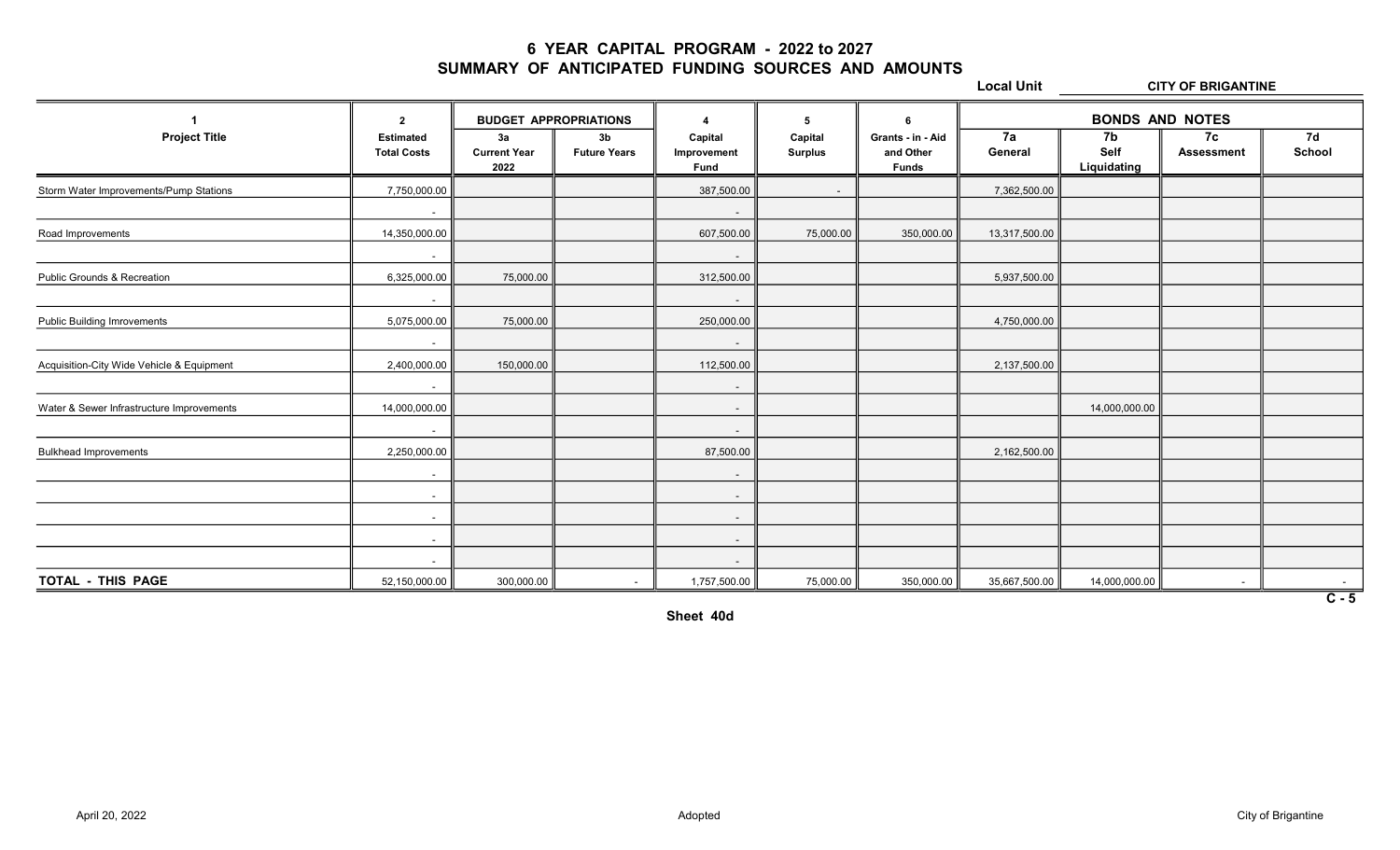## 6 YEAR CAPITAL PROGRAM - 2022 to 2027 SUMMARY OF ANTICIPATED FUNDING SOURCES AND AMOUNTS

Local Unit CITY OF BRIGANTINE

1 BUDGET APPROPRIATIONS 4 5 6 BONDS AND NOTES Project Title Estimated 3a 3b Capital Capital Grants - in - Aid 7a 7b 7c 7d Total Costs ║ Current Year ║ Future Years ║ Improvement ║ Surplus ║ and Other ║ General ║ Self ║ Assessment ║ School 2022  $\|$  Fund  $\|$  Funds  $\|$  Liquidating - - - - - - - - - - - - - - - - - - - - - - - - - - - - - - - - - - - - TOTAL - THIS PAGE | - | - | - | - | - | - | - | - $\overline{C - 5}$ 

Sheet 40d1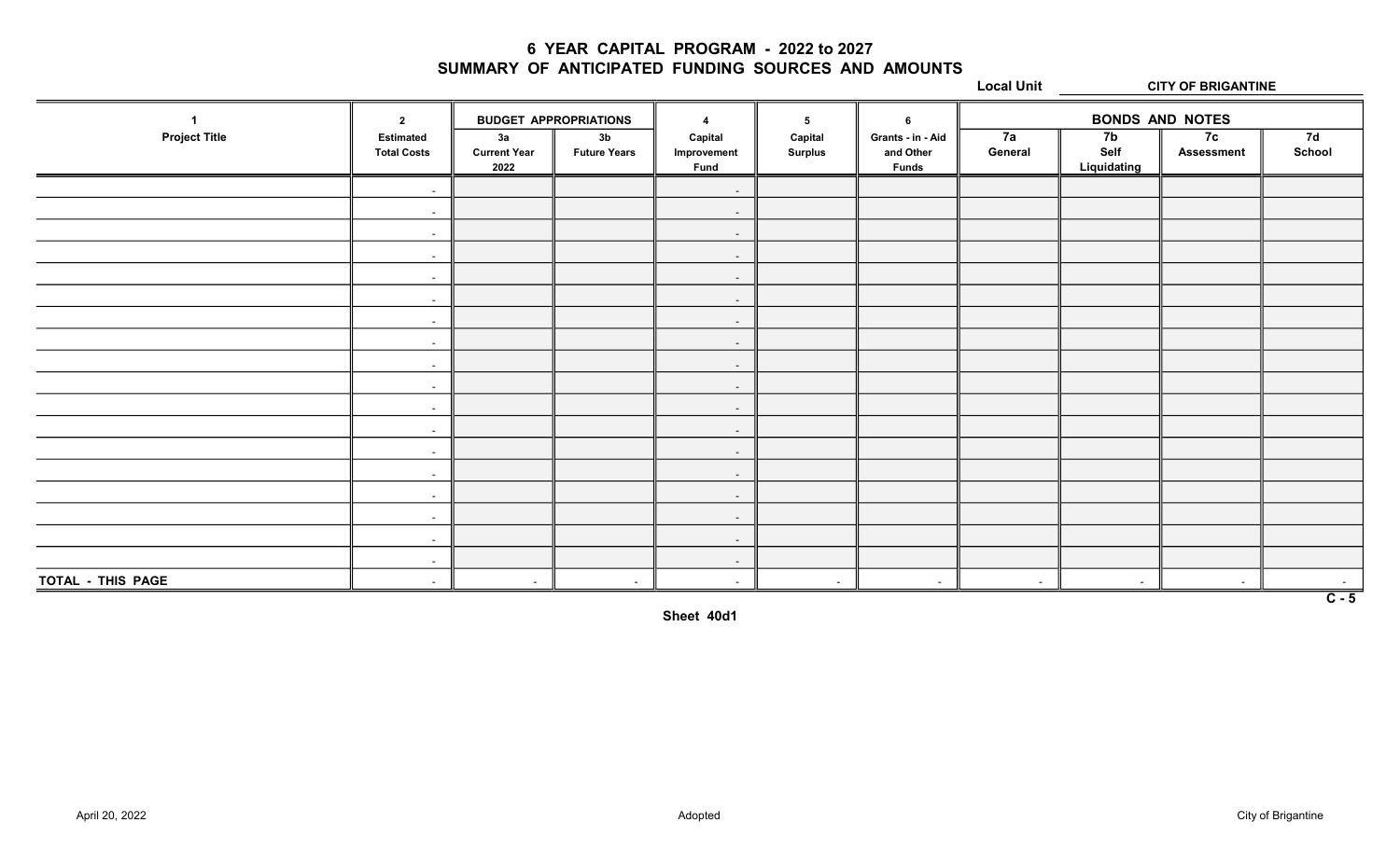## 6 YEAR CAPITAL PROGRAM - 2022 to 2027 SUMMARY OF ANTICIPATED FUNDING SOURCES AND AMOUNTS

Local Unit CITY OF BRIGANTINE

1 BUDGET APPROPRIATIONS 4 5 6 BONDS AND NOTES Project Title Estimated 3a 3b Capital Capital Grants - in - Aid 7a 7b 7c 7d Total Costs ║ Current Year ║ Future Years ║ Improvement ║ Surplus ║ and Other ║ General ║ Self ║ Assessment ║ School 2022  $\|$  Fund  $\|$  Funds  $\|$  Liquidating - - - - - - - - - - - - - - - - - - - - - - - - - - - - - - - - - - - -  $\textbf{TOTAL}\textbf{- ALL PROJECTS} \textcolor{white}{|} \textcolor{white}{|} \textcolor{white}{|} \textcolor{white}{|} \textcolor{white}{|} \textcolor{white}{|} \textcolor{white}{|} \textcolor{white}{|} \textcolor{white}{|} \textcolor{white}{|} \textcolor{white}{|} \textcolor{white}{|} \textcolor{white}{|} \textcolor{white}{|} \textcolor{white}{|} \textcolor{white}{|} \textcolor{white}{|} \textcolor{white}{|} \textcolor{white}{|} \textcolor{white}{|} \textcolor{white}{|} \textcolor{white}{|} \textcolor{white}{|} \textcolor{white}{|} \textcolor{white}{|} \textcolor{$  $\overline{C - 5}$ 

Sheet 40d - Totals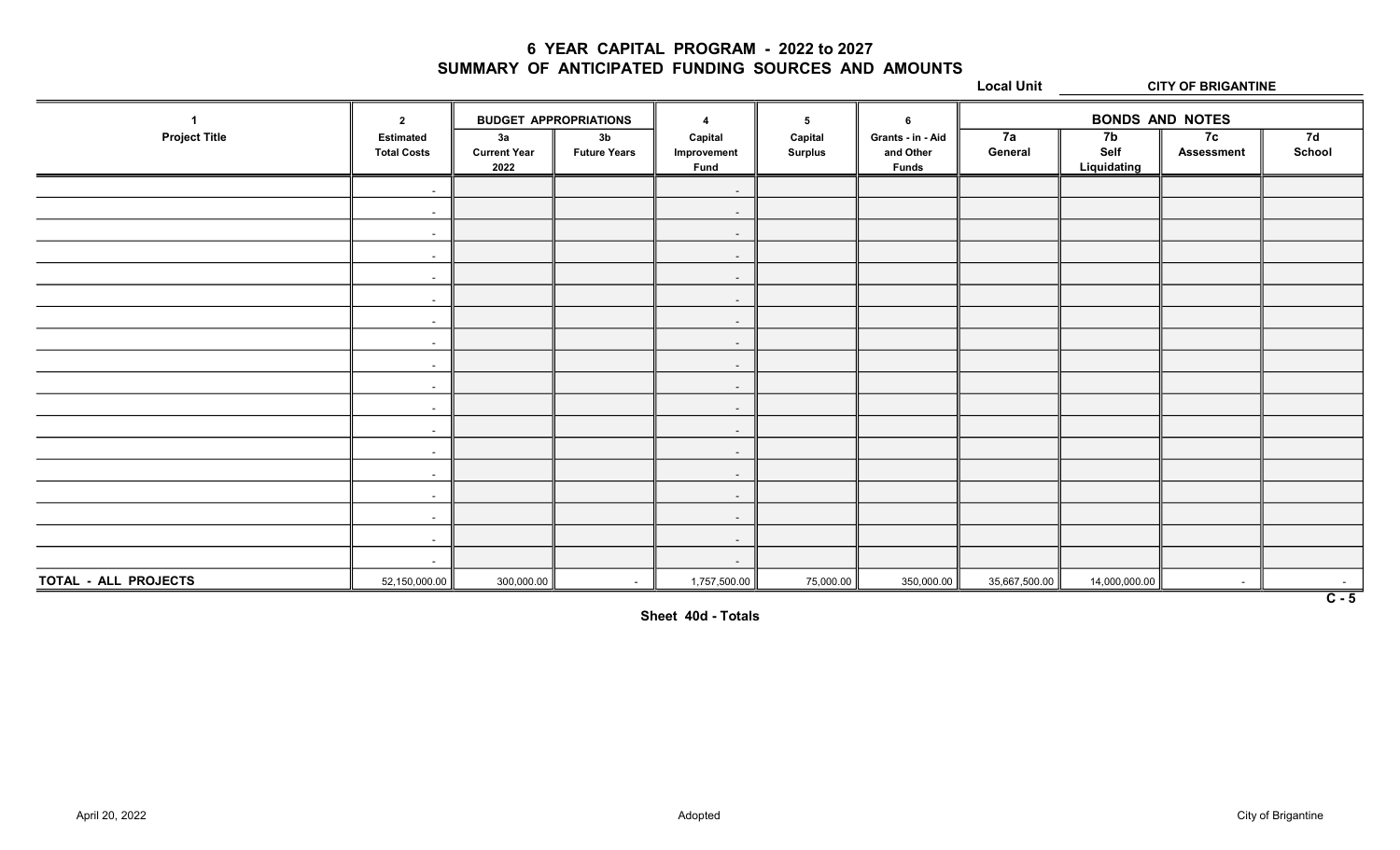#### SECTION 2 - UPON ADOPTION FOR YEAR 2022 RESOLUTION

|                                                                                                                                                                                                                        | Be it Resolved by the                                                                                                        | <b>COUNCIL MEMBERS</b>                                                                | of the                                                                                                                                                                                                                                                                                                                                                                                                                                                                                                                                | <b>CITY</b>                                                                                                                                                |                     |  |  |  |  |
|------------------------------------------------------------------------------------------------------------------------------------------------------------------------------------------------------------------------|------------------------------------------------------------------------------------------------------------------------------|---------------------------------------------------------------------------------------|---------------------------------------------------------------------------------------------------------------------------------------------------------------------------------------------------------------------------------------------------------------------------------------------------------------------------------------------------------------------------------------------------------------------------------------------------------------------------------------------------------------------------------------|------------------------------------------------------------------------------------------------------------------------------------------------------------|---------------------|--|--|--|--|
| οf                                                                                                                                                                                                                     | <b>BRIGANTINE</b>                                                                                                            | ,County of                                                                            | <b>ATLANTIC</b>                                                                                                                                                                                                                                                                                                                                                                                                                                                                                                                       | that the budget hereinbefore set forth is hereby                                                                                                           |                     |  |  |  |  |
|                                                                                                                                                                                                                        |                                                                                                                              |                                                                                       |                                                                                                                                                                                                                                                                                                                                                                                                                                                                                                                                       | adopted and shall constitute an appropriation for the purposes stated of the sums therein set forth as appropriations, and authorization of the amount of: |                     |  |  |  |  |
|                                                                                                                                                                                                                        | $(a)$ \$                                                                                                                     | 21,994,635.71 (Item 2 below) for municipal purposes, and                              |                                                                                                                                                                                                                                                                                                                                                                                                                                                                                                                                       |                                                                                                                                                            |                     |  |  |  |  |
|                                                                                                                                                                                                                        | $(b)$ \$<br>16,801,114.00                                                                                                    |                                                                                       |                                                                                                                                                                                                                                                                                                                                                                                                                                                                                                                                       | (Item 3 below) for school purposes in Type I School Districts only (N.J.S.A. 18A:9-2) to be raised by taxation and,                                        |                     |  |  |  |  |
|                                                                                                                                                                                                                        | $(c)$ \$<br>$\sim$                                                                                                           |                                                                                       |                                                                                                                                                                                                                                                                                                                                                                                                                                                                                                                                       |                                                                                                                                                            |                     |  |  |  |  |
| (Item 4 below) to be added to the certificate of amount to be raised by taxation for local school purposes in<br>Type II School Districts only (N.J.S.A. 18A:9-3) and certification to the County Board of Taxation of |                                                                                                                              |                                                                                       |                                                                                                                                                                                                                                                                                                                                                                                                                                                                                                                                       |                                                                                                                                                            |                     |  |  |  |  |
|                                                                                                                                                                                                                        |                                                                                                                              |                                                                                       | the following summary of general revenues and appropriations.                                                                                                                                                                                                                                                                                                                                                                                                                                                                         |                                                                                                                                                            |                     |  |  |  |  |
|                                                                                                                                                                                                                        | $(d)$ \$                                                                                                                     | (Sheet 43) Open Space, Recreation, Farmland and Historic Preservation Trust Fund Levy |                                                                                                                                                                                                                                                                                                                                                                                                                                                                                                                                       |                                                                                                                                                            |                     |  |  |  |  |
|                                                                                                                                                                                                                        | $(e)$ \$<br>$\sim$                                                                                                           | (Sheet 44) Arts and Culture Trust Fund Levy                                           |                                                                                                                                                                                                                                                                                                                                                                                                                                                                                                                                       |                                                                                                                                                            |                     |  |  |  |  |
|                                                                                                                                                                                                                        | $(f)$ \$                                                                                                                     | (Item 5 Below) Minimum Library Tax                                                    |                                                                                                                                                                                                                                                                                                                                                                                                                                                                                                                                       |                                                                                                                                                            |                     |  |  |  |  |
|                                                                                                                                                                                                                        |                                                                                                                              |                                                                                       |                                                                                                                                                                                                                                                                                                                                                                                                                                                                                                                                       |                                                                                                                                                            |                     |  |  |  |  |
|                                                                                                                                                                                                                        | <b>RECORDED VOTE</b>                                                                                                         |                                                                                       |                                                                                                                                                                                                                                                                                                                                                                                                                                                                                                                                       |                                                                                                                                                            |                     |  |  |  |  |
|                                                                                                                                                                                                                        |                                                                                                                              | <b>Bew</b>                                                                            |                                                                                                                                                                                                                                                                                                                                                                                                                                                                                                                                       | <b>Abstained</b>                                                                                                                                           |                     |  |  |  |  |
|                                                                                                                                                                                                                        | (Insert last name)                                                                                                           | Lettieri<br><b>Delucry</b>                                                            |                                                                                                                                                                                                                                                                                                                                                                                                                                                                                                                                       |                                                                                                                                                            |                     |  |  |  |  |
|                                                                                                                                                                                                                        |                                                                                                                              | Kane<br><b>Ayes</b>                                                                   | <b>Nays</b>                                                                                                                                                                                                                                                                                                                                                                                                                                                                                                                           |                                                                                                                                                            |                     |  |  |  |  |
|                                                                                                                                                                                                                        |                                                                                                                              |                                                                                       |                                                                                                                                                                                                                                                                                                                                                                                                                                                                                                                                       |                                                                                                                                                            |                     |  |  |  |  |
|                                                                                                                                                                                                                        |                                                                                                                              |                                                                                       |                                                                                                                                                                                                                                                                                                                                                                                                                                                                                                                                       | Riordan                                                                                                                                                    |                     |  |  |  |  |
|                                                                                                                                                                                                                        |                                                                                                                              |                                                                                       |                                                                                                                                                                                                                                                                                                                                                                                                                                                                                                                                       | Absent Sera                                                                                                                                                |                     |  |  |  |  |
|                                                                                                                                                                                                                        |                                                                                                                              |                                                                                       |                                                                                                                                                                                                                                                                                                                                                                                                                                                                                                                                       |                                                                                                                                                            |                     |  |  |  |  |
|                                                                                                                                                                                                                        |                                                                                                                              |                                                                                       |                                                                                                                                                                                                                                                                                                                                                                                                                                                                                                                                       |                                                                                                                                                            |                     |  |  |  |  |
|                                                                                                                                                                                                                        |                                                                                                                              |                                                                                       |                                                                                                                                                                                                                                                                                                                                                                                                                                                                                                                                       |                                                                                                                                                            |                     |  |  |  |  |
|                                                                                                                                                                                                                        | <b>General Revenues</b>                                                                                                      |                                                                                       | <b>SUMMARY OF REVENUES</b>                                                                                                                                                                                                                                                                                                                                                                                                                                                                                                            |                                                                                                                                                            |                     |  |  |  |  |
|                                                                                                                                                                                                                        | <b>Surplus Anticipated</b>                                                                                                   |                                                                                       |                                                                                                                                                                                                                                                                                                                                                                                                                                                                                                                                       | 08-100                                                                                                                                                     | 3,525,000.00<br>\$  |  |  |  |  |
|                                                                                                                                                                                                                        | Miscellaneous Revenues Anticipated                                                                                           |                                                                                       |                                                                                                                                                                                                                                                                                                                                                                                                                                                                                                                                       | 13-099                                                                                                                                                     | \$<br>6,140,846.48  |  |  |  |  |
|                                                                                                                                                                                                                        | Receipts from Delinquent Taxes                                                                                               |                                                                                       |                                                                                                                                                                                                                                                                                                                                                                                                                                                                                                                                       | 15-499                                                                                                                                                     | \$<br>360,000.00    |  |  |  |  |
|                                                                                                                                                                                                                        |                                                                                                                              | AMOUNT TO BE RAISED BY TAXATION FOR MUNICIPAL PURPOSED (Item 6(a), Sheet 11)          |                                                                                                                                                                                                                                                                                                                                                                                                                                                                                                                                       | 07-190                                                                                                                                                     | \$<br>21,994,635.71 |  |  |  |  |
| 3 <sub>1</sub>                                                                                                                                                                                                         |                                                                                                                              | AMOUNT TO BE RAISED BY TAXATION FOR SCHOOLS IN TYPE I SCHOOL DISTRICTS ONLY:          |                                                                                                                                                                                                                                                                                                                                                                                                                                                                                                                                       |                                                                                                                                                            |                     |  |  |  |  |
|                                                                                                                                                                                                                        | Item 6, Sheet 42                                                                                                             |                                                                                       |                                                                                                                                                                                                                                                                                                                                                                                                                                                                                                                                       | 15,863,114.00<br>07-195<br>\$<br>\$<br>938,000.00<br>07-191                                                                                                |                     |  |  |  |  |
|                                                                                                                                                                                                                        | Item 6(b), Sheet 11 (N.J.S.A. 40A:4-14)<br>TOTAL AMOUNT TO BE RAISED BY TAXATION FOR SCHOOLS IN TYPE I SCHOOL DISTRICTS ONLY |                                                                                       |                                                                                                                                                                                                                                                                                                                                                                                                                                                                                                                                       |                                                                                                                                                            |                     |  |  |  |  |
| \$<br>To Be Added TO THE CERTIFICATE FOR THE AMOUNT TO BE RAISED BY TAXATION FOR SCHOOLS IN TYPE II SCHOOL DISTRICTS ONLY:                                                                                             |                                                                                                                              |                                                                                       |                                                                                                                                                                                                                                                                                                                                                                                                                                                                                                                                       |                                                                                                                                                            |                     |  |  |  |  |
|                                                                                                                                                                                                                        | Item 6(b), Sheet 11 (N.J.S.A. 40A:4-14)                                                                                      |                                                                                       |                                                                                                                                                                                                                                                                                                                                                                                                                                                                                                                                       | 07-191                                                                                                                                                     |                     |  |  |  |  |
|                                                                                                                                                                                                                        |                                                                                                                              | 5. AMOUNT TO BE RAISED BY TAXATION MINIMUM LIBRARY TAX                                |                                                                                                                                                                                                                                                                                                                                                                                                                                                                                                                                       | 07-192                                                                                                                                                     | \$                  |  |  |  |  |
|                                                                                                                                                                                                                        | <b>Total Revenues</b>                                                                                                        |                                                                                       | $\overline{\bullet}$ $\overline{\bullet}$ $\overline{\bullet}$ $\overline{\bullet}$ $\overline{\bullet}$ $\overline{\bullet}$ $\overline{\bullet}$ $\overline{\bullet}$ $\overline{\bullet}$ $\overline{\bullet}$ $\overline{\bullet}$ $\overline{\bullet}$ $\overline{\bullet}$ $\overline{\bullet}$ $\overline{\bullet}$ $\overline{\bullet}$ $\overline{\bullet}$ $\overline{\bullet}$ $\overline{\bullet}$ $\overline{\bullet}$ $\overline{\bullet}$ $\overline{\bullet}$ $\overline{\bullet}$ $\overline{\bullet}$ $\overline{\$ | 13-299                                                                                                                                                     | \$<br>48,821,596.19 |  |  |  |  |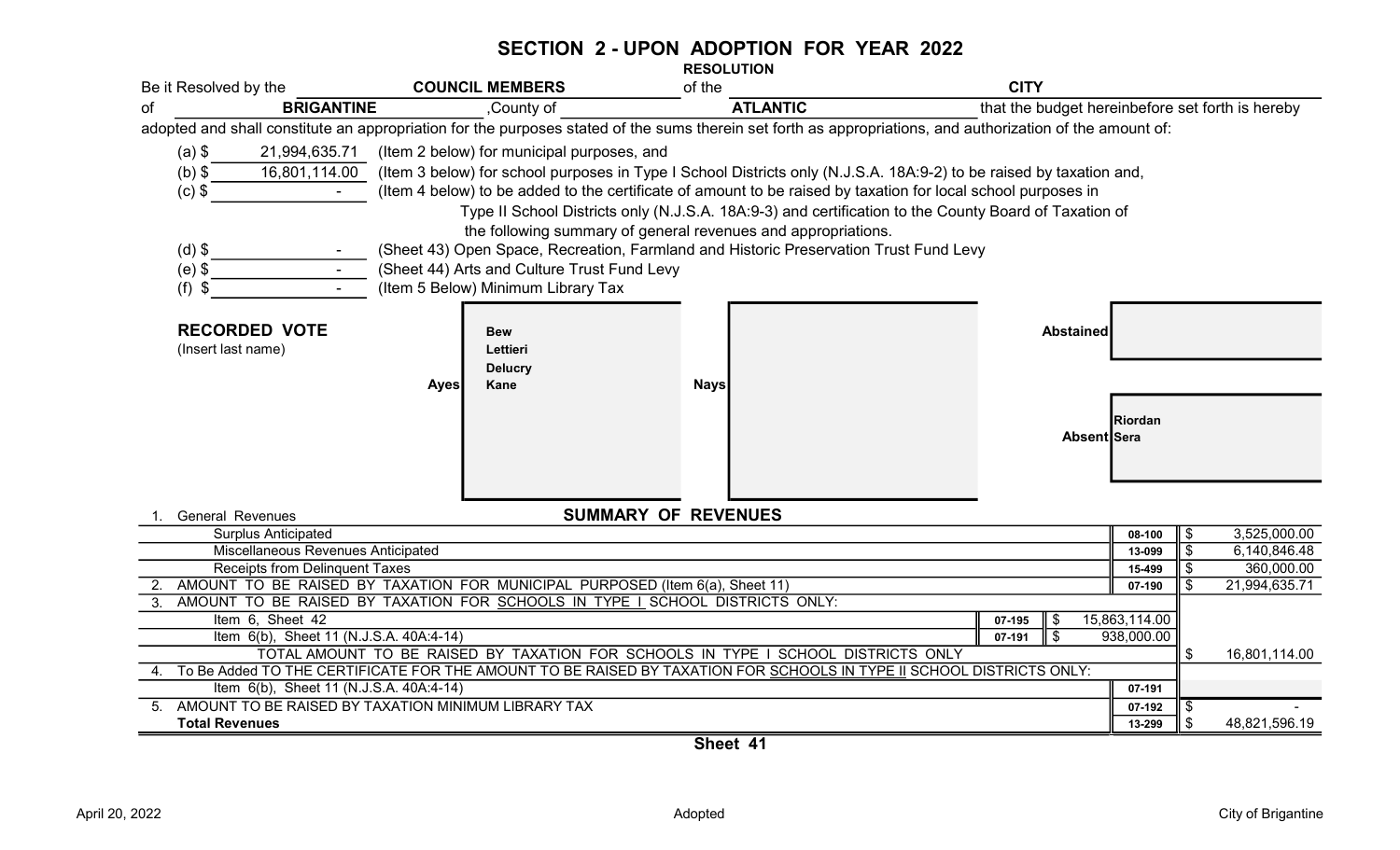## SUMMARY OF APPROPRIATIONS

| 5. GENERAL APPROPRIATIONS:                                                                  | <b>XXXXXX</b> | XXXXXXXXXXXX        |
|---------------------------------------------------------------------------------------------|---------------|---------------------|
| <b>Within "CAPS"</b>                                                                        | <b>XXXXXX</b> | XXXXXXXXXXXX        |
| (a & b) Operations Including Contingent                                                     | 34-201        | 21,720,171.00<br>\$ |
| (e) Deferred Charges and Statutory Expenditures - Municipal                                 | 34-209        | 3,808,186.74<br>\$  |
| (g) Cash Deficit                                                                            | 46-885        | \$                  |
| <b>Excluded from "CAPS"</b>                                                                 | <b>XXXXXX</b> | XXXXXXXXXXXX        |
| (a) Operations - Total Operations Excluded from "CAPS"                                      | 34-305        | 674,568.96<br>\$    |
| (c) Capital Improvements                                                                    | 44-999        | 500,000.00<br>\$    |
| (d) Municipal Debt Service                                                                  | 45-999        | 3,873,547.50<br>\$  |
| (e) Deferred Charges - Municipal                                                            | 46-999        | \$                  |
| (f) Judgments                                                                               | 37-480        | \$                  |
| (n) Transferred to Board of Education for Use of Local Schools (N.J.S.A. 40:48-17.1 & 17.3) | 29-405        | \$                  |
| (g) Cash Deficit                                                                            | 46-885        | \$                  |
| (k) For Local District School Purposes                                                      | 29-410        | 1,103,860.00<br>\$  |
| (m) Reserve for Uncollected Taxes                                                           | 50-899        | 1,278,147.99<br>\$  |
| 6. SCHOOL APPROPRIATIONS - TYPE I SCHOOL DISTRICT ONLY (N.J.S.A. 40A:4-13)                  | 07-195        | 15,863,114.00       |
| <b>Total Appropriations</b>                                                                 | 34-499        | 48,821,596.19<br>\$ |

It is hereby certified that the within budget is a true copy of the budget finally adopted by resolution of the Governing Body on the 20th day of , 2022. It is further certified that each item of revenue and appropriation is set forth in the same amount and by the same title as appeared in the 2022 approved budget and all amendments thereto, if any, which have been previously approved by the Director of Local Government Services. April

> Certified by me this 20th day of April ,2022, Isweeney@brigantinebeachnj.com ,Clerk **Signature**

Sheet 42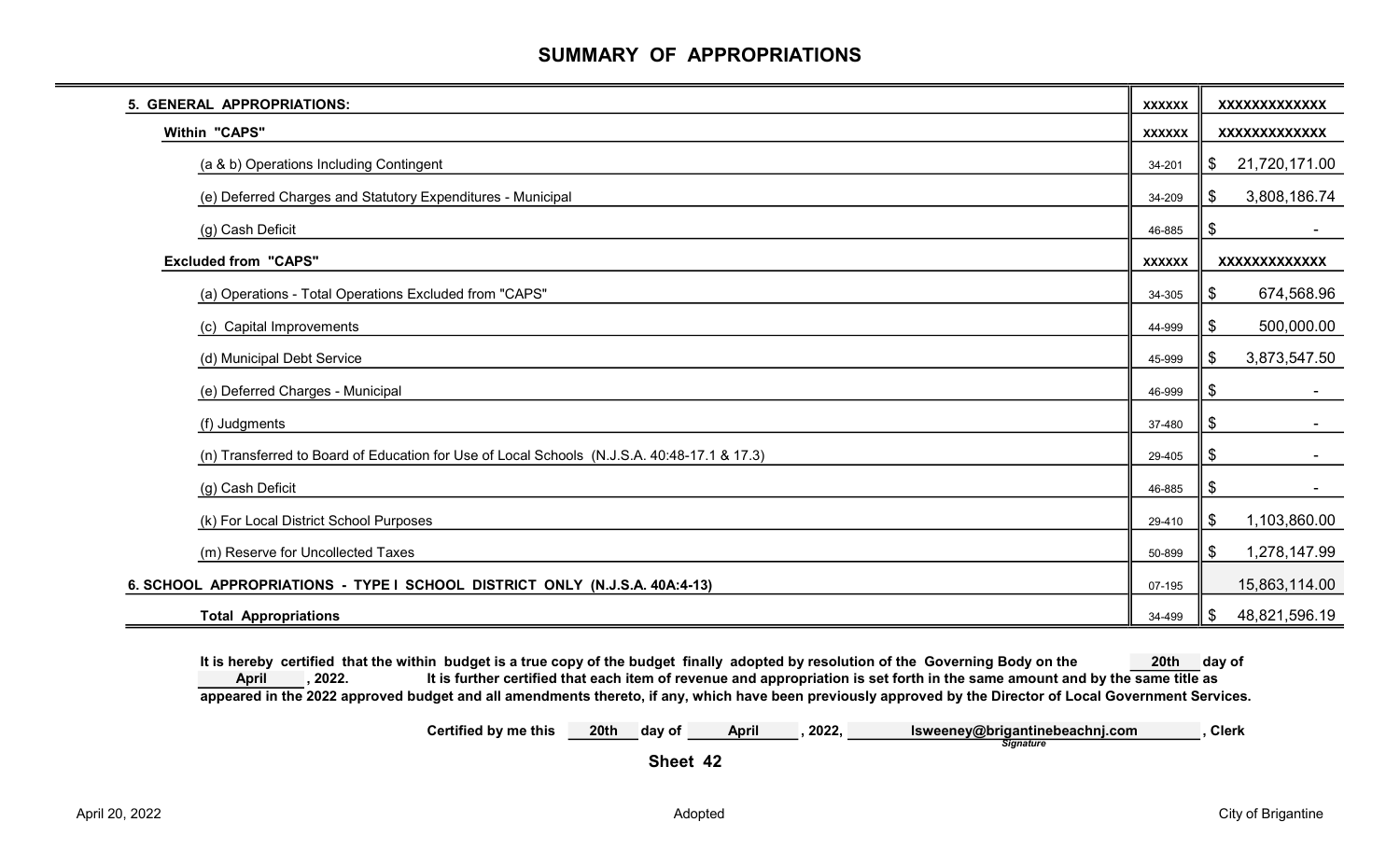## OPEN SPACE, RECREATION, FARMLAND AND HISTORIC PRESERVATION TRUST FUND

|                                                    |             |                           |      |                    |                                         |             | Appropriated      |                   | Expended 2021     |                   |
|----------------------------------------------------|-------------|---------------------------|------|--------------------|-----------------------------------------|-------------|-------------------|-------------------|-------------------|-------------------|
| <b>DEDICATED REVENUES</b>                          | <b>FCOA</b> | <b>Anticipated</b>        |      | <b>Realized in</b> | <b>IAPPROPRIATIONS</b>                  | <b>FCOA</b> |                   |                   | Paid or           |                   |
| <b>FROM TRUST FUND</b>                             |             | $\overline{2022}$         | 2021 | Cash in 2021       |                                         |             | for 2022          | for 2021          | <b>Charged</b>    | <b>Reserved</b>   |
| <b>Amount to be Raised</b>                         |             |                           |      |                    | <b>Development of Lands for</b>         |             |                   |                   |                   |                   |
| <b>By Taxation</b>                                 | 54-190      |                           |      |                    | <b>Recreation and Conservation:</b>     |             | <b>XXXXXXXXXX</b> | <b>XXXXXXXXXX</b> | <b>XXXXXXXXXX</b> | <b>XXXXXXXXXX</b> |
|                                                    |             |                           |      |                    | Salaries & Wages                        | 54-385-1    |                   |                   |                   |                   |
| <b>Interest Income</b>                             | 54-113      |                           |      |                    | Other Expenses                          | 54-385-2    |                   |                   |                   |                   |
|                                                    |             |                           |      |                    | <b>Maintenance of Lands for</b>         |             |                   |                   |                   |                   |
|                                                    |             |                           |      |                    | <b>Recreation and Conservation:</b>     |             | <b>XXXXXXXXXX</b> | <b>XXXXXXXXXX</b> | <b>XXXXXXXXXX</b> | <b>XXXXXXXXXX</b> |
| <b>Reserve Funds:</b>                              | 54-101      |                           |      |                    | Salaries & Wages                        | 54-375-1    |                   |                   |                   |                   |
|                                                    |             |                           |      |                    | Other Expenses                          | 54-372-2    |                   |                   |                   |                   |
|                                                    |             |                           |      |                    | <b>Historic Preservation:</b>           |             | <b>XXXXXXXXXX</b> | <b>XXXXXXXXXX</b> | <b>XXXXXXXXXX</b> | XXXXXXXXXX        |
|                                                    |             |                           |      |                    | Salaries & Wages                        | 54-176-1    |                   |                   |                   |                   |
|                                                    |             |                           |      |                    | Other Expenses                          | 54-176-2    |                   |                   |                   | $\sim$            |
|                                                    |             |                           |      |                    |                                         |             |                   |                   |                   | $\sim$            |
|                                                    |             |                           |      |                    | <b>Acquisition of Lands for</b>         |             |                   |                   |                   |                   |
|                                                    |             |                           |      |                    | <b>Recreation and Conservation</b>      | 54-915-2    |                   |                   |                   | $\sim$            |
| <b>Total Trust Fund Revenues:</b>                  | 54-299      |                           |      | $\sim$             | <b>Acquisition of Farmland</b>          | 54-916-2    |                   |                   |                   | $\sim$            |
|                                                    |             | <b>Summary of Program</b> |      |                    | <b>Down Payments on Improvements</b>    | 54-902-2    |                   |                   |                   | $\sim$            |
| Year Referendum Passed/Implemented:                |             |                           |      |                    | <b>Debt Service:</b>                    |             | <b>XXXXXXXXXX</b> | <b>XXXXXXXXXX</b> | <b>XXXXXXXXXX</b> | <b>XXXXXXXXXX</b> |
|                                                    |             |                           |      | (Date)             |                                         |             |                   |                   |                   |                   |
| <b>Rate Assessed:</b>                              |             |                           |      |                    | Payment of Bond Principal               | 54-920-2    |                   |                   |                   | <b>XXXXXXXXXX</b> |
|                                                    |             |                           |      |                    | Payment of Bond Anticipation            |             |                   |                   |                   |                   |
| <b>Total Tax Collected to date:</b>                |             |                           |      |                    | Notes and Capital Notes                 | 54-925-2    |                   |                   |                   | <b>XXXXXXXXXX</b> |
| <b>Total Expended to date:</b>                     |             |                           |      |                    | Interest on Bonds                       | 54-930-2    |                   |                   |                   |                   |
| <b>Total Acreage Preserved to date:</b><br>(Acres) |             |                           |      |                    |                                         |             |                   |                   |                   | <b>XXXXXXXXXX</b> |
| Recreation land preserved in 2021:                 |             |                           |      |                    | Interest on Notes                       | 54-935-2    |                   |                   |                   | <b>XXXXXXXXXX</b> |
|                                                    |             |                           |      | (Acres)            | <b>Reserve for Future Use</b>           | 54-950-2    |                   |                   |                   |                   |
| Farmland preserved in 2021:                        |             |                           |      |                    |                                         |             |                   |                   |                   |                   |
|                                                    |             |                           |      | (Acres)            | <b>Total Trust Fund Appropriations:</b> | 54-499      |                   |                   |                   |                   |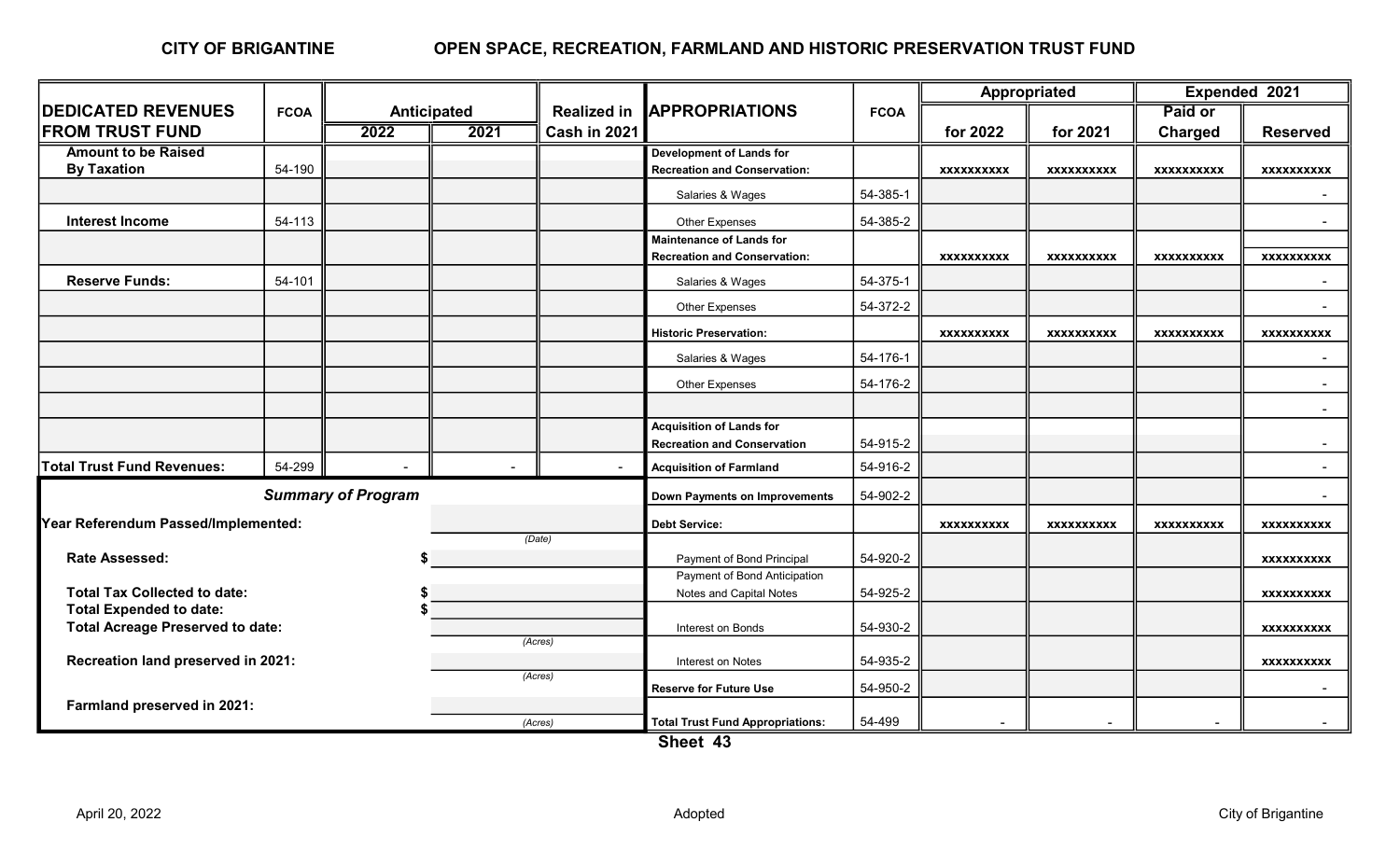### CITY OF BRIGANTINE

|                                     |             |                           |             |                    |                                         |               | Appropriated      |                | Expended 2021     |                  |
|-------------------------------------|-------------|---------------------------|-------------|--------------------|-----------------------------------------|---------------|-------------------|----------------|-------------------|------------------|
| <b>DEDICATED REVENUES</b>           | <b>FCOA</b> |                           | Anticipated | <b>Realized in</b> | <b>APPROPRIATIONS</b>                   | <b>FCOA</b>   |                   |                | Paid or           |                  |
| <b>FROM TRUST FUND</b>              |             | 2022                      | 2021        | Cash in 2021       |                                         |               | for 2022          | for 2021       | <b>Charged</b>    | <b>Reserved</b>  |
| <b>Amount to be Raised</b>          |             |                           |             |                    |                                         |               |                   |                |                   |                  |
| <b>By Taxation</b>                  | 56-190      |                           |             |                    | xxxxxxxxxxxxxxxxxx                      | <b>XXXXXX</b> | <b>XXXXXXXXXX</b> | xxxxxxxxxx     | <b>XXXXXXXXXX</b> | xxxxxxxxxx       |
|                                     |             |                           |             |                    |                                         |               |                   |                |                   | $\sim$           |
|                                     |             |                           |             |                    |                                         |               |                   |                |                   | $\sim$           |
|                                     |             |                           |             |                    |                                         |               |                   |                |                   | $\sim$           |
|                                     |             |                           |             |                    |                                         |               |                   |                |                   | $\sim$           |
| <b>Reserve Funds:</b>               | 56-101      |                           |             |                    |                                         |               |                   |                |                   | $\sim$           |
|                                     |             |                           |             |                    |                                         |               |                   |                |                   | $\sim$           |
|                                     |             |                           |             |                    |                                         |               |                   |                |                   | $\sim$           |
|                                     |             |                           |             |                    |                                         |               |                   |                |                   | $\sim$           |
|                                     |             |                           |             |                    |                                         |               |                   |                |                   | $\sim$           |
|                                     |             |                           |             |                    |                                         |               |                   |                |                   | $\sim$           |
|                                     |             |                           |             |                    |                                         |               |                   |                |                   | $\sim$           |
|                                     |             |                           |             |                    |                                         |               |                   |                |                   | $\sim$ $-$       |
| <b>Total Trust Fund Revenues:</b>   | 56-299      | $\blacksquare$            | $\sim$      | $\sim$             |                                         |               |                   |                |                   | $\sim$           |
|                                     |             | <b>Summary of Program</b> |             |                    |                                         |               |                   |                |                   | $\sim$           |
| Year Referendum Passed/Implemented: |             |                           |             |                    |                                         |               |                   |                |                   | $\sim$ $-$       |
|                                     |             |                           |             | (Date)             |                                         |               |                   |                |                   |                  |
| Rate Assessed:                      |             |                           |             |                    |                                         |               |                   |                |                   | $\sim 100$       |
| <b>Total Tax Collected to date:</b> |             |                           |             |                    |                                         |               |                   |                |                   | $\sim$ 10 $\pm$  |
| <b>Total Expended to date:</b>      |             |                           |             |                    |                                         |               |                   |                |                   |                  |
|                                     |             |                           |             |                    |                                         |               |                   |                |                   | $\sim$ $-$       |
|                                     |             |                           |             |                    |                                         |               |                   |                |                   |                  |
|                                     |             |                           |             |                    |                                         |               |                   |                |                   | $\sim$ $-$       |
|                                     |             |                           |             |                    |                                         |               |                   |                |                   | $\Delta \sim 10$ |
|                                     |             |                           |             |                    | <b>Total Trust Fund Appropriations:</b> | 56-499        |                   | $\blacksquare$ |                   |                  |

Sheet 44